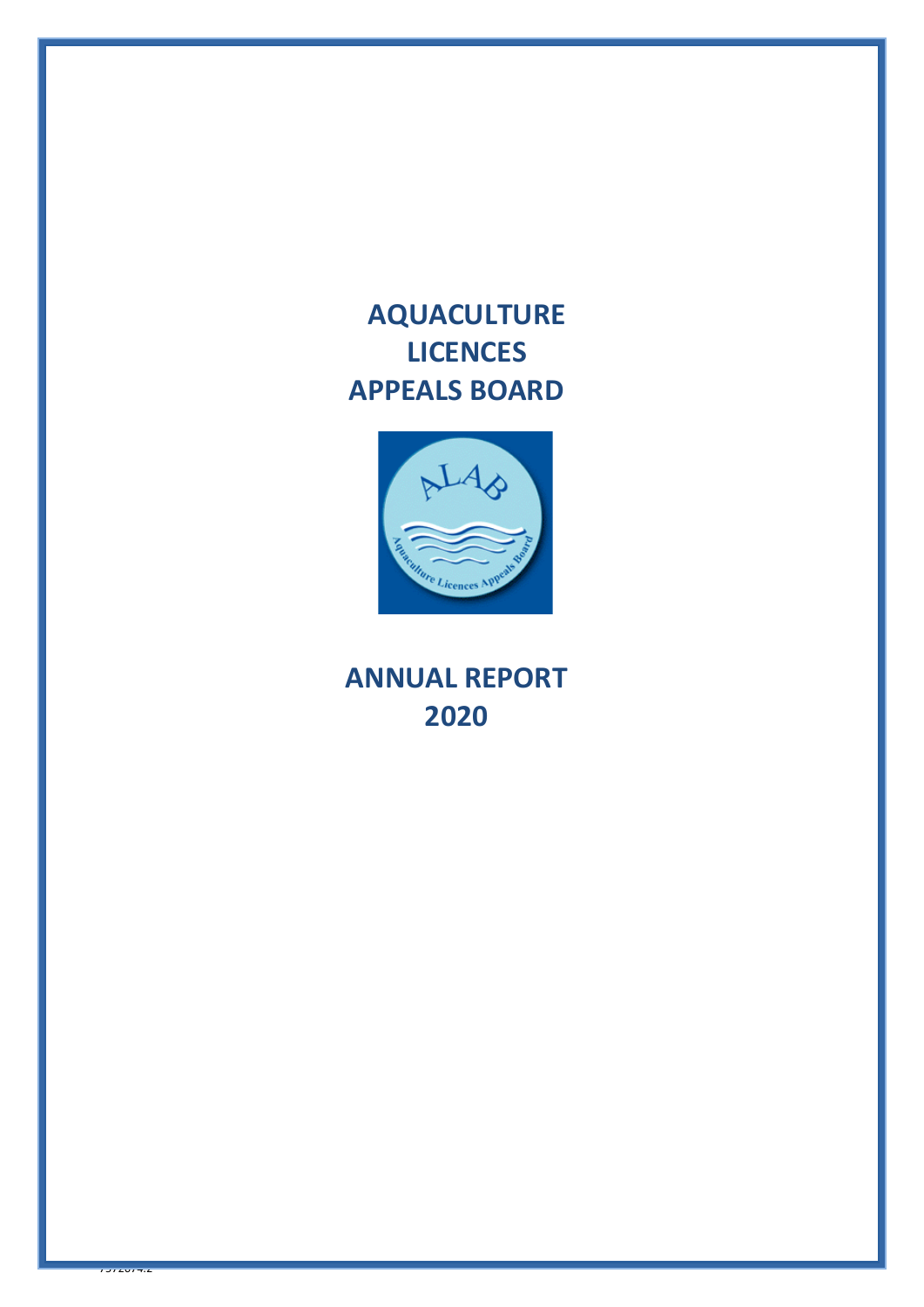# **AQUACULTURE LICENCES APPEALS BOARD**

| <b>CONTENTS</b>                                    | <b>PAGE</b> |
|----------------------------------------------------|-------------|
| Statement of the Chairperson to the Minister       | 4           |
| <b>Board Members &amp; General Information</b>     | 5           |
| <b>Establishment of Board</b>                      | 6           |
| <b>Function / Status</b>                           | 6           |
| <b>Composition of Board</b>                        | 6           |
| <b>Membership of Board</b>                         | 7           |
| Responsibilities                                   | 7           |
| <b>Consultants and Advisers</b>                    | 8           |
| Secretariat                                        | 8           |
| Map of Appeals on Hand in 2020                     | 9           |
| <b>Board Activities in 2020</b>                    | 10          |
| Appeals Received in 2020 (incl. invalid appeals)   | 24          |
| <b>Legal Proceedings</b>                           | 28          |
| Planning/Environmental Law Developments            | 28          |
| <b>Resources</b>                                   | 29          |
| <b>Consultations with other Bodies</b>             | 29          |
| <b>Corporate Governance</b>                        | 29          |
| <b>Audit Committee</b>                             | 30          |
| <b>Irish Language Commitment</b>                   | 30          |
| <b>Code of Ethics and Business Conduct</b>         | 30          |
| <b>Public Sector Equality and Human Right Duty</b> | 30          |
| <b>Gender Balance</b>                              | 31          |
| <b>Board Performance Review</b>                    | 31          |
| <b>Diversity</b>                                   | 31          |
| <b>Data Protection and GDPR</b>                    | 31          |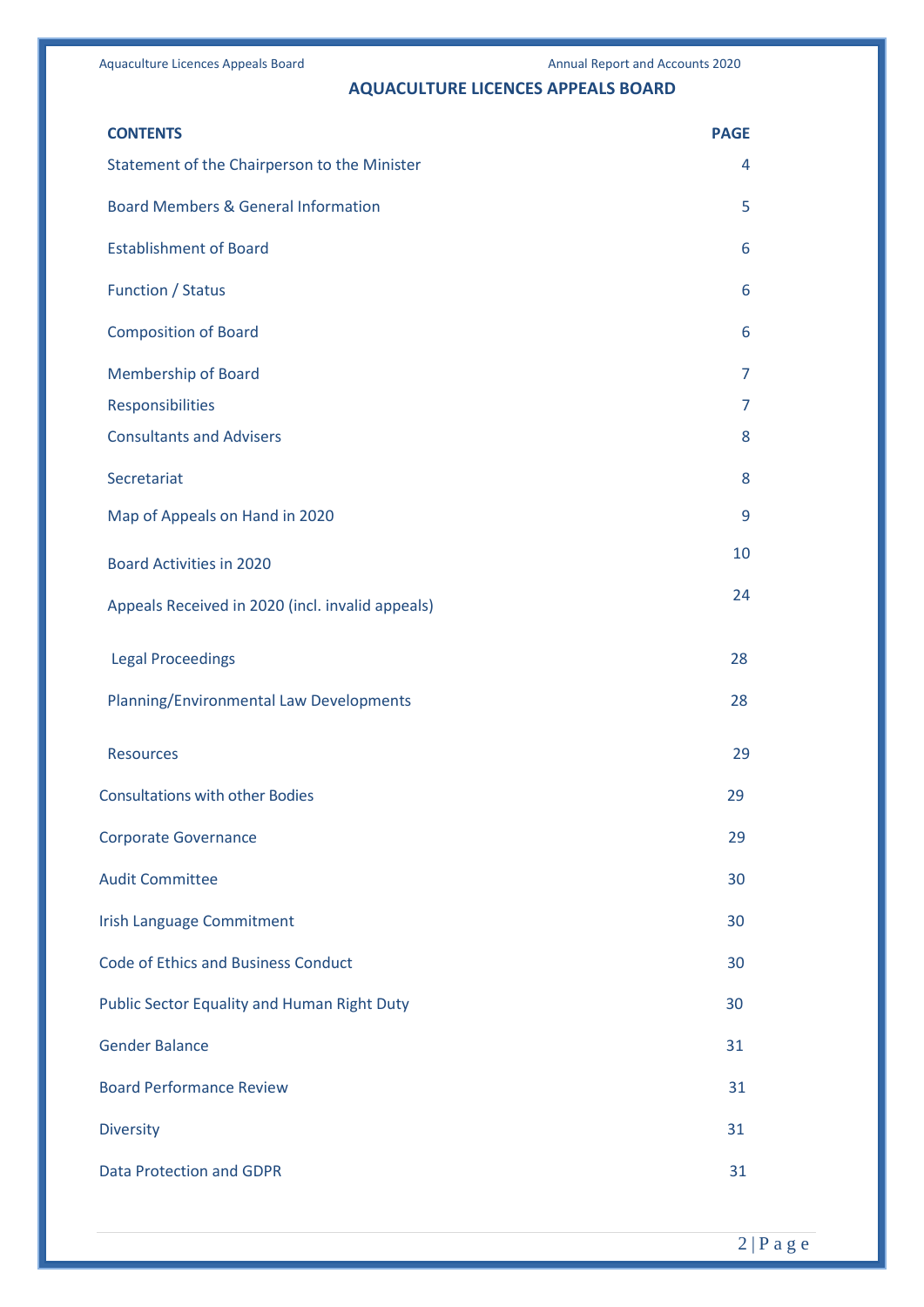| Website                                                                                                                 | 31 |
|-------------------------------------------------------------------------------------------------------------------------|----|
| <b>Prompt Payments</b>                                                                                                  | 31 |
| <b>Green Government Initiative</b>                                                                                      | 31 |
| Freedom of Information and Access to Information on the Environment                                                     | 32 |
| <b>Oireachtas Members Liaison</b>                                                                                       | 32 |
| <b>Plain English Project</b>                                                                                            | 32 |
| <b>Concluding Remarks</b>                                                                                               | 32 |
| Appendix 1- List of persons engaged by the Board during 2020 pursuant to s.35 of the Fisheries<br>(Amendment) Act, 1997 | 34 |
| Appendix 2 - Audited Accounts for ALAB for Year ending 31 December 2020.                                                | 35 |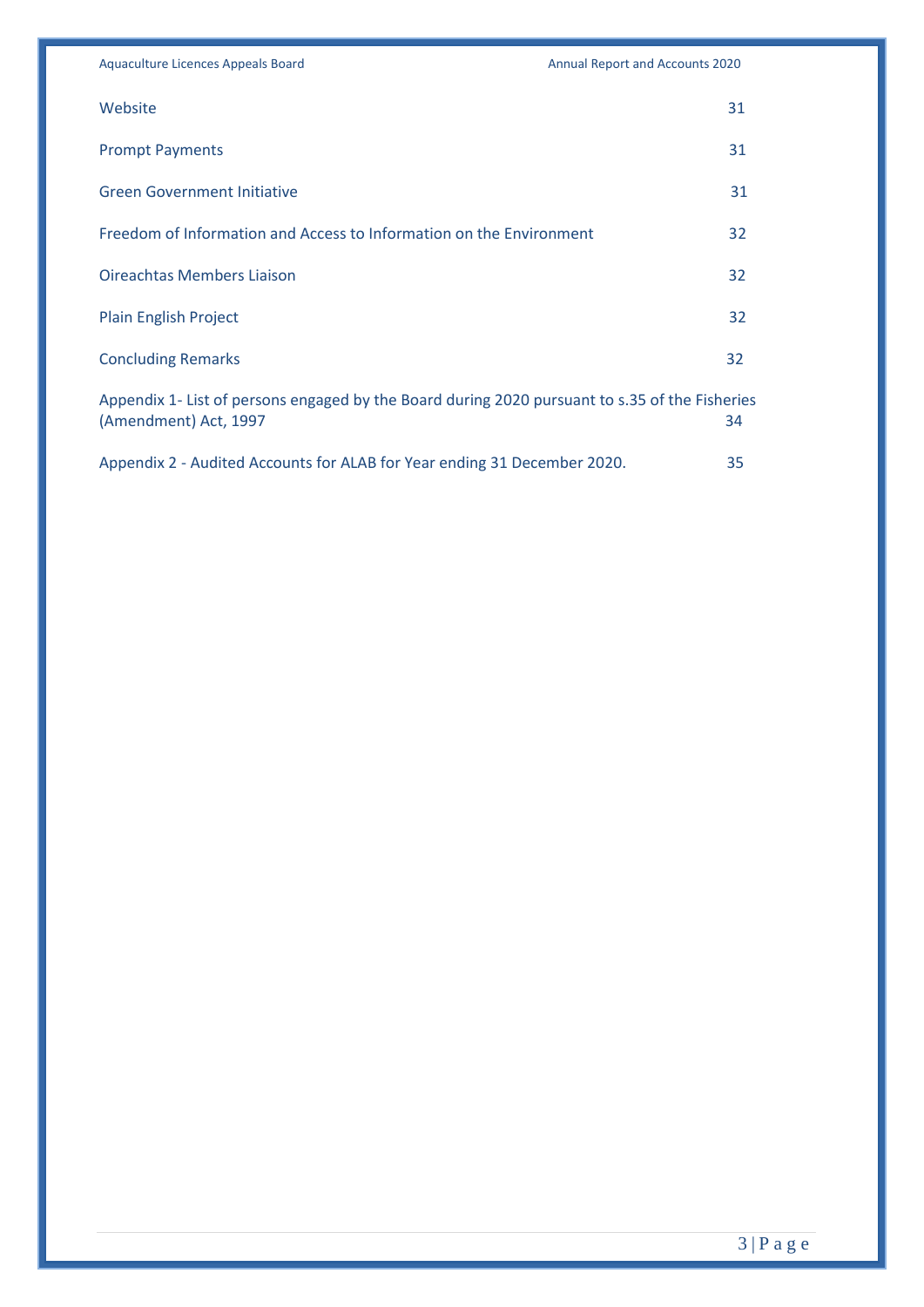#### **STATEMENT OF THE CHAIRPERSON**

**to the**

#### **MINISTER FOR AGRICULTURE, FOOD AND THE MARINE**

#### **ANNUAL REPORT AND ACCOUNTS 2020**

To the Minister for Agriculture, Food and the Marine

In accordance with the Fisheries (Amendment) Act 1997, the Aquaculture Licences Appeals Board (ALAB) herewith presents its twenty-third Annual Report and Accounts for the year ending 31st December 2020.

Welder Reynolds

**Imelda Reynolds Chairperson**

**26 July 2021**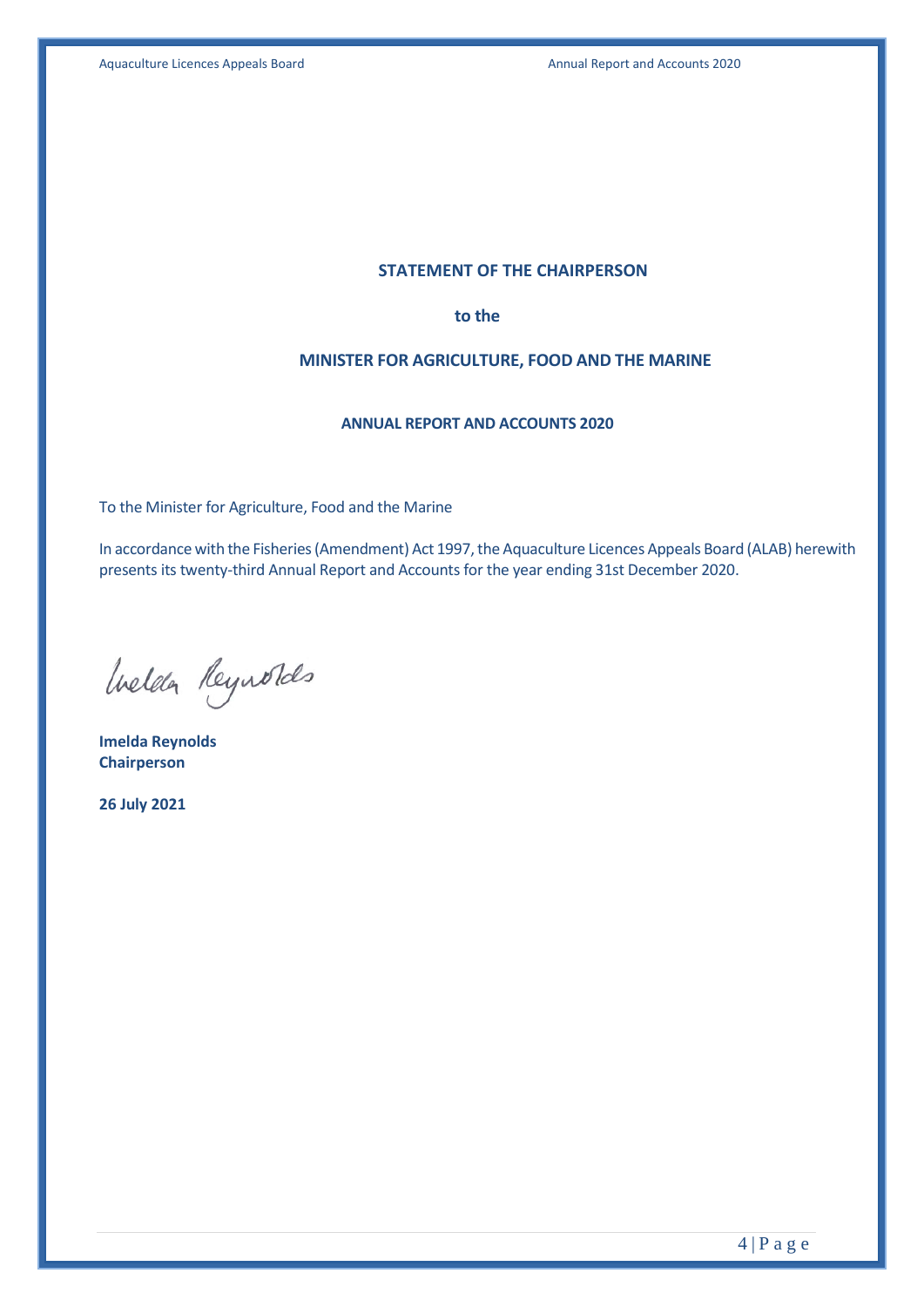# **BOARD MEMBERS and GENERAL INFORMATION**

| <b>CHAIRPERSON:</b>        | Ms Imelda Reynolds                           |
|----------------------------|----------------------------------------------|
| <b>DEPUTY CHAIRPERSON:</b> | <b>Mr Michael Sweeney</b>                    |
| <b>ORDINARY MEMBERS:</b>   | Mr Michael Mulloy                            |
|                            | Mr John Evans                                |
|                            | Mr Bill Sweeney                              |
|                            | Mr Micheál Ó Cinnéide                        |
|                            | Mr John Ward                                 |
|                            |                                              |
| <b>SECRETARY:</b>          | Ms Mary O'Hara                               |
| <b>OFFICE ADDRESS:</b>     | <b>Kilminchy Court</b><br><b>Dublin Road</b> |
|                            | Portlaoise                                   |
|                            | Co Laois                                     |
|                            | <b>R32 DTW5</b>                              |
| <b>AUDITORS:</b>           | <b>Comptroller &amp; Auditor General</b>     |
|                            | <b>Treasury Building</b>                     |
|                            | <b>Dublin Castle</b><br>Dublin 2.            |
|                            | <b>D01 PF72</b>                              |
| <b>TELEPHONE:</b>          | +353 (0) 57 8631912                          |
| <b>WEB ADDRESS:</b>        | www.alab.ie                                  |
| <b>E-MAIL ADDRESS:</b>     | info@alab.ie                                 |
|                            |                                              |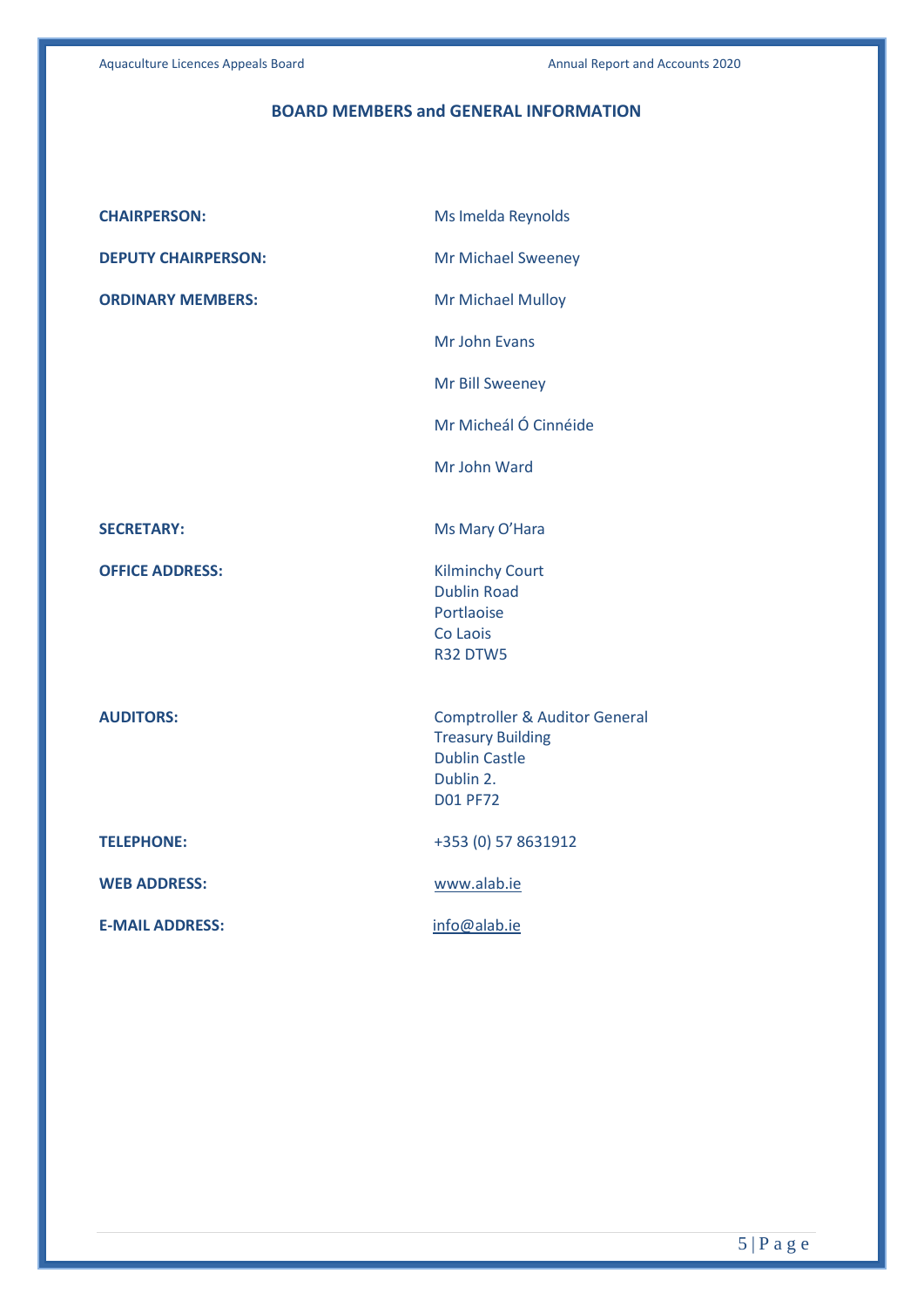#### **AQUACULTURE LICENCES APPEALS BOARD**

#### **ESTABLISHMENT OF BOARD**

The Aquaculture Licences Appeals Board was established on  $17<sup>th</sup>$  June 1998 under Section 22 of the Fisheries (Amendment) Act, 1997 (as amended) ("the 1997 Act"). All Board members are engaged on a part-time basis.

#### **FUNCTION**

The Board operates under the aegis of the Department of Agriculture, Food and the Marine.

The function of the Board is to provide an independent authority for the determination of appeals against decisions of the relevant Minister on aquaculture licence applications. A person aggrieved by a decision of the Minister on an aquaculture licence application, or by the revocation or amendment of an aquaculture licence, may make an appeal within one month of publication (in the case of a decision) or notification (in the case of revocation/amendment).

#### **STATUS**

The Board is an independent body with its own funding provided for by the Oireachtas under Section 36 of the 1997 Act.

#### **COMPOSITION OF BOARD**

Section 23(2) of the 1997 Act provides that the Chairperson of the Board shall be appointed by the Government.

In accordance with Section 23(3) of the 1997 Act, the Minister for Agriculture, Food and the Marine ("the Minister") may make regulations prescribing not less than two organisations to nominate members of the Board. Those organisations should, in the Minister's opinion, be representative of the following groupings:

- (a) organisations concerned with the promotion of the development of aquaculture or representative of persons carrying on the business of developing aquaculture;
- (b) organisations concerned with the conservation, development and protection of wild fisheries;
- (c) organisations representative of persons whose professions or occupations relate to physical planning and development;
- (d) organisations representative of persons concerned with the protection and preservation of the environment and amenities;
- (e) organisations representative of persons concerned with the promotion of general economic development and
- (f) organisations representative of persons concerned with the promotion of community development.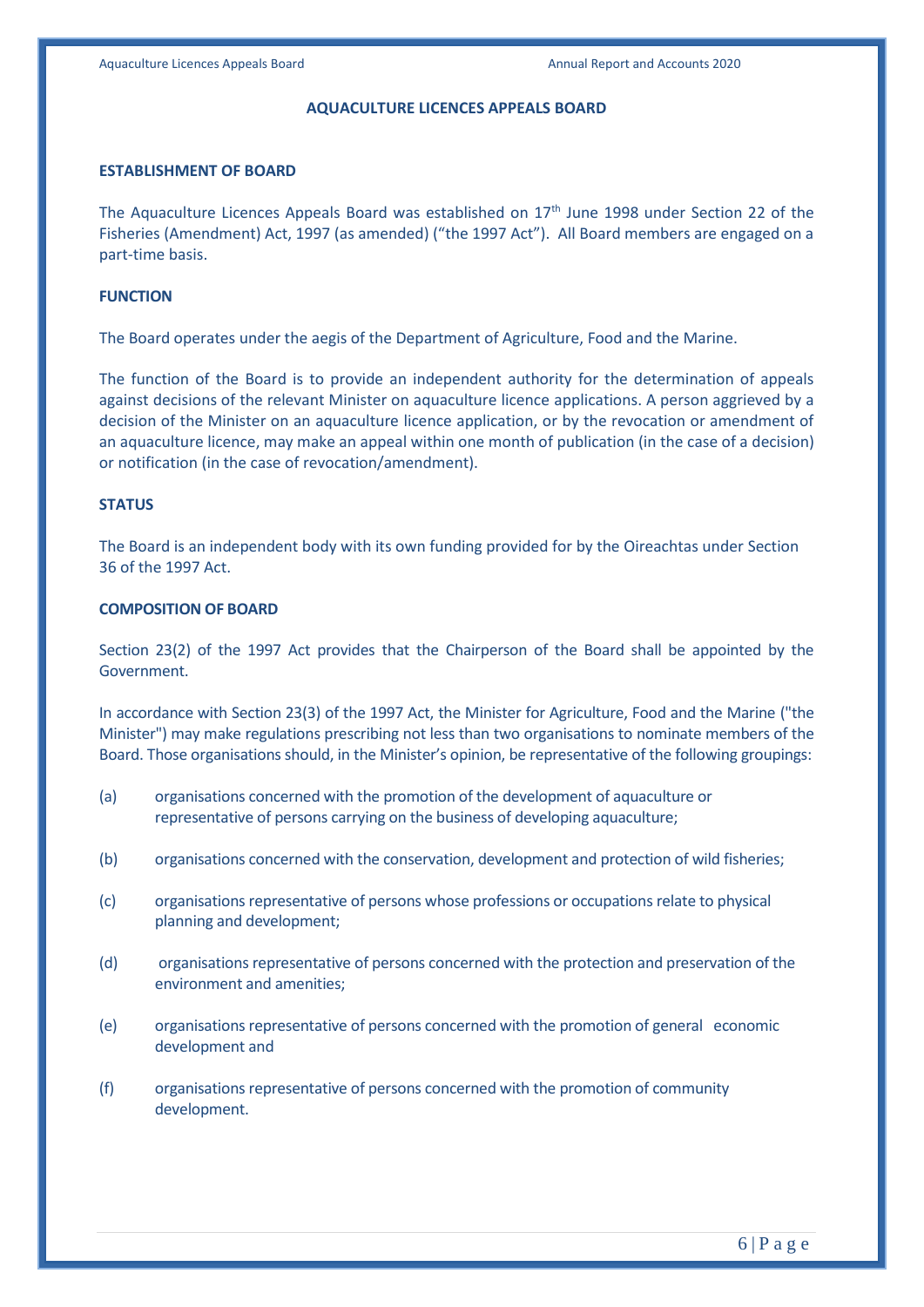#### **MEMBERSHIP OF BOARD**

As provided for under Section 23 of the 1997 Act, the Board consists of a Chairman and six other members.

The Chair, Ms. Imelda Reynolds, was re-appointed by the Government in accordance with section 23(2) of the 1997 Act, for a second term of 5 years from 1 April 2019 to 31 March 2024.

Mr. Michael Sweeney was reappointed to the Board for a further five-year period from 1 January 2018 to 31 December 2022. On 24 January 2018 Mr. Sweeney was appointed as Deputy Chair of the Board.

Mr. Michael Mulloy was appointed to the Board on the 6 June 2018 for a period of five years up to 5 June 2023.

Mr. John Evans was appointed to the Board on 17 June 2019 for a period of five years up to 16 July 2024.

Mr. Bill Sweeney was appointed to the Board on 17 June 2019 for a period of five years up to 16 July 2024.

Mr. Micheál Ó Cinnéide was appointed to the Board on 17 June 2019 for a period of five years up to 16 July 2024.

Mr John Ward was appointed to the Board on 12 June 2020 for a period of five years up to 11 June 2025

#### **RESPONSIBILITIES**

The 1997 Act details the main responsibilities and powers of the Board, which are summarised as follows:

Under Section 40(4) of the 1997 Act, on receipt of an appeal by the Board and provided it is not withdrawn, the Board can determine the appeal by:

- (a) confirming the decision or action of the Minister;
- (b) determining the application for the licence as if the application had been made to the Board in the first instance; or
- (c) in relation to the revocation or amendment of a licence, substituting its decision on the matter for that of the Minister.

Under Sections 43 and 44 of the 1997 Act, the Board must send a copy of the notice of appeal to the Minister and to each other party to the appeal.

Under Section 46 of the 1997 Act, the Board can request submissions or observations from parties or other persons who have already made submissions or observations to the Board in relation to an appeal, if, in the opinion of the Board and in the circumstances, it is in the interests of justice to do so.

Under Section 47 of the 1997 Act, the Board can request documents, particulars or other information it considers necessary for the purpose of enabling it to determine an appeal.

Under Section 49 of the 1997 Act, the Board has the absolute discretion to hold an oral hearing of an appeal.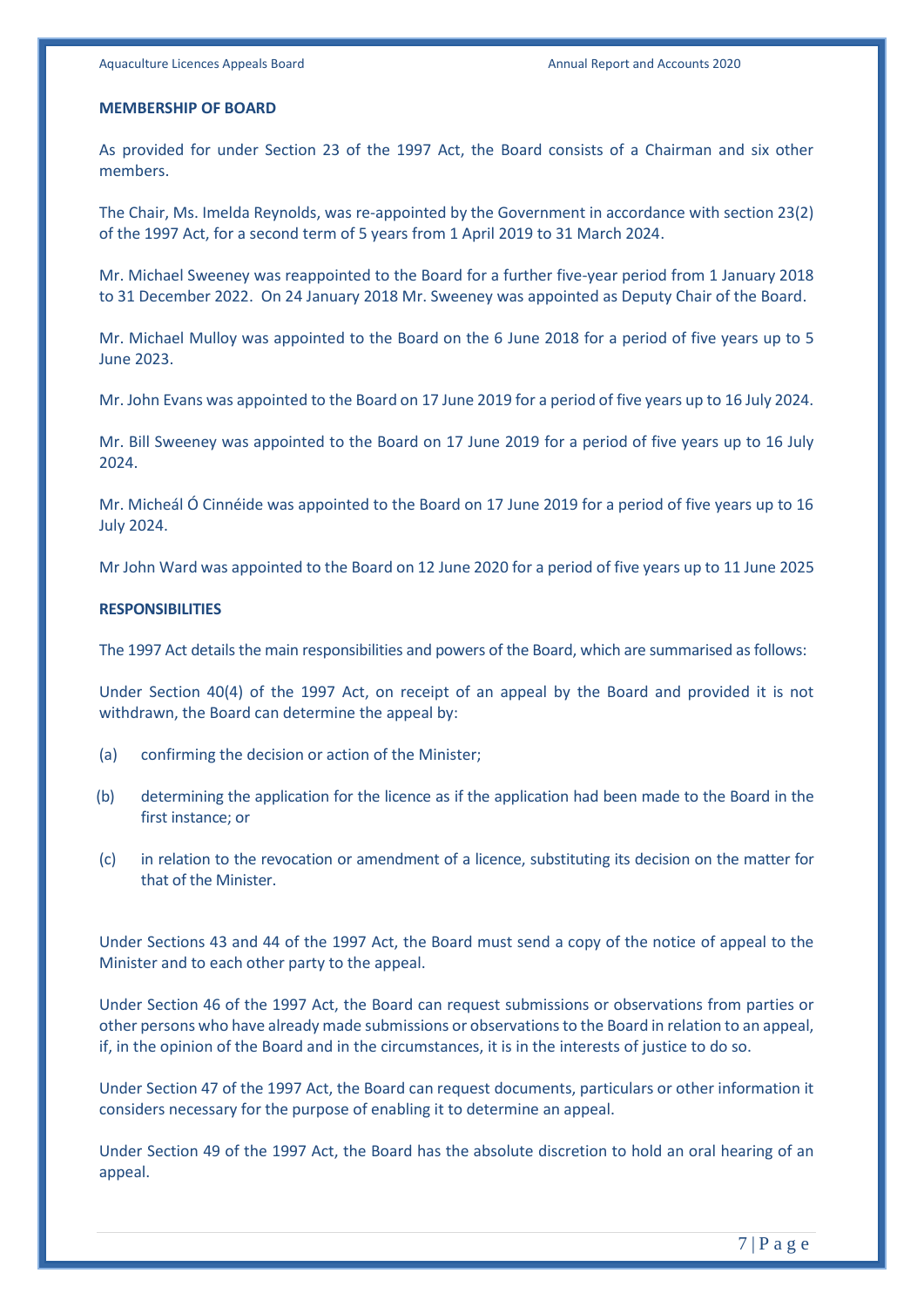Under Section 56 of the 1997 Act, the Board is required to ensure that appeals are dealt with and determined expeditiously and that all steps are taken to avoid unnecessary delay.

#### **CONSULTANTS AND ADVISORS**

Under Section 35 of the 1997 Act, the Board may engage such consultants or advisors as it considers necessary for the performance of its functions. Fees due to consultants and advisors are paid by the Board out of monies made available by the Oireachtas. The Board has hired and will continue to hire consultant Technical Advisers when necessary. The Board also engages other advisors as required to support its work. A list of the persons engaged by the Board during the year in review is included in Appendix 1.

#### **SECRETARIAT**

Under Section 32 of the 1997 Act, an officer of the Minister who is an established civil servant and who is seconded to the Board for that purpose, either on a whole-time or part-time basis, shall act as Secretary to the Board. The full-time Secretary to the Board is Ms. Mary O'Hara.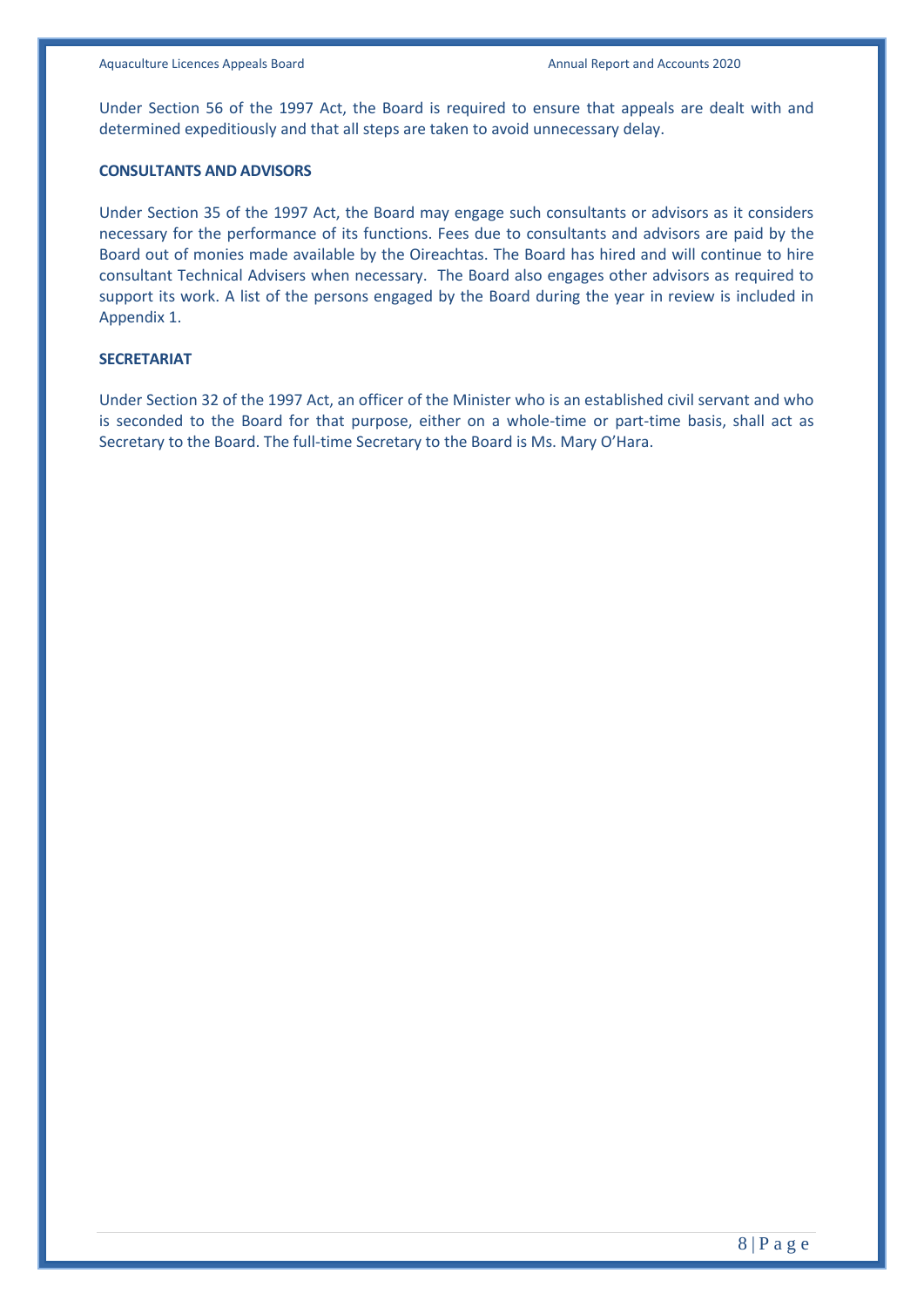

# **BOARD ACTIVITIES 2020**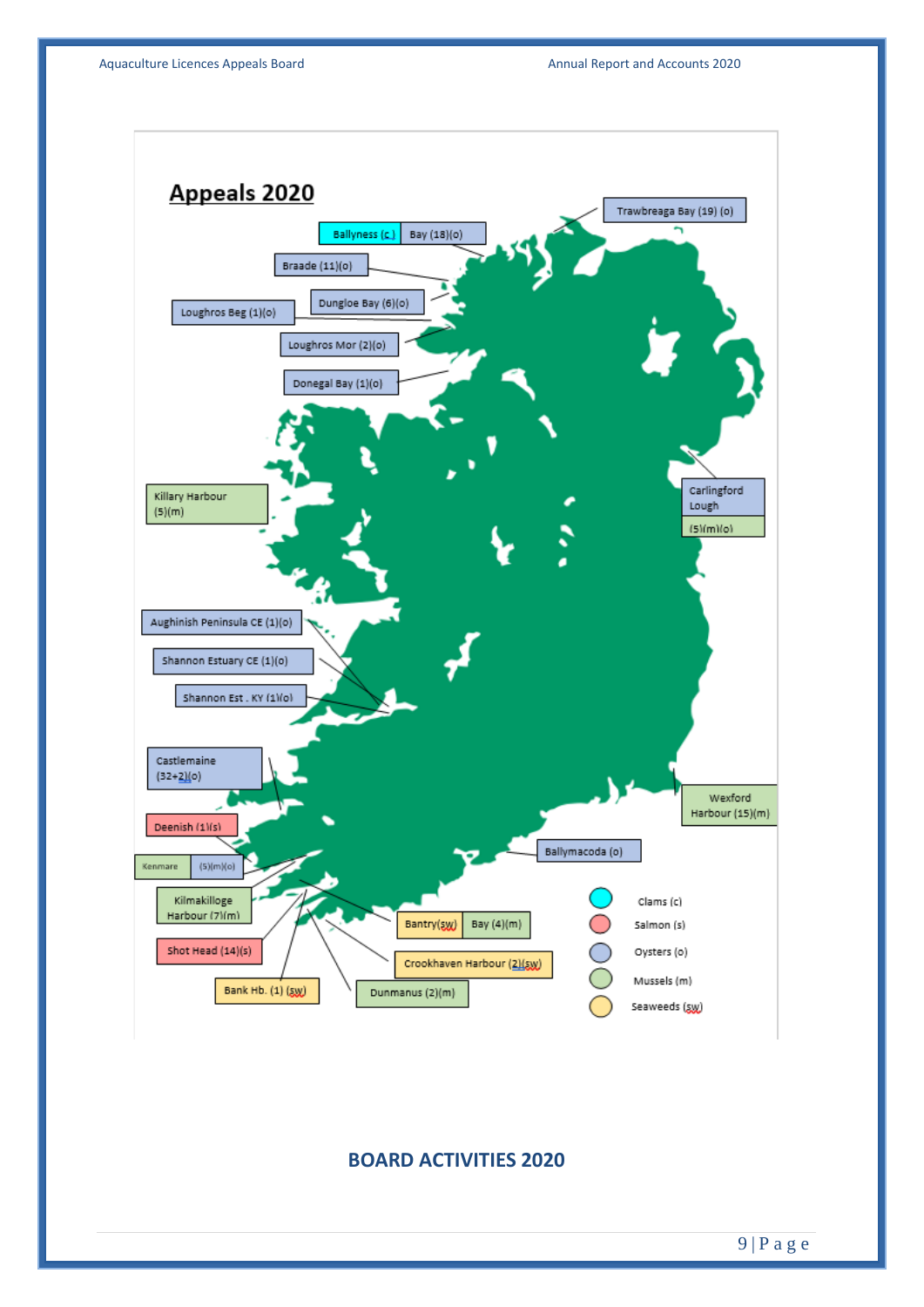# **APPEALS ON HAND AT 1 JANUARY 2020**

At the commencement of 2020 the Board had one hundred and thirty one (131) appeals on hand, namely Appeal references AP2/1-14/2015(14), AP1-4/2017(9), AP6/2017(2), AP6/1-2/2018(2), AP9/2018 (1), AP11/2018 (1), AP13-45/2018 (33), and AP1-69/2019 (69)

|      | Number of Appeals carried forward    |  |  |     |
|------|--------------------------------------|--|--|-----|
| 2015 | 2018<br>2019<br><b>Total</b><br>2017 |  |  |     |
|      |                                      |  |  | 131 |

| County       | Number of appeals |
|--------------|-------------------|
| Cork         | 22                |
| Donegal      | 37                |
| Kerry        | 48                |
| Clare        |                   |
| Wexford      | 15                |
| Galway       |                   |
| Louth        |                   |
| <b>Total</b> | 131               |

# **CO CORK**

#### **SHOT HEAD, BANTRY BAY, CO CORK**

**AP2/1-14/2015** comprises of 14 appeals against the decision of the Minister to grant an Aquaculture Licence to Bradán Fanad Teo t/a Marine Harvest Ireland, Kindrum, Fanad, Letterkenny, Co. Donegal on site Ref: T05/555 for the cultivation of Atlantic Salmon; *Salmo Salar* on a site on the foreshore at Shot Head, Bantry Bay, Co Cork.

Pursuant to Section 42(1) of the 1997 Act, the Board may, in its discretion, treat two or more appeals as, and the appellants, as parties to a single appeal. The Board decided to exercise that discretion and to consider all fourteen appeals as a single appeal, as they relate to the same licence application.

|                   | AP2/1-14/2015   |                                     |                 |
|-------------------|-----------------|-------------------------------------|-----------------|
| <b>Appeal Ref</b> | <b>Site Ref</b> | <b>Appellant</b>                    | <b>Licensee</b> |
| AP2/1/15          | T05/555         | <b>Save Bantry Bay</b>              | <b>MOWI</b>     |
| AP2/2/15          |                 | <b>Residents of Roosk, Adrigole</b> | <b>MOWI</b>     |
| AP2/3/15          |                 | John Brendan O'Keeffe               | <b>MOWI</b>     |
| AP2/4/15          |                 | Denis, Kieran and Jason             | <b>MOWI</b>     |
|                   |                 | O <sub>'</sub> Shea                 |                 |
| AP2/5/15          |                 | <b>Bantry Salmon &amp; Trout</b>    | <b>MOWI</b>     |
|                   |                 | <b>Anglers Association</b>          |                 |
| AP2/6/15          |                 | <b>Marine Harvest Ireland</b>       | <b>MOWI</b>     |
| AP2/7/15          |                 | Harrington/O'Sullivan/              | <b>MOWI</b>     |
|                   |                 | Murphy/Forker                       |                 |
| AP2/8/15          |                 | <b>Coomhola Salmon &amp; Trout</b>  | <b>MOWI</b>     |
|                   |                 | <b>Anglers Association</b>          |                 |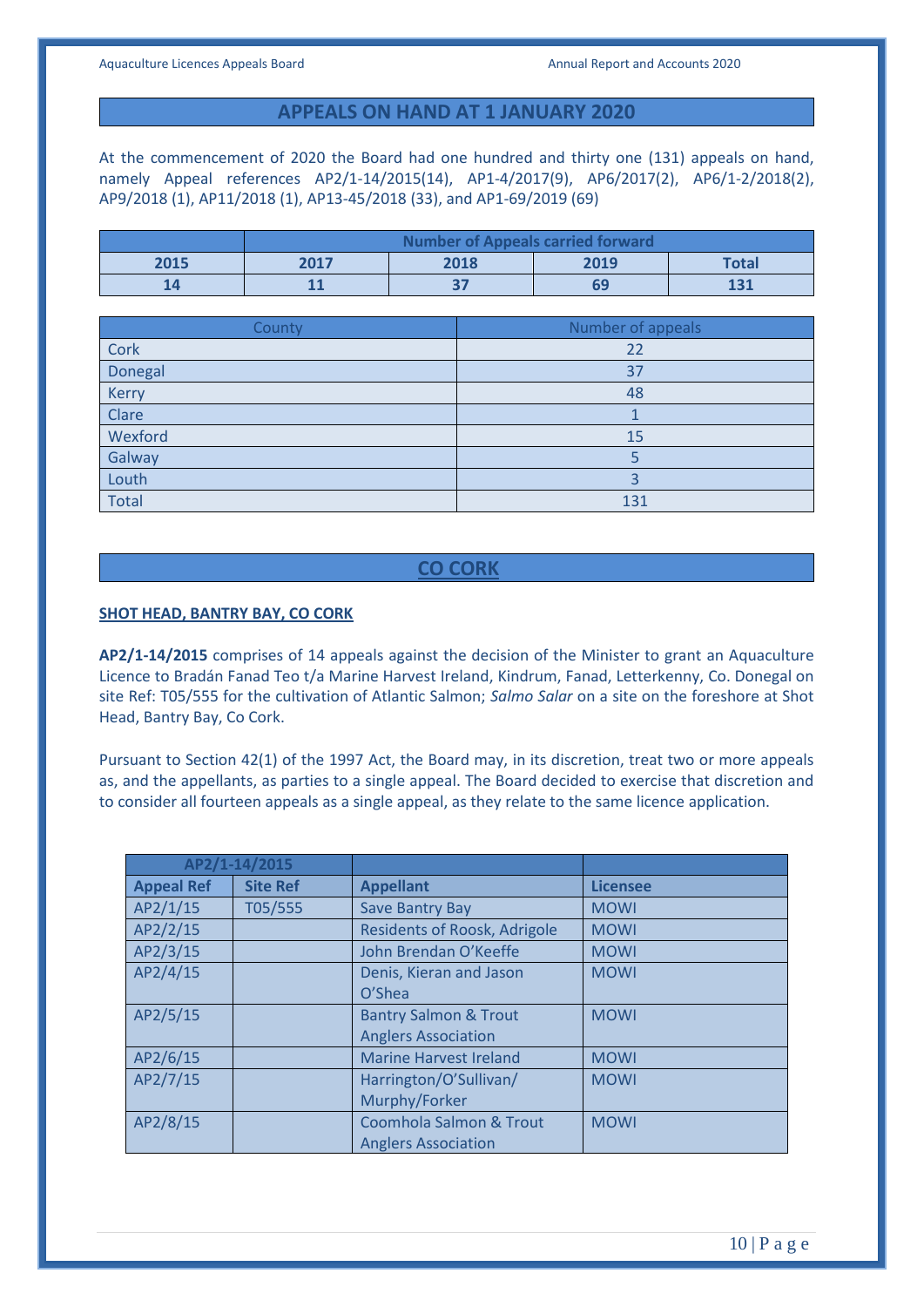Aquaculture Licences Appeals Board **Annual Report and Accounts 2020** Annual Report and Accounts 2020

| AP2/9/15  | <b>Galway Bay Against Salmon</b> | <b>MOWI</b> |
|-----------|----------------------------------|-------------|
|           | Cages                            |             |
| AP2/10/15 | Salmon Watch Ireland             | <b>MOWI</b> |
| AP2/11/15 | John Hunt                        | <b>MOWI</b> |
| AP2/12/15 | Friends of the Irish             | <b>MOWI</b> |
|           | Environment                      |             |
| AP2/13/15 | <b>Inland Fisheries Ireland</b>  | <b>MOWI</b> |
| AP2/14/15 | Federation of Irish Salmon &     | <b>MOWI</b> |
|           | <b>Sea Trout Anglers</b>         |             |

The Board continued to deal with these appeals during 2020 but had not determined the appeals by the end of 2020. The appeals were determined on 29 June 2021 pursuant to Section 40(4)(b) of the 1997 Act, by granting a licence to the Applicant, with conditions.

### **DUNMANUS BAY, CO CORK**

**AP6/1-2/2018** comprises 2 appeals against the decision of the Minister to grant an Aquaculture Licence to Dunmanus Bay Mussels Ltd. for the cultivation of Mussels using longlines and ropes at outer Dunmanus Bay, Co. Cork

| <b>Appeal Ref</b> | <b>Site Ref</b> | <b>Appellant</b>                              | <b>Licensee</b>             |
|-------------------|-----------------|-----------------------------------------------|-----------------------------|
| AP6/1/2018        | T05/590A        | Barry Doyle Solicitors on behalf of Angela    | <b>Dunmanus Bay Mussels</b> |
|                   |                 | Putz, Robert Putz, Angela Putz Jr., Anna Putz | Ltd                         |
|                   |                 | and Cashelfean Developments Ltd and           |                             |
|                   |                 | <b>Dunmanus Bay Marine Association</b>        |                             |
| AP6/2/2018        |                 | Victor & Lynda Morgan                         | <b>Dunmanus Bay Mussels</b> |
|                   |                 |                                               | Ltd                         |

The above appeals had not been determined by the end of 2020. As provided for in Section 56(3) of the 1997 Act, the Board has extended the time for determination of these appeals to 31 December 2021.

### **BALLYMACODA BAY, CO CORK**

**AP9/2018** related to an appeal against the decision of the Minister to refuse to grant an Aquaculture Licence to Mr Killian Tighe, Mr Marc Perdriel and Mr Michel Mousset, c/o Utterly Oysters Ltd, for the cultivation of Oysters in the intertidal part on the foreshore at Ballymacoda Bay, Co Cork.

| <b>Appeal Ref</b> | <b>Site Ref</b> | Appellant                  | Licensee                              |
|-------------------|-----------------|----------------------------|---------------------------------------|
| AP9/2018          | T05/545A        | Mr Killian Tighe & Mr Marc | Mr Killian Tighe, Mr Marc             |
|                   |                 | Perdriel                   | <b>Perdriel and Mr Michel Mousset</b> |

The Board determined the Appeal on 2 March 2020 pursuant to Section 40(4)(a) of the 1997 Act, by confirming the decision of the Minister to refuse to grant an aquaculture licence to the Licensee. applicant.

#### **BANK HARBOUR, CO CORK**

**AP45/2018** related to an appeal against the decision of the Minister to grant an aquaculture licence to Wild Atlantic Sea Products Ltd. for the cultivation of seaweeds using a longline grid system on a site on the foreshore adjacent to Bank Harbour, Castletownbere, Bantry Bay, Co. Cork.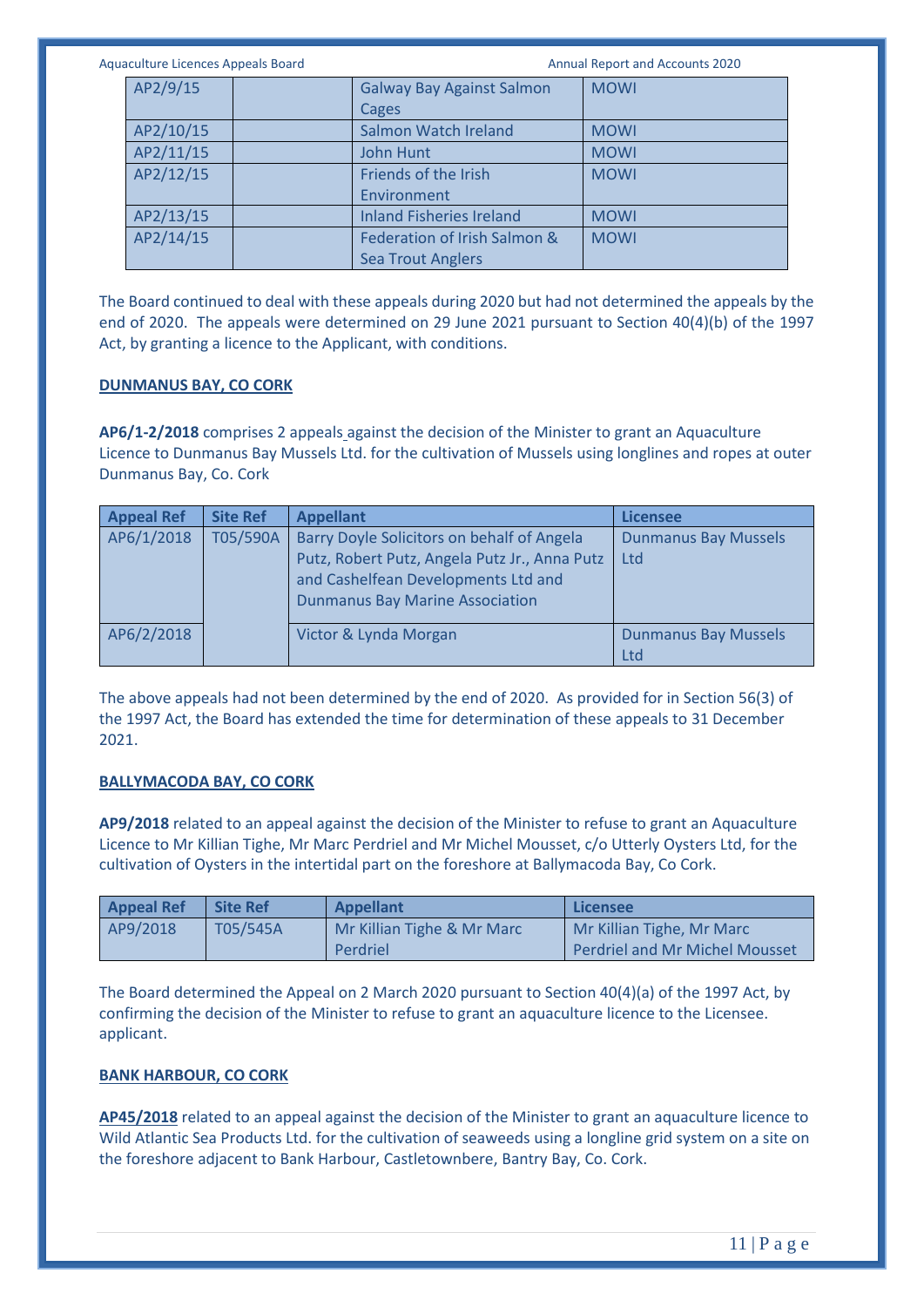| Aquaculture Licences Appeals Board |                 | <b>Annual Report and Accounts 2020</b> |                                 |
|------------------------------------|-----------------|----------------------------------------|---------------------------------|
| <b>Appeal Ref</b>                  | <b>Site Ref</b> | <b>Appellant</b>                       | Licensee                        |
| AP45/2018                          | T5/591          | Marine Harvest Ireland                 | Wild Atlantic Sea Products Ltd. |

The Board determined the Appeal on 12 May 2020 pursuant to Section 40(4)(b) of the 1997 Act by granting an aquaculture licence with variations to the Licensee.

### **BANTRY BAY, CORK AP32/2019, AP 49/2019, AP50/2019 and AP51/2019**

**AP32/2019** relates to an appeal against the decision of the Minister to grant a licence to West Cork Seafoods Ltd to cultivate mussels using longlines on the sub-intertidal foreshore at Glanlough along the south shore of Bantry Bay, Cork.

| <b>Appeal Ref</b> | <b>Site Ref</b> | <b>Appellant</b>          | Licensee                      |
|-------------------|-----------------|---------------------------|-------------------------------|
| AP32/2019         | TO5/430A        | <b>Ian Leslie Stretch</b> | <b>West Cork Seafoods Ltd</b> |

**AP49/2019** relates to an appeal against the decision of the Minister to grant a licence to West Cork Seafoods Ltd to cultivate mussels using longlines on the sub-intertidal foreshore at Glanlough along the south shore of Bantry Bay, Cork.

| <b>Appeal Ref</b> | <b>Site Ref</b> | <b>Appellant</b>                | Licensee                      |
|-------------------|-----------------|---------------------------------|-------------------------------|
| AP49/2019         | T05/430A        | <b>Bantry Inshore Fishermen</b> | <b>West Cork Seafoods Ltd</b> |

**AP50/2019** relates to an appeal against the decision of the Minister to grant a licence to Wild Atlantic Sea Products Ltd to cultivate seaweeds using longline grid system on the sub-tidal foreshore at Glanlough along the south shore of Bantry Bay, Cork.

| Appeal Ref Site Ref |          | <b>Appellant</b> | Licensee                              |
|---------------------|----------|------------------|---------------------------------------|
| AP50/2019           | T05/430A | Denis O Shea     | <b>Wild Atlantic Sea Products Ltd</b> |

**AP51/2019** relates to an appeal against the decision of the Minister to grant a licence to Dingle Bay Seaweed Ltd to cultivate native red, green brown seaweeds on seeding string transferred from the hatchery for on-growing at sea on single headrope longlines in the sub-tidal part of the foreshore along the north shore of Castletownbere Sound, Bantry Bay, Co Cork. .

| <b>Appeal Ref</b> | <b>Site Ref</b> | <b>Appellant</b>            | Licensee               |
|-------------------|-----------------|-----------------------------|------------------------|
| AP51/2019         | T05/607A        | <b>Allihies Seafood Ltd</b> | Dingle Bay Seaweed Ltd |

The above appeals had not been determined by the end of 2020. As provided for in Section 56(3) of the 1997 Act, the Board has extended the time for determination of the Appeals to 31 December 2021.

# **CO DONEGAL**

### **BRAADE STRAND, CO DONEGAL**

**AP1-4/2017 and AP6/2017** comprised 11 appeals against decisions of the Minister to grant Aquaculture Licences for Pacific Oysters in Braade Strand, Gweedore Bay, Co Donegal.

| <b>Appeal Ref</b> | <b>Site Ref</b>          | <b>Appellant</b>                 | Licensee             |
|-------------------|--------------------------|----------------------------------|----------------------|
|                   | AP1/1/2017   T12/410 A&B | Carrickfinn Trust Company Ltd by | Thierry Gillardeau & |
|                   |                          | Guarantee & Others               | Desmond Moore        |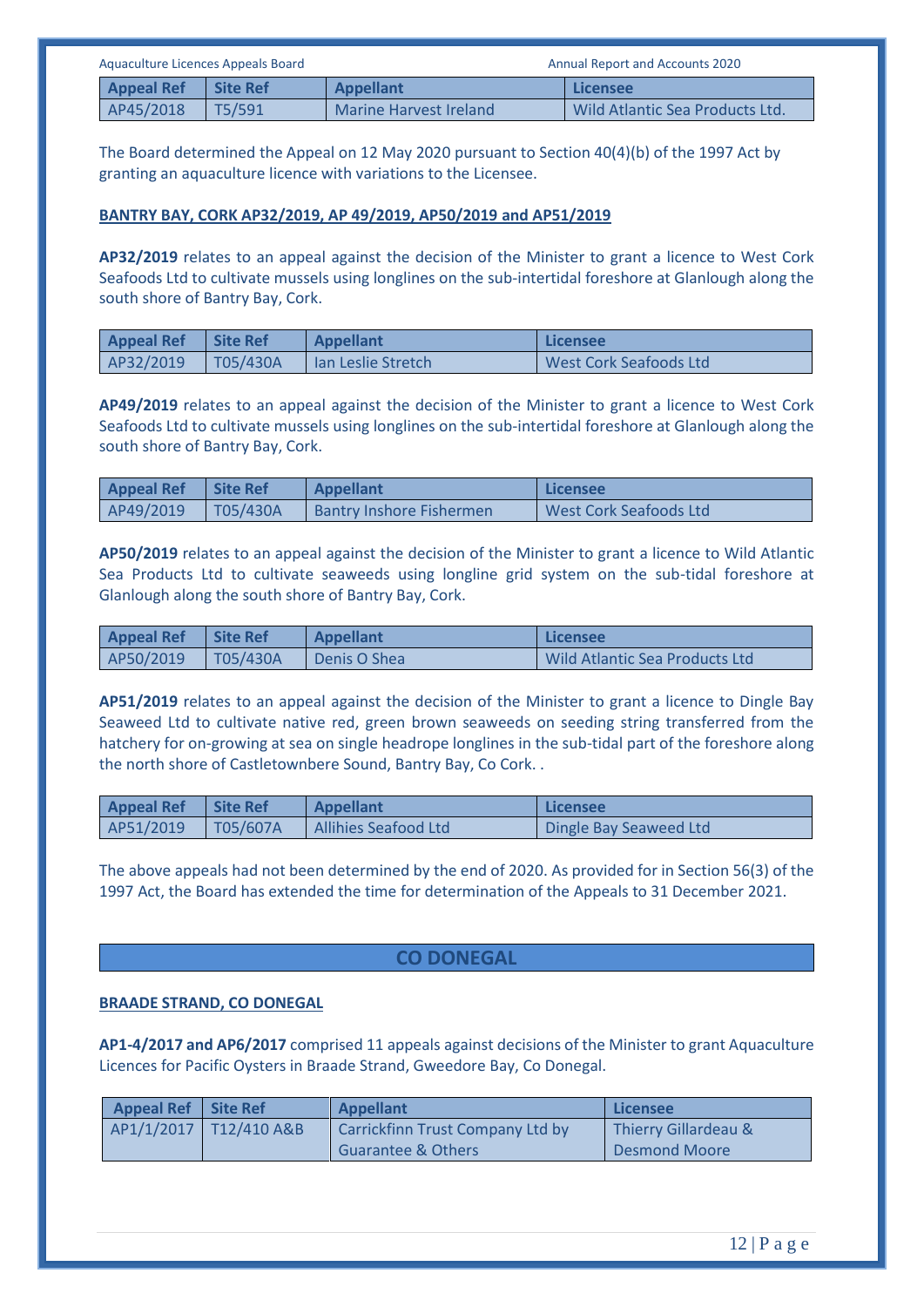| <b>Aquaculture Licences Appeals Board</b> |                                                                   | Annual Report and Accounts 2020              |
|-------------------------------------------|-------------------------------------------------------------------|----------------------------------------------|
| AP1/2/2017<br>T12/410 A&B                 | Coiste Timpeallachta an Ghaoith f/c<br>Áislann Rann na Feirste    | Thierry Gillardeau &<br><b>Desmond Moore</b> |
| AP2/1/2017<br>T12/419 A, B &<br>C         | Carrickfinn Trust Company Ltd by<br><b>Guarantee &amp; Others</b> | Celtic Kerber Ltd                            |
| AP2/2/2017<br>T12/419 A, B &<br>C         | Anraí Ó Domhnaill T/A Carrickfinn<br><b>Wild Atlantic</b>         | <b>Celtic Kerber Ltd</b>                     |
| AP2/3/2017<br>T12/419 A, B &<br>C         | Coiste Timpeallachta an Ghaoith f/c<br>Áislann Rann na Feirste    | Celtic Kerber Ltd                            |
| AP3/1/2017<br>T12/430 A & B               | Carrickfinn Trust Company Ltd by<br><b>Guarantee &amp; Others</b> | John Boyle Ltd                               |
| AP3/2/2017<br>T12/430 A & B               | Coiste Timpeallachta an Ghaoith f/c<br>Áislann Rann na Feirste    | John Boyle Ltd                               |
| AP4/1/2017<br>T12/438 A & B               | Carrickfinn Trust Company Ltd by<br><b>Guarantee &amp; Others</b> | <b>Gary Boyle Ltd</b>                        |
| AP4/2/2017<br>T12/438 A & B               | Coiste Timpeallachta an Ghaoith f/c<br>Áislann Rann na Feirste    | <b>Gary Boyle Ltd</b>                        |
| AP6/1/2017<br>T12/461A                    | Coiste Timpeallachta an Ghaoith f/c<br>Aislann Rann na Feirste    | <b>Brendan Boyle</b>                         |
| AP6/2/2017<br>T12/461A                    | Carrickfinn Trust Company Ltd by<br><b>Guarantee &amp; Others</b> | <b>Brendan Boyle</b>                         |

9 of these appeals (namely appeals AP2/1-3/2017, AP3/1-2/2017, AP4/1-2/2017 and AP6/1-2/2017) were determined on 12 May 2020. The Licensees' applications for aquaculture licences were deemed withdrawn pursuant to the provisions of Regulation 42(4) of the European Communities (Birds and Natural Habitats) Regulations 2011 as amended ("2011 Regulations"). This was as a consequence of the Licensees' failures to submit Natura Impact Statements to the Board, as required by the Board pursuant to Regulation 2(1) of the 2011 Regulations.

The remaining 2 appeals, namely AP1/1-2/2017 remain to be determined. As provided for in Section 56(3) of the 1997 Act, the Board has extended the time for determination of the two (2) remaining appeals to 31 December 2021.

### **LOUGHROS BEG, CO DONEGAL**

**AP11/2018** related to an appeal against the decision of the Minister to grant an Aquaculture Licence to Mr Barry McGuinness for the cultivation of Pacific Oysters using bags and trestles on the eastern portion of Loughros Beg Bay, Co Donegal

| <b>Appeal Ref</b> | <b>Site Ref</b>      | <b>Appellant</b>         | Licensee                   |
|-------------------|----------------------|--------------------------|----------------------------|
| AP11/2018         | T <sub>12</sub> /498 | Ms Sheila McFerran & Ors | <b>Mr Barry McGuinness</b> |

The Board determined the Appeal on 31 January 2020 pursuant to Section 40(4)(b) of the 1997 Act by granting an aquaculture licence with variations to the Licensee.

#### **TRAWBREAGA BAY, DONEGAL**

**AP2/2019 & AP3/2019** comprised two (2) appeals against the decision of the Minister to grant a variation licence for the cultivation of Pacific Oysters in Trawbreaga Bay, Co Donegal.

Pursuant to Section 42 (1) of the 1997 Act, the Board may, in its discretion, treat two or more appeals as, and the appellants, as parties to a single appeal. The Board decided to exercise that discretion in respect of these appeals and to consider the two (2) appeals as a single appeal, as they relate to adjacent licence areas and the same Appellant and Licensee.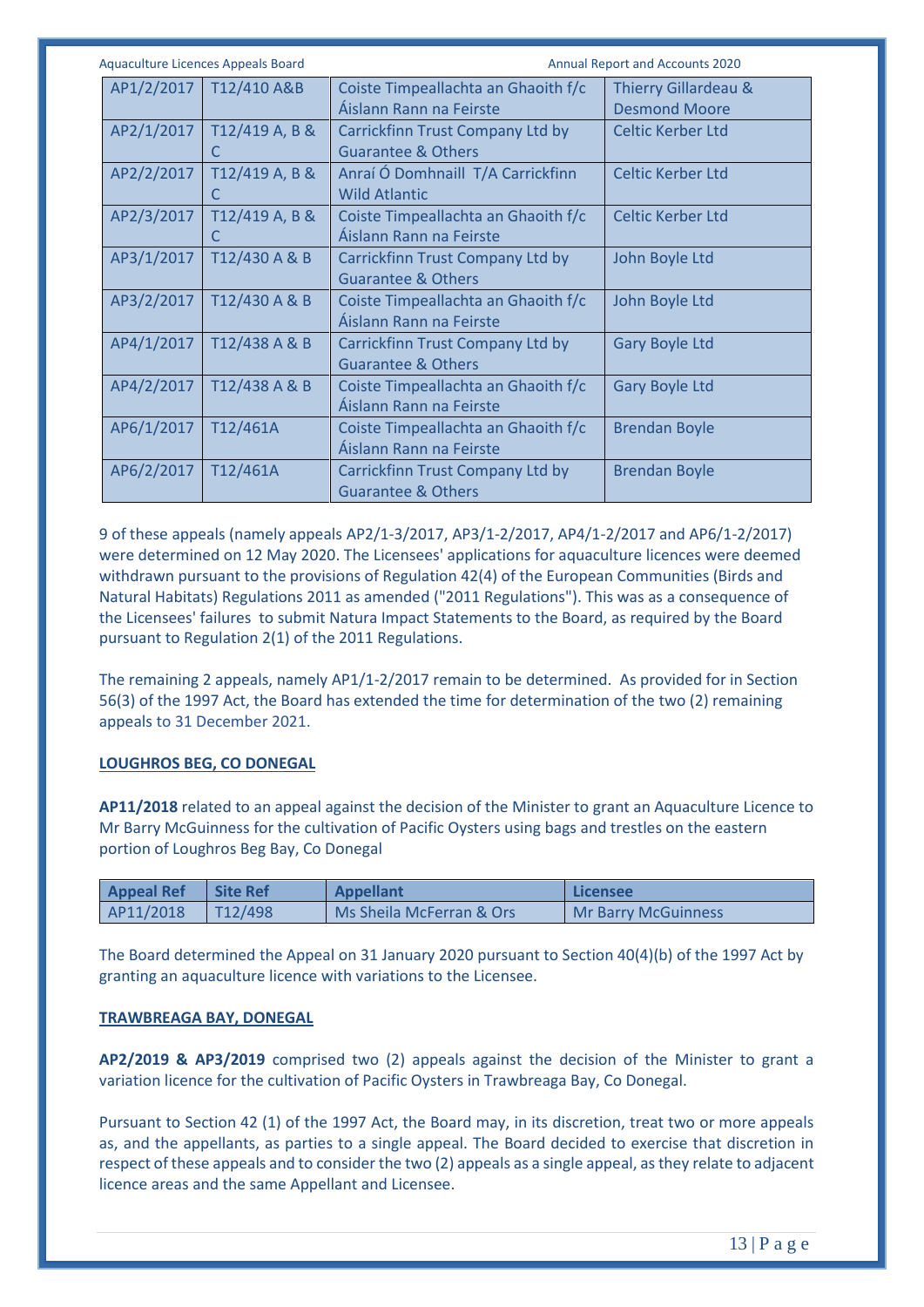| <b>Appeal Ref</b> | Site Ref                 | <b>Appellant</b> | Licensee    |
|-------------------|--------------------------|------------------|-------------|
| AP2/2019          | T12/345A/1   Derek Diver |                  | Derek Diver |
| AP3/2019          | T12/492A                 | Derek Diver      | Derek Diver |

The above appeals had not been determined by the end of 2020. These appeals were determined on 19 February 2021 pursuant to Section 40(4)(b) of the 1997 Act, by granting aquaculture licences with variations to the Licensee.

#### **DONEGAL BAY**

**AP4-2019** related to an appeal against the decision of the Minister for Agriculture, Food and the Marine to refuse to grant an Aquaculture Licence for the cultivation of Pacific Oysters at Donegal Bay.

| <b>Appeal Ref</b> | <b>Site Ref</b> | <b>Appellant</b>              | Licensee                      |
|-------------------|-----------------|-------------------------------|-------------------------------|
| AP4/2019          | T12/396A        | Donegal Oceandeep Oysters Ltd | Donegal Oceandeep Oysters Ltd |

The Appeal was determined on 14 September 2020 pursuant to Section 40(4)(b) of the 1997 Act, by granting an aquaculture licence with variation to the Applicant.

### **AP24&25/19 LOUGHROS MOR, DONEGAL**

**AP24/2019** related to an Appeal against the decision of the Minister to refuse to grant a Licence to Donegal Oceandeep Oysters Ltd to cultivate pacific oysters using bags and trestles at Loughros Mór, Ardara, Co. Donegal

**AP25/2019** related to an Appeal against the decision of the Minister to refuse to grant a Licence to Donegal Oceandeep Oysters Ltd to cultivate pacific oysters using bags and trestles at Loughros Mór, Ardara, Co. Donegal

| <b>Appeal Ref</b> | <b>Site Ref</b> | <b>Appellant</b>                       | Licensee                  |
|-------------------|-----------------|----------------------------------------|---------------------------|
| AP24/2019         |                 | T12/397ABC   Donegal Oceandeep Oysters | Donegal Oceandeep Oysters |
| AP25/2019         | T12/405A        | <b>Francis Gallagher</b>               | <b>Francis Gallagher</b>  |

The above appeals had not been determined by the end of 2020. These appeals were determined on 29 June 2021, pursuant to Section 40(4)(a) of the 1997 Act by confirming the decision of the Minister to refuse to grant licences.

### **DUNGLOE BAY AP26-31/19 & AP33/2019**

**AP26/2019** related to an appeal against the Minister to grant a variation licence to Donegal Oceandeep Oysters Ltd, for the cultivation of Pacific Oysters using bags and trestles on the inter-tidal foreshore in Dungloe Bay, Co Donegal.

| <b>Appeal Ref</b> | <b>Site Ref</b> | <b>Appellant</b>     | Licensee                      |
|-------------------|-----------------|----------------------|-------------------------------|
| AP26/2019         | T12/545A        | Save Our Bay Dungloe | Donegal Oceandeep Oysters Ltd |

**AP27/2019** related to an appeal against the decision of the Minister to grant a variation licence to Joe Gallagher for the cultivation of Pacific Oysters using bags and trestles on the inter-tidal/sub tidal foreshore in Dungloe Bay, Co Donegal.

|  |  | <b>Appeal Ref</b> | Site Ref | Appellant | Licensee |
|--|--|-------------------|----------|-----------|----------|
|--|--|-------------------|----------|-----------|----------|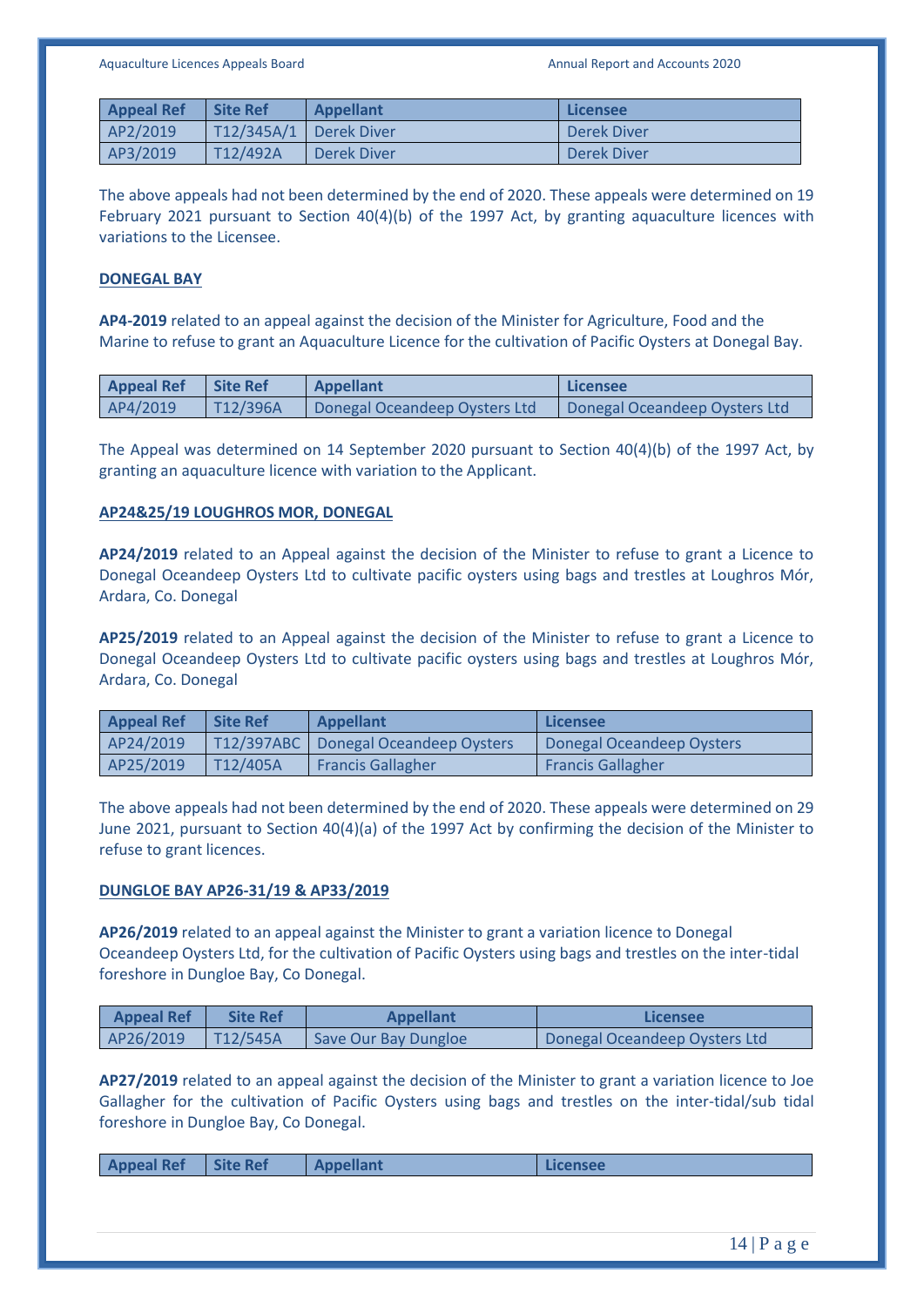| Aquaculture Licences Appeals Board |          |                      | <b>Annual Report and Accounts 2020</b> |
|------------------------------------|----------|----------------------|----------------------------------------|
| AP27/2019                          | T12/521A | Save Our Bay Dungloe | <b>Joe Gallagher</b>                   |

**AP28/2019** related to an appeal against the decision of the Minister to grant a variation licence to Ostre' an Teoranta for the cultivation of Pacific Oysters using bags and trestles and packs and cages on the inter-tidal/sub tidal foreshore in Dungloe Bay, Co Donegal.

**AP28/2019** was withdrawn on 24 June 2020.

| <b>Appeal Ref</b> | Site Ref | Appellant            | <b>Licensee</b>           |
|-------------------|----------|----------------------|---------------------------|
| AP28/2019         | T12/506A | Save Our Bay Dungloe | <b>Ostre' an Teoranta</b> |

**AP29/2019** related to an appeal against the decision of the Minister to grant a variation licence to Martin Boyle for the cultivation of Pacific Oysters using bags and trestles on the inter-tidal/sub tidal foreshore in Dungloe Bay, Co Donegal.

| <b>Appeal Ref</b> | <b>Site Ref</b> | <b>Appellant</b>     | Licensee            |
|-------------------|-----------------|----------------------|---------------------|
| AP29/2019         | T12/486A        | Save our Bay Dungloe | <b>Martin Boyle</b> |

**AP30/2019** related to an appeal against the decision of the Minister to grant a variation licence to Donegal Oceandeep Oysters Ltd, for the cultivation of Pacific Oysters using bags and trestles on the inter-tidal/sub tidal foreshore in Dungloe Bay, Co Donegal.

| <b>Appeal Ref</b> | Site Ref  | <b>Appellant</b>     | Licensee                      |
|-------------------|-----------|----------------------|-------------------------------|
| AP30/2019         | TT12/481A | Save Our Bay Dungloe | Donegal Oceandeep Oysters Ltd |

**AP31/2019** related to an appeal against the decision of the Minister to grant a variation licence to Ostre'an Teoranta for the cultivation of Pacific Oysters using bags and trestles and packs and cages on the inter-tidal/sub tidal foreshore in Dungloe Bay, Co Donegal.

| <b>Appeal Ref</b> | Site Ref | Appellant                        | Licensee            |
|-------------------|----------|----------------------------------|---------------------|
| AP31/2019         | T12/205C | <b>Nuala Bonner &amp; Family</b> | l Ostre'an Teoranta |

**AP33/2019** related to an appeal against the decision of the Minister to refuse to grant licences to Charles O Donnell for the cultivation of Pacific Oysters using bags and trestles and packs and cages on the intertidal/sub tidal foreshore in Dungloe Bay, Co Donegal.

| <b>Appeal Ref</b> | <b>Site Ref</b>       | <b>Appellant</b>  | Licensee                 |
|-------------------|-----------------------|-------------------|--------------------------|
| AP33/2019         | $\overline{112/513A}$ | Charles O Donnell | <b>Charles O Donnell</b> |

Appeals **AP26/2019 and AP27/2019, AP29-31/2019** and **AP33/2019** had not been determined by the end of 2020.

These appeals were determined by the Board on 19 February 2021 as follows:

Appeals **AP26/2019, 27/2019** and **AP30/2019** were determined on 19 February 2021 pursuant to Section 40(4)(b) of the 1997 act, by determining to refuse to grant aquaculture licences to the Licensees.

Appeals **AP29/2019** and **AP31/2019** were determined on 19 February 2021 pursuant to Section 40(4)(a) of the 1997 Act, by confirming the decision of the Minister to grant variation licences to the Licensees.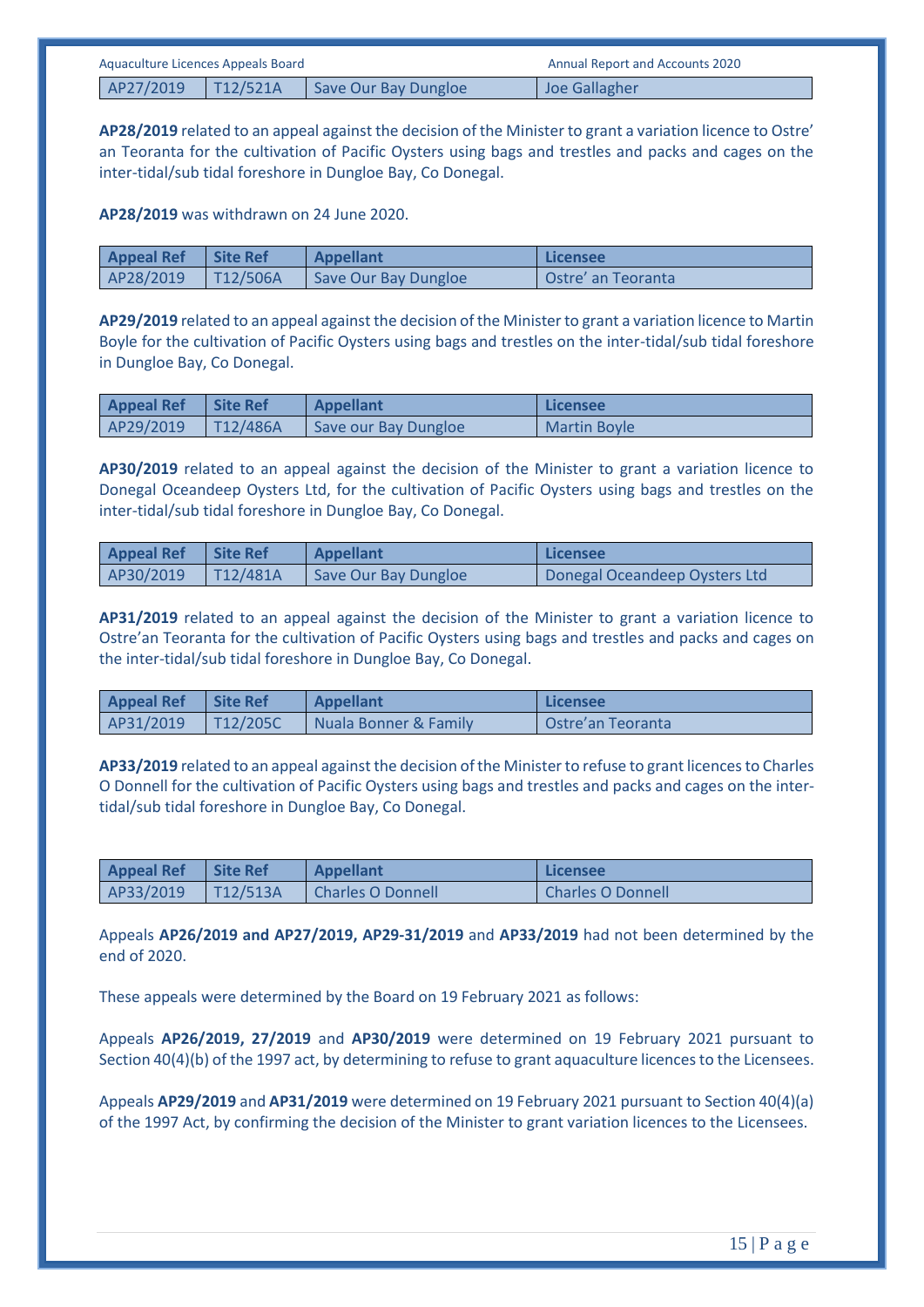**AP33/2019** was determined on 19 February 2021 pursuant to Section 40(4)(a) of the 1997 Act, by confirming the decision of the Minister to refuse to grant an Aquaculture Licence to the Licensee.

#### **TRAWBREAGA BAY, CO. DONEGAL**

**AP57-69/19** comprises 13 appeals against the decisions of the Minister to grant variation licences for the cultivation of Pacific Oysters using bags and trestles on the intertidal and or subtidal foreshore in Trawbreaga Bay, Co Donegal.

| <b>Appeal Ref</b> | <b>Site Ref</b> | <b>Appellant</b>    | <b>Licensee</b>                |
|-------------------|-----------------|---------------------|--------------------------------|
| AP57/2019         | T01/367         | <b>Derek Diver</b>  | James Ball                     |
| AP58/2019         | T12/520         | <b>Derek Driver</b> | <b>Kearney Oysters</b>         |
| AP59/2019         | T12/522         | <b>Derek Diver</b>  | <b>Kearney Oysters</b>         |
| AP60/2019         | T12/523         | <b>Derek Diver</b>  | <b>Kearney Oysters</b>         |
| AP61/2019         | T12/528         | <b>Derek Diver</b>  | <b>Hurrikayn Oysters</b>       |
| AP62/2019         | T12/530         | <b>Derek Diver</b>  | <b>John Friel</b>              |
| AP63/2019         | T12/542         | <b>Derek Diver</b>  | <b>Cathall McCorkell</b>       |
| AP64/2019         | T12/543         | <b>Derek Diver</b>  | <b>Oceanic Organic Oysters</b> |
| AP65/2019         | T12/544         | <b>Derek Diver</b>  | <b>Oceanic Organic Oysters</b> |
| AP66/2019         | T12/547         | <b>Derek Diver</b>  | <b>Daniel McGonigle</b>        |
| AP67/2019         | T12/549         | <b>Derek Diver</b>  | <b>Ask Oysters Itd</b>         |
| AP68/2019         | T12/550         | <b>Derek Diver</b>  | <b>Ask Oysters Ltd</b>         |
| AP69/2019         | T12/553         | <b>Derek Diver</b>  | <b>William Coffey</b>          |

The above appeals had not been determined by the end of 2020. These appeals were determined on 10 May 2021 pursuant to Section 40(4)(a) of the 1997 Act, by confirming the decision of the Minister to grant aquaculture licences to the Licensees.

### **CO KERRY**

#### **CASTLEMAINE HARBOUR, CO KERRY**

**AP13-44/2018** A total of 32 appeals were received against the decisions of the Minister for Agriculture, Food and the Marine to refuse to grant Aquaculture Licences for the cultivation of Pacific Oysters using bags and trestles on sites in Castlemaine Harbour.

| <b>Appeal Ref</b> | <b>Site Ref</b> | <b>Appellant</b>                        | <b>Licensee</b>                         |
|-------------------|-----------------|-----------------------------------------|-----------------------------------------|
| AP13/2018         | T06/376         | Patrick O'Sullivan                      | Patrick O'Sullivan                      |
| AP14/2018         | T06/403A        | <b>Emmet Casey &amp; Michael Sugrue</b> | <b>Emmet Casey &amp; Michael Sugrue</b> |
| AP15/2018         | T06/404A        | <b>Emmet Casey &amp; Michael Sugrue</b> | <b>Emmet Casey &amp; Michael Sugrue</b> |
| AP16/2018         | T06/413A        | <b>Michael Sugrue</b>                   | <b>Michael Sugrue</b>                   |
| AP17/2018         | T06/417A        | <b>Noel Foley</b>                       | <b>Noel Foley</b>                       |
| AP18/2018         | T06/420         | Patrick & Joseph O'Sullivan             | Patrick & Joseph O'Sullivan             |
| AP19/2018         | T06/423         | Patrick Sugrue, Peter Tighe &           | Patrick Sugrue, Peter Tighe &           |
|                   |                 | <b>Michael Sugrue</b>                   | <b>Michael Sugrue</b>                   |
| AP20/2018         | T06/437A        | <b>Realt Na Mara</b>                    | <b>Realt Na Mara</b>                    |
| AP21/2018         | T06/355         | <b>Teahan Partners</b>                  | <b>Teahan Partners</b>                  |
| AP22/2018         | T6/382/3/4A     | Danny O'Sullivan                        | Danny O'Sullivan                        |
| AP23/2018         | T06/385A        | <b>Gerard O'Reilly</b>                  | <b>Gerard O'Reilly</b>                  |
| AP24/2018         | T06/400A        | Liam Teahan                             | <b>Liam Teahan</b>                      |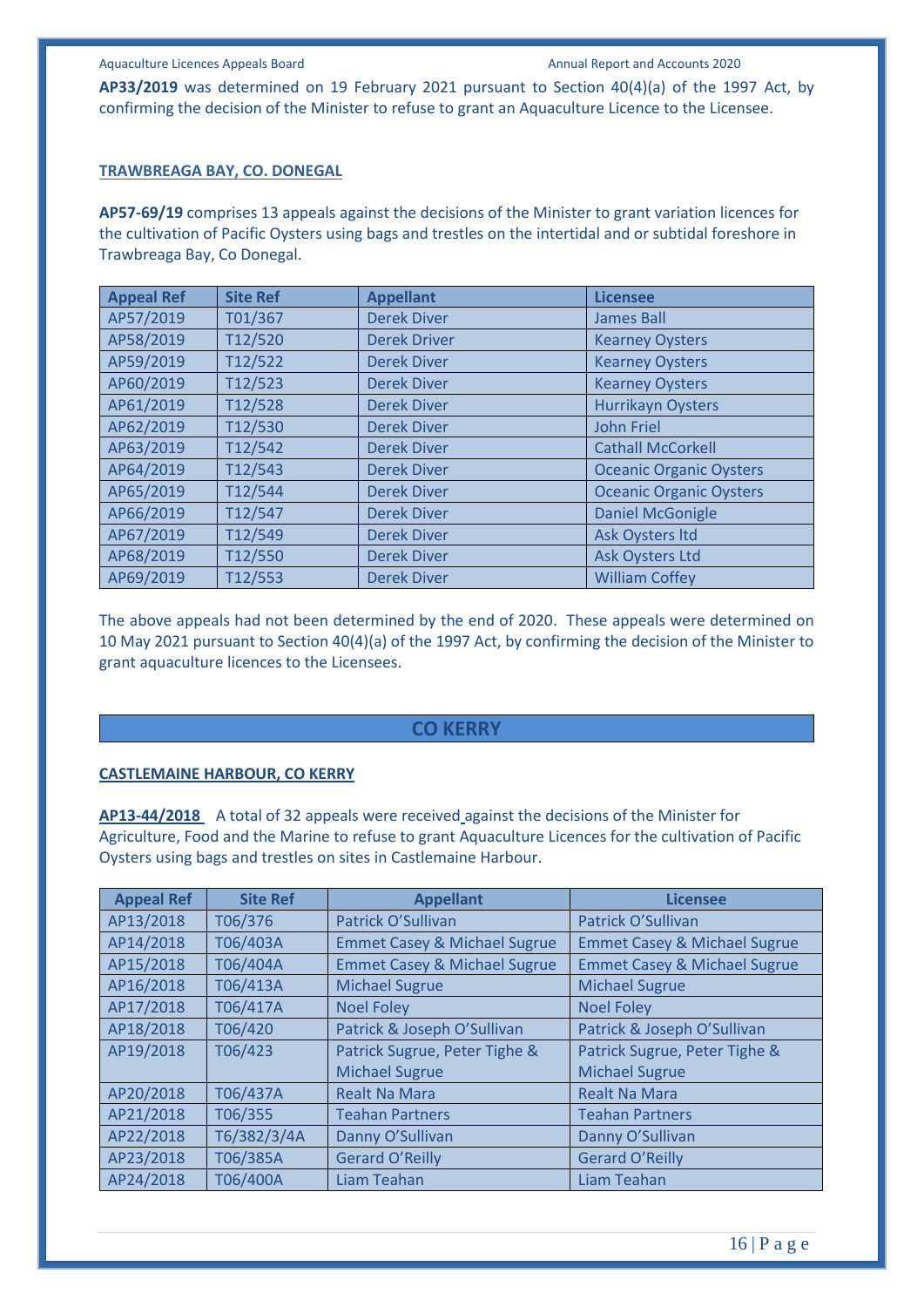| <b>Aquaculture Licences Appeals Board</b> |               |                         | Annual Report and Accounts 2020 |
|-------------------------------------------|---------------|-------------------------|---------------------------------|
| AP25/2018                                 | T06/470A      | <b>Barry Clarke</b>     | <b>Barry Clarke</b>             |
| AP26/2018                                 | T06/472       | <b>Nigel Sheehan</b>    | <b>Nigel Sheehan</b>            |
| AP27/2018                                 | T06/476       | Jonathan O'Connor       | Jonathan O'Connor               |
| AP28/2018                                 | T06/477       | Jonathan O'Connor       | Jonathan O'Connor               |
| AP29/2018                                 | T06/368       | <b>Martin Riordan</b>   | <b>Martin Riordan</b>           |
| AP30/2018                                 | T6/369        | <b>Frank Riordan</b>    | <b>Frank Riordan</b>            |
| AP31/2018                                 | T06/373       | <b>Patrick Ashe</b>     | <b>Patrick Ashe</b>             |
| AP32/2018                                 | T06/375       | <b>William Casey</b>    | <b>William Casey</b>            |
| AP33/2018                                 | T06/378 & 391 | John Cronin O'Reilly    | John Cronin O'Reilly            |
| AP34/2018                                 | T06/398       | <b>Michael Scannell</b> | <b>Michael Scannell</b>         |
| AP35/2018                                 | T06/401       | John & Martin Riordan   | John & Martin Riordan           |
| AP36/2018                                 | T06/405       | John J Reilly           | John J Reilly                   |
| AP37/2018                                 | T06/433       | <b>Liam Hayes</b>       | <b>Liam Hayes</b>               |
| AP38/2018                                 | T06/439       | <b>Gerard Casey</b>     | <b>Gerard Casey</b>             |
| AP39/2018                                 | T06/446       | <b>Liam Hayes</b>       | <b>Liam Hayes</b>               |
| AP40/2018                                 | T06/454       | Michael O'Connor        | Michael O'Connor                |
| AP41/2018                                 | T06/458       | <b>Gerald McCarthy</b>  | <b>Gerald McCarthy</b>          |
| AP42/2018                                 | T06/465       | John J Reilly           | John J Reilly                   |
| AP43/2018                                 | T06/392       | <b>Gerard O'Reilly</b>  | <b>Gerard O'Reilly</b>          |
| AP44/2018                                 | T06/466       | <b>Gerard O'Reilly</b>  | <b>Gerard O'Reilly</b>          |

The above appeals had not been determined by the end of 2020.

Each of these appeals was determined on 29 March 2021 pursuant to Section 40(4)(a) of the 1997 Act, by confirming the decision of the Minister to refuse to grant licences to the Licensees.

**AP52&53/2019** 2 appeals were received against the decisions of the Minister for Agriculture, Food and the Marine to refuse to grant Aquaculture Licences for the cultivation of Pacific Oysters using bags and trestles on the intertidal foreshore on sites in Castlemaine Harbour.

**AP52/2019** relates to an appeal against the decision by the Minister to refuse to grant an Aquaculture and Foreshore Licence to Tómas Hayes to cultivate Pacific Oysters using bags and trestles on the intertidal foreshore east of Cromane Lower in Castlemaine Harbour, Co. Kerry

| <b>Appeal Ref</b> | <b>Site Ref</b>  | Appellant          | Licensee    |
|-------------------|------------------|--------------------|-------------|
| AP52/2019         | $\vert$ T03/505A | <b>Tomás Hayes</b> | Tomás Hayes |

**AP53/2019** relates to an appeal against the decision by the Minister to refuse to grant an Aquaculture and Foreshore Licence to Gerard Casey to cultivate Pacific Oysters using bags and trestles on the intertidal foreshore east of Cromane Spit in Castlemaine Harbour, Co. Kerry

| <b>Appeal Ref</b> | <b>Site Ref</b> | <b>Appellant</b>    | Licensee            |
|-------------------|-----------------|---------------------|---------------------|
| AP53/2019         | T03/494A        | <b>Gerard Casev</b> | <b>Gerard Casev</b> |

The above appeals had not been determined by the end of 2020. The appeals were determined on 29 March 2021, pursuant to Section 40(4)(a) of the 1997 Act, by confirming the decision of the Minister.

### **DEENISH, CO. KERRY**

**AP1/2019** relates to an appeal against the decision of the Minister under the Provisions of Section 68 (1) and Section 19(a)4 of the 1997 Act, in respect of entitlement to continue aquaculture operations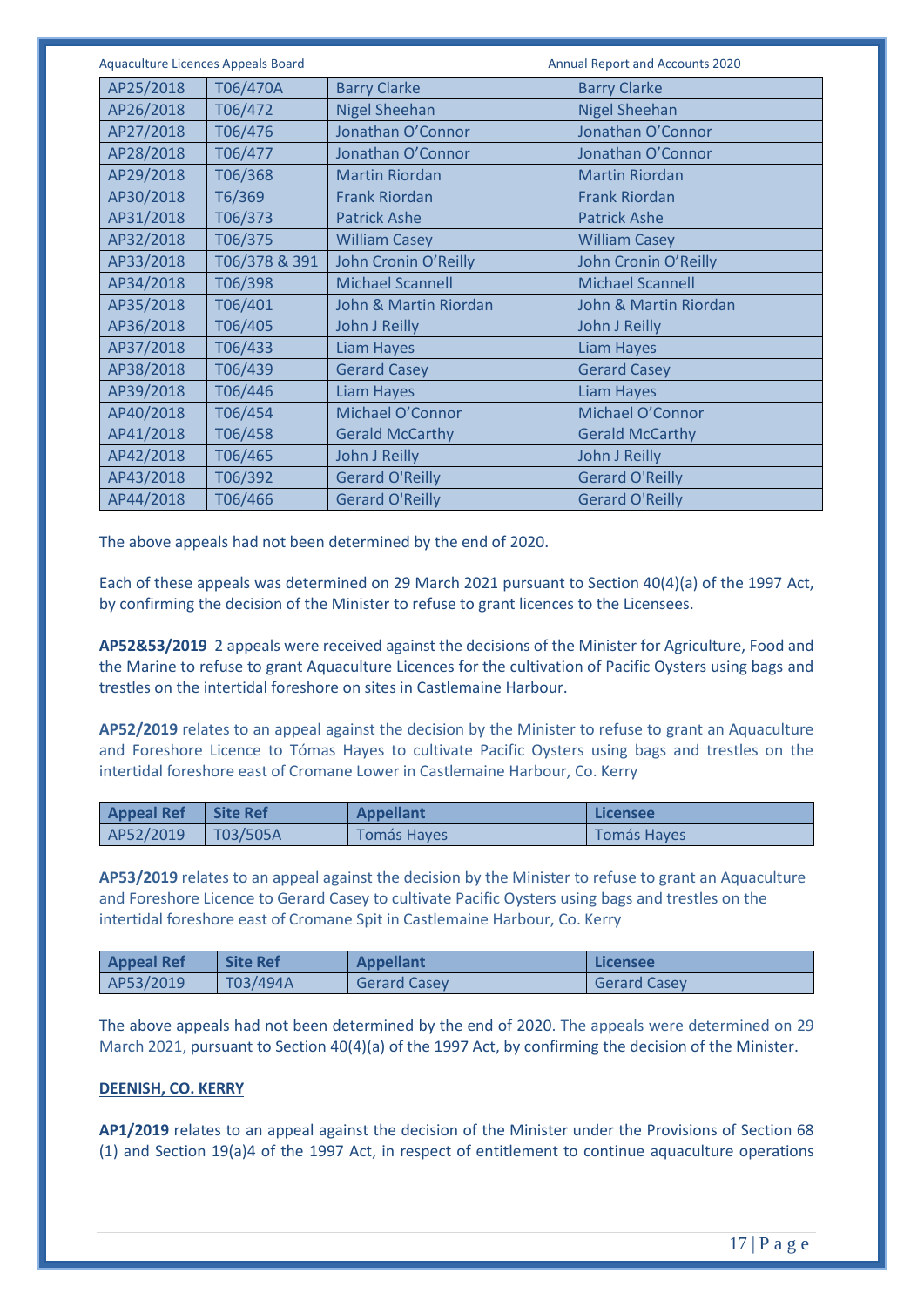under the provisions of S19(a)4 of the 1997 Act for the culture of Salmon in cages at a site east of Deenish Island, Kerry by Silver King Seafoods Ltd

| <b>Appeal Ref</b> | <b>Site Ref</b> | <b>Appellant</b>         | Licensee                        |
|-------------------|-----------------|--------------------------|---------------------------------|
| AP1/2019          | T06/202         | Silver King Seafoods Ltd | <b>Silver King Seafoods Ltd</b> |

The above appeal had not been determined by the end of 2020. As provided for in Section 56(3) of the 1997 Act, the Board has extended the time for determination of the Appeal to 31 December 2021.

#### **SHANNON ESTUARY, KERRY**

**AP10/2019** relates to an appeal against the decision of the Minister to refuse to grant an Aquaculture Licence to Pat Moran for the cultivation of Pacific Oysters using bags and trestles on the intertidal foreshore in Bunaclugga Bay, Shannon Estuary, Co Kerry.

| <b>Appeal Ref</b> | <b>Site Ref</b> | <b>Appellant</b> | l Licensee       |
|-------------------|-----------------|------------------|------------------|
| AP10/2019         | T06/386A        | <b>Pat Moran</b> | <b>Pat Moran</b> |

The above appeal was determined on 22 September 2020 pursuant to Section 40(4)(a) of the 1997 Act, by confirming the decision of the Minister to refuse to grant an aquaculture licence.

#### **KILMAKILLOGE HARBOUR, KENMARE, KERRY**

7 appeals were received against the decisions of the Minister to grant/refuse Aquaculture Licences for the cultivation of mussels using longlines on the non-intertidal foreshore at Kilmakilloge Harbour, Co Kerry. The Board exercised its discretion under Section 42 (1) of the 1997 to consolidate and consider all appeals as a single appeal as they relate to the same harbour.

| <b>Appeal Ref</b> | <b>Site Ref</b> | <b>Appellant</b>              | <b>Licensee</b>               |
|-------------------|-----------------|-------------------------------|-------------------------------|
| AP12/2019         | T06/364A        | <b>Kieran Lyons</b>           | <b>Kieran Lyons</b>           |
| AP13/2019         | T06/35A         | <b>Kush Seafarms Ltd</b>      | <b>Shamrock Shellfish Ltd</b> |
| AP14/2019         | T06/106         | <b>Kush Seafarms Ltd</b>      | <b>Shamrock Shellfish Ltd</b> |
| AP15/2019         | T06/254A        | <b>Shamrock Shellfish Ltd</b> | <b>Shamrock Shellfish Ltd</b> |
| AP16/2019         | T06/495A        | <b>Shamrock Shellfish Ltd</b> | <b>Shamrock Shellfish Ltd</b> |
| AP17/2019         | T06/513A        | Save Kilmakilloge Group       | <b>Kush Seafarms Ltd</b>      |
| AP18/2019         | T06/360A        | Ross Shellfish, Carl Daly for | <b>Kush Seafarms Ltd</b>      |
|                   |                 | <b>Shamrock Shellfish</b>     |                               |

**AP12/2019** relates to an appeal against the decision of the Minister to refuse to grant an Aquaculture Licence to Kieran Lyons, to cultivate mussels using longlines on the non-intertidal foreshore at Kilmakilloge Harbour, Co Kerry

**AP13/2019** relates to an appeal against the decision of the Minister to grant a Licence to Shamrock Shellfish Ltd, to cultivate mussels using longlines on the sub intertidal foreshore at Kilmakilloge Harbour, Co Kerry

**AP14/2019** relates to an appeal against the decision of the Minister to grant a Licence to Shamrock Shellfish Ltd, to cultivate mussels using longlines on the sub intertidal foreshore at Kilmakilloge Harbour, Co Kerry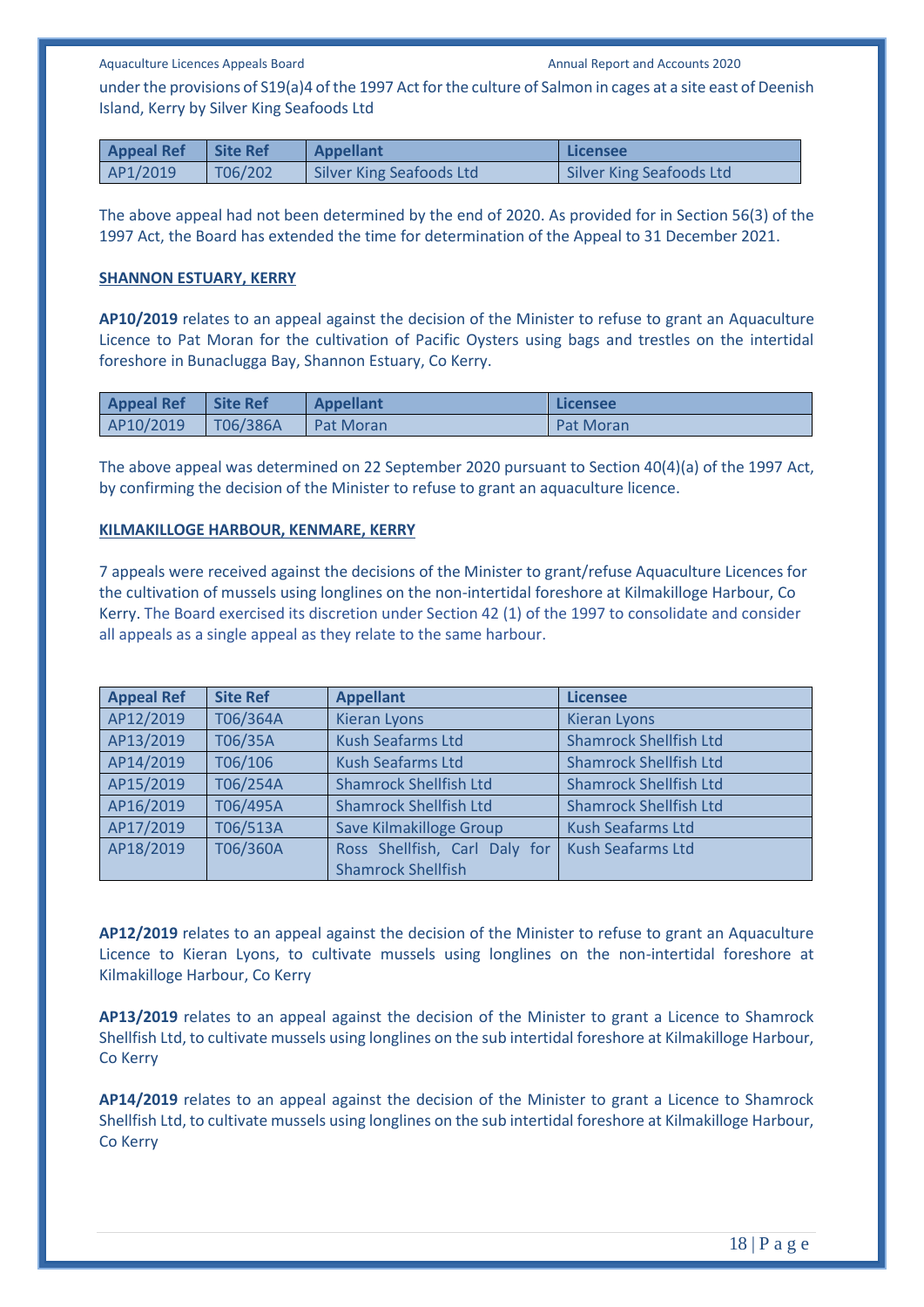**AP15/2019** relates to an appeal against the decision of the Minister to refuse to grant a Licence to Shamrock Shellfish Ltd, to cultivate mussels using longlines on the sub intertidal foreshore at Kilmakilloge Harbour, Co Kerry

**AP16/2019** relates to an appeal against the decision of the Minister to grant a Licence to Shamrock Shellfish Ltd, to cultivate mussels using longlines on the sub intertidal foreshore at Kilmakilloge Harbour, Co Kerry.

**AP17/2019** relates to an appeal against the decision of the Minister to grant a Licence to Kush Seafarm Ltd, to cultivate mussels using longlines on the sub intertidal foreshore at Kilmakilloge Harbour, Co Kerry

**AP18/2019** relates to an appeal against the decision of the Minister to grant a variation Licence to Kush Sea farms Ltd, to cultivate mussels using longlines on the sub intertidal foreshore at Kilmakilloge Harbour, Co Kerry

The above appeals had not been determined by the end of 2020. As provided for in Section 56(3) of the 1997 Act, the Board has extended the time for determination of these Appeals to 31 December 2021.

#### **KENMARE BAY, CO. KERRY**

5 appeals were received against the decisions of the Minister to grant/refuse/renewal Aquaculture Licences for the cultivation of Oysters and mussels using bags and trestles at Kenmare Bay, Co Kerry.

| <b>Appeal Ref</b> | <b>Site Ref</b> | <b>Appellant</b>                       | <b>Licensee</b>                                                                   |
|-------------------|-----------------|----------------------------------------|-----------------------------------------------------------------------------------|
| AP19/2019         | T06/201         | <b>Rosemary Purcell</b>                | <b>Rosemary Purcell</b>                                                           |
| AP20/2019         | T06/326A        | <b>BioAtlantis Aquamarine Ltd</b>      | <b>BioAtlantis Aquamarine Ltd</b>                                                 |
| AP21/2019         | T06/295A        | John Harrington Kush Seafarms<br>Ltd   | <b>Templenoe Oysters Ltd</b>                                                      |
| AP22/2019         | T06/179B        | John Harrington Kush Seafarms<br>Ltd   | <b>Kush Seafarm Ltd</b>                                                           |
| AP23/2019         | T06/356A        | Sneem Fishermen's Co-Op Society<br>Ltd | Jean Yves Letanneur on behalf of<br>Sneem Fishermen's Co-Op Society<br><b>Ltd</b> |

**AP19/2019** relates to an appeal against the decision of the Minister to refuse to grant a renewal Licence to Rosemary Purcell, for the cultivation of oysters using bags and trestles on intertidal foreshore within Dunkerron Harbour, Upper Kenmare Bay, Co Kerry.

**AP20/2019** relates to an Appeal against the decision of the Minister to refuse to grant a Licence to BioAtlantis Aquamarine Ltd for the cultivation of mussels using longlines on the subtidal foreshore at Illauneagh Island, Sneem, Kenmare Bay, Co Kerry.

**AP21/2019** relates to an appeal against the decision of the Minister to refuse to grant a Renewal Licence to Templenoe Oysters Ltd, to cultivate oysters using bags and trestles on the inter-tidal foreshore within Dunkerron Harbour, Upper Kenmare Bay, Co Kerry.

**AP22/2019** relates to an appeal against the decision of the Minister to refuse to grant a Renewal Licence to Kush Seafarms Ltd to cultivate oysters using bags and trestles on the inter-tidal foreshore within Dunkerron Harbour, Upper Kenmare Bay, Co Kerry.

**AP23/2019** relates to an Appeal against the decision of the Minister to grant a Licence to Sneem Fishermen's Cooperative Society Ltd. for the cultivation of mussels using longlines on the sub-tidal foreshore along the shoreline of Rossmore Island, Kenmare Bay, Co Kerry.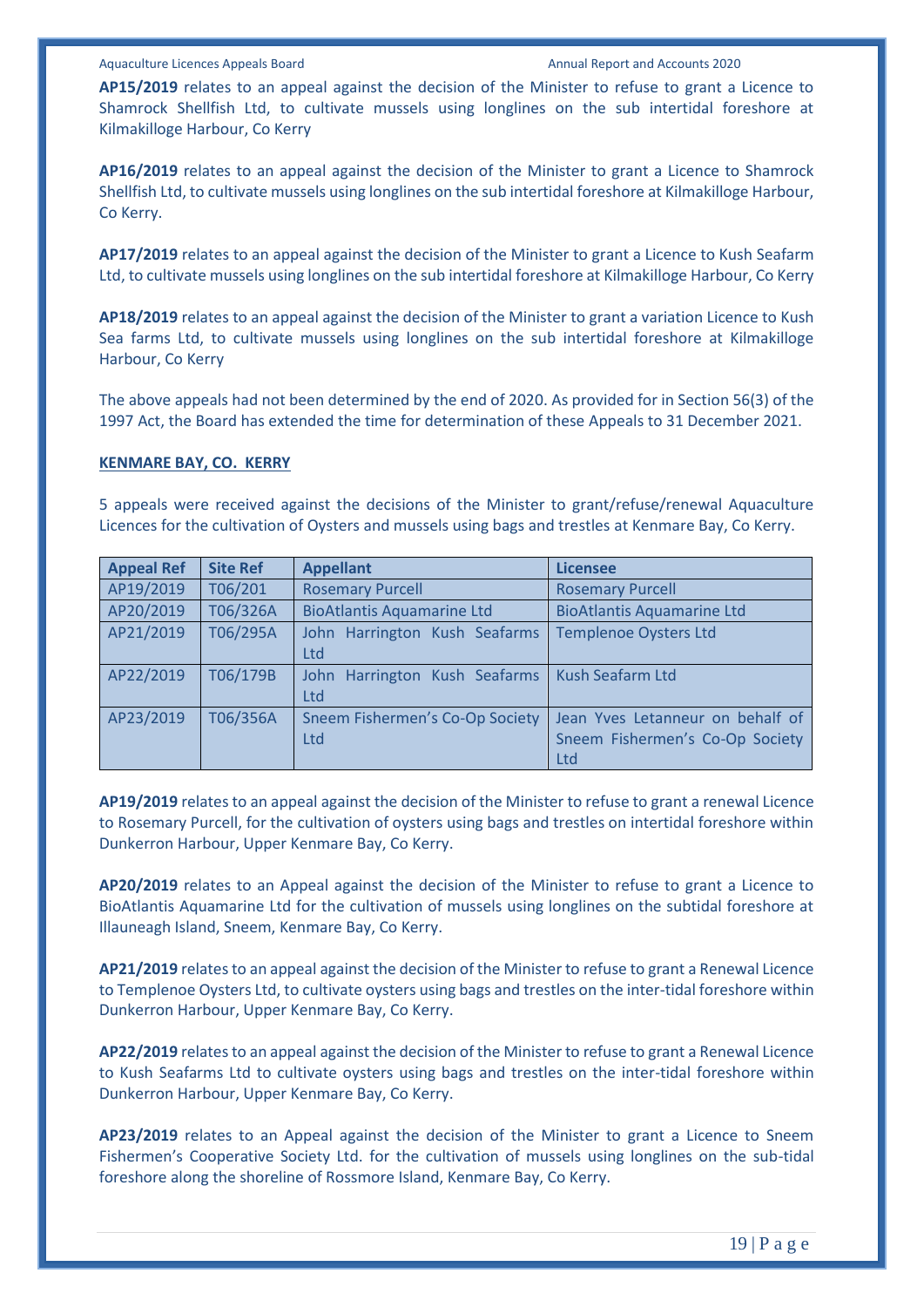Pursuant to Section 42 (1) of the Act, the Board may, in its discretion, treat two or more appeals as, and the appellants, as parties to a single appeal. The Board decided to exercise that discretion in respect of Appeals AP19/19, AP21 & AP22/19, and to consider the three (3) appeals as a single appeal, as they relate to the same or adjacent licence areas.

The above appeals were determined in 2020.

Appeals **AP19/2019** and **AP21-23/2019** were determined on 14 August 2020 pursuant to Section 40(4)(b) of the 1997 Act, by granting aquaculture licences to the Licensees.

**AP20/2019** was determined on 3 July 2020 pursuant to Section 40(4)(a) of the 1997 Act, by confirming the decision of the Minister to refuse to grant an aquaculture licence to the Licensee.

# **CO CLARE**

# **SHANNON ESTUARY, CLARE**

**AP11/2019** relates to an appeal against the decision of the Minister to refuse to grant an Aquaculture Licence to Moyasta Oysters, for authorisation to cultivate Pacific Oysters using bags and trestles/hanging baskets and trestles at Querrin, Poulnasherry Bay and Cammoge South, Shannon Estuary, Co Clare.

| <b>Appeal Ref</b> | <b>Site Ref</b> | <b>Appellant</b>       | l Licensee          |
|-------------------|-----------------|------------------------|---------------------|
| AP11/2019         | T08/106B,       | <b>Moyasta Oysters</b> | Moyasta Oysters Ltd |
|                   | C&D             |                        |                     |

The above appeal had not been determined by the end of 2020. As provided for in Section 56(3) of the 1997 Act, the Board has extended the time for determination of the Appeal to 31 September 2021.

# **CO GALWAY**

#### **KILLARY HARBOUR, GALWAY**

**AP5/2019** relates to an appeal against the decision of the Minister to refuse to grant an Aquaculture Licence to Patrick Lydon, for the cultivation of mussels using longlines on the foreshore on Killary Harbour, Galway.

| <b>Appeal Ref</b> | <b>Site Ref</b> | <b>Appellant</b>     | Licensee             |
|-------------------|-----------------|----------------------|----------------------|
| AP5/2019          | T09/508         | <b>Patrick Lydon</b> | <b>Patrick Lydon</b> |

**AP6/2019** relates to an appeal against the decision of the Minister to refuse to grant an Aquaculture Licence to Kevin and Michael Lydon, for the cultivation of mussels using longlines on the foreshore on Killary Harbour, Galway

| <b>Appeal Ref</b> | <b>Site Ref</b> | <b>Appellant</b>      | Licensee              |
|-------------------|-----------------|-----------------------|-----------------------|
| AP6/2019          | T09/509         | Kevin & Michael Lydon | Kevin & Michael Lydon |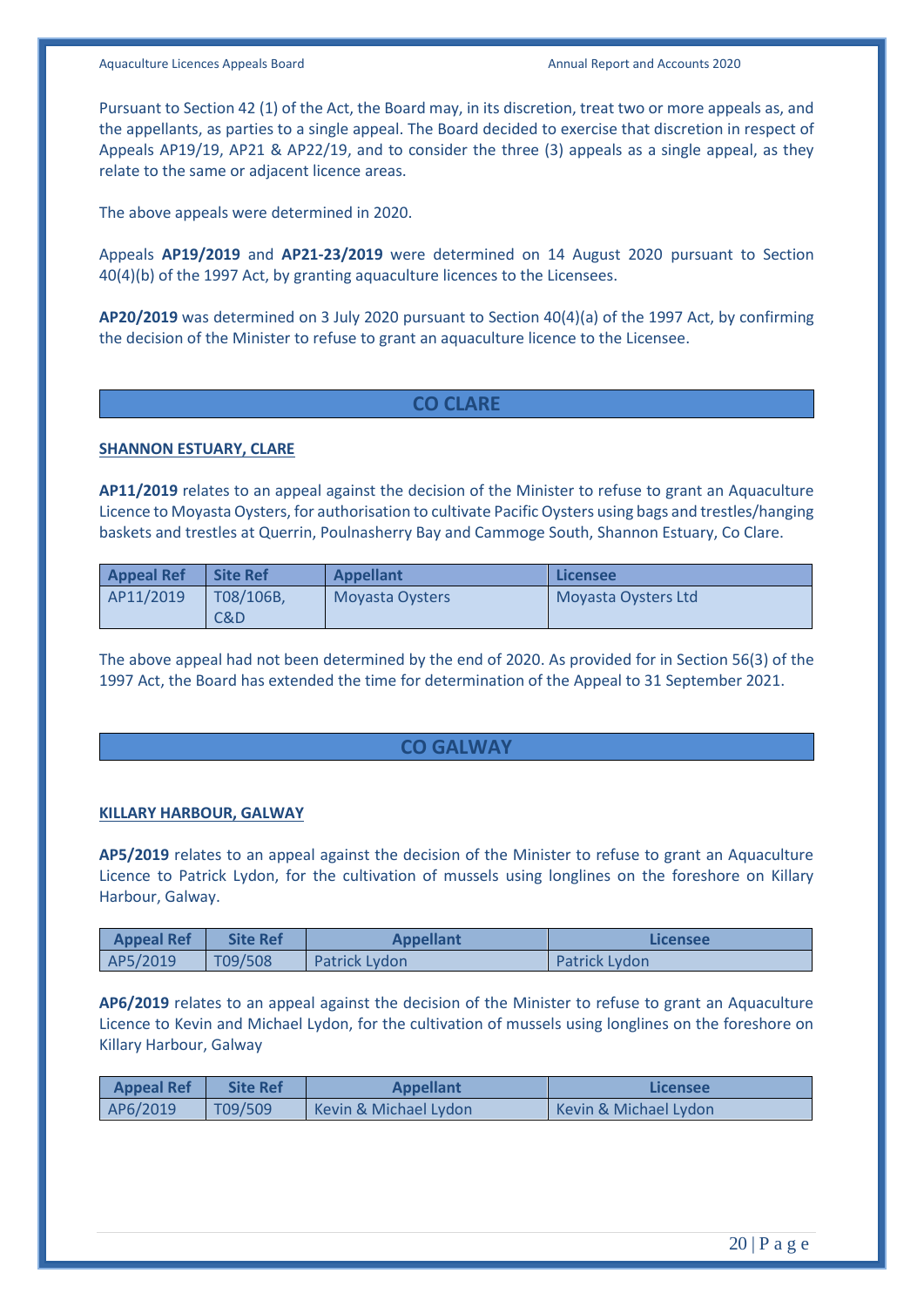**AP7/2019** relates to an appeal against the decision of the Minister to refuse to grant an Aquaculture Licence to Kevin and Michael Lydon, for the cultivation of mussels using longlines on the foreshore on Killary Harbour, Galway

| <b>Appeal Ref</b> | <b>Site Ref</b> | <b>Appellant</b>      | Licensee              |
|-------------------|-----------------|-----------------------|-----------------------|
| AP7/2019          | T09/510         | Kevin & Michael Lydon | Kevin & Michael Lydon |

**AP8/2019** relates to an appeal against the decision of the Minister to refuse to grant an Aquaculture to Kevin and Michael Lydon, for the cultivation of mussels using longlines on the foreshore on Killary Harbour, Galway.

| <b>Appeal Ref</b> | Site Ref | <b>Appellant</b>      | Licensee              |
|-------------------|----------|-----------------------|-----------------------|
| AP8/2019          | T09/511  | Kevin & Michael Lydon | Kevin & Michael Lydon |

**AP9/2019** relates to an appeal against the decision of the Minister to refuse to grant an Aquaculture Licence to Kevin Lydon, for the cultivation of mussels using longlines on the foreshore on Killary Harbour, Galway.

| <b>Appeal Ref</b> | Site Ref | <b>Appellant</b> | Licensee    |
|-------------------|----------|------------------|-------------|
| AP9/2019          | T09/477  | Kevin Lydon      | Kevin Lydon |

The above appeals had not been determined by the end of 2020. As provided for in Section 56(3) of the 1997 Act, the Board has extended the time for determination of these Appeals to 31 December 2021

#### **CO LOUTH**

#### **CARLINGFORD LOUGH, CO. LOUTH**

**AP54/2019** related to an appeal against the decision by the Minister to refuse to grant an Aquaculture Licence to Cooley Oysters Ltd., to cultivate Pacific Oysters using bags and trestles on the subtidal foreshore in Carlingford Lough, Co. Louth

| Appeal Ref   Site Ref |                 | <b>Appellant</b>   | Licensee           |
|-----------------------|-----------------|--------------------|--------------------|
| AP54/2019             | $\mid$ T01/054A | Cooley Oysters Ltd | Cooley Oysters Ltd |

**AP55/2019** related to an appeal against the decision by the Minister to refuse to grant an Aquaculture Licence to Cooley Oysters Ltd., to cultivate Pacific Oysters using bags and trestles on the subtidal foreshore in Carlingford Lough, Co. Louth

| Appeal Ref   Site Ref |                 | <b>Appellant</b>   | Licensee           |
|-----------------------|-----------------|--------------------|--------------------|
| AP55/2019             | $\mid$ T01/054B | Cooley Oysters Ltd | Cooley Oysters Ltd |

**AP56/2019** related to an appeal against the decision by the Minister to refuse to grant an Aquaculture Licence to Cooley Oysters Ltd., to cultivate Pacific Oysters using bags and trestles on the subtidal foreshore in Carlingford Lough, Co. Louth

| Appeal Ref Site Ref | <b>Appellant</b>   | l Licensee         |
|---------------------|--------------------|--------------------|
| AP56/2019   T01/119 | Cooley Oysters Ltd | Cooley Oysters Ltd |

The above appeals were each determined on 3 July 2020 pursuant to Section 40(4)(a) of the Act, by confirming the decision of the Minister to Refuse to grant aquaculture licences.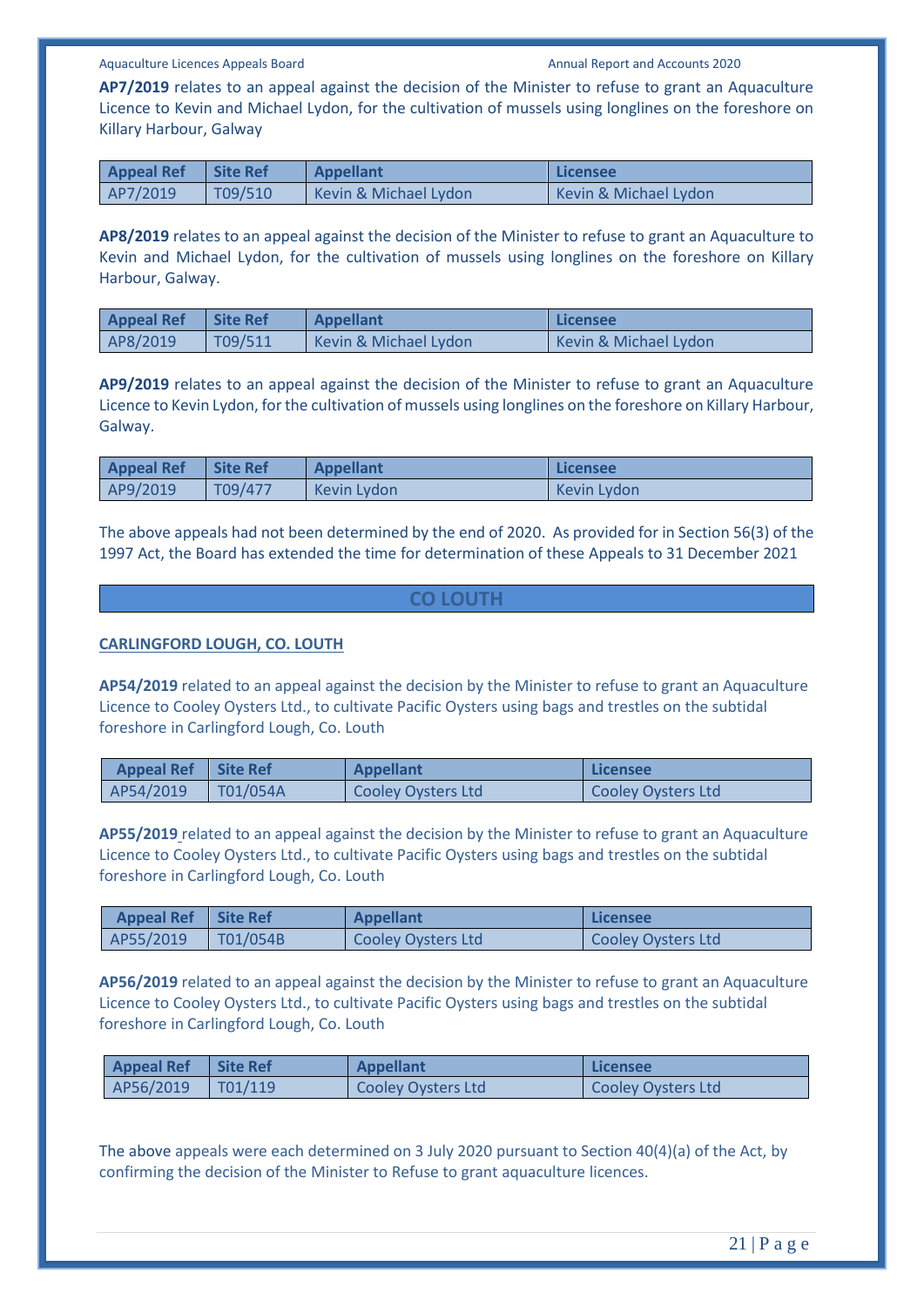# **CO WEXFORD**

#### **WEXFORD HARBOUR**

**AP34/2019** relates to an appeal against the decision by the Minister to grant (with variations) an Aquaculture Licence to T.L Mussels Ltd., for the bottom cultivation of mussels on a site on the foreshore at Wexford Harbour, Co. Wexford.

| <b>Appeal Ref</b> | Site Ref | <b>Appellant</b>         | Licensee         |
|-------------------|----------|--------------------------|------------------|
| AP34/2019         | T03/30E  | <b>Birdwatch Ireland</b> | T.L Mussels Ltd. |

**AP35/2019** relates to an appeal against the decision by the Minister to grant (with variations) an Aquaculture Licence to Wexford Mussels Ltd., for the bottom cultivation of mussels on sites on the foreshore at Wexford Harbour, Co. Wexford.

| <b>Appeal Ref</b> | <b>Site Ref</b> | <b>Appellant</b>    | Licensee            |
|-------------------|-----------------|---------------------|---------------------|
| AP35/2019         | T03/35ABCFG     | Wexford Mussels Ltd | Wexford Mussels Ltd |

**AP36/2019** relates to an appeal against the decision by the Minister to grant (with variations) an Aquaculture Licence to Noel & Sheila Scallan, for the bottom cultivation of mussels on a site on the foreshore at Wexford Harbour, Co. Wexford

| <b>Appeal Ref</b> | <b>Site Ref</b> | <b>Appellant</b>      | Licensee              |
|-------------------|-----------------|-----------------------|-----------------------|
| AP36/2019         | T03/48A         | Noel & Sheila Scallan | Noel & Sheila Scallan |

**AP37/2019** relates to an appeal against the decision by the Minister to grant (with variations) an Aquaculture Licence to Noel & Sheila Scallan, for the bottom cultivation of mussels on a site on the foreshore at Wexford Harbour, Co. Wexford

| <b>Appeal Ref</b> | <b>Site Ref</b> | <b>Appellant</b>      | Licensee                         |
|-------------------|-----------------|-----------------------|----------------------------------|
| AP37/2019         | T03/48A         | Noel & Sheila Scallan | <b>Noel &amp; Sheila Scallan</b> |

**AP38/2019** relates to an appeal against the decision by the Minister to grant (with variations) an Aquaculture Licence to TL Mussels Ltd., for the bottom cultivation of mussels on a site on the foreshore at Wexford Harbour, Co. Wexford

| Appeal Ref   Site Ref |                                   | Appellant           | Licensee            |
|-----------------------|-----------------------------------|---------------------|---------------------|
|                       | AP38/2019   T03/30A2, B, C, E & F | <b>T.L. Mussels</b> | <b>T.L. Mussels</b> |

**AP39/2019** relates to an appeal against the decision by the Minister to grant (with variations) an Aquaculture Licence to TL Mussels Ltd., for the bottom cultivation of mussels on a site on the foreshore at Wexford Harbour, Co. Wexford

| Appeal Ref Site Ref |                            | <b>Appellant</b>    | Licensee            |
|---------------------|----------------------------|---------------------|---------------------|
| AP39/2019           | $\vert$ T03/030/1 (site D) | <b>T.L. Mussels</b> | <b>T.L. Mussels</b> |

**AP40/2019** relates to an appeal against the decision by the Minister to grant (with variations) an Aquaculture Licence to TL Mussels Ltd., for the bottom cultivation of mussels on a site on the foreshore at Wexford Harbour, Co. Wexford

| <b>Appeal Ref</b><br>Appellant<br><b>Site Ref</b><br>Licensee |
|---------------------------------------------------------------|
|---------------------------------------------------------------|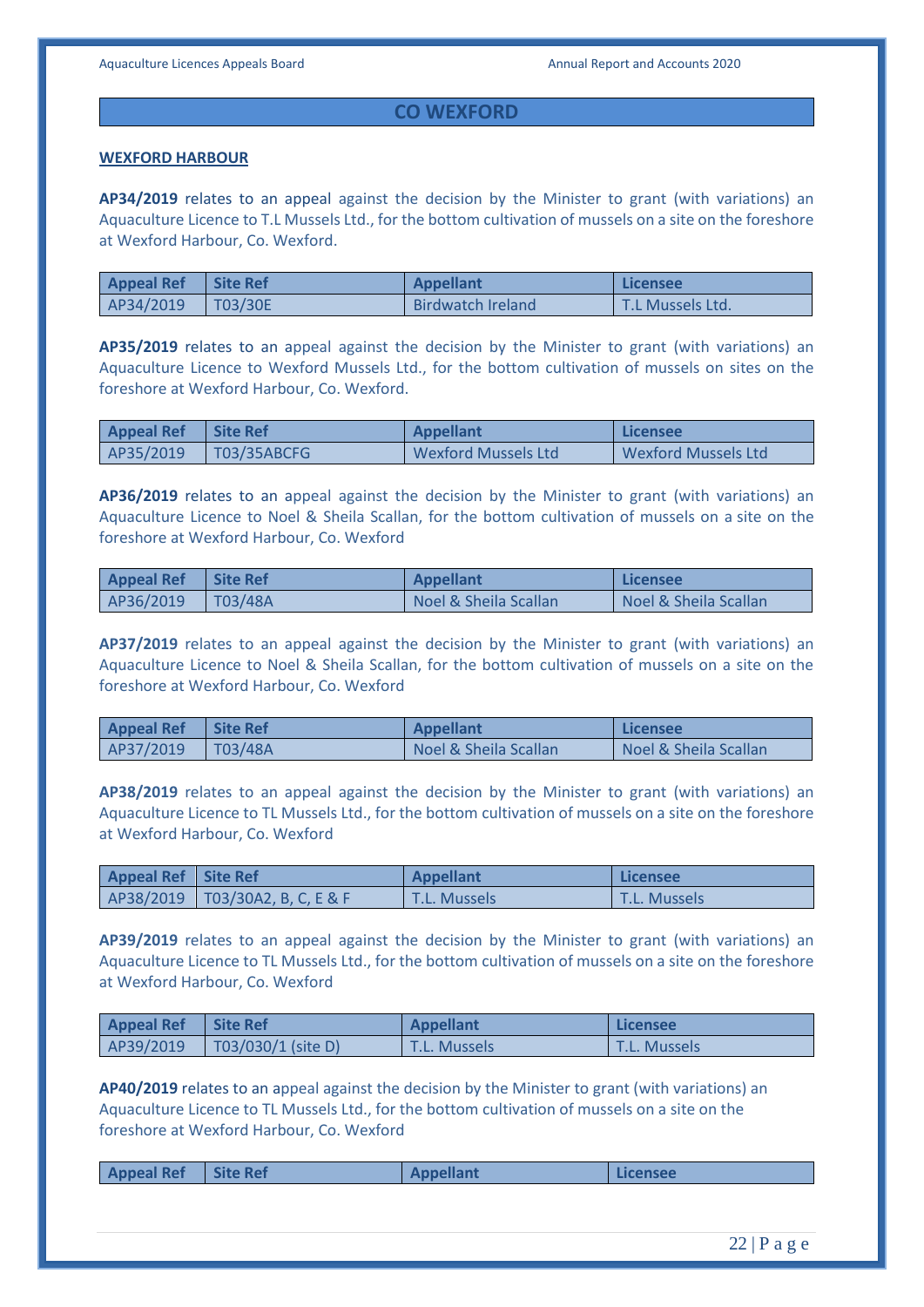| Aquaculture Licences Appeals Board |  | <b>Annual Report and Accounts 2020</b> |                     |
|------------------------------------|--|----------------------------------------|---------------------|
| AP40/2019   T03/099A               |  | <b>T.L. Mussels</b>                    | <b>T.L. Mussels</b> |

**AP41/2019** relates to an appeal against the decision by the Minister to grant (with variations) an Aquaculture Licence to Fjord Fresh Mussels Ltd., for the bottom cultivation of mussels on a site on the foreshore at Wexford Harbour, Co. Wexford

| <b>Appeal Ref</b> | <b>Site Ref</b> | <b>Appellant</b>         | Licensee                       |
|-------------------|-----------------|--------------------------|--------------------------------|
| AP41/2019         | TO3/46A, B, C   | Fjord Fresh mussels Ltd. | <b>Fjord Fresh mussels Ltd</b> |

**AP42/2019** relates to an appeal against the decision by the Minister to grant (with variations) an Aquaculture Licence to Loch Garman Harbour Mussels Ltd., for the bottom cultivation of mussels on a site on the foreshore at Wexford Harbour, Co. Wexford

| <b>Appeal Ref</b> | <b>Site Ref</b> | <b>Appellant</b>            | Licensee                    |
|-------------------|-----------------|-----------------------------|-----------------------------|
| AP42/2019         | T03/47A, B, C   | Loch Garman Harbour Mussels | Loch Garman Harbour Mussels |

**AP43/2019** relates to an appeal against the decision by the Minister to grant (with variations) an Aquaculture Licence to Loch Garman Harbour Mussels Ltd., for the bottom cultivation of mussels on a site on the foreshore at Wexford Harbour, Co. Wexford

| <b>Appeal Ref</b> | <b>Site Ref</b> | <b>Appellant</b>            | Licensee                    |
|-------------------|-----------------|-----------------------------|-----------------------------|
| AP43/2019         | T03/083A        | Loch Garman Harbour Mussels | Loch Garman Harbour Mussels |

**AP44/2019** relates to an appeal against the decision by the Minister to grant (with variations) an Aquaculture Licence to Loch Garman Harbour Mussels Ltd., for the bottom cultivation of mussels on a site on the foreshore at Wexford Harbour, Co. Wexford.

| <b>Appeal Ref</b> | <b>Site Ref</b> | <b>Appellant</b>            | Licensee                    |
|-------------------|-----------------|-----------------------------|-----------------------------|
| AP44/2019         | <b>T03/085A</b> | Loch Garman Harbour Mussels | Loch Garman Harbour Mussels |

**AP45/2019** relates to an appeal against the decision by the Minister to grant (with variations) an Aquaculture Licence to River Bank Mussels Ltd., for the bottom cultivation of mussels on a site on the foreshore at Wexford Harbour, Co. Wexford

| <b>Appeal Ref</b> | <b>Site Ref</b> | <b>Appellant</b>                              | Licensee                      |
|-------------------|-----------------|-----------------------------------------------|-------------------------------|
| AP45/2019         |                 | T03/049A, B, C, C1 &   Riverbank Mussels Ltd. | <b>Riverbank Mussels Ltd.</b> |
|                   |                 |                                               |                               |

**AP46/2019** relates to an appeal against the decision by the Minister to grant (with variations) an Aquaculture Licence to River Bank Mussels Ltd., for the bottom cultivation of mussels on a site on the foreshore at Wexford Harbour, Co. Wexford

| <b>Appeal Ref</b> | <b>Site Ref</b> | <b>Appellant</b>              | Licensee                      |
|-------------------|-----------------|-------------------------------|-------------------------------|
| AP46/2019         | T03/077A        | <b>Riverbank Mussels Ltd.</b> | <b>Riverbank Mussels Ltd.</b> |

**AP47/2019** relates to an appeal against the decision by the Minister to grant (with variations) an Aquaculture Licence to WD Shellfish Ltd., for the bottom cultivation of mussels on a site on the foreshore at Wexford Harbour, Co. Wexford

| <b>Appeal Ref</b> | Site Ref    | <b>Appellant</b>         | Licensee          |
|-------------------|-------------|--------------------------|-------------------|
| AP47/2019         | T03/52A & B | <b>WD Shellfish Ltd.</b> | WD Shellfish Ltd. |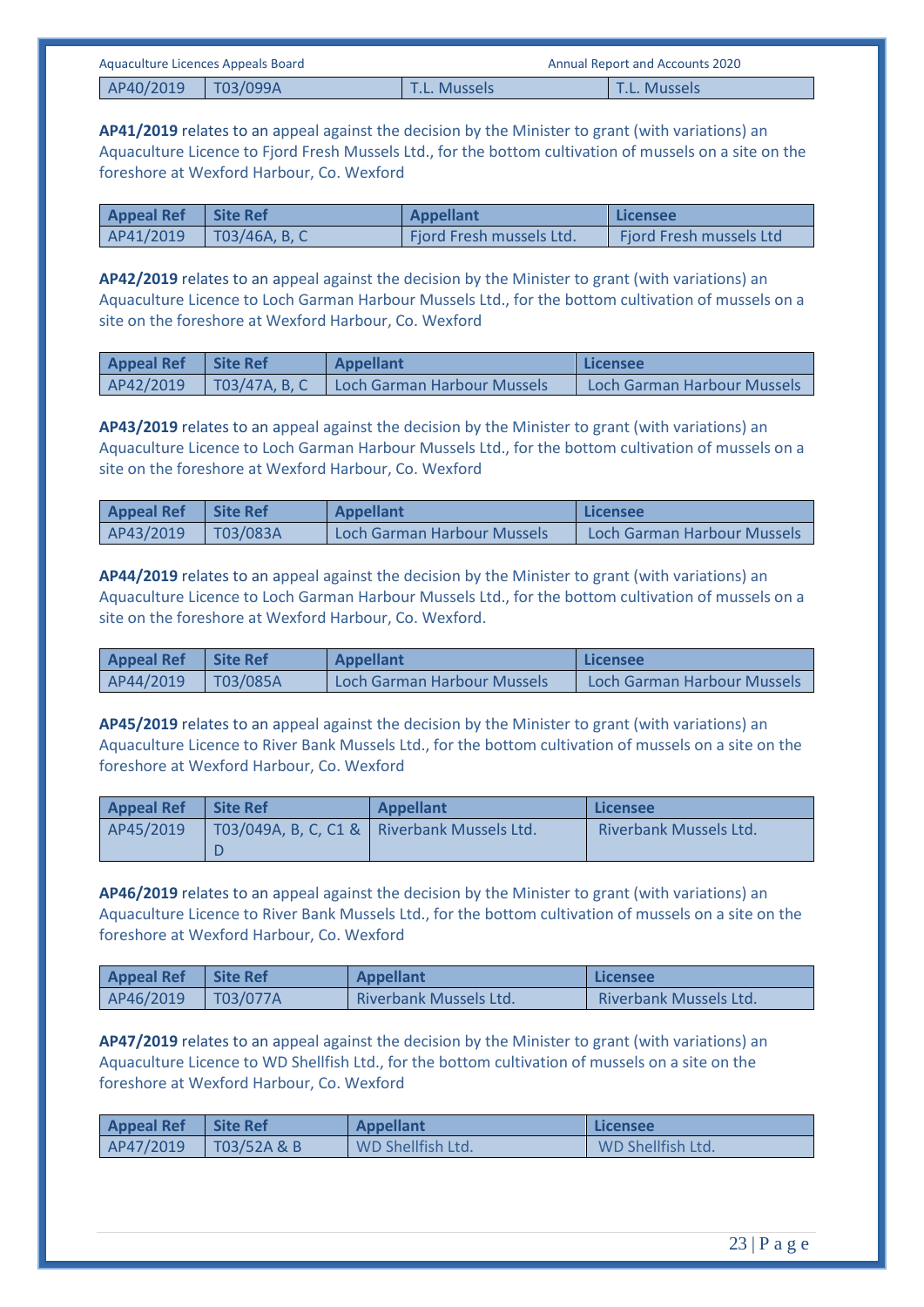**AP48/2019** relates to an appeal against the decision by the Minister to grant (with variations) an Aquaculture Licence to Crescent Seafoods Ltd., for the bottom cultivation of mussels on a site on the foreshore at Wexford Harbour, Co. Wexford

| <b>Appeal Ref</b> | <b>Site Ref</b> | <b>Appellant</b>       | l Licensee            |
|-------------------|-----------------|------------------------|-----------------------|
| AP48/2019         | $\vert$ T03/55E | Crescent Seafoods Ltd. | Crescent Seafoods Ltd |

The above appeals had not been determined by the end of 2020. As provided for in Section 56(3) of the 1997 Act, the Board has extended the time for the determination of these appeals to 30 June 2022.

# **APPEALS RECEIVED DURING 2020**

Twenty Seven (27) Appeals were received by the Board during the course of 2020.

| County       | Number of appeals |
|--------------|-------------------|
| Clare        |                   |
| Cork         |                   |
| Donegal      |                   |
| Louth        |                   |
| <b>Total</b> |                   |

# **CO DONEGAL**

#### **TRAWBREAGA BAY**

| <b>Appeal Ref</b> | <b>Site Ref</b> | <b>Appellant</b>        | <b>Licensee</b>         |
|-------------------|-----------------|-------------------------|-------------------------|
| AP1/2020          | T12/540         | <b>Phillip Doherty</b>  | <b>Phillip Doherty</b>  |
| AP2/2020          | T12/541         | <b>Cathal McCorkell</b> | <b>Cathal McCorkell</b> |
| AP19/2020         | T12/531A        | <b>Oceanic Organic</b>  | <b>Oceanic Organic</b>  |
|                   |                 | Oysters Ltd.            | Oysters Ltd.            |
| AP20/2020         | T12/532A        | <b>Oceanic Organic</b>  | <b>Oceanic Organic</b>  |
|                   |                 | Oysters Ltd.            | Oysters Ltd.            |

**AP1/2020** relates to an appeal against the decision of the Minister for Department of Agriculture, Food and the Marine to refuse a licence for the cultivation of Pacific Oysters to Philip Doherty using bags and trestles in Trawbreaga Bay. This appeal was determined by the Board on 30 June 2021 pursuant to Section 40(4)(b) of the 1997 Act, by granting an aquaculture licence to the Licensee.

**AP2/2020** relates to an appeal against the decision of the Minister for Agriculture, Food and the Marine to refuse a licence for the cultivation of Pacific Oysters to Cathal McCorkell using bags and trestles in Trawbreaga Bay

**AP19-2020** relates to an appeal against the decision of the Minister for Agriculture, Food and the Marine to refuse to grant an Aquaculture Licence to Oceanic Organic Oysters Ltd. for the cultivation of Pacific Oysters using bags and trestles in Trawbreaga Bay

**AP20-2020** relates to an appeal against the decision of the Minister for Agriculture, Food and the Marine to refuse to refuse to grant an Aquaculture Licence to Oceanic Organic Oysters Ltd. for the cultivation of Pacific Oysters using bags and trestles in Trawbreaga Bay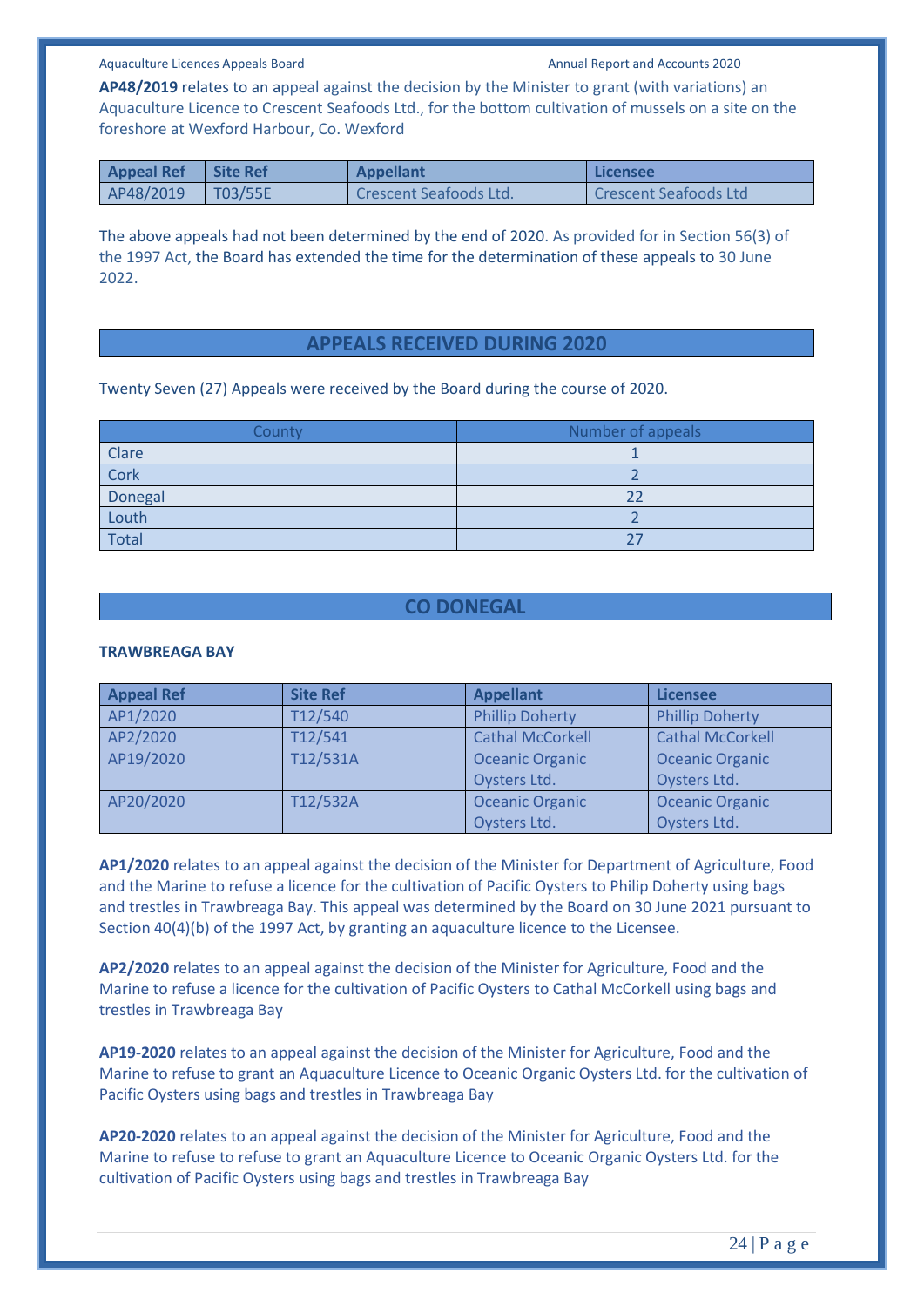Appeals **AP2/2020** and **AP19 & 20/2020** had not been determined by the end of 2020. As provided for in Section 56(3) of the Act, the Board has extended the time for the determination of these appeals to 31 August 2021.

#### **BALLYNESS BAY**

| <b>Appeal Ref</b> | <b>Site Ref</b> | <b>Appellant</b>                 | <b>Licensee</b>                  |
|-------------------|-----------------|----------------------------------|----------------------------------|
| AP3/2020          | T12/407B        | <b>Save Ballyness Bay</b>        | Joseph M Coll                    |
| AP4/1/20          | T12/409A        | John Boyle                       | <b>Edward &amp; Paul O'Brien</b> |
| AP4/2/20          | T12/409A        | <b>Save Ballyness Bay</b>        | <b>Edward &amp; Paul O'Brien</b> |
| AP5/2020          | T12/409B        | <b>Save Ballyness Bay</b>        | <b>Edward &amp; Paul O'Brien</b> |
| AP6/2020          | T12/441A        | <b>Save Ballyness Bay</b>        | <b>Anthony McCafferty</b>        |
| AP7/2020          | T12/441B        | <b>Save Ballyness Bay</b>        | <b>Anthony McCafferty</b>        |
| AP8/2020          | T12/441C        | <b>Save Ballyness Bay</b>        | <b>Anthony McCafferty</b>        |
| AP9/2020          | T12/455A        | <b>Save Ballyness Bay</b>        | Seamus O'Donnell                 |
| AP10/2020         | T12/455B        | <b>Save Ballyness Bay</b>        | Seamus O'Donnell                 |
| AP11/2020         | T12/500A        | <b>Save Ballyness Bay</b>        | <b>Joseph Coll</b>               |
| AP12/2020         | T12/502A        | <b>Save Ballyness Bay</b>        | <b>Joseph Coll</b>               |
| AP13/1/20         | T12/510A        | Coiste Glan & Glas an            | Tullyshellfish Ltd.              |
|                   |                 | <b>Fhál Carraigh</b>             |                                  |
| AP13/2/20         | T12/510A        | <b>Falcarragh Tourists &amp;</b> | Tullyshellfish Ltd.              |
|                   |                 | <b>Traders Ass.</b>              |                                  |
| AP13/3/20         | T12/510A        | <b>Save Ballyness Bay</b>        | Tullyshellfish Ltd.              |
| AP14/2020         | T12/514A        | <b>Save Ballyness Bay</b>        | <b>Joseph Coll</b>               |
| AP15/2020         | T12/515A        | <b>Save Ballyness Bay</b>        | <b>Joseph Coll</b>               |
| AP16/1/20         | T12/516A        | <b>Joe Friel</b>                 | <b>Joseph Coll</b>               |
| AP16/2/20         | T12/516A        | <b>Save Ballyness Bay</b>        | <b>Joseph Coll</b>               |

**AP3/2020** relates to an appeal against the decision by the Minister for Agriculture, Food and the Marine to grant an Aquaculture Licence to Joseph M Coll to cultivate Pacific Oysters using bags and trestles in Ballyness Bay

**AP4/1/20** relates to an appeal against the decision by the Minister for Agriculture, Food and the Marine to grant a variation Aquaculture Licence to Edward and Paul O'Brien for authorisation to cultivate clams on wooden trays under mesh in Ballyness Bay

**AP4/2/20** relates to an appeal against the decision by the Minister for Agriculture, Food and the Marine to grant a variation Aquaculture Licence to Edward and Paul O'Brien for authorisation to cultivate clams on wooden trays under mesh in Ballyness Bay

**AP5/2020** relates to an appeal against the decision by the Minister for Agriculture, Food and the Marine to grant a variation Aquaculture Licence to Edward and Paul O'Brien for authorisation to cultivate clams on wooden trays under mesh and Pacific Oysters using bags and trestles & Clams on wooden trays under mesh in Ballyness Bay

**AP6/2020** relates to an appeal against the decision by the Minister for Agriculture, Food and the Marine to grant an Aquaculture Licence to Anthony McCafferty for authorisation to cultivate Clams on wooden trays under mesh and Pacific Oysters using bags and trestles in Ballyness Bay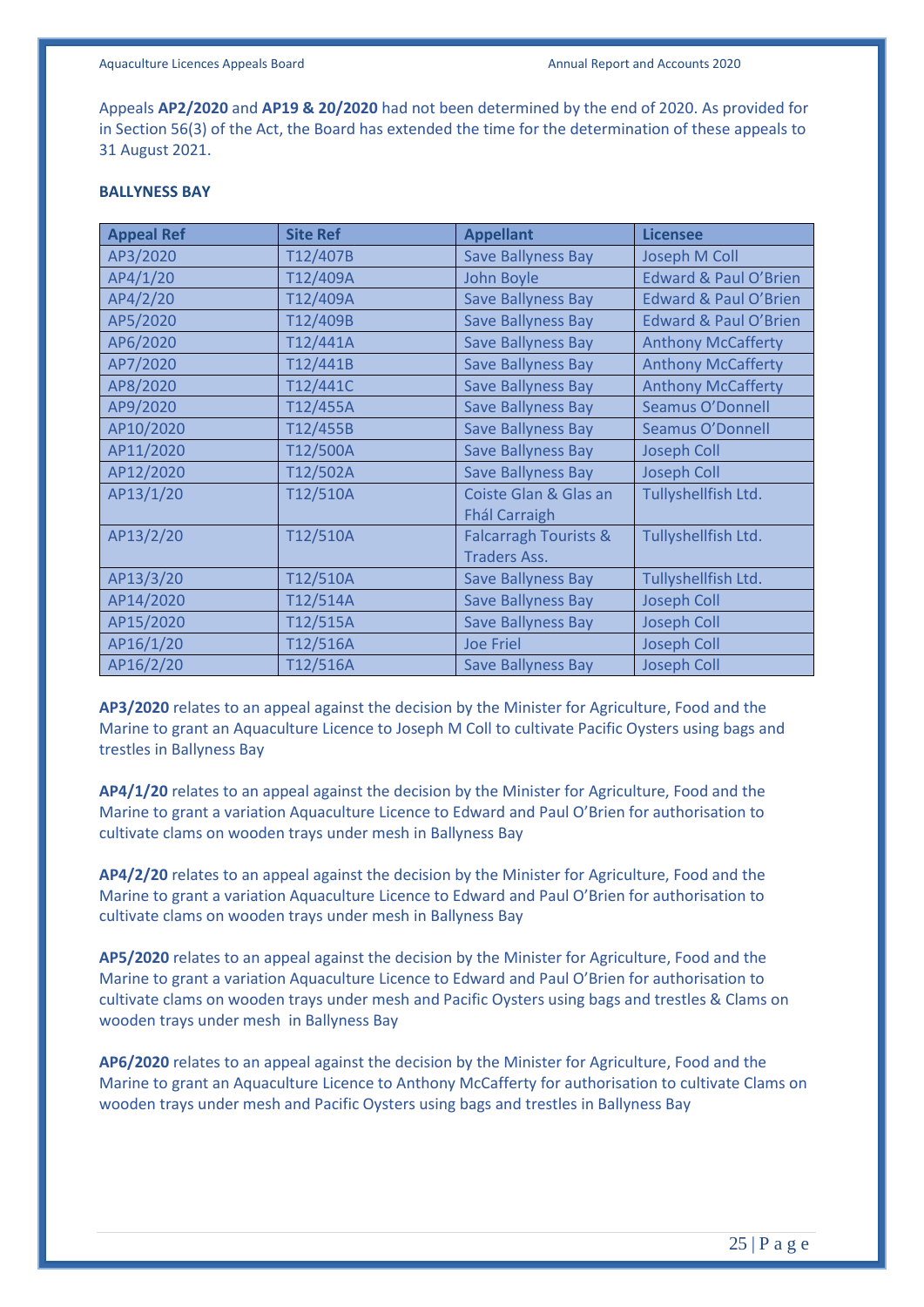**AP7/2020** relates to an appeal against the decision by the Minister for Agriculture, Food and the Marine to grant an Aquaculture Licence to Anthony McCafferty for authorisation to cultivate Pacific Oysters using bags and trestles in Ballyness Bay

**AP8/2020** relates to an appeal against the decision by the Minister for Agriculture, Food and the Marine to grant an Aquaculture Licence to Anthony McCafferty for authorisation to cultivate Pacific Oysters using bags and trestles in Ballyness Bay

**AP9/2020** relates to an appeal against the decision by the Minister for Agriculture, Food and the Marine to grant a variation Aquaculture Licence to Seamus O'Donnell to cultivate Pacific Oysters using bags and trestles in Ballyness Bay

**AP10/2020** relates to an appeal against the decision by the Minister for Agriculture, Food and the Marine to grant a variation Aquaculture Licence to Seamus O'Donnell to cultivate Pacific Oysters using bags and trestles in Ballyness Bay

**AP11/2020** relates to an appeal against the decision by the Minister for Agriculture, Food and the Marine to grant an Aquaculture Licence to Joseph Coll to cultivate Pacific Oysters using bags and trestles in Ballyness Bay

**AP12/2020** relates to an appeal against the decision by the Minister for Agriculture, Food and the Marine to grant an Aquaculture Licence to Joseph Coll to cultivate Pacific Oysters using bags and trestles in Ballyness Bay

**AP13/1/20** relates to an appeal against the decision by the Minister for Agriculture, Food and the Marine to grant an Aquaculture Licence to Tullyshellfish Ltd. to cultivate Pacific Oysters using bags and trestles in Ballyness Bay

**AP13/2/20** relates to an appeal against the decision by the Minister for Agriculture, Food and the Marine to grant an Aquaculture Licence to Tullyshellfish Ltd. to cultivate Pacific Oysters using bags and trestles in Ballyness Bay

**AP13/3/20** relates to an appeal against the decision by the Minister for Agriculture, Food and the Marine to grant an Aquaculture Licence to Tullyshellfish Ltd. to cultivate Pacific Oysters using bags and trestles in Ballyness Bay

**AP14/2020** relates to an appeal against the decision by the Minister for Agriculture, Food and the Marine to grant an Aquaculture Licence to Joseph Coll to cultivate Pacific Oysters using bags and trestles in Ballyness Bay

**AP15/2020** relates to an appeal against the decision by the Minister for Agriculture, Food and the Marine to grant an Aquaculture Licence to Joseph Coll to cultivate Pacific Oysters using bags and trestles in Ballyness Bay

**AP16/1/20** relates to an appeal against the decision by the Minister for Agriculture, Food and the Marine to grant an Aquaculture Licence to Joseph Coll to cultivate Pacific Oysters using bags and trestles in Ballyness Bay

**AP16/2/20** relates to an appeal against the decision by the Minister for Agriculture, Food and the Marine to grant an Aquaculture Licence to Joseph Coll to cultivate Pacific Oysters using bags and trestles in Ballyness Bay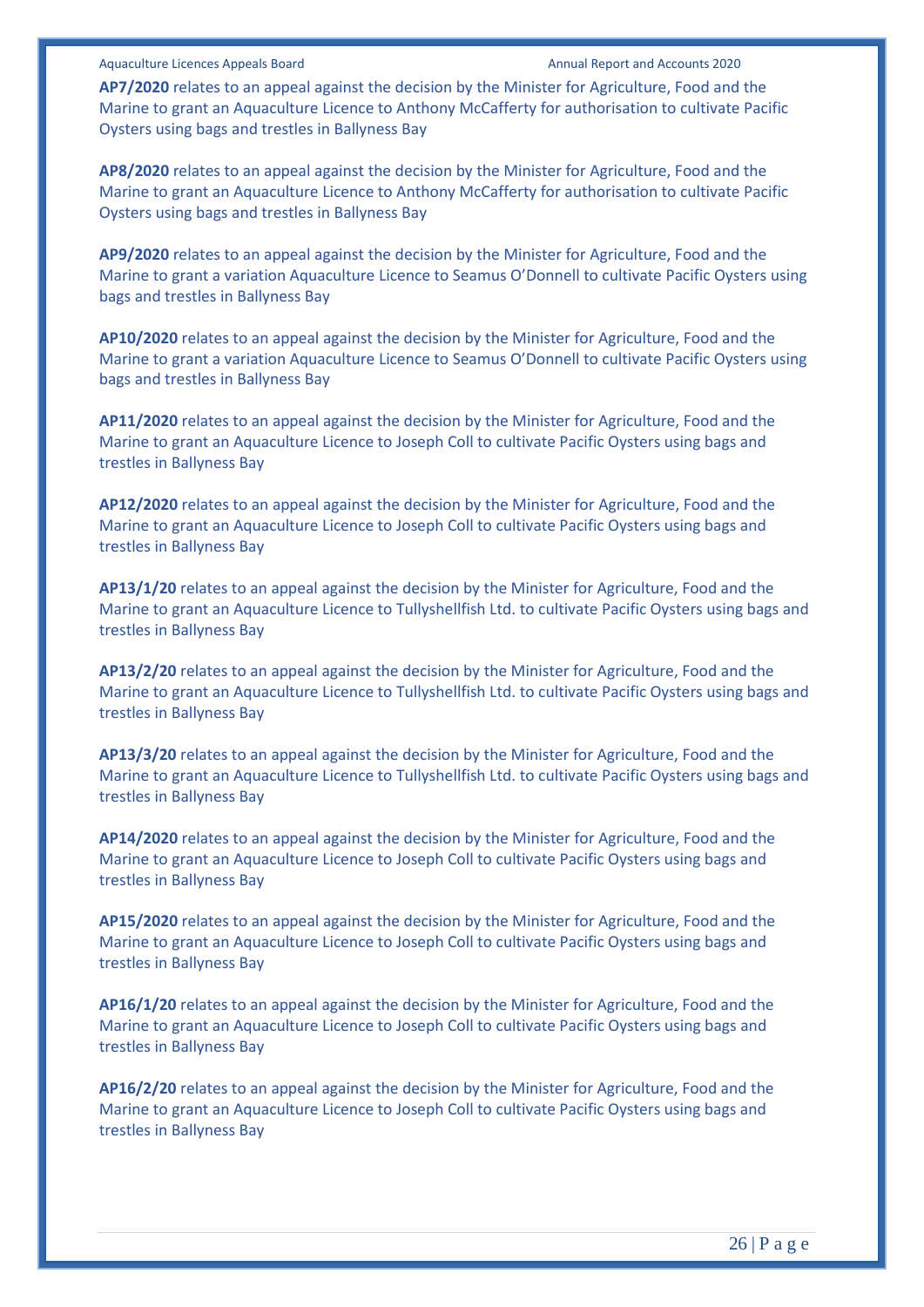The above appeals had not been determined by the end of 2020. As provided for in Section 56(3) of the 1997 Act, the Board has extended the time for the determination of these appeals to 31 December 2021.

# **CO CORK**

#### **CROOKHAVEN HARBOUR**

**AP17-2020** relates to an appeal against the decision of the Minister for Agriculture, Food and the Marine to Grant a Variation of Aquaculture Licences and Grant/Not Grant Licence Reviews to cultivate Scallops using cages on the seabed and reviews to add the cultivation of native Green, Brown and Red Seaweeds at Crookhaven Harbour.

**AP18-2020** relates to an appeal against the decision of the Minister for Agriculture, Food and the Marine to Grant a Variation of Aquaculture Licences and Grant/Not Grant Licence Reviews to cultivate Scallops using cages on the seabed and reviews to add the cultivation of native Green, Brown and Red Seaweeds at Crookhaven Harbour.

| <b>Appeal Ref</b> | <b>Site Ref</b> | <b>Appellant</b> | <b>Licensee</b> |
|-------------------|-----------------|------------------|-----------------|
| AP17/2020         | T05/432B        | Crookhaven       | Crookhaven      |
|                   |                 | Fisherman's      | Fisherman's     |
|                   |                 | Association      | Association     |
| AP18/2020         | T05/432C        | Crookhaven       | Crookhaven      |
|                   |                 | Fisherman's      | Fisherman's     |
|                   |                 | Association      | Association     |

The above appeals had not been determined by the end of 2020. As provided for in Section 56(3) of the 1997 Act, the Board has extended the time for the determination of these appeals to 31 December 2021

# **CO LOUTH**

**AP21/2020** related to an appeal against the decision by the Minister for Agriculture, Food and the Marine to grant a variation Aquaculture Licence to Carlingford Lough Shellfish Co-operative Society Limited to cultivate mussels using bags and trestles in Carlingford Lough.

**AP22/2020** related to an appeal against the decision by the Minister for Agriculture, Food and the Marine to refuse to grant an Aquaculture Licence to Emerald Mussels Ltd., to cultivate mussels using bottom culture in Carlingford Lough.

| <b>Appeal Ref</b> | <b>Site Ref</b> | <b>Appellant</b>                 | Licensee                                                                  |
|-------------------|-----------------|----------------------------------|---------------------------------------------------------------------------|
| AP21/2020         | T01/050A1       | Donnelly.<br>PI<br><b>Hyland</b> | Lough<br>Bryan   Carlingford<br>Shellfish Co-operative<br>Society Limited |
|                   |                 |                                  |                                                                           |
| AP22/2020         | T05/432C        | <b>Emerald Mussels Ltd</b>       | <b>Emerald Mussels Ltd</b>                                                |

These appeals were determined on 14 August 2020 pursuant to Section 40(4)(a) of the 1997 Act, by confirming the decisions of the Minister.

# **CO CLARE**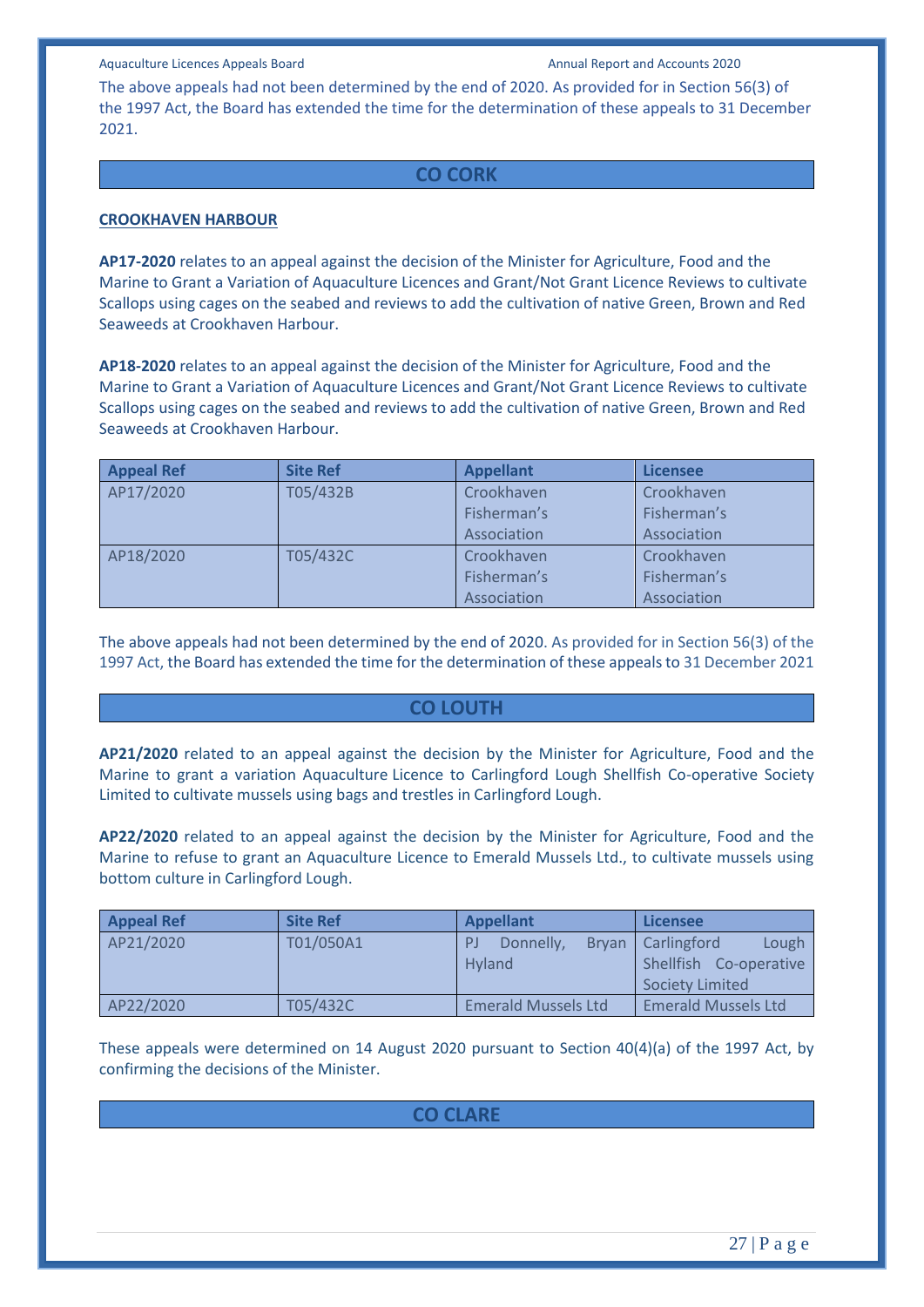**AP23-2020** relates to an appeal against the decision of the Minister for Agriculture, Food and the Marine to refuse an Aquaculture licence for the cultivation Native and Pacific Oysters in Aughinish Peninsula, Co. Clare.

| <b>Appeal Ref</b> | <b>Site Ref</b> | <b>Appellant</b>        | Licensee                |
|-------------------|-----------------|-------------------------|-------------------------|
| AP23/2020         | T08/115A        | Aoife Buckley           | Sliogeisc Siar Teoranta |
|                   |                 | Sliogeisc Siar Teoranta |                         |

The above appeals had not been determined by the end of 2020. As provided for in Section 56(3) of the 1997 Act, the Board has extended the time for the determination of these appeals to 31 September 2021

#### **INVALID APPEALS RECEIVED DURING 2020**

There were no invalid appeals received by the Board in 2020

#### **LEGAL PROCEEDINGS**

In accordance with Section 73 of the 1997 Act, a person can apply for judicial review of a determination of the Board by way of an application for judicial review, provided it is made within the period of three months commencing on the date on which the determination was made.

During 2019, Lough Swilly Wild Oyster Society Limited issued proceedings against the Minister and against the Board under Record No: 277/2019JR, seeking certain reliefs and orders against both the Minister and the Board. The Board has filed as Statement of Opposition to the Application and a decision is awaited.

During 2019 Silver King Seafoods Limited made an application to the High Court seeking leave to apply for judicial review to challenge the determination of the Minister that it had breached a condition of Aquaculture Licence register reference T06/202 and discontinuing the company's statutory entitlement to continue aquaculture operations for the culture of salmon in cages at a site east of Deenish Island in a Ballinskelligs Bay, Co. Kerry, pursuant to Section 19 a (4) of the 1997 Act. The Court granted Silver King Seafoods the leave sought which included an Order granting a stay on ALAB considering and determining their appeal to ALAB pending the final determination of the proceedings. The stay was subsequently lifted and the matter is adjourned generally pending ALAB's determination of Appeal AP1/2019.

During 2020 TL Mussels issued proceedings against an Bord Pleanala under record 477/2020 where ALAB was named as a Notice Party. The case was transferred to the Commercial Court on the 15<sup>th</sup> December 2020. The case was settled and an Order striking out the proceedings issued on 6 July 2021.

#### **PLANNING/ENVIRONMENTAL LAW DEVELOPMENTS**

Increasingly complex environmental policy and legislation, as well as an evolving body of case law is having a significant influence on how the Board is dealing with appeals which come before it. The Board continues to review and update its procedures for the consideration and determination of appeals to take account of all relevant legislation and emerging case law.

#### **RESOURCES**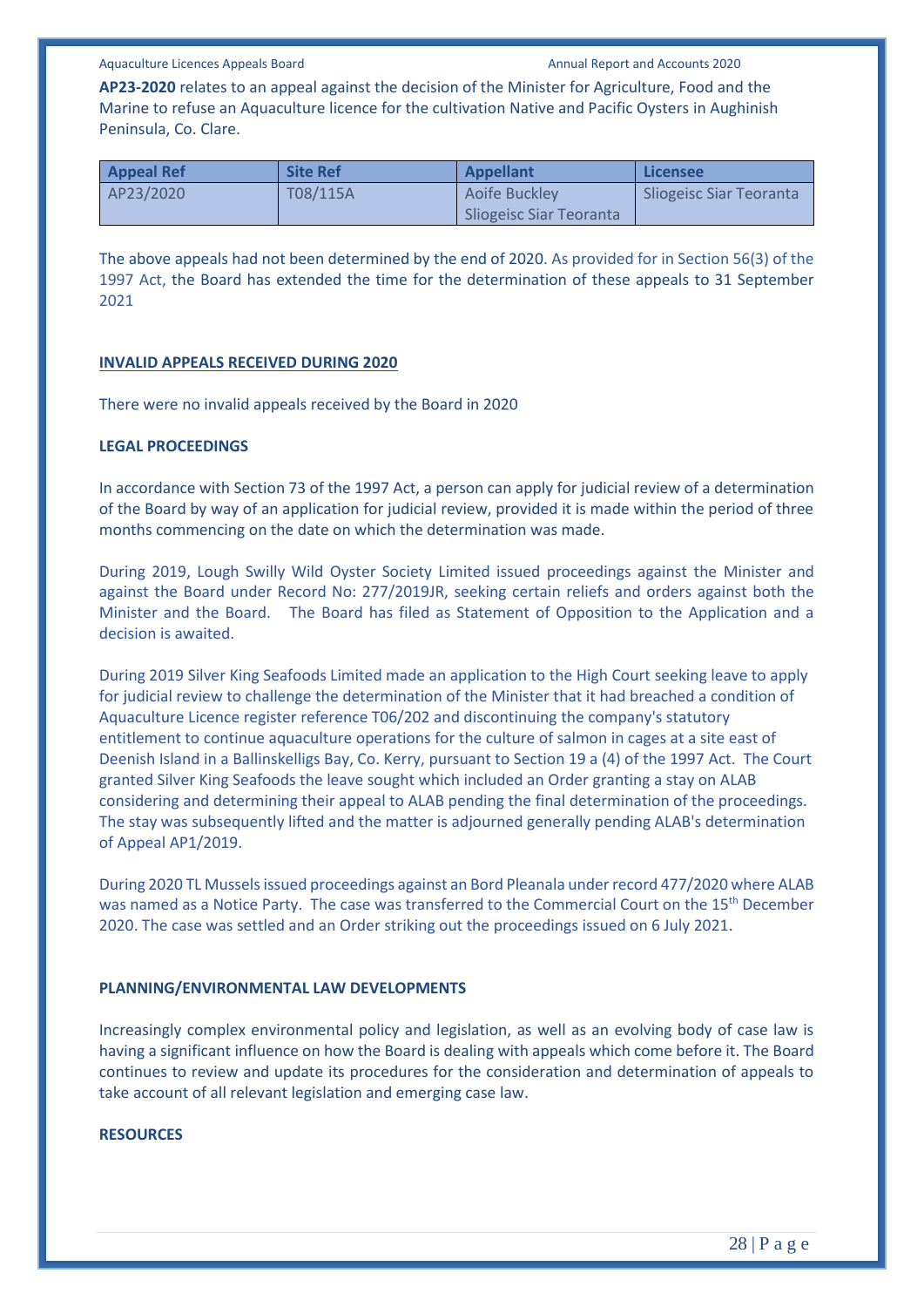During 2020, the Board was provided with a Technical Advisor, seconded from the Department of Agriculture, Food and the Marine.

#### **CONSULTATIONS WITH OTHER BODIES**

The Board is obliged to and keeps itself informed of the policies of certain bodies whose functions have a bearing on its work. These include other Government departments and State Agencies.

#### **CORPORATE GOVERNANCE**

Corporate Governance in ALAB is designed to follow the requirements of the 2016 Code of Practice for the Governance of State Bodies, (the Code) to the extent appropriate, given the small size of the body. ALAB is committed to reviewing its governance policies and procedures on an on-going basis to ensure continued compliance with best practice in this area.

In this context, as required by the Code, the following are confirmed:

- 1. No commercially significant developments affected ALAB in the period 1 January 2020 to 31 December 2020, nor is the Board aware of any major issues likely to arise in the short to medium term;
- 2. There are no off-balance sheet financial transactions that are not disclosed in the annual report and financial statements of ALAB;
- 3. All appropriate procedures for financial reporting, internal audit, travel, procurement and asset disposals are being carried out;
- 4. Codes of Conduct for the Board and employees have been put in place and adhered to;
- 5. As all staff of ALAB are seconded to it by the Department of Agriculture, Food and the Marine, and Government policy on the pay of CEOs and all State body employees is being complied with;
- 6. Government guidelines on the payment of Board members' fees are being complied with;
- 7. No significant post balance sheet events have occurred;
- 8. The appropriate requirements of the Department of Public Expenditure and Reform Public Spending Code are being complied with;
- 9. Procedures are in place for the making of protected disclosures in accordance with section 21(1) of the Protected Disclosures Act 2014 and the annual report required under section 22(1) of the Act has been published;
- 10. Government travel policy requirements are being complied with in all respects;
- 11. ALAB has complied with its obligations under tax law;
- 12. There are no legal disputes involving other State bodies;
- 13. The Code has been adopted and ALAB is in compliance with the Code to the extent appropriate given the size and scale of the Board; and
- 14. ALAB does not have any subsidiaries.

The number of Board meetings held in 2020 was fifteen. Attendance at the meetings was as follows (The figure in brackets is the number of meetings the relevant Board member was eligible to attend):

| <b>Board Member</b>       | <b>Number of Meetings Attended (the figure in brackets</b><br>being the number of meetings the relevant Board<br><b>Member was eligible to attend)</b> |
|---------------------------|--------------------------------------------------------------------------------------------------------------------------------------------------------|
| Ms Imelda Reynolds        | 15(15)                                                                                                                                                 |
| <b>Mr Michael Sweeney</b> | 14(15)                                                                                                                                                 |
| <b>Michael Mulloy</b>     | 15(15)                                                                                                                                                 |
| John Evans                | 15(15)                                                                                                                                                 |
| Micheál Ó Cinnéide        | 15(15)                                                                                                                                                 |
| <b>Bill Sweeney</b>       | 14(15)                                                                                                                                                 |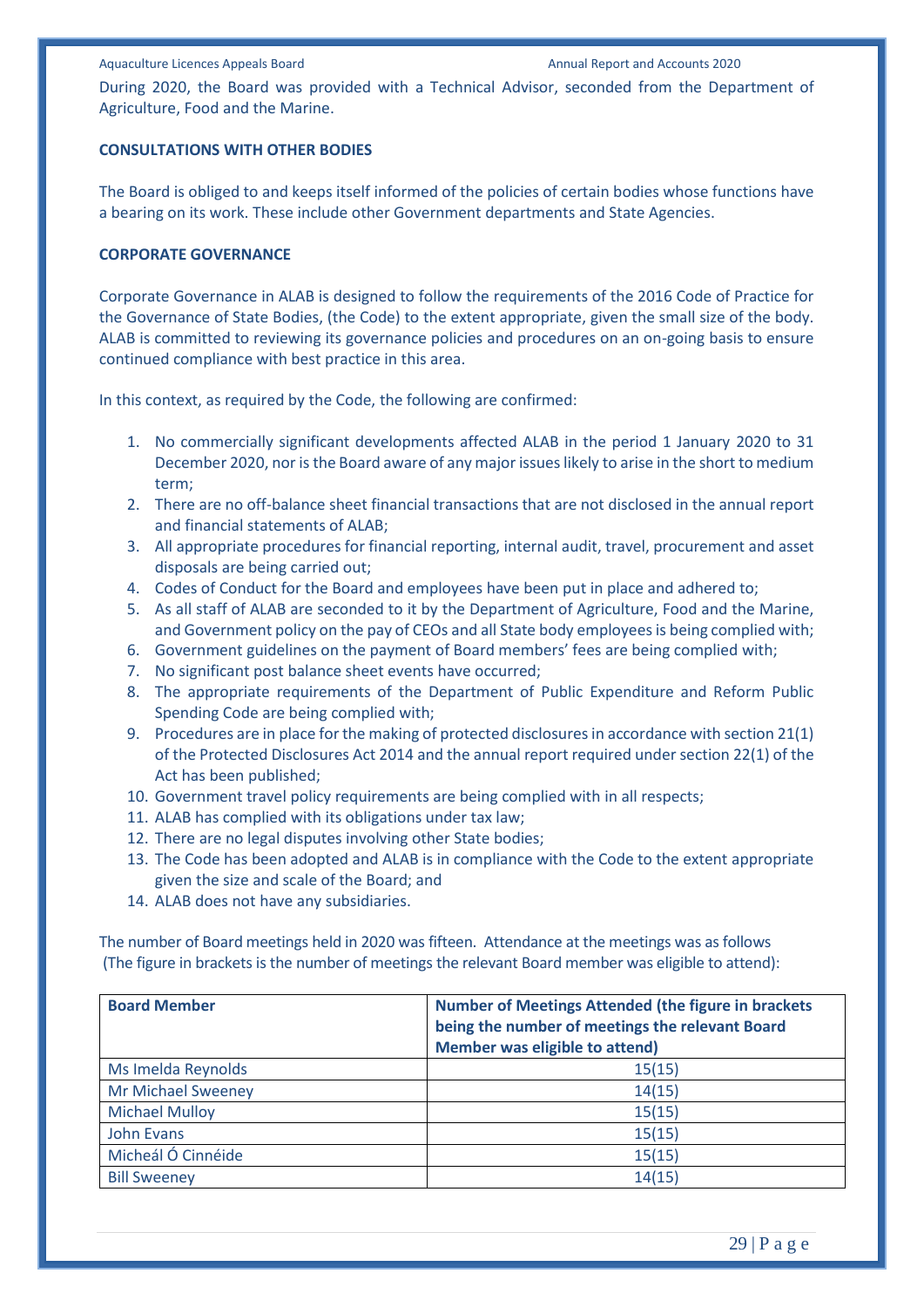| Aquaculture Licences Appeals Board | <b>Annual Report and Accounts 2020</b> |
|------------------------------------|----------------------------------------|
| John Ward                          | 7(9)                                   |

An independent external Board effectiveness review was conducted over the period November – December 2020.

#### **AUDIT COMMITTEE**

There is one sub-committee to the Board - the Audit and Risk Committee - and I wish to record my appreciation of this Committee's work. The role of the Audit and Risk Committee (ARC) is to support the Board in relation to its responsibilities for issues of risk, control and governance and associated assurance. During the year in review the Audit Committee met on five occasions, and reports of its meetings were made available to the ALAB Board

| <b>Member</b>                  | Number of Meetings Attended (the figure in brackets<br>being the number of meetings the relevant Board<br>member was eligible to attend) |
|--------------------------------|------------------------------------------------------------------------------------------------------------------------------------------|
| Mr Michael Sweeney Chairperson | 4(5)                                                                                                                                     |
| John Evans                     | 5(5)                                                                                                                                     |
| <b>Bill Sweeney</b>            | 5(5)                                                                                                                                     |

#### **IRISH LANGUAGE COMMITMENT**

ALAB is committed to implementing the relevant parts of the Official Languages Act 2003. Signage and stationery are currently in both Irish and English.

#### **CODE OF ETHICS AND BUSINESS CONDUCT**

The Code of Practice for the Governance of State Bodies requires a written code of conduct for Board members and employees. A Code of Ethics and Business Conduct is in place for all the members of the Board and is posted on the website a[t www.alab.ie](http://www.alab.ie/)

In addition, members and certain staff are subject to the requirements of the Ethics in Public Office Acts, 1995 and 2001, and yearly statements of registrable interests are made under the Acts.

Board members and certain staff are also required to make declarations/disclosures of interests in accordance with Section 33 of the 1997 Act.

# **PUBLIC SECTOR EQUALITY AND HUMAN RIGHTS DUTY**

Section 42 of the Irish Human Rights and Equality Commission Act 2014 imposes a statutory obligation on public bodies in performing their functions to have regard to the need to:

- Eliminate discrimination
- Promote equality of opportunity and treatment for staff and persons to whom it provides services and
- Protect the human rights of staff and service users.

The Board endeavours to facilitate access to our services for all members of the public in as far as it is reasonable and practicable.

#### **GENDER BALANCE IN THE BOARD MEMBERSHIP**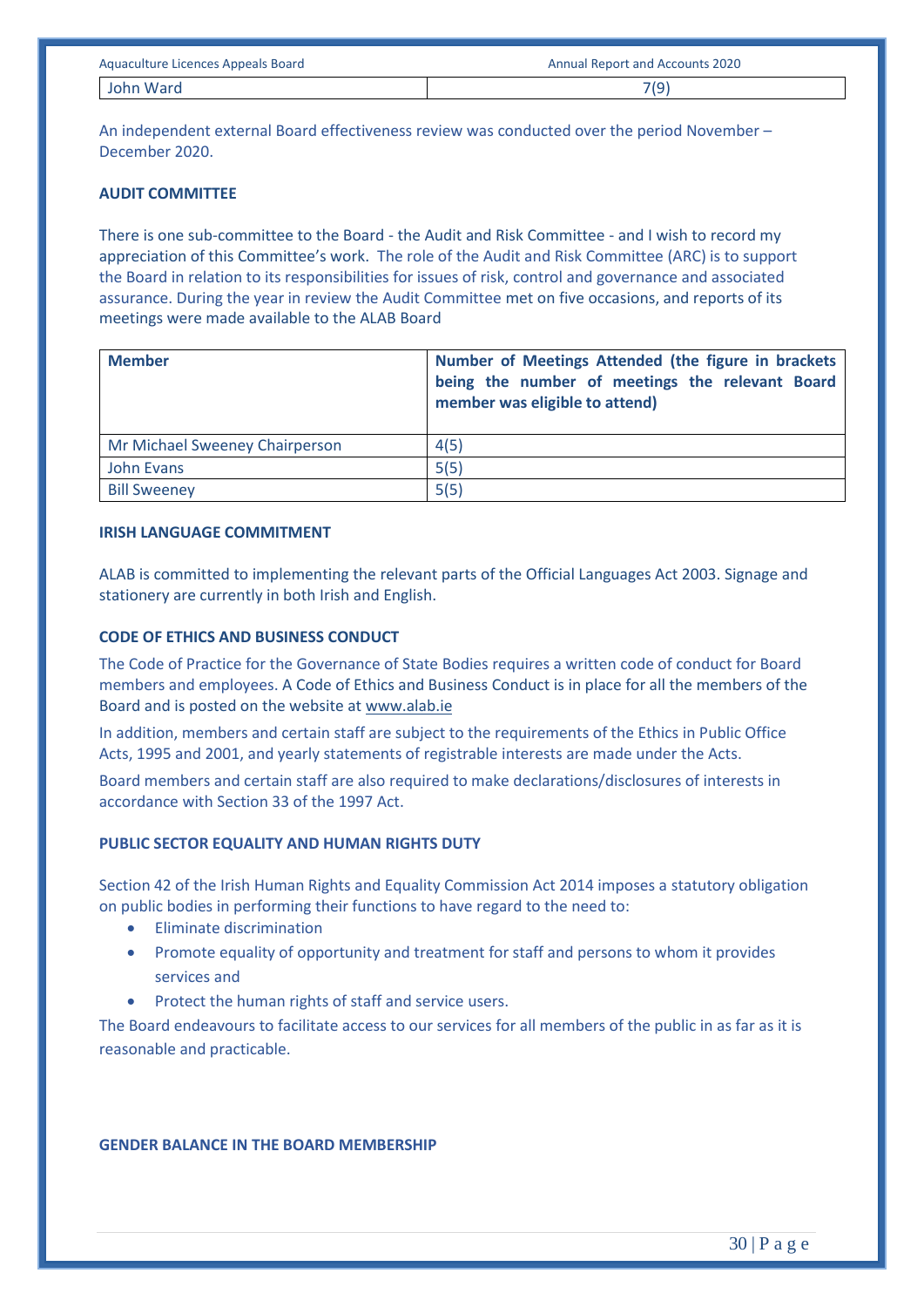Aquaculture Licences Appeals Board Annual Report and Accounts 2020 As at 31 December, the Board had 1 (14.29%) female and 6 (85.71%) male members, with 0 positions vacant.

The Board therefore does not meet the Government target of a minimum of 40% representation of each gender in the membership of State Boards. ALAB has no role in relation to the Board appointments other than indicating to the Minister that ALAB does not fulfil the gender balance target. Board members are appointed by the Minister in accordance with the Act, seeking nominations from the specified organisations.

# **BOARD PERFORMANCE REVIEW**

Monitoring of effective corporate governance by the Board includes continuous review of the internal structure of the State body to ensure that there are clear lines of accountability for management throughout the organisation. In addition to requiring the monitoring and disclosure of corporate governance practices on a regular basis, the Board undertook an external assessment evaluation of its own performance and that of its committees in 2020, in compliance with the Code of Practice for the Governance of State Bodies.

### **DIVERSITY**

The Board recognises the value of differences in its members (e.g., personality, learning styles, and life experiences) and group/social differences (e.g., ethnicity, social class, gender, sexual orientation, disability, membership of the Traveller community, family status, cultural, political, religious, or other affiliations) to improve the quality of work and decision making on the Board

# **DATA PROTECTION AND GDPR**

Data Protection legislation is in place to protect the natural person with regard to the processing of personal data.

### **WEBSITE**

ALAB maintains an active website at [www.alab.ie](http://www.alab.ie/) The existing website is currently being reviewed in order to simplify navigation and identify areas where more information could be made available to improve services to the public.

A more user-friendly website is under development and is expected to be up and running later in 2021, which will further help to improve our communications and interaction with everyone who engages with us.

### **PROMPT PAYMENTS**

ALAB comes within the scope of the Prompt Payment of Accounts Act 1997, as amended by the European Communities (Late Payment in Commercial Transactions) Regulations 2002. It is ALAB's policy to comply with the relevant provisions of the Act and, in particular, to ensure that all invoices are paid promptly. Prompt Payment Returns are posted on the website at [www.alab.ie](http://www.alab.ie/)

# **GREEN GOVERNMENT INITIATIVE**

Following the Government's introduction of the Green Government Initiative to facilitate Departments and public bodies to lead the way in reducing the use of single use plastics and to improve and increase recycling, ALAB produced 'Our Environmental Sustainability Policy'.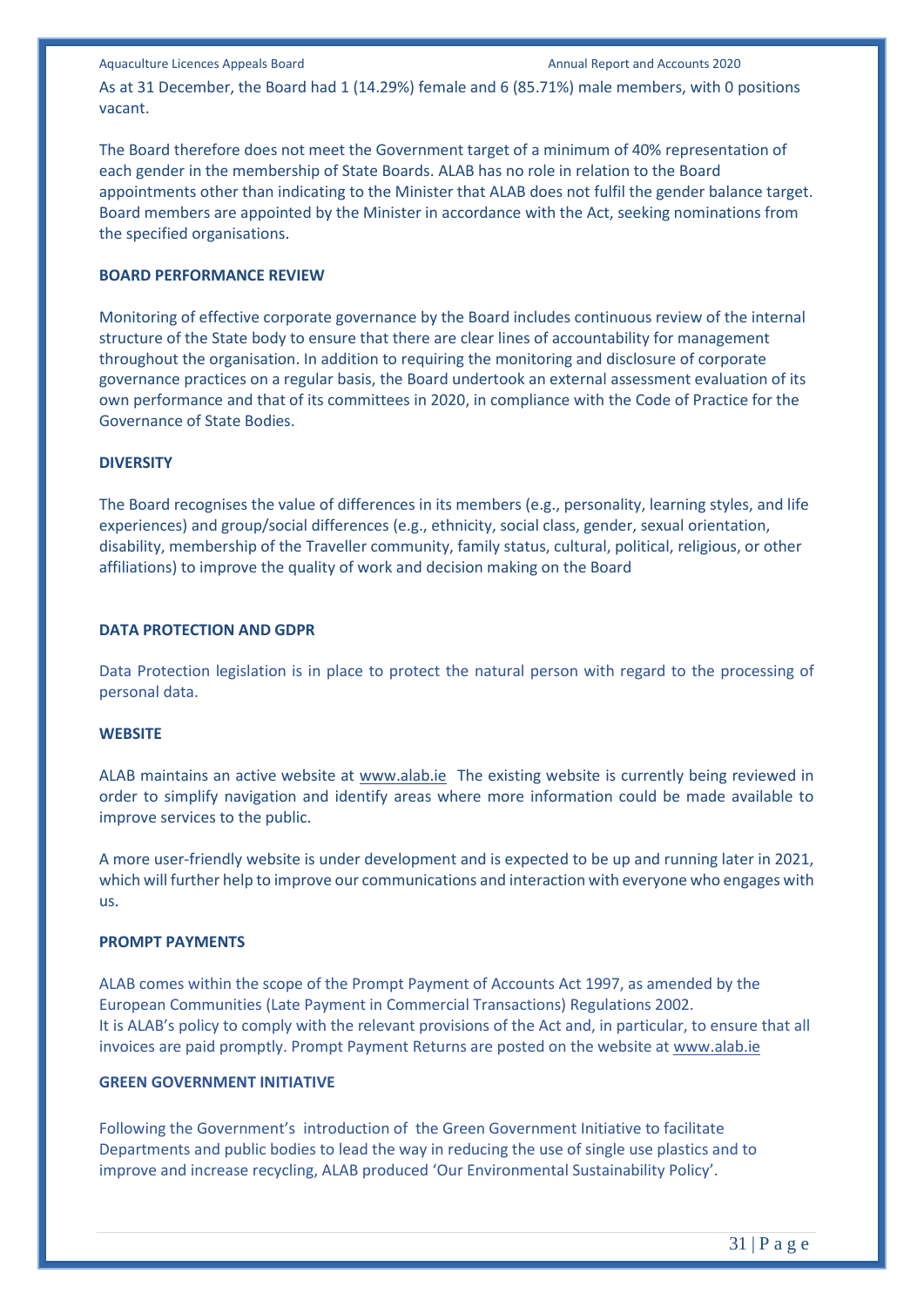This policy aims to reduce the impact of ALAB's operations on the environment, through its 'Green Agenda' initiative. No single-use plastics are in use and glassware is in use throughout the office. The Board had previously adopted the use of a paperless data management system which effectively reduces costs by eliminating the use of large amounts of paper, ink and electricity.

#### **FREEDOM OF INFORMATION (FOI) AND ACCESS to INFORMATION on the ENVIRONMENT (AIE)**

The Freedom of Information Act and Access to Information on the Environment Regulations provide for access to certain information on ALAB's operations.

Two (2) FOI requests were received in 2020. There were no AIE requests received in 2020.

#### **OIREACHTAS MEMBERS LIAISON**

In accordance with DPER Circular 25/2016 ALAB has arrangements in place to provide information to members of the Oireachtas on request. In 2020 eight (8)queries were received from members of the Oireachtas. A substantive reply to each query issued within the 10 workings days response time.

#### **PLAIN ENGLISH PROJECT**

As an organisation who engages regularly with the public, ALAB recognises the importance of presenting information clearly and concisely.

The Secretary and ALAB staff continue to build their knowledge and experience in Plain English. ALAB continues to revise general information and guidance to comply with Plain English standards, where possible.

#### **EVENTS AFTER THE REPORTING DATE**

Since compilation of the 2020 financial statements the global COVID-19 pandemic continues to disrupt many normal business operations. The office of ALAB is closed to the public with staff working from home. However, the office can continue to be contacted by email or phone during normal hours of business. The Board continue to hold their meetings virtually since the commencement of the pandemic.

The Board has factored the Covid-19 pandemic into its overall risk management processes. ALAB is satisfied that it can continue to discharge its statutory functions.

#### **CONCLUDING REMARKS**

ALAB implements its powers as prescribed by the 1997 Act when determining appeals. However, there are also other legislative requirements which add to the complexity of the appeal process. In particular, ALAB has to have regard to obligations of a number of EU Directives including those relating to Environmental Impact Assessment, Habitats, Birds, Public Access to Environmental Information and others. Ensuring adherence to these legislative obligations, and the national and European case law that guides their implementation, has increased the complexity of the determination process. It has also extended the average time required by ALAB to determine appeals. Section 56(2)(a) of the 1997 Act states that the Board should endeavour to ensure that every appeal is determined within a period of four (4) months of receipt (approximately 122 days). Section 56(3) of the 1997 Act entitles the Board to extend the time for determination because of the particular circumstances of an appeal.

The significant increase in the number of appeals received by ALAB during 2018, 2019 and 2020 arose as a result of the Minister's commitment to clear the backlog in relation to aquaculture licence applications by the end of 2019. This resulted in fifty (50) appeals being received by the Board in 2018, thirty-four (34) of which were received from October 2018. Sixty-nine (69) appeals were received in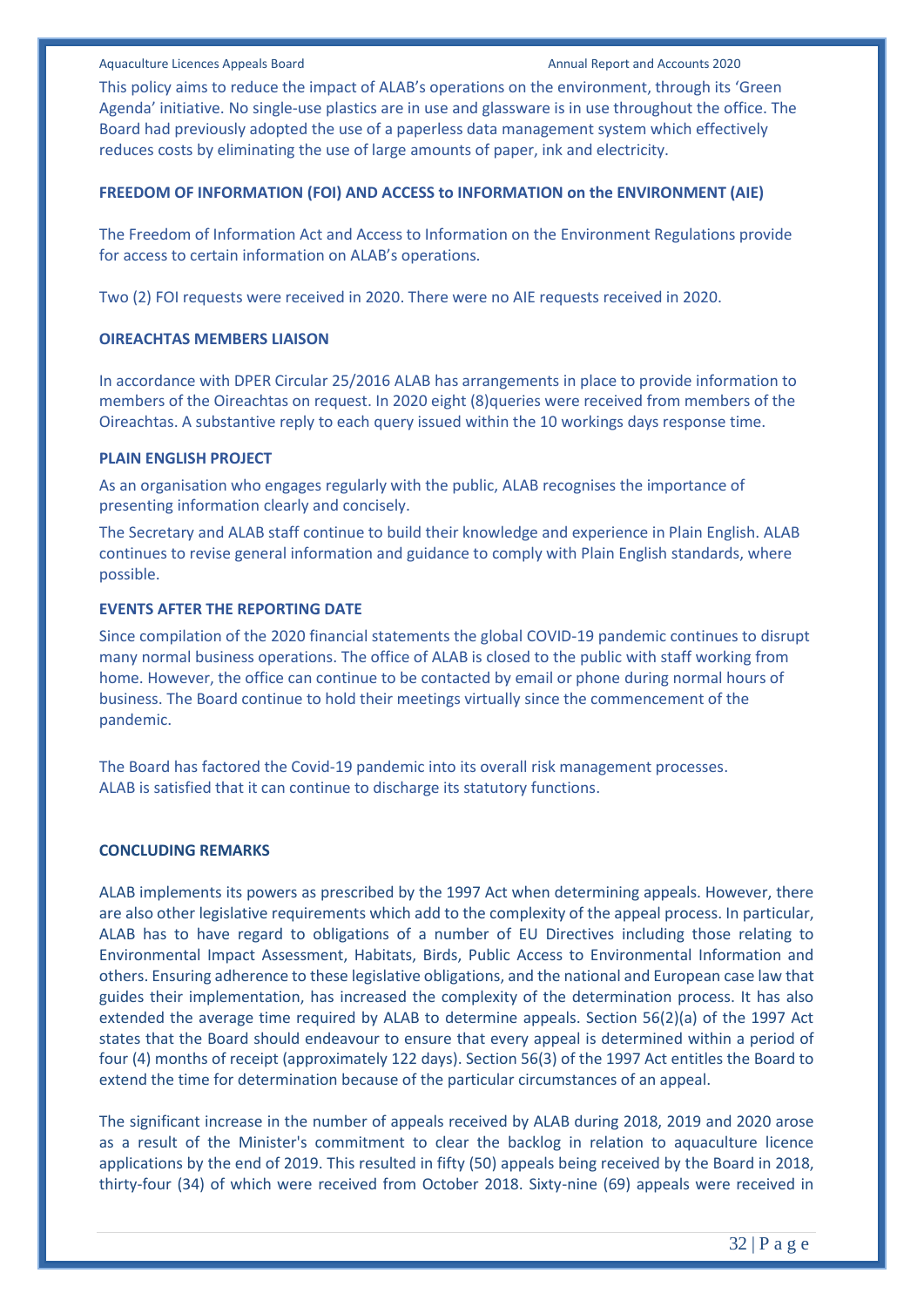2019, with sixty-five (65) of these received from late October 2019. There were twenty-seven (27) appeals received in 2020.

The Board acknowledges the increase in time for determination of appeals on hand, which has occurred despite their best efforts. At this time, there are currently seventy-nine (79) on hand. However, the Board has a newly appointed dedicated technical advisor since October 2020 and this appointment has significantly improved the efficiency of the Board's determinations.

Ultimately, ALAB is a component in the wider aquaculture licencing process. The Board notes that the Report of the Independent Aquaculture Licencing Review Group, May 2017, made a number of recommendations which were designed to both improve the quality and clarity of applications and to facilitate a timely decision-making process. The Board endorses further progress in the implementation of the Review, on the basis that the sign of a healthy licencing system is one that generates fewer appeals.

I would like to take this opportunity to acknowledge the contributions of the ALAB Board members, ALAB staff and all external service providers to ALAB, who were instrumental in assisting and supporting ALAB in delivering its statutory responsibilities during 2020. As an organisation ALAB is managing a great deal of change while also striving to maintain and uphold its good performance. There has been a significant contribution in particular by the ALAB Secretary and her staff, and I thank them all for their hard work, continued support and professionalism during 2020.

I would particularly like to acknowledge the real commitment of the ALAB Board members to the values of independence, integrity, professionalism and fairness. It has been a great pleasure to work with you during 2020.

I would also like to express appreciation to the officials from the Department of the Agriculture Food and the Marine for their support and assistance to ALAB during the year and look forward to continuing to work with the ALAB staff and Board Members as we continue the important work of ALAB in the coming years.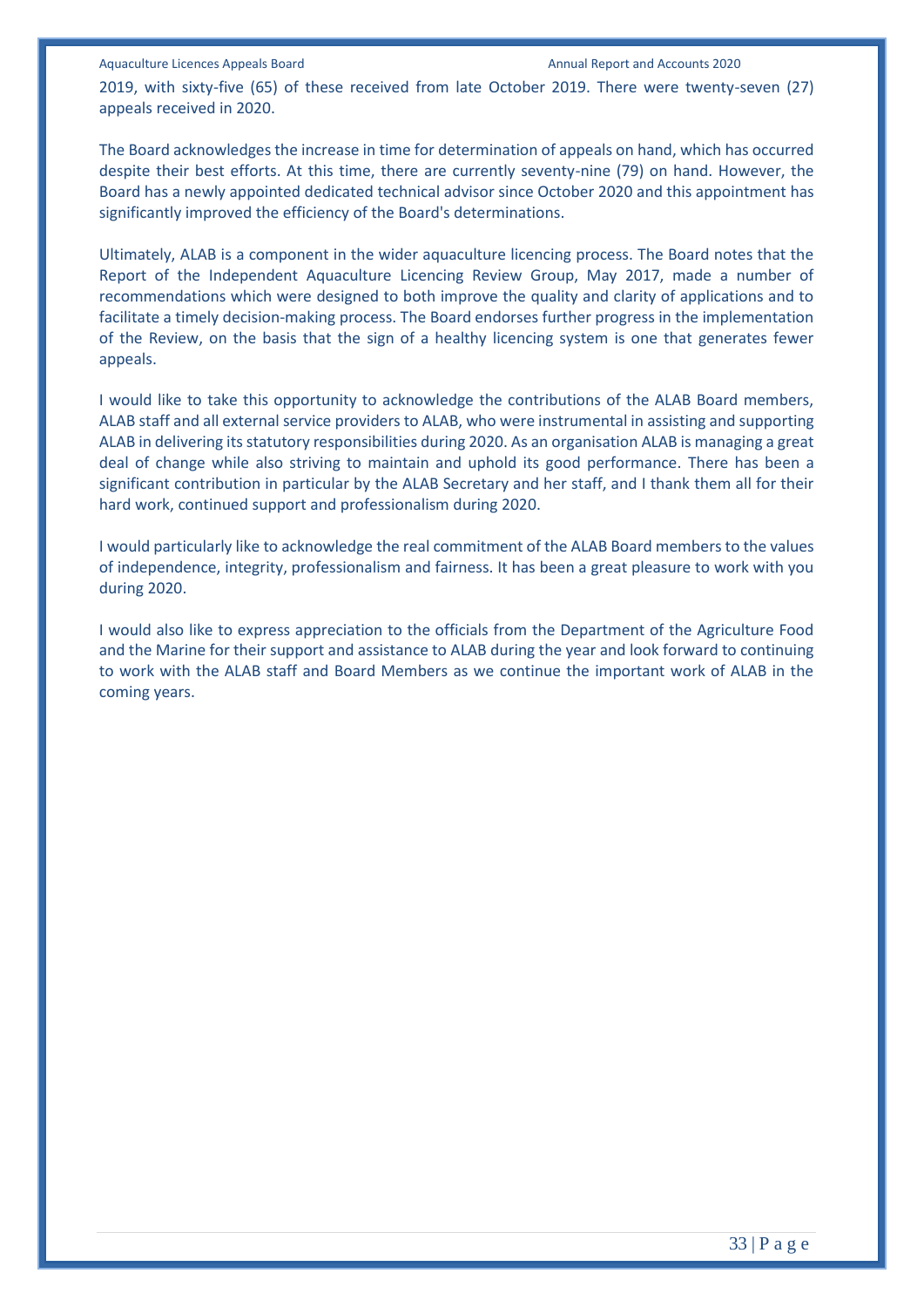#### **Appendix 1**

#### **List of persons engaged by the Board during 2020 pursuant to s.35 of the Fisheries (Amendment) Act**

# **Technical Advice**

Graham Saunders, Marine Ecologist and Environmental Consultant, 13 Princess Road, Haddington, EH41 HE UK

Aquafact International Services, 12 Kilkerrin Park, Liosban Industrial Estate, Tuam Road, Galway, H91 FW7V

Marie Louise Heffernan, Aster Environmental Consultants, Rosleague, Letterfrack, Co Galway.

Bryan Deegan, Altemar Ltd Marine&Environmental Consultants, 50 Templecarrig, Upper Greystones, Co Wicklow.

Eoin Cussen BSc, MSc, / John Thompson EcoEireann, Acorn Business Centre Blackrock, Cork, T12 K7CV Dr. Louise Scally MCIEEM/Nick Pfeiffer MCIEEM/ Jackie Hunt, MERC Consultants Ltd., Loughaunbeg Inverin, Co. Galway

William Kavanagh, 81 Rowan Hill, Rochestown, Co. Cork

Hamish Rodger, B.V.M.S., M.Sc., Ph.D., Dipl.ECAAH, M.R.C.V.S. VAI Consulting, Unit 1C, Deerpark Business Centre, Oranmore, Co. Galway, Ireland

# **Legal**

Denis McSweeney, Solicitors, 16 Herbert Place, Dublin 2, D02 X034 Tim O Sullivan BL .

James Kane, BL

# **Accountants**

Crowleys DFK, 16-17 College Green, Dublin 2 D02 V078 Ms Sylvia Boylan, Internal Audit,

# **Translation Services**

Europus An Comhlacht Teanga An Cheathru Rua Co. Na Gaillimhe

# **Governance**

Lionheart Management Consultants Ltd, Pembroke Hall, 38-39 Fitzwilliam Square, Dublin 2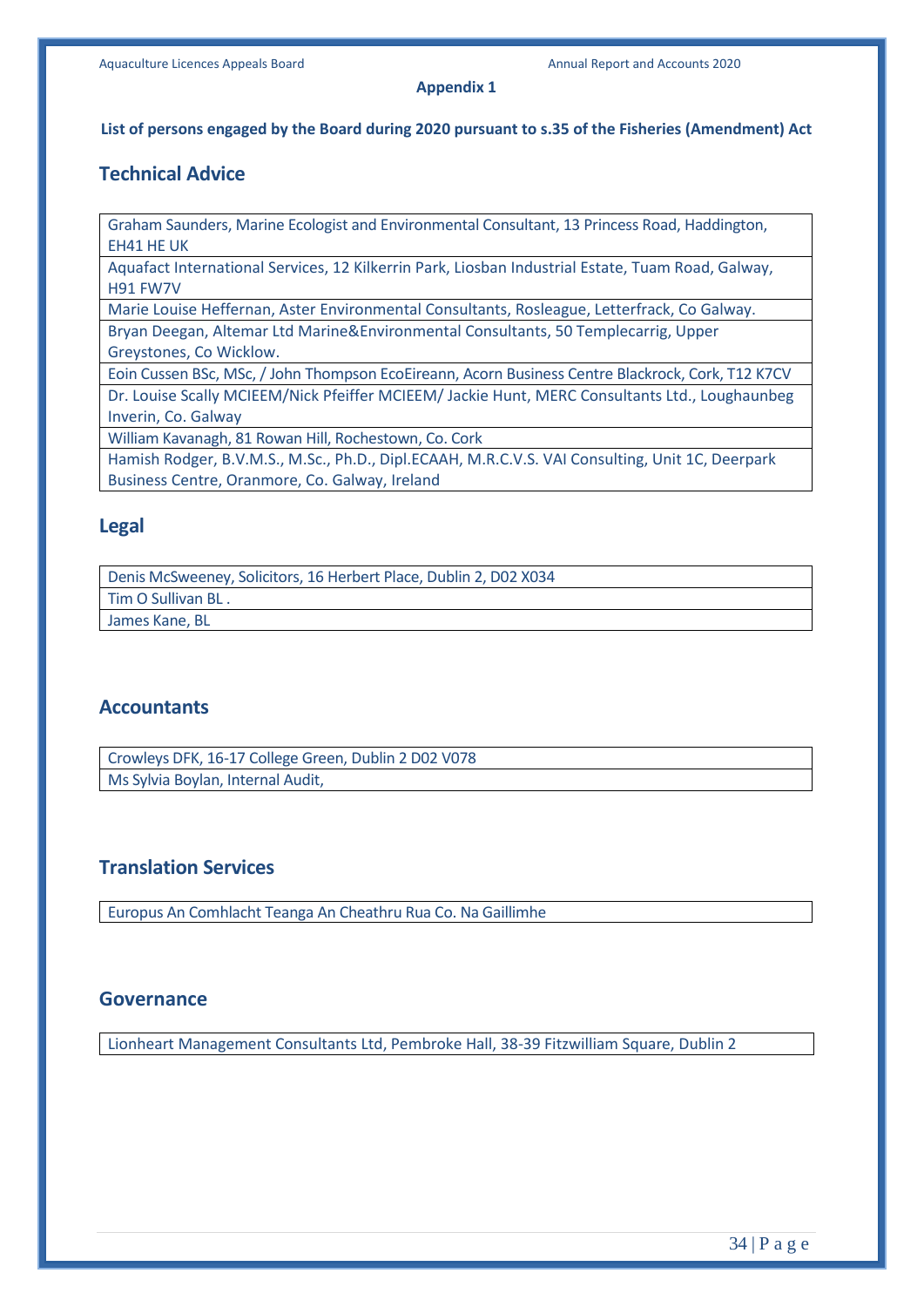# **Appendix 2**

**Audited Accounts for ALAB for Year ending 31 December 2020.**

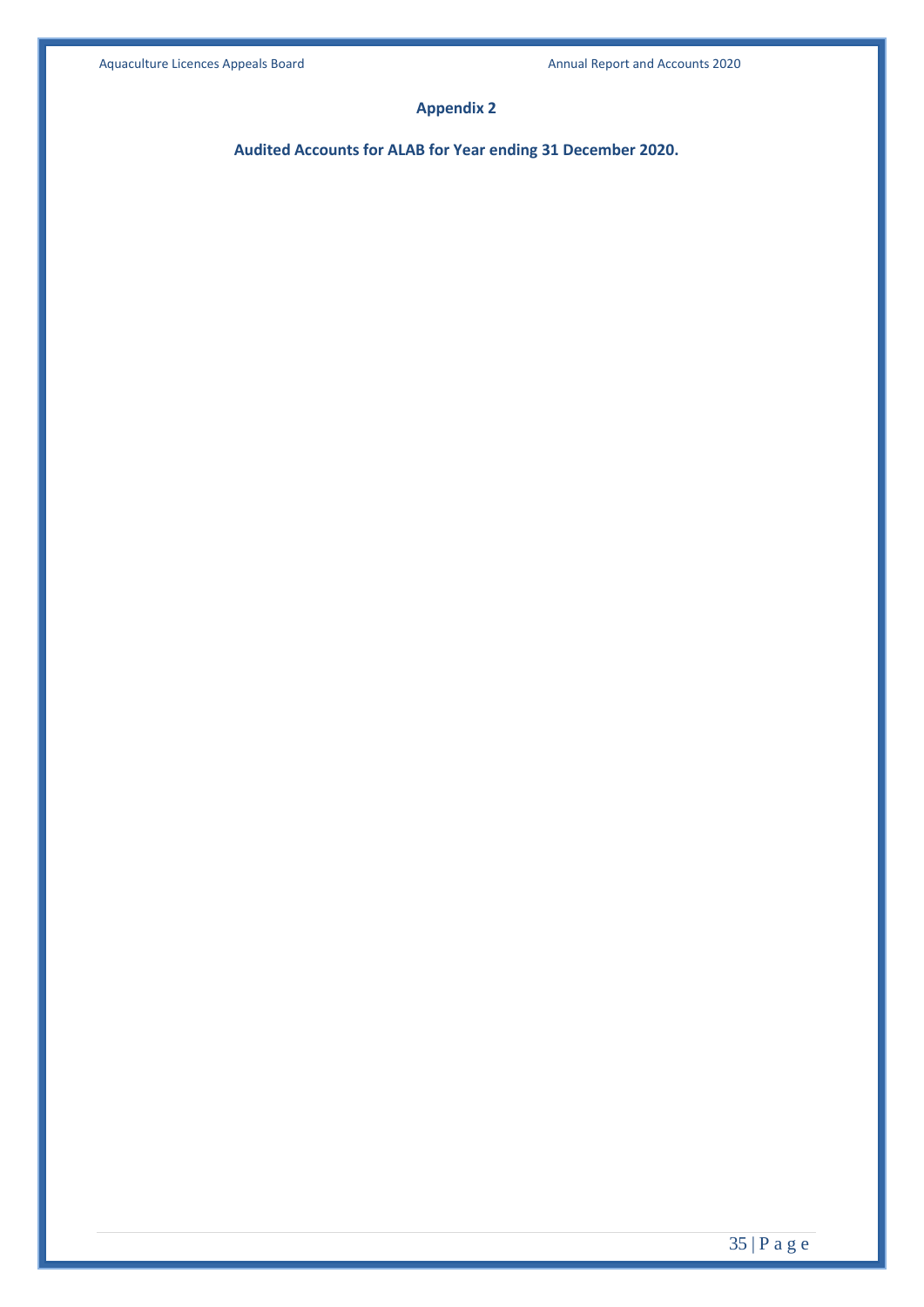# **DOBHARSHAOTHRÚ CEADÚNAIS AN BORD ACHOMHAIRC**



# **TUARASCÁIL BHLIANTÚIL 2020**

 $75720772$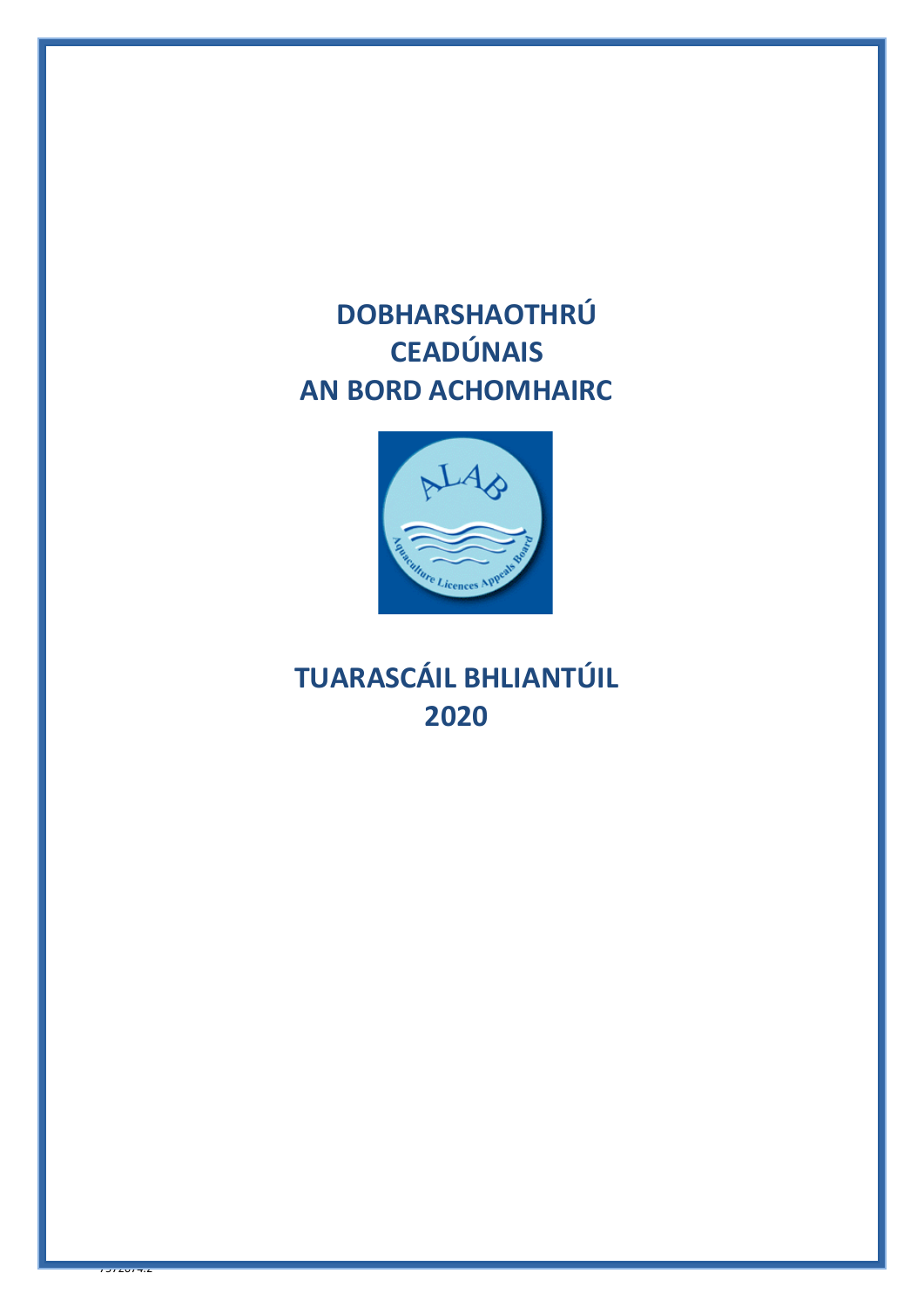# **AN BORD ACHOMHAIRC UM CHEADÚNAIS DOBHARSHAOTHRAITHE**

| <b>ÁBHAR</b>                                                          | <b>LEATHANACH</b> |
|-----------------------------------------------------------------------|-------------------|
| Ráiteas an Chathaoirligh don Aire                                     | 4                 |
| Comhaltaí Boird & Faisnéis Ghinearálta                                | 5                 |
| Bunú an Bhoird                                                        | 6                 |
| Feidhm                                                                | 6                 |
| <b>Stádas</b>                                                         | 6                 |
| Comhdhéanamh an Bhoird                                                | 6                 |
| <b>Ballraíocht an Bhoird</b>                                          | 7                 |
| Freagrachtaí                                                          | 7                 |
| Comhairleoirí agus Comhairleoirí                                      | 8                 |
| Rúnaíocht                                                             | 8                 |
| Léarscáil na nAchomharc idir Lámha i 2020                             | 9                 |
| Gníomhaíochtaí an Bhoird i 2020                                       | 10                |
| Achomhairc a Fuarthas i 2020 (lena n-áirítear achomhairc neamhbhailí) | 29                |
| Imeachtaí Dlí 8                                                       | 29                |
| Forbairtí Sa Dlí Pleanála/Comhshaoil                                  | 30                |
| Acmhainní                                                             | 30                |
| Comhairliúcháin le Comhlachtaí eile                                   | 30                |
| Rialachas Corparáideach                                               | 30                |
| An Coiste Iniúchóireachta                                             | 31                |
| <b>Tiomantas na Gaeilge</b>                                           | 31                |
| Cód Eitice agus Iompair Ghnó                                          | 31                |
| Dualgas na hEearnála Poiblí um Chomhionannas agus Cearta and Duine    | 31                |
| Cothromaíocht inscne I gComhaltas an Bhoird                           | 31                |
| Athbhreithniú ar Fheidhmíocht an Bhoird                               | 31                |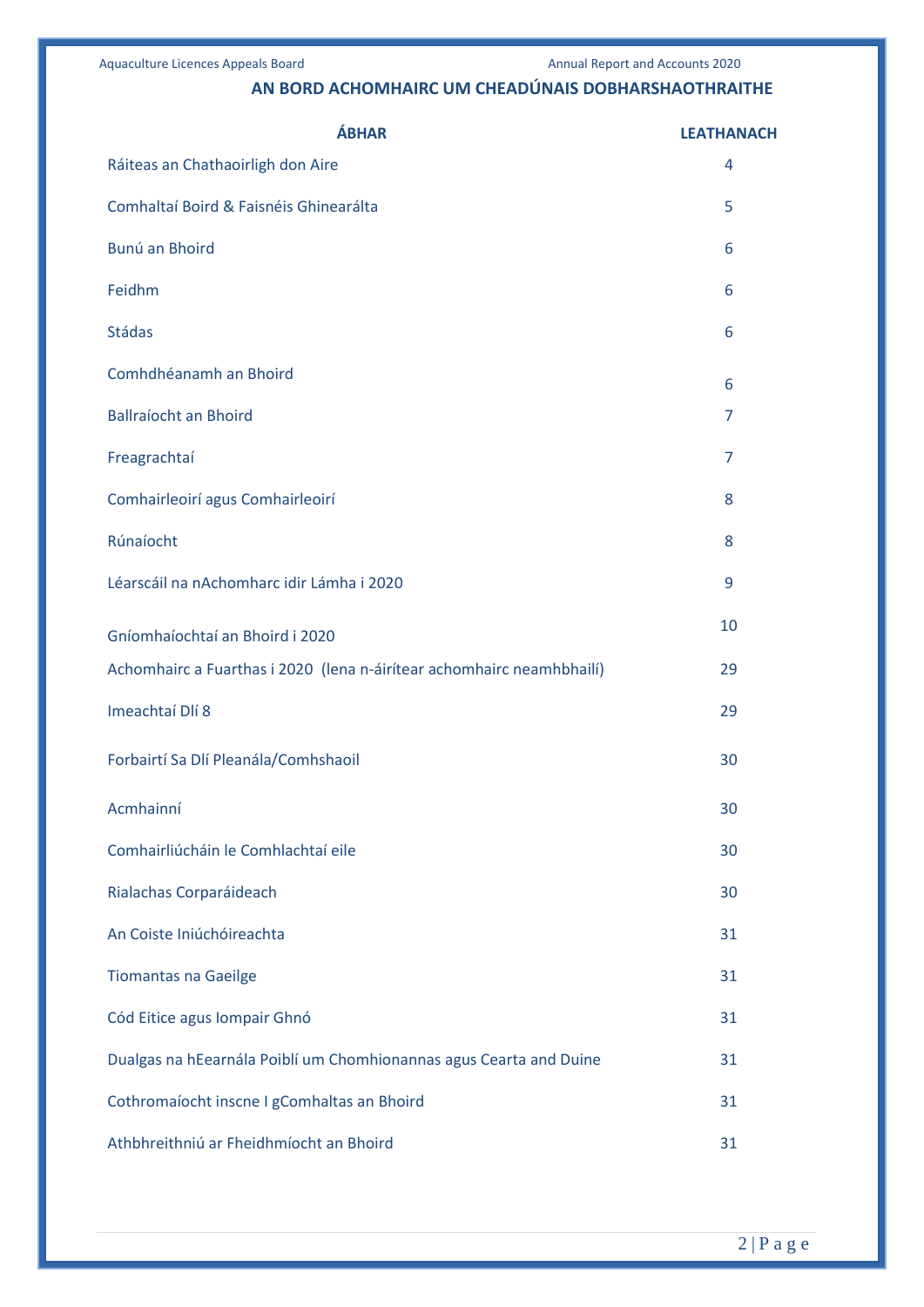| <b>Aquaculture Licences Appeals Board</b>                                                                         | <b>Annual Report and Accounts 2020</b> |
|-------------------------------------------------------------------------------------------------------------------|----------------------------------------|
| Éagsúlacht                                                                                                        | 31                                     |
| <b>Cosaint Sonraí agus RGCS</b>                                                                                   | 32                                     |
| Suíomh Gréasáin                                                                                                   | 32                                     |
| Íocaíochtaí Prasa                                                                                                 | 32                                     |
| <b>Tionscnamh an Rialtais Ghlais</b>                                                                              | 32                                     |
| Saoráil Faisnéise agus Rochtain ar Fhaisnéis faoin gComhshaol                                                     | 32                                     |
| Idirchaidreamh Le Baill an Oireachtais                                                                            | 32                                     |
| <b>Tionscadal Béarla Plain</b>                                                                                    | 32                                     |
| Imeachtaí tar éis an Data Tuairiscithe                                                                            | 32                                     |
| Barúlacha Deiridh                                                                                                 | 33                                     |
| Aguisín 1- Liosta na ndaoine a d'fhostaigh an Bord le linn 2020 de bhun<br>alt 35 den Acht Iascaigh (Leasú), 1997 | 35                                     |
| Aguisín 2 - Cuntais Iniúchta do ALAB don Bhliain dar críoch 31 Nollaig<br>2020                                    | 36                                     |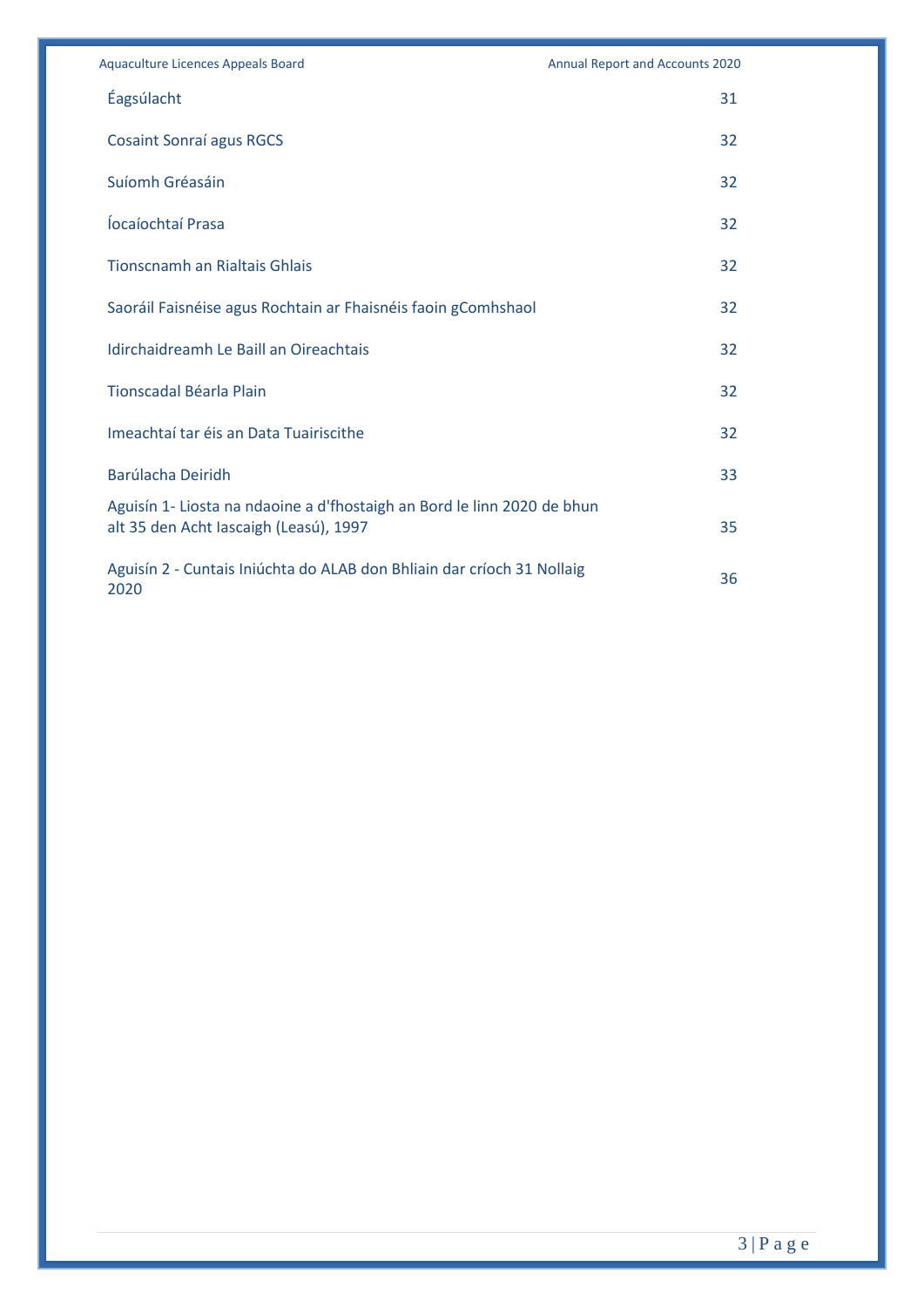# **RÁITEAS AN CHATHAOIRLIGH**

**to an**

# **AN TAIRE TALMHAÍOCHTA, BIA AGUS MARA**

# **TUARASCÁIL AGUS CUNTAIS BHLIANTÚLA 2020**

Chuig an Aire Talmhaíochta, Bia agus Mara

De réir an Achta Iascaigh (Leasú) 1997, cuireann an Bord Achomhairc um Cheadúnais Dobharshaothraithe (ALAB) athríú Tuarascáil bhliantúil is fiche agus a Chuntais don bhliain dar críoch 31 Nollaig 2020.

Inelda Reynolds

**Imelda Reynolds Cathaoirleach**

**26 Iúil 2021**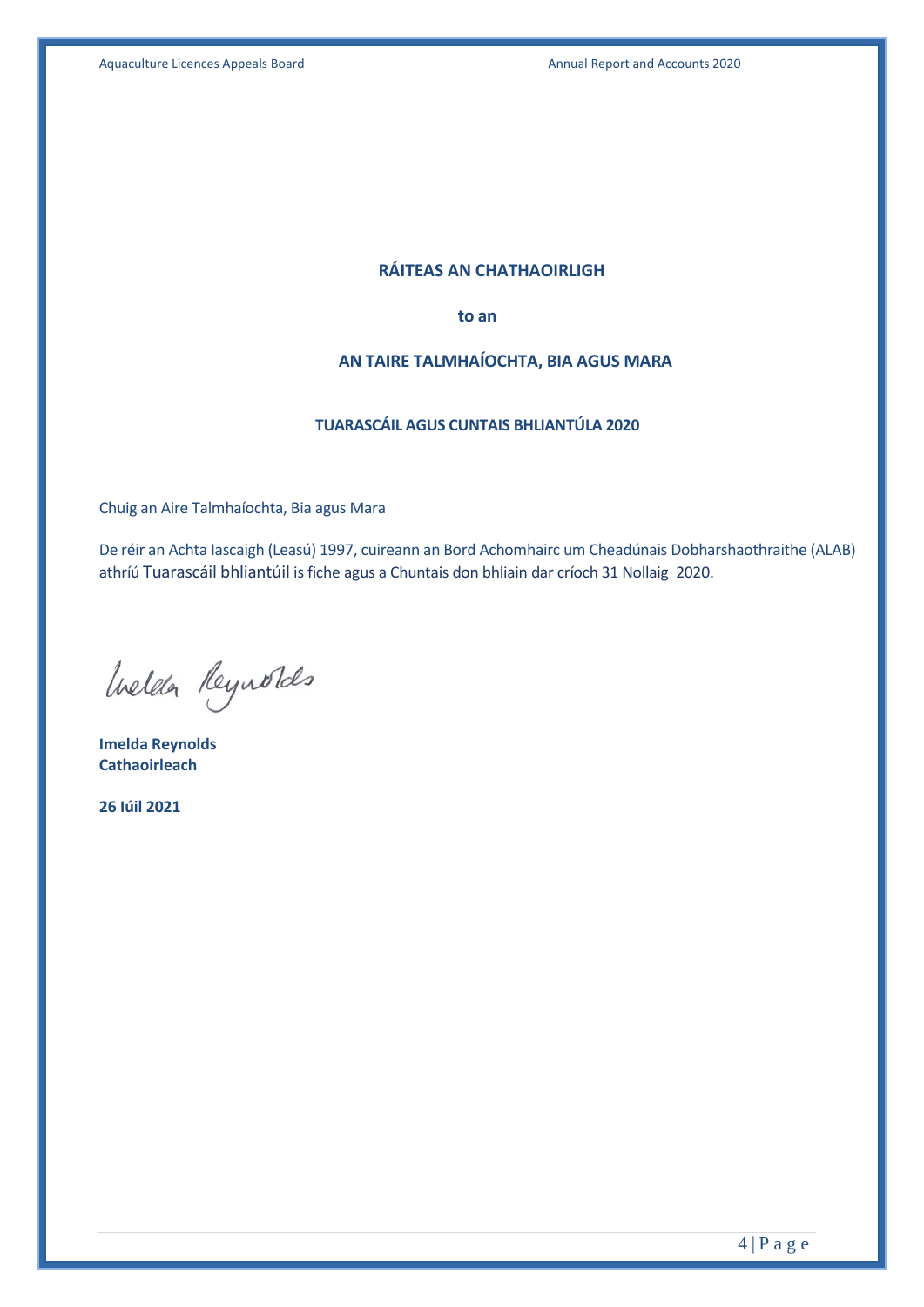# **COMHALTAÍ BOIRD agus FAISNÉIS GHINEARÁLTA**

| <b>CATHAOIRLEACH:</b>       | Imelda Reynolds Uasal                                                                                                                      |
|-----------------------------|--------------------------------------------------------------------------------------------------------------------------------------------|
| <b>LEAS-CHATHAOIRLEACH:</b> | An tUasal Michael Sweeney                                                                                                                  |
| <b>GNÁTHCHOMHALTAÍ:</b>     | An tUasal Michael Mulloy                                                                                                                   |
|                             | An tUasal John Evans                                                                                                                       |
|                             | An tUasal Bill Sweeney                                                                                                                     |
|                             | Mr Micheál Ó Cinnéide                                                                                                                      |
|                             | An tUasal John Ward                                                                                                                        |
| RÚNAÍ:                      | Mary O'Hara Uasal                                                                                                                          |
| <b>SEOLADH OIFIGE:</b>      | Cúirt Chill Mhaighneann<br>Bóthar Bhaile Átha Cliath<br><b>Port Laoise</b><br>Co. Laoise<br><b>R32 DTW5</b>                                |
| INIÚCHÓIRÍ:                 | An tArd-Reachtaire Cuntas agus Ciste<br>Foirgneamh an Státchiste<br>Caisleán Bhaile Átha Cliath<br>Baile Átha Cliath 2.<br><b>D01 PF72</b> |
| <b>TEILEAFÓN:</b>           | +353 (0) 57 8631912                                                                                                                        |
| <b>SEOLADH GRÉASÁIN:</b>    | www.alab.ie                                                                                                                                |
| <b>SEOLADH RÍOMHPHOIST:</b> | info@alab.ie                                                                                                                               |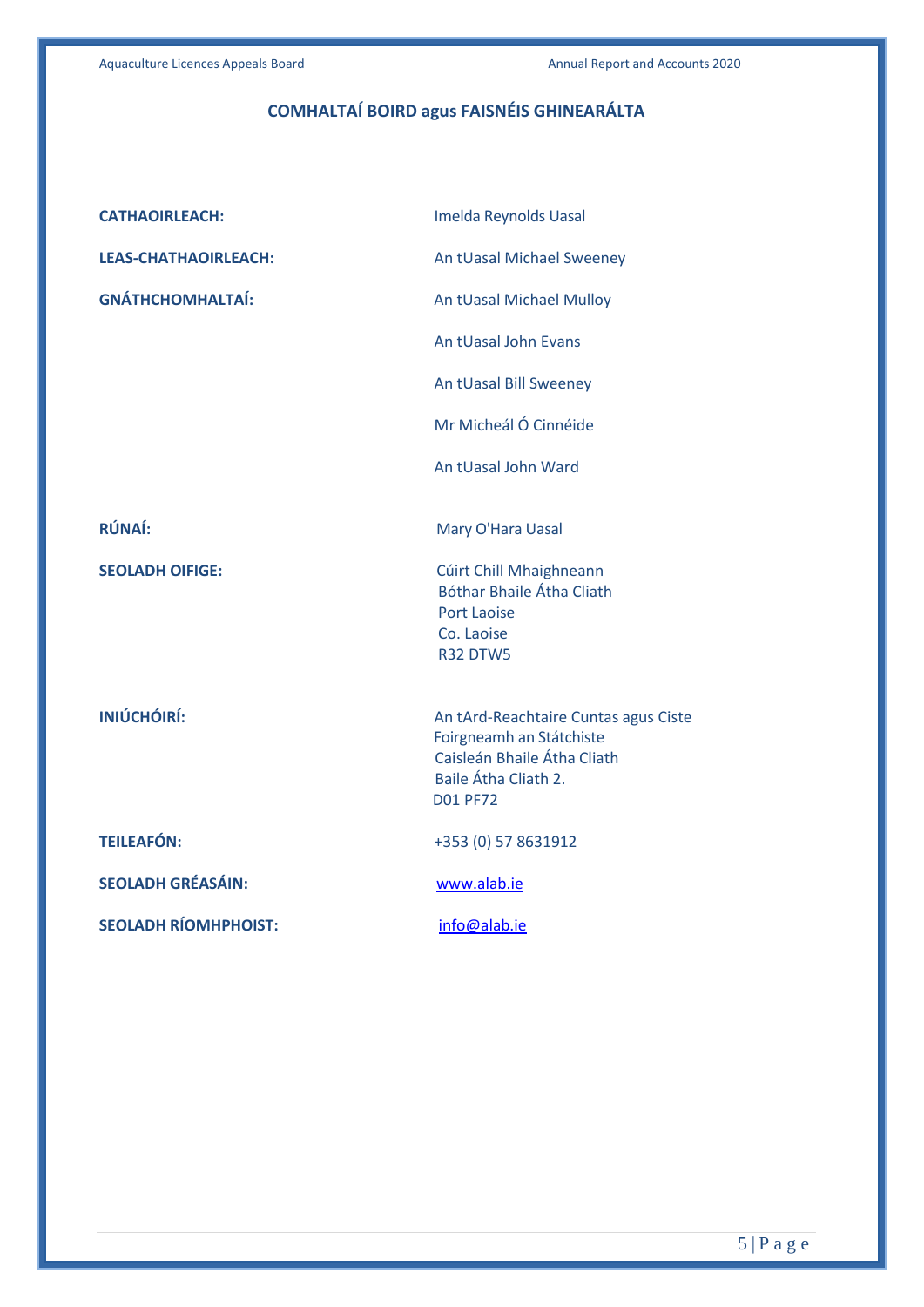#### **AN BORD ACHOMHAIRC UM CHEADÚNAIS DOBHARSHAOTHRAITHE**

### **BUNÚ AN BHOIRD**

Bunaíodh an Bord Achomhairc um Cheadúnais Dobharshaothraithe an 17 Meitheamh 1998 faoi Alt 22 den Acht Iascaigh (Leasú), 1997 (arna leasú) ("Acht 1997"). Tá gach comhalta Boird fostaithe ar bhonn páirtaimseartha.

#### **FEIDHM**

Feidhmíonn an Bord faoi choimirce na Roinne Talmhaíochta, Bia agus Mara.

Is é feidhm an Bhoird údarás neamhspleách a chur ar fáil chun achomhairc a chinneadh in aghaidh chinntí an Aire ábhartha ar iarratais ar cheadúnais dobharshaothraithe. Féadfaidh duine arb éagóir leis cinneadh ón Aire ar iarratas ar cheadúnas dobharshaothraithe, nó trí cheadúnas dobharshaothraithe a chúlghairm nó a leasú, achomharc a dhéanamh laistigh de mhí amháinó fhoilsiú (i gcás cinnidh) nó fógra (i gcás cúlghairme/leasaithe).

### **STÁDAS**

Is comhlacht neamhspleách é an Bord a bhfuil a mhaoiniú féin curtha ar fáil ag an Oireachtas dó faoi Alt 36 d'Acht 1997.

#### **COMHDHÉANAMH AN BHOIRD**

Foráiltear le hAlt 23(2) d'Acht 1997 gurb é an Rialtas a cheapfaidh Cathaoirleach an Bhoird.

De réir Alt 23(3) d'Acht 1997, féadfaidh an tAire Talmhaíochta, Bia agus Mara ("an tAire") rialacháin a dhéanamh lena bhforordófar dhá eagraíocht ar a laghad chun comhaltaí den Bhord a ainmniú. Ba cheart dona heagraíochtaísin, i dtuairim an Aire, a bheith ionadaíoch ar na grúpálacha seo a leanas:

- (a) eagraíochtaí a bhfuil baint acu le forbairt dobharshaothraithe nó ionadaí daoine a sheolann gnó dobharshaothraithe atá ag forbairt a chur chun cinn;
- (b) eagraíochtaí a bhfuil baint acu le caomhnú, forbairt agus cosaint iascaigh fhiáine;
- (c) eagraíochtaí atá ionadaitheach do dhaoine a mbaineann a ngairmeacha nó a slite beatha le pleanáil agus forbairt fhisiciúil;
- (d) eagraíochtaí atá ionadaitheach do dhaoine a bhfuil baint acu leis an gcomhshaol agus taitneamhachtaí a chosaint agus a chaomhnú;
- (e) eagraíochtaí atá ionadaitheach do dhaoine a bhfuil baint acu le forbairt eacnamaíoch ghinearálta a chur chun cinn agus
- (f) eagraíochtaí atá ionadaitheach do dhaoine a bhfuil baint acu le forbairt pobail a chur chun cinn.

# **BALLRAÍOCHT AN BHOIRD**

Mar a fhoráiltear faoi Alt 23 d'Acht 1997, tá Cathaoirleach agus seisear comhaltaí eile ar an mBord.

An Cathaoirleach, Ms. Rinne an Rialtas Imelda Reynolds a athcheapadh de réir alt 23(2) d'Acht 1997, don dara téarma 5 bliana ón 1 Aibreán 2019 go dtí an 31 Márta 2024.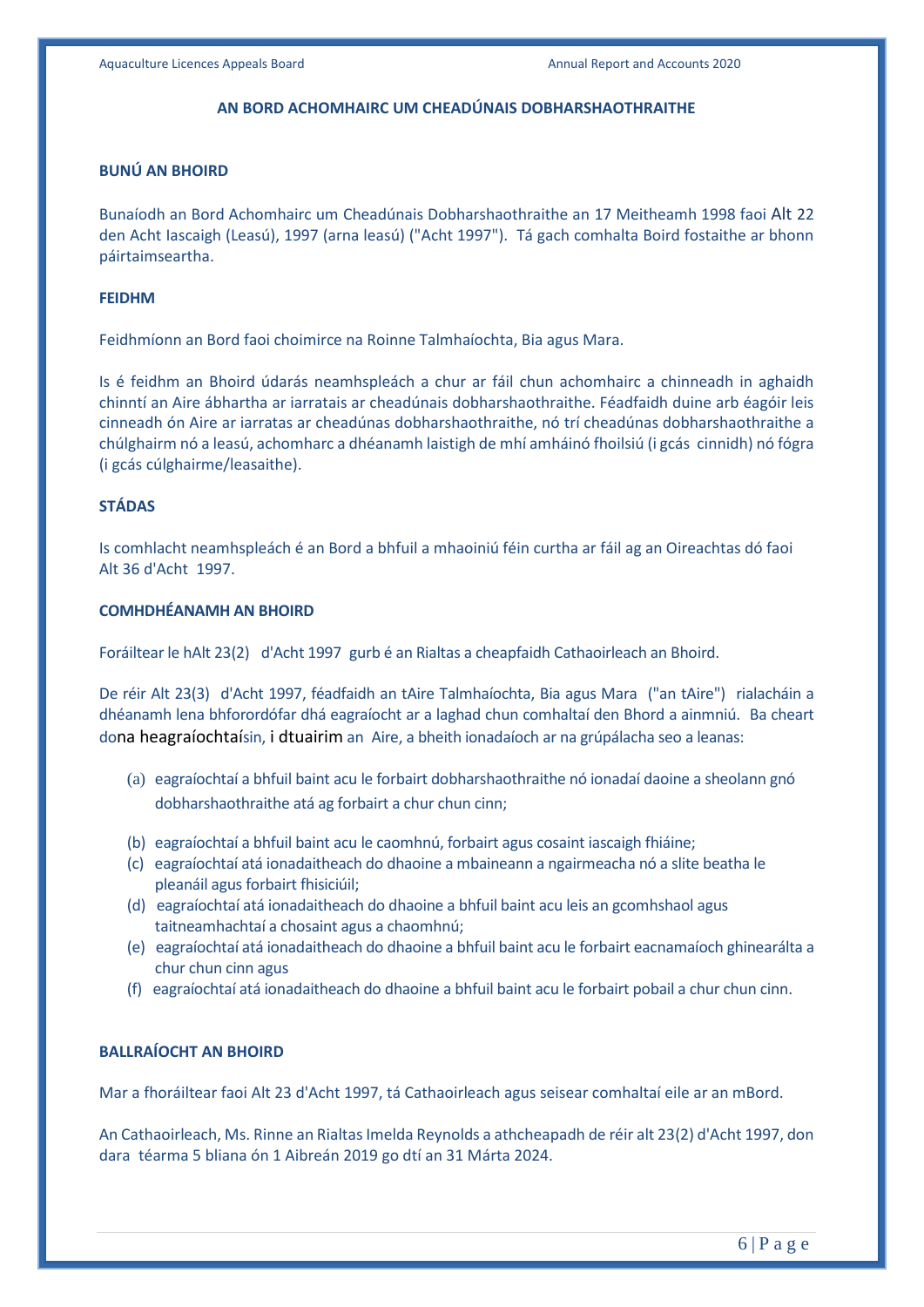Athcheapadh an tUasal Michael Sweeney ar an mBord ar feadhtréimhse cúig bliana eile ón1 Eanáir 2018 go dtí an 31 Nollaig 2022. Ar an 24 Eanáir 2018 ceapadh an tUasal Sweeney mar Leas-Chathaoirleach ar an mBord.

AntUasal. Ceapadh Michael Mulloy ar an mBord ar an 6 Meitheamh 2018 ar feadh tréimhse cúig bliana suas go dtí an 5 Meitheamh 2023.

Ceapadh an tUasal John Evans ar an mBord ar an 17 Meitheamh 2019 ar feadh tréimhse cúig bliana suas go dtí an 16 Iúil 2024.

Ceapadh an tUasal Bill Sweeney ar an mBord ar an 17 Meitheamh 2019 ar feadh tréimhse cúig bliana suas go dtí an 16 Iúil 2024.

AntUasal. Ceapadh Micheál Ó Cinnéide ar an mBord ar an 17 Meitheamh 2019 ar feadh tréimhse cúig bliana suas go dtí an 16 Iúil 2024.

Ceapadh an tUasal John Ward ar an mBord ar an 12 Meitheamh 2020 ar feadh tréimhse cúig bliana suas go dtí an 11 Meitheamh 2025

#### **FREAGRACHTAÍ**

Sonraítear in Acht 1997 príomhfhreagrachtaí agus príomhchumhachtaí an Bhoird, a ndéantar achoimre orthu mar seo a leanas:

Faoi Alt 40(4) d'Acht 1997, ar achomharc a fháil ón mBord agus ar choinníoll nach dtarraingeofar siar é, féadfaidh an Bord an t-achomharc a chinneadh trí:

- (a) cinneadh nó gníomh an Aire a dhaingniú;
- (b) an t-iarratas ar an gceadúnas a chinneadh amhail is dá mba chuig an mBord a rinneadh an tiarratas ar an gcéad dul síos; nó
- (c) i ndáil le ceadúnas a chúlghairm nó a leasú, a chinneadh a chur in ionad a chinnidh maidir le cinneadh an Aire.

Faoi Ailt 43 agus 44 d'Acht 1997, ní mór don Bhord cóip den fhógra achomhairc a chur chuig an Aire agus chuig gach páirtí eile san achomharc.

Faoi Alt 46 d'Acht 1997, féadfaidh an Bord aighneachtaí nó tuairimí a iarraidh ó pháirtithe nó ó dhaoine eile a bhfuil aighneachtaí nó tuairimí déanta acu cheana féin chuig an mBord i ndáil le hachomharc, más rud é, i dtuairim an Bhoird agus sna himthosca, gur ar mhaithe leis an gceartas é sin a dhéanamh.

Faoi Alt 47 d'Acht 1997, féadfaidh an Bord doiciméid, sonraí nó faisnéis eile a iarraidh a mheasann sé a bheith riachtanach chun a chumasú dó achomharc a chinneadh.

Faoi Alt 49 d'Acht 1997, tá lánrogha ag an mBord éisteacht ó bhéal a reáchtáil ar achomharc.

Faoi Alt 56 d'Acht 1997, ceanglaítear ar an mBord a chinntiú go ndéileáiltear le hachomhairc agus go gcinntear go gasta iad agus go ndéantar gach beart chun moill neamhriachtanach a sheachaint.

#### **COMHAIRLEOIRÍ AGUS COMHAIRLEOIRÍ**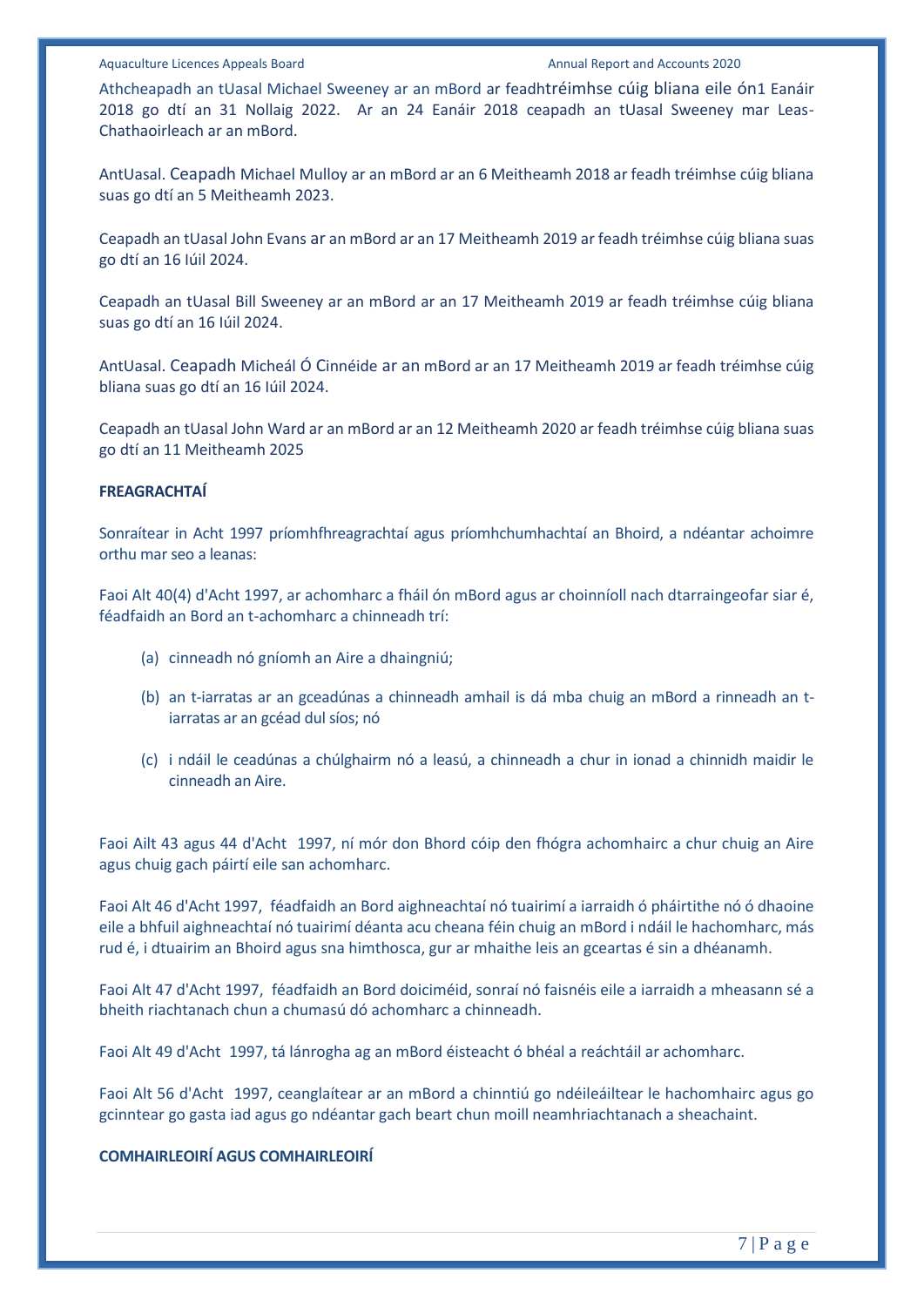Faoi Alt 35 d'Acht 1997, féadfaidh an Bord cibé sainchomhairleoirí nó comhairleoirí a fhostú a mheasfaidh sé is gá chun a fheidhmeanna a chomhlíonadh. Íocann an Bord táillí atá dlite do chomhairleoirí agus do chomhairleoirí as airgead a chuireann an tOireachtas ar fáil. TáComhairleoirí Teicniúla comhairleacha fostaithe ag an mBord nuair is gá. Fostaíonn an Bord comhairleoirí eile freisin de réir mar is gá chun tacú lena chuid oibre. Tá liosta de na daoine a d'fhostaigh an Bord i rith na bliana atá faoi athbhreithniú le fáil in Aguisín 1.

# **RÚNAÍOCHT**

Faoi Alt 32 d'Acht 1997, gníomhóidh oifigeach don Aire is státseirbhíseach bunaithe agus atá ar iasacht don Bhord chun na críche sin, ar bhonn lánaimseartha nó páirtaimseartha, mar Rúnaí don Bhord. Is í Mary O'Hara, Rúnaí lánaimseartha an Bhoird.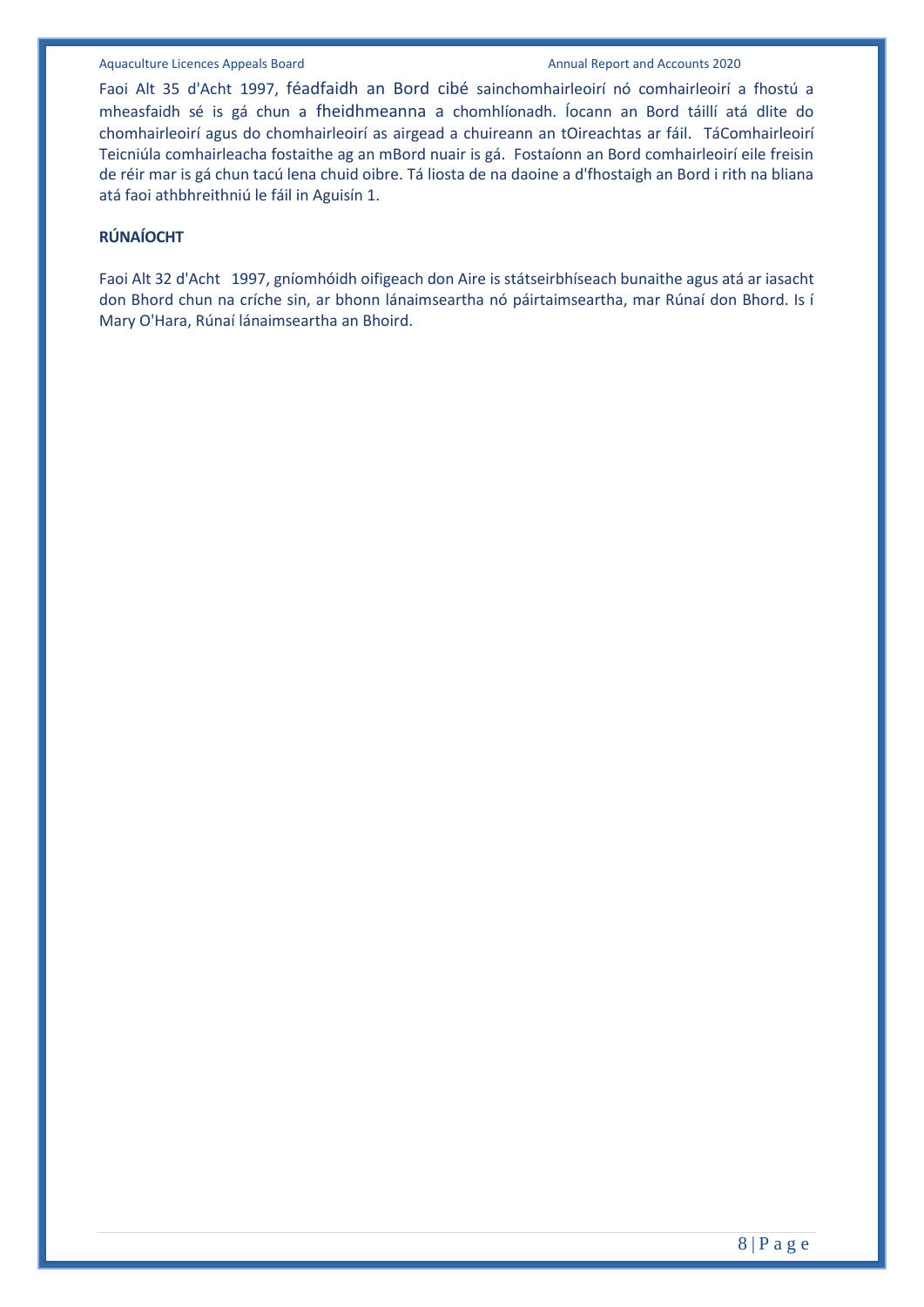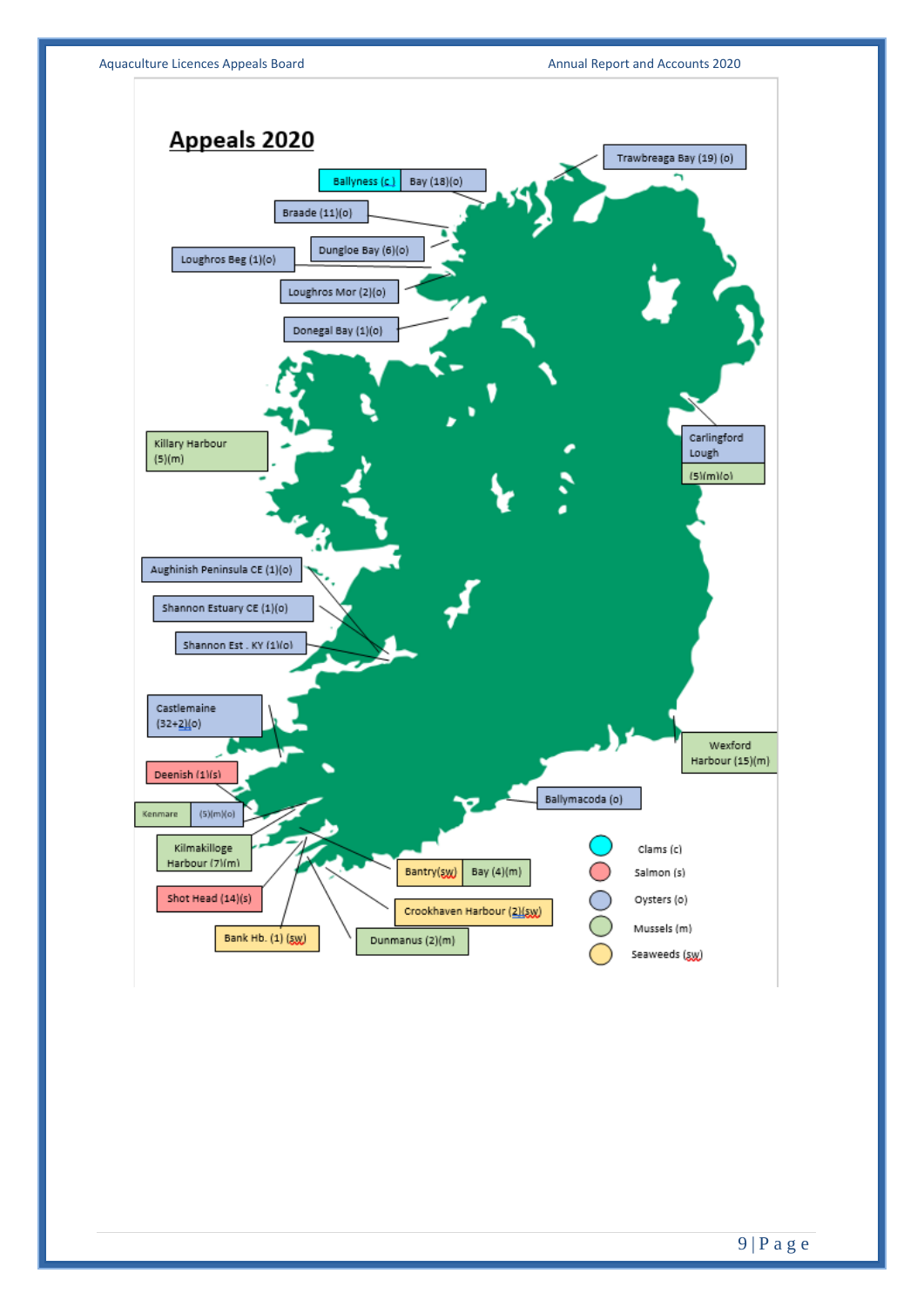# **GNÍOMHAÍOCHTAÍ AN BHOIRD 2020**

### **ACHOMHAIRC IDIR LÁMHA AMHAIL AN 1 EANÁIR 2020**

Ag tús 2020 bhí céad tríocha a haon (1 31) achomharc idir lámha ag an mBord, eadhon tagairtí Achomhairc AP2/1-14/2015(14), AP1-4/2017(9),AP6/2017(2), AP6/1-2/2018(2), AP9/2018 (1), AP11/2018 (1), AP13-45/2018 (33), agus AP1-69/2019 (69)

|      | Líon na nAchomharc a tugadh ar aghaidh |      |      |        |
|------|----------------------------------------|------|------|--------|
| 2015 | 2017                                   | 2018 | 2019 | Iomlán |
|      | $\blacksquare$                         |      |      | 131    |

| Contae             | Líon na n-achomharc |
|--------------------|---------------------|
| Corcaigh           | 22                  |
| Dún na nGall       | 37                  |
| Ciarraí            | 48                  |
| An Clár            |                     |
| <b>Loch Garman</b> | 15                  |
| Gaillimh           |                     |
| Lú                 |                     |
| Iomlán             | 131                 |

# **CO. CHORCAÍ**

# **CEANN LÁMHAIGH, BÁ BHEANNTRAÍ, CO. CHORCAÍ**

**Cuimsíonn AP2/1-14/2015** 14 achomharc in aghaidh chinneadh an Aire Ceadúnas Dobharshaothraithe a dheonú do Bhradán Fanad Teo t/a Marine Harvest Ireland, Kindrum, Fanad, Leitir Ceanainn, Co. Dhún na nGall ar an láthair Tag: T05/555 chun Bradán Atlantach a shaothrú; *Salmo Salar* ar shuíomh ar an imeall trá ag Ceann Lámhaigh, Bá Bheanntraí, Co. Chorcaí.

De bhun Alt 42(1) d'Acht 1997, féadfaidh an Bord, dá rogha féin, déileáil le dhá achomharc nó níos mó mar, agus na hachomharcóirí, mar pháirtithe in aon achomharc amháin. Chinn an Bord an rogha sin a fheidhmiú agus gach ceann de na ceithre achomharc déag a bhreithniú mar achomharc aonair, mar a bhaineann siad leis an iarratas ar cheadúnas céanna.

|                   | AP2/1-14/2015 |                              |             |
|-------------------|---------------|------------------------------|-------------|
| <b>Tag</b>        | <b>Tag An</b> | <b>Achomharcóir</b>          | Ceadúnaí    |
| <b>Achomhairc</b> | tSuímh        |                              |             |
| AP2/1/15          | T05/555       | Sábháil Bá Bheanntraí        | <b>MOWI</b> |
| AP2/2/15          |               | Cónaitheoirí Roosk, Adrigole | <b>MOWI</b> |
| AP2/3/15          |               | John Brendan O'Keeffe        | <b>MOWI</b> |
| AP2/4/15          |               | Denis, Kieran agus Jason     | <b>MOWI</b> |
|                   |               | O'Shea                       |             |
| AP2/5/15          |               | Cumann Slatiascairí Bradán & | <b>MOWI</b> |
|                   |               | <b>Breac Bheanntraí</b>      |             |
| AP2/6/15          |               | Fómhar Mara Éireann          | <b>MOWI</b> |
| AP2/7/15          |               | Harrington/O'Sullivan/       | <b>MOWI</b> |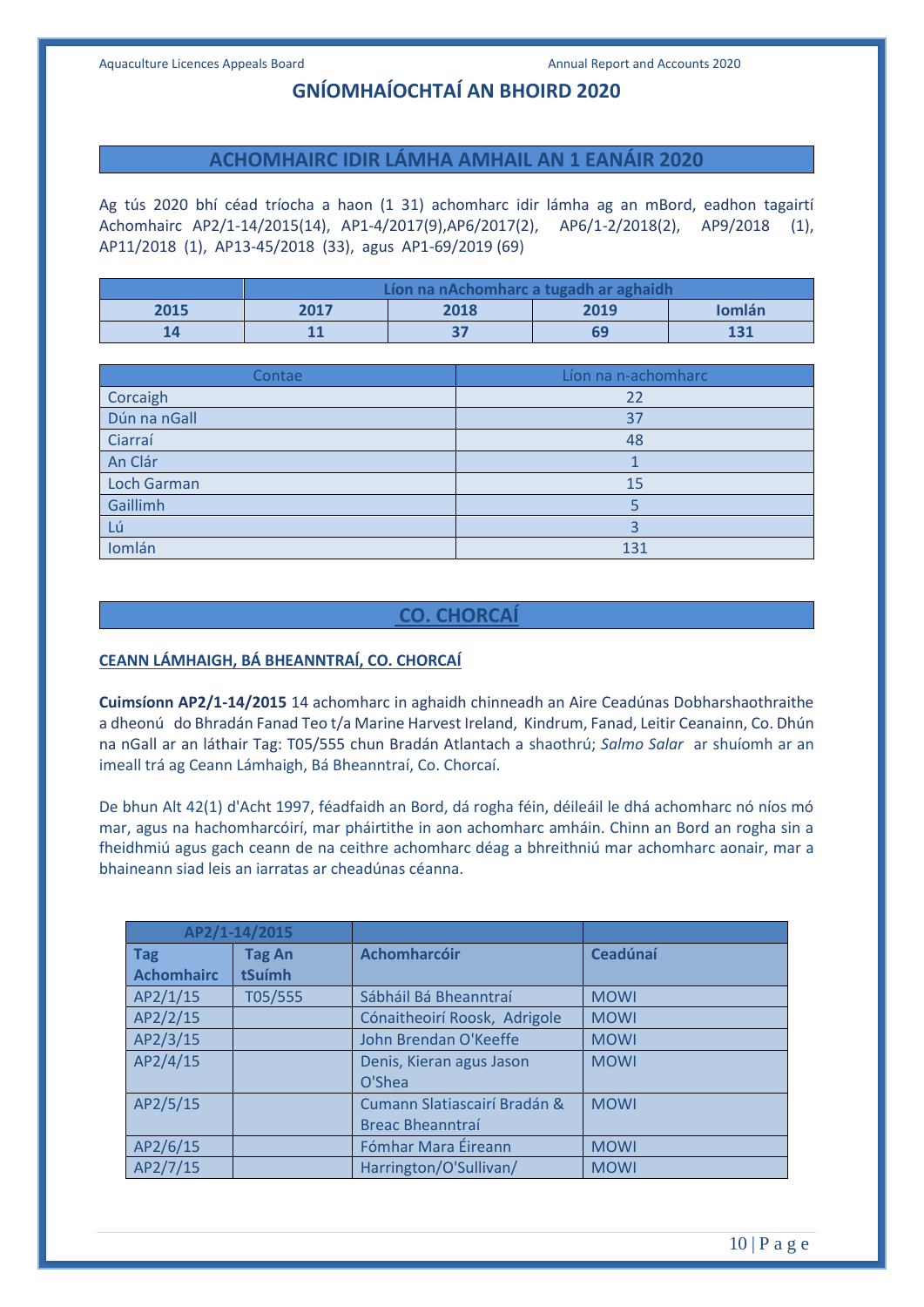Aquaculture Licences Appeals Board **Annual Report and Accounts 2020** Annual Report and Accounts 2020

|           | Murphy/Forker                |             |
|-----------|------------------------------|-------------|
| AP2/8/15  | Cumann Slatiascairí Bradán & | <b>MOWI</b> |
|           | <b>Breac Coomhola</b>        |             |
| AP2/9/15  | Bá na Gaillimhe i gCoinne    | <b>MOWI</b> |
|           | Cages Bradán                 |             |
| AP2/10/15 | Faire Bradán Éireann         | <b>MOWI</b> |
| AP2/11/15 | <b>John Hunt</b>             | <b>MOWI</b> |
| AP2/12/15 | Cairde Chomhshaol na         | <b>MOWI</b> |
|           | hÉireann                     |             |
| AP2/13/15 | lascaigh Intíre Éireann      | <b>MOWI</b> |
| AP2/14/15 | Cónaidhm Slatiascairí Bradán | <b>MOWI</b> |
|           | & Breac Geal na hÉireann     |             |

Lean an Bord ar aghaidhleis na hachomhairc seo le linn 2020 ach ní raibh na hachomhairc cinnte acu faoi dheireadh 2020. Cinneadh na hachomhairc an 29 Meitheamh 2021 de bhun Alt 40(4)(b) d'Acht 1997, trí cheadúnas a dheonú don Iarratasóir, le coinníollacha.

# **BÁ DHÚN MÁNMHAÍ, CO. CHORCAÍ**

**Cuimsíonn AP6/1-2/2018** 2 achomharc in aghaidh chinneadh an Aire Ceadúnas Dobharshaothraithe a dheonú do Dhiúilicíní Bhá Dhún Mánmhaí Teo. chun Diúilicíní a shaothrú ag úsáid spiléir agus rópaí ag Bá Dhún Mánmhaí, Co. Chorcaí

| <b>Tag</b><br><b>Achomhairc</b> | Tag An<br>tSuímh | <b>Achomharcóir</b>                                                                                                                                                   | <b>Licensee</b>                |
|---------------------------------|------------------|-----------------------------------------------------------------------------------------------------------------------------------------------------------------------|--------------------------------|
| AP6/1/2018                      | T05/590A         | Aturnaetha Barry Doyle thar ceann Angela<br>Putz, Robert Putz, Angela Putz Jr., Anna Putz<br>agus Cashelfean Developments Ltd agus<br><b>Cumann Mara Bhá Dunmanus</b> | Diúilicíní Bhá Dunmanus<br>Teo |
| AP6/2/2018                      |                  | Victor & Lynda Morgan                                                                                                                                                 | Diúilicíní Bhá Dunmanus<br>Teo |

Ní raibh na hachomhairc thuas socraithe faoi dheireadh 2020. Mar a fhoráiltear in Alt 56(3) d'Acht 1997, tá síneadh curtha ag an mBord leis an tréimhse ama chun na hachomhairc seo a chinneadh go dtí an 31 Nollaig 2021.

### **BÁ BHAILE MHIC ÍRE, CO. CHORCAÍ**

**Baineann AP9/2018** le hinstealladh i gcoinne chinneadh an Aire diúltú Ceadúnas Dobharshaothraithe a dheonú don Uasal Killian Tighe, an tUasal Marc Perdriel agus an tUasal Michel Mousset, c/o Utterly Oysters Ltd, chun Oisrí a shaothrú sa chuid idir an dá linn ar an imeall trá ag Bá Bhaile Mhic Íre, Co. Chorcaí.

| <b>Tag</b><br>Achomhairc | <b>Tag An tSuimh</b> | Achomharcóir                                         | Licensee                                                                                    |
|--------------------------|----------------------|------------------------------------------------------|---------------------------------------------------------------------------------------------|
| AP9/2018                 | T05/545A             | An tUasal Killian Tighe - An<br>tUasal Marc Perdriel | An tUasal Killian Tighe, an tUasal<br>Marc Perdriel agus an tUasal<br><b>Michel Mousset</b> |

Chinn an Bord an tAchomharc an 2 Márta 2020 de bhun Alt 40(4)(a) d'Acht 1997, trí chinneadh an Aire diúltú ceadúnas dobharshaothraithe a dheonú don Cheadúnaí. an t-iarratasóir.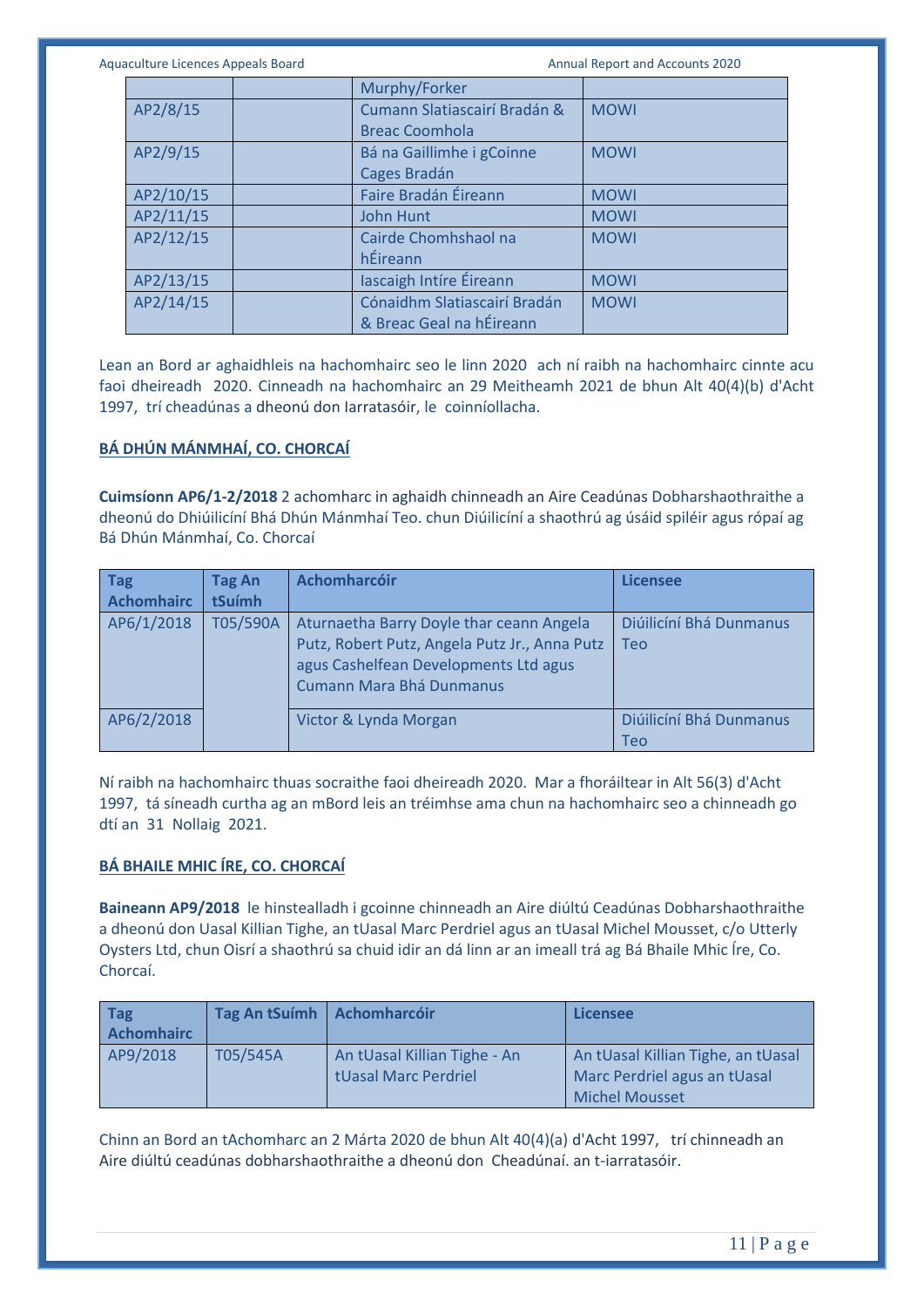# **CUAN AN BHAINC, CO. CHORCAÍ**

**Bhain AP45/2018** le hachomharc i gcoinne chinneadh an Aire ceadúnas a dheonú do Wild Atlantic Sea Products Ltd. foná feamainn a shaothrú ag baint úsáide as córas eangaí spiléir ar shuíomh ar an imeall trá in aice le Cuan an Bhainc, Baile Chaisleáin Bhéarra, Bá Bheanntraí, Co. Chorcaí.

| <b>Tag</b><br><b>Achomhairc</b> | Tag An tSuímh   Achomharcóir |                     | <b>Licensee</b>                           |
|---------------------------------|------------------------------|---------------------|-------------------------------------------|
| AP45/2018                       | T5/591                       | Fómhar Mara Éireann | Táirgí Mhuir an Atlantaigh Fhiáin<br>Teo. |

Chinn anBord an 12 Bealtaine 2020 de bhun Alt 40(4)(b) d'Acht 1997 trícheadúnas ndobharshaothraithe a dheonú le héagsúlachtaí don Cheadúnaí.

#### **BÁ BHEANNTRAÍ, CORCAIGH AP32/2019, AP 49/2019, AP50/2019 agus AP51/2019**

**Baineann AP32/2019** le hachomharc i gcoinne chinneadh an Aire ceadúnas a dheonú do West Cork Seafoods Ltd chun diúilicíní a shaothrú ag úsáid línte fada ar an imeall trá fo-idirthaiscíoch ag Gleann Locha feadh bhruach theas Bhá Bheanntraí, Corcaigh.

| <b>Tag</b><br>Achomhairc LtSuímh | Tag An   | <b>Achomharcóir</b> | Licensee                     |
|----------------------------------|----------|---------------------|------------------------------|
| AP32/2019                        | T05/430A | Stráice Ian Leslie  | Bia Mara Jarthar Chorcaí Teo |

**Baineann AP49/2019** le hachomharc i gcoinne chinneadh an Aire ceadúnas a dheonú do West Cork Seafoods Ltd chun diúilicíní a chothú ag baint úsáide as línte fada ar an imeall trá fo-idirthaistil ag Gleann Locha feadh bhruach theas Bhá Bheanntraí, Corcaigh.

| Tag<br>Achomhairc LtSuímh | <b>Tag</b> | An   Achomharcóir            | Ceadúnaí                     |
|---------------------------|------------|------------------------------|------------------------------|
| AP49/2019                 | T05/430A   | lascairí Cladaigh Bheanntraí | Bia Mara Iarthar Chorcaí Teo |

**Baineann AP50/2019** le hachomharc i gcoinne chinneadh an Aire ceadúnas a dheonú do Wild Atlantic Sea Products Ltd chun feamainn a chothú trí úsáid a bhaint as córas eangaí fadlíne ar an imeall trá fothaoide ag Gleann Locha ar bhruach theas Bhá Bheanntraí, Corcaigh.

| Tag<br><b>Achomhairc</b> I tSuímh | <b>Tag</b> | An   Achomharcóir | Ceadúnaí                              |
|-----------------------------------|------------|-------------------|---------------------------------------|
| AP50/2019                         | T05/430A   | Denis O Shea      | Táirgí Mhuir an Atlantaigh Fhiáin Teo |

**Baineann AP51/2019** le hachomharc i gcoinne chinneadh an Aire ceadúnas a dheonú do Bhá an Daingin Seaweed Ltd chun feamainn dhúchasach dhearg, ghlas donn a chothú ar shreang síolaithe a aistrítear ón ngorlann le haghaidh fás ar muir ar línte fada cinn amháin sa chuid fho-thaoide den imeall trá feadh chladach thuaidh Chaisleán na Cathrach, Bá Bheanntraí, Co. Chorcaí.

| Tag<br><b>Achomhairc</b> | <b>Tag</b><br>An.<br>l tSuímh | <b>Bachomharcóir</b>        | Licensee                    |
|--------------------------|-------------------------------|-----------------------------|-----------------------------|
| AP51/2019                | T05/607A                      | <b>Allihies Seafood Ltd</b> | Feamainn Bhá an Daingin Teo |

Ní raibhna hachomharc thuas socraithe faoi dheireadh2020. Mar a fhoráiltear in Alt 56(3) d'Acht 1997, tá síneadh curtha ag an mBord leis an tréimhse ama chun na hAchomharc a chinneadh go dtí an 31 Nollaig 2021.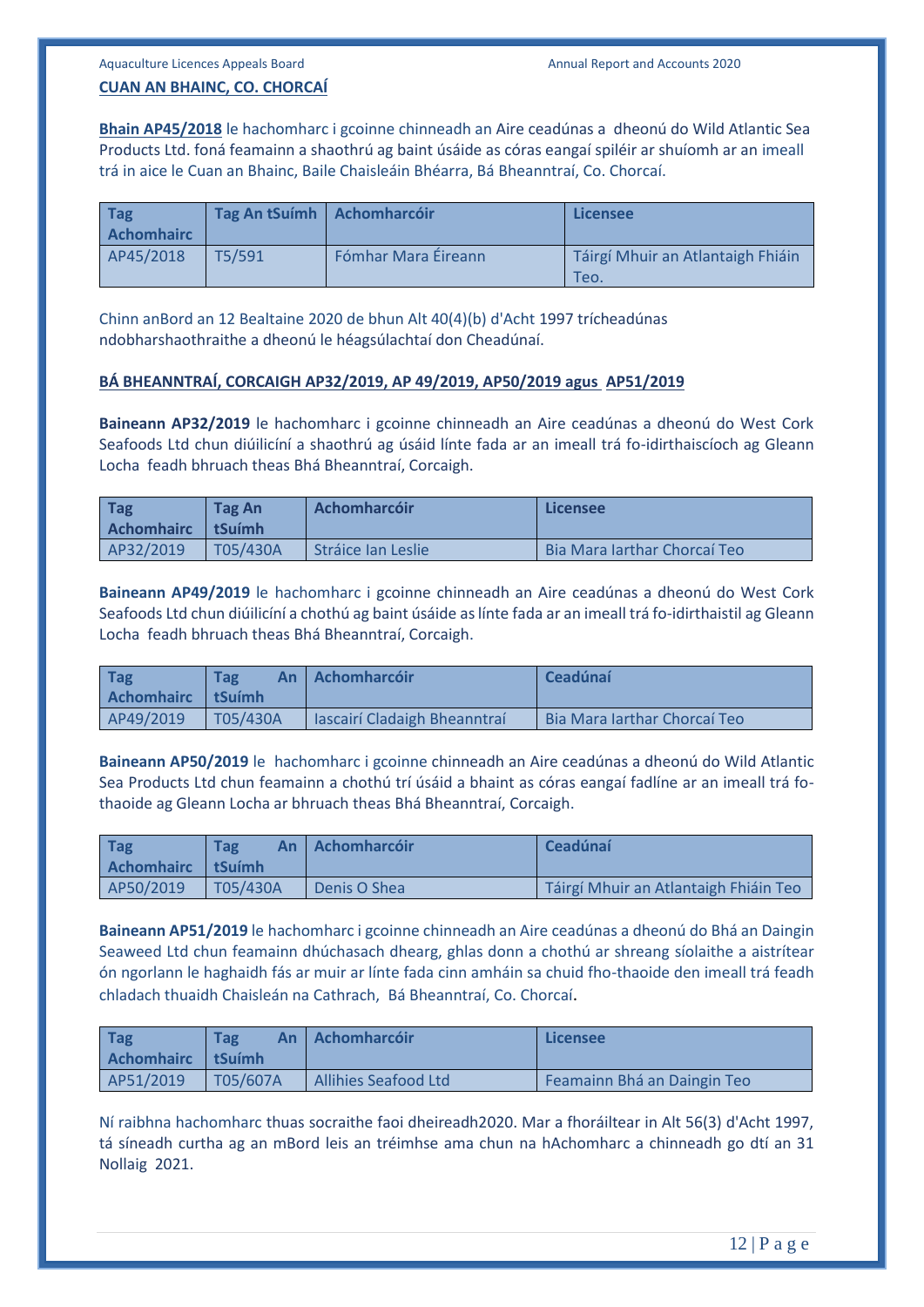# **CO. DHÚN NA NGALL**

#### **TRÁ BRAADE, CO. DHÚN NA NGALL**

**Bhí AP1-4/2017 agus AP6/2017** comhdhéanta de 11 achomharc i gcoinne chinntí an Aire Ceadúnais Dobharshaothraithe a dheonú d'Oisrí an Aigéin Chiúin i Trá Braade, Bá Ghaoth Dobhair, Co. Dhún na nGall.

| <b>Tag</b>        | <b>Tag An tSuímh</b> | <b>Achomharcóir</b>                 | <b>Ceadúnaí</b>            |
|-------------------|----------------------|-------------------------------------|----------------------------|
| <b>Achomhairc</b> |                      |                                     |                            |
| AP1/1/2017        | T12/410 A&B          | Carrickfinn Trust Company Ltd le    | Thierry Gillardeau -       |
|                   |                      | Ráthaíocht & Eile                   | <b>Desmond Moore</b>       |
| AP1/2/2017        | T12/410 A&B          | Coiste Timpeallachta an Ghaoith f/c | Thierry Gillardeau -       |
|                   |                      | Áislann Rann na Feirste             | <b>Desmond Moore</b>       |
| AP2/1/2017        | T12/419 A, B &       | Carrickfinn Trust Company Ltd le    | <b>Celtic Kerber Teo</b>   |
|                   | C                    | Ráthaíocht & Eile                   |                            |
| AP2/2/2017        | T12/419 A, B &       | Anraí Ó Domhnaill T/A Carrickfinn   | <b>Celtic Kerber Teo</b>   |
|                   | C                    | <b>Wild Atlantic</b>                |                            |
| AP2/3/2017        | T12/419 A, B &       | Coiste Timpeallachta an Ghaoith f/c | <b>Celtic Kerber Teo</b>   |
|                   | C                    | Áislann Rann na Feirste             |                            |
| AP3/1/2017        | T12/430 A & B        | Carrickfinn Trust Company Ltd le    | John Boyle Teo             |
|                   |                      | Ráthaíocht & Eile                   |                            |
| AP3/2/2017        | T12/430 A & B        | Coiste Timpeallachta an Ghaoith f/c | John Boyle Teo             |
|                   |                      | Áislann Rann na Feirste             |                            |
| AP4/1/2017        | T12/438 A & B        | Carrickfinn Trust Company Ltd le    | <b>Gary Boyle Teo</b>      |
|                   |                      | Ráthaíocht & Eile                   |                            |
| AP4/2/2017        | T12/438 A & B        | Coiste Timpeallachta an Ghaoith f/c | <b>Gary Boyle Teo</b>      |
|                   |                      | Áislann Rann na Feirste             |                            |
| AP6/1/2017        | T12/461A             | Coiste Timpeallachta an Ghaoith f/c | Breandán Mainistir na Búil |
|                   |                      | Áislann Rann na Feirste             |                            |
| AP6/2/2017        | T12/461A             | Carrickfinn Trust Company Ltd le    | Breandán Mainistir na Búil |
|                   |                      | Ráthaíocht & Eile                   |                            |

Cinneadh 9 gcinn de na hachomhairc sin (eadhon achomhairc AP2/1-3/2017, AP3/1-2/2017, AP4/1- 2/2017 agus AP6/1-2/2017) an 12 Bealtaine 2020. Measadh iarratais an Cheadúnaíar cheadúnais dobharshaothraithe a bheith tarraingthe siar de bhun fhorálacha Rialachán42(4) de Rialacháin na gComhphobal Eorpach (Éin agus Gnáthóga Nádúrtha) 2011 arna leasú ("Rialacháin 2011"). Tharla sé seo mar thoradh ar mhainneachtain an CheadúnaíRáitis Tionchair Natura a chur faoi bhráid an Bhoird, de réir mar a éilíonn an Bord de bhun Rialachán 2(1) de Rialacháin 2011.

Tá an 2 achomharc eile, eadhon AP1/1-2/2017 fós le cinneadh. Mar a fhoráiltear in Alt 56(3) d'Acht 1997, tá síneadh curtha ag an mBord leis an tréimhse ama chun an dá (2) achomharc atá fágtha a chinneadh go dtí an 31 Nollaig 2021.

# **LOUGHROS BEG, CO. DHÚN NA NGALL**

Baineann AP11/2018 le cinneadh an Aire Ceadúnas Dobharshaothraithe a dheonú don Uasal Barry McGuinness chun Oisrí an Aigéin Chiúin a shaothrú ag úsáid málaí agus trestles ar an gcuid thoir de Bhá Loughros Beg, Co. Dhún na nGall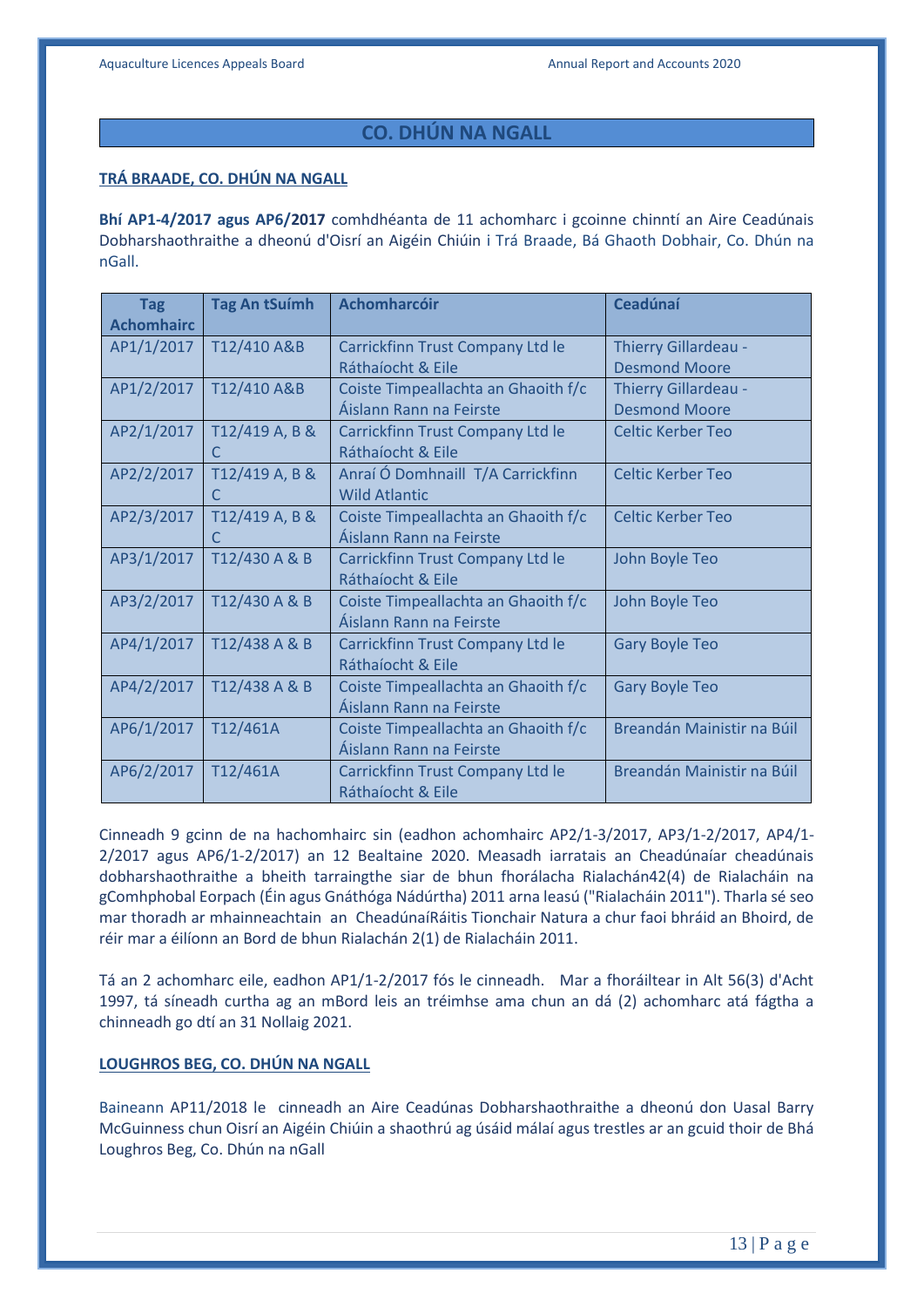| Aquaculture Licences Appeals Board |                              |                             | <b>Annual Report and Accounts 2020</b> |
|------------------------------------|------------------------------|-----------------------------|----------------------------------------|
| <b>Tag</b><br><b>Achomhairc</b>    | Tag An tSuímh   Achomharcóir |                             | Ceadúnaí                               |
| AP11/2018                          | T12/498                      | Sheila McFerran Uasal & Ors | An tUasal Barry McGuinness             |

Chinn an Bord an tAchomharc an 31 Eanáir 2020 de bhun Alt 40(4)(b) d'Acht 1997 trí cheadúnas dobharshaothraithe a dheonú le héagsúlachtaí don Cheadúnaí.

# **BÁ TRAWBREAGA, DÚN NA NGALL**

**AP2/2019 & AP3/2019** tá dhá (2) achomharc i gcoinne chinneadh an Aire ceadúnas athraithe a dheonú chun Oisrí an Aigéin Chiúin a shaothrú i gCuan Trawbreaga, Co. Dhún na nGall.

De bhun Alt 42 (1) d'Acht 1997,féadfaidh an Bord, dá rogha féin, dhá achomharc nó níos mó a mheas mar achomhairc, agus na hachomharcóirí, mar pháirtithe in aon achomharc amháin. Chinn an Bord an rogha sin a fheidhmiú maidir leis na haipéid seo agus breithniú a dhéanamh ar an dá (2) achomharc mar achomharc aonair, mar a bhaineann siad le limistéir cheadúnais in aice láimhe agus leis an Achomharcóir agus an Ceadúnaí céanna.

| <b>Tag</b><br><b>Achomhairc</b> | <b>Tag</b><br>tSuímh   | An   Achomharcóir | <b>Ceadúnaí</b> |
|---------------------------------|------------------------|-------------------|-----------------|
| AP2/2019                        | T12/345A/1 Derek Diver |                   | Derek Diver     |
| AP3/2019                        | T12/492A               | Derek Diver       | Derek Diver     |

Ní raibhna hachomharc thuas socraithe faoi dheireadh2020. Cinneadh na hachomhairc seo an 19 Feabhra 2021 de bhun Alt 40(4)(b) d'Acht 1997, trí cheadúnais dobharshaothraithea dheonú le hathrús don Cheadúnaí.

# **BÁ DHÚN NA NGALL**

Baineann AP4-2019le hachomharc i gcoinne chinneadh an Aire Talmhaíochta, Bia agus Mara diúltú Ceadúnas Dobharshaothraithe a dheonú chun Oisrí an Aigéin Chiúin a shaothrú ag Bá Dhún na nGall.

| <b>Tag</b><br><b>Achomhairc</b> | Tag An<br>tSuímh | <b>Achomharcóir</b>                  | Ceadúnaí                             |
|---------------------------------|------------------|--------------------------------------|--------------------------------------|
| AP4/2019                        | T12/396A         | Oisrí Oceandeep Dhún na nGall<br>Teo | Oisrí Oceandeep Dhún na nGall<br>Teo |

Cinneadh an tAchomharc an 14 Meán Fómhair 2020 de bhun Alt 40(4)(b) d'Acht 1997, trí cheadúnas dobharshaothraithe a dheonú le hathrú don Iarratasóir.

### **AP24&25/19 LOCHROS MOR, DÚN NA NGALL**

Baineann AP24/2019 le hAchomharc i gcoinne chinneadh an Aire diúltú Ceadúnas a dheonú d'Oisrí Aigéine Dhún na nGall Teo chun oisrí an Aigéin Chiúin a shaothrú ag úsáid málaí agus trestles ag LochRos Mór, Ard an Rátha,Co. Dhún na nGall

Baineann AP25/2019 le hAchomharc i gcoinne chinneadh an Aire diúltú Ceadúnas a dheonú d'Oisrí Aigéine Dhún na nGall Teo chun oisrí san Aigéan Ciúin a shaothrú ag úsáid málaí agus trestles ag LochRos Mór, Ard an Rátha,Co. Dhún na nGall

| Tag<br>Tag.<br>Achomhairc   tSuímh |  | An Achomharcóir | <b>Ceadúnaí</b> |
|------------------------------------|--|-----------------|-----------------|
|------------------------------------|--|-----------------|-----------------|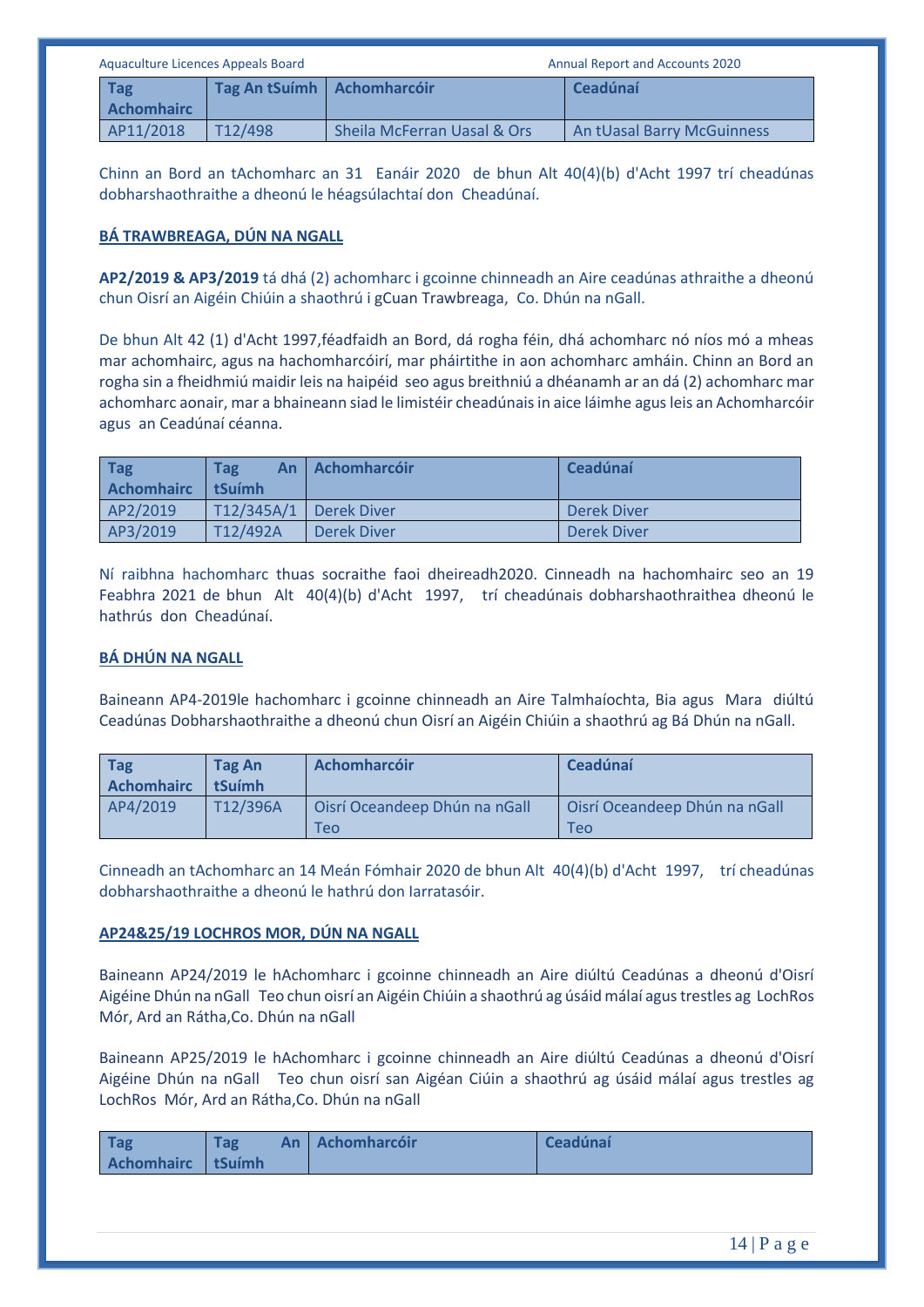| Aquaculture Licences Appeals Board | <b>Annual Report and Accounts 2020</b> |                       |                                                                      |
|------------------------------------|----------------------------------------|-----------------------|----------------------------------------------------------------------|
| AP24/2019                          |                                        | nGall                 | T12/397ABC   Oisrí Oceandeep Dhún na   Oisrí Oceandeep Dhún na nGall |
| AP25/2019                          | $\boxed{712/405}$                      | Proinsias Ó Gallchóir | Proinsias Ó Gallchóir                                                |

Ní raibh na hachomharc thuas socraithe faoi dheireadh2020. Cinneadh na hachomhairc seo an 29 Meitheamh 2021, de bhun Alt 40(4)(a) d'Acht 1997 trí chinneadh an Aire diúltú ceadúnas a dheonúa dhaingniú.

# **BÁ AN CHLOCHÁN LIATH AP26-31/19 & AP33/2019**

Baineann AP26/2019le hachomharc i gcoinne an Aire chun ceadúnas athraithe a dheonú do Donegal Oceandeep Oysters Ltd, chun Oisrí an Aigéin Chiúin a shaothrú ag úsáid málaí agus trestles ar an imeall trá idir taoide i gCuan an Chlocháin Léith, Co. Dhún na nGall.

| <b>Tag</b><br><b>Achomhairc</b> | <b>Tag An</b><br><b>tSuímh</b> | <b>Achomharcóir</b>                | <b>Ceadúnaí</b>                   |
|---------------------------------|--------------------------------|------------------------------------|-----------------------------------|
| AP26/2019                       | T12/545A                       | Sábháil Ár mBá An Clochán<br>Liath | Oisrí Oceandeep Dhún na nGall Teo |

Baineann AP27/2019le hachomharc i gcoinne chinneadh an Aire ceadúnas athraithe a dheonú do Joe Gallagher chun Oisrí an Aigéin Chiúin a shaothrú ag úsáid málaí agus trestles ar an imeall trá idir taoide/fo-thaoide i gCuan an Chlocháin Léith, Co. Dhún na nGall.

| Tag<br>Achomhairc I tSuímh | <b>Tag</b> | An Achomharcóir                                        | Ceadúnaí |
|----------------------------|------------|--------------------------------------------------------|----------|
| AP27/2019                  | T12/521A   | Sábháil Ár mBá An Clochán Seosamh Ó Gallchóir<br>Liath |          |

Baineann AP28/2019 le hachomharc i gcoinne chinneadh an Aire ceadúnas athraithe a dheonú d'Ostre' an Teoranta chun Oisrí an Aigéin Chiúin a shaothrú ag úsáid málaí agus trestles agus pacáistí agus cásanna ar an imeall trá idir-thaoide/fo-thaoide i gCuan an Chlocháin Léith, Co. Dhún na nGall.

### **tarraingíodh siar AP28/2019** an 24 Meitheamh 2020.

| $\overline{\phantom{a}}$ Tag<br>Achomhairc I tSuímh | <b>Tag</b> | An Achomharcóir                                         | Ceadúnaí |
|-----------------------------------------------------|------------|---------------------------------------------------------|----------|
| AP28/2019                                           | T12/506A   | Sábháil Ár mBá An Clochán   Ostre' an Teoranta<br>Liath |          |

Baineann AP29/2019 le hachomharc i gcoinne chinneadh an Aire ceadúnas athraithe a dheonú do Martin Boyle chun Oisrí an Aigéin Chiúin a shaothrú ag úsáid málaí agus trestles ar an imeall trá idirthaoide/fothrachi gCuan an Chlocháin Léith, Co. Dhún na nGall.

| Tag<br>Achomhairc   tSuímh | <b>Tag</b> | An   Achomharcóir                                                  | Ceadúnaí |
|----------------------------|------------|--------------------------------------------------------------------|----------|
| AP29/2019                  | T12/486A   | Sábháil ár gCuan An Clochán   Máirtín Mainistir na Búille<br>Liath |          |

Baineann AP30/2019 le hachomharc i gcoinne chinneadh an Aire ceadúnas athraithe a dheonú do Donegal Oceandeep Oysters Ltd, chun Oisrí an Aigéin Chiúin a shaothrú ag úsáid málaí agus trestles ar an imeall trá idir-thaoide/fo-thaoide i gCuan an Chlocháin Léith, Co. Dhún na nGall.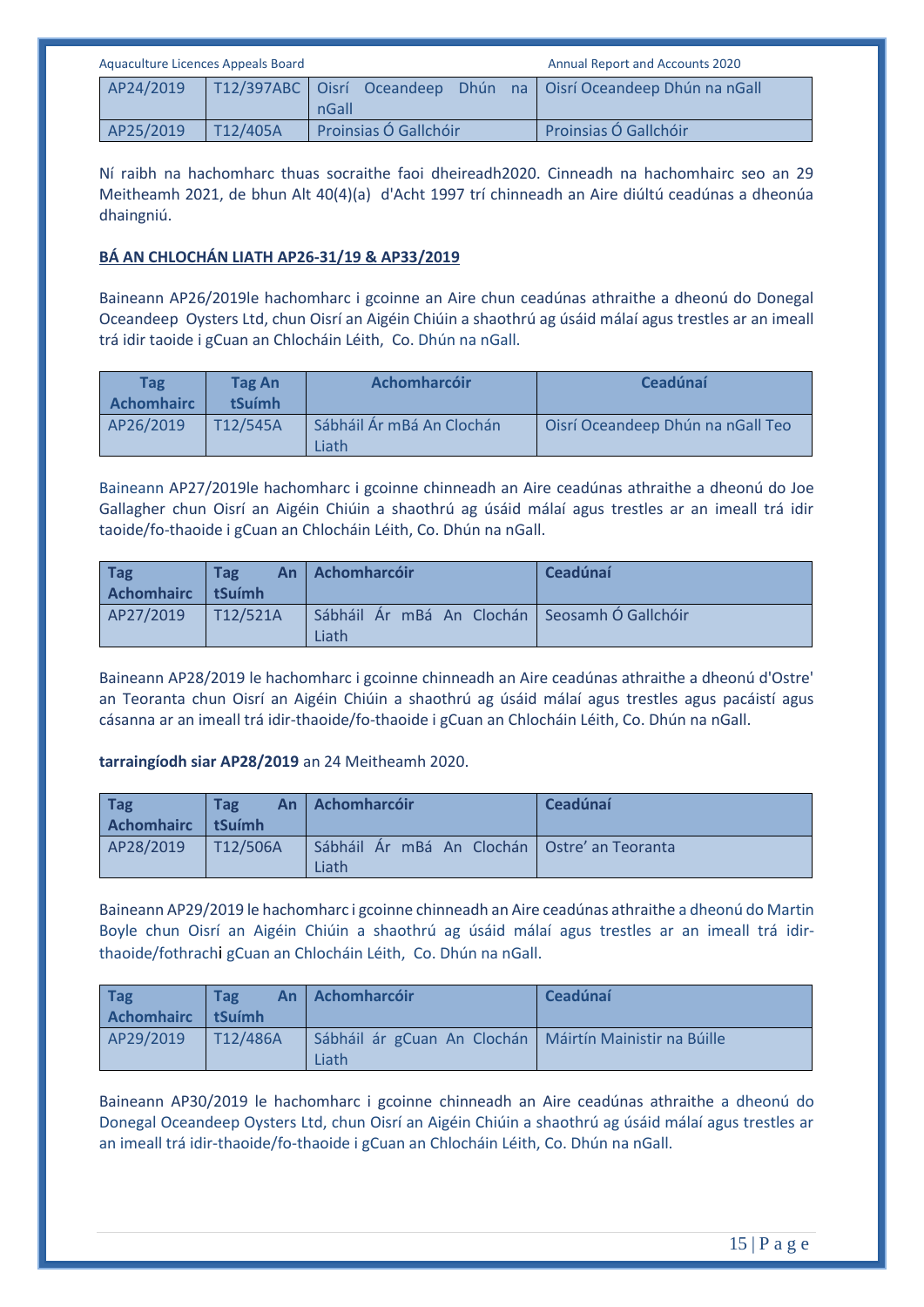| Aquaculture Licences Appeals Board |               | <b>Annual Report and Accounts 2020</b> |                                                               |
|------------------------------------|---------------|----------------------------------------|---------------------------------------------------------------|
| <b>Tag</b><br><b>Achomhairc</b>    | Tag<br>tSuímh | An Achomharcóir                        | Ceadúnaí                                                      |
| AP30/2019                          | T12/481A      | Liath                                  | Sábháil Ár mBá An Clochán   Oisrí Oceandeep Dhún na nGall Teo |

Baineann AP31/2019 le hachomharc i gcoinne chinneadh an Aire ceadúnas athraithe a dheonú d'Ostre'an Teoranta chun Oisrí an Aigéin Chiúin a shaothrú ag úsáid málaí agus trestles agus pacáistí agus cásanna ar an imeall trá idir-thaoide/fo-thaoide i gCuan an Chlocháin Léith, Co. Dhún na nGall.

| <b>Tag</b><br><b>Achomhairc</b> | <b>Tag</b><br>An<br>I tSuímh | <b>Lachomharcóir</b>     | Ceadúnaí          |
|---------------------------------|------------------------------|--------------------------|-------------------|
| AP31/2019                       | T12/205C                     | Nuala Bonner & Teaghlach | Ostre'an Teoranta |

Baineann AP33/2019 le hachomharc i gcoinne chinneadh an Aire diúltú ceadúnais a dheonú do Charles O Donnell chun Oisrí an Aigéin Chiúin a shaothrú ag úsáid málaí agus trestles agus pacáistí agus cásanna ar an imeall trá idir-thaoide/fo-thaoide i gCuan an Chlocháin Léith, Co. Dhún na nGall.

| Tag<br>Achomhairc I tSuímh | <b>Tag</b> | An   Achomharcóir | Ceadúnaí          |
|----------------------------|------------|-------------------|-------------------|
| AP33/2019                  | T12/513A   | Séarlas Ó Dónaill | Séarlas Ó Dónaill |

Achomhairc **AP26/2019 agus AP27/2019, AP29-31/2019** agus **AP33/2019** socraithe faoi dheireadh 2020.

Chinn an Bord na hachomhairc seo an 19 Feabhra 2021 mar seo a leanas:

Cinneadh achomhairc **AP26/2019, 27/2019** agus **AP30/2019** an 19 Feabhra 2021 de bhun Alt 40(4)(b) d'Acht 1997, trí chinneadh a dhéanamh diúltú ceadúnú dobharshaothraithe a dheonú dona Ceadúnaithe.

Socraíodh Achomhairc **AP29/2019** agus **AP31/2019** an 19 Feabhra 2021 de bhun Alt 40(4)(a) d'Acht 1997, trí chinneadh an Aire ceadúnais athraithe a dheonú don Cheadúnaía dheimhniú.

**Cinneadh AP33/2019** an 19 Feabhra 2021 de bhun Alt 40(4)(a) d'Acht 1997, trí chinneadh an Aire diúltú Ceadúnas Dobharshaothraithe a dheonú don Cheadúnaía dhaingniú.

# **BÁ TRAWBREAGA, CO. DHÚN NA NGALL**

**Cuimsíonn AP57-69/19** 13 achomharc in aghaidh chinneadh an Aire ceadúnais athraithe a dheonú chun Oisrí an Aigéin Chiúin a shaothrú ag baint úsáide as málaí agus trestles ar an imeall trá agus nó ar an imeall trá i gCuan Trawbreaga, Co. Dhún na nGall.

| <b>Tag</b><br><b>Achomhairc</b> | <b>Tag An tSuímh</b> | <b>Achomharcóir</b>   | Ceadúnaí                 |
|---------------------------------|----------------------|-----------------------|--------------------------|
|                                 |                      |                       |                          |
| AP57/2019                       | T01/367              | <b>Derek Diver</b>    | Séamas Ball              |
| AP58/2019                       | T12/520              | <b>Tiománaí Derek</b> | <b>Oisrí Kearney</b>     |
| AP59/2019                       | T12/522              | <b>Derek Diver</b>    | <b>Oisrí Kearney</b>     |
| AP60/2019                       | T12/523              | <b>Derek Diver</b>    | <b>Oisrí Kearney</b>     |
| AP61/2019                       | T12/528              | <b>Derek Diver</b>    | Oisrí Hurrikayn          |
| AP62/2019                       | T12/530              | <b>Derek Diver</b>    | Seán Friel               |
| AP63/2019                       | T12/542              | <b>Derek Diver</b>    | <b>Cathall McCorkell</b> |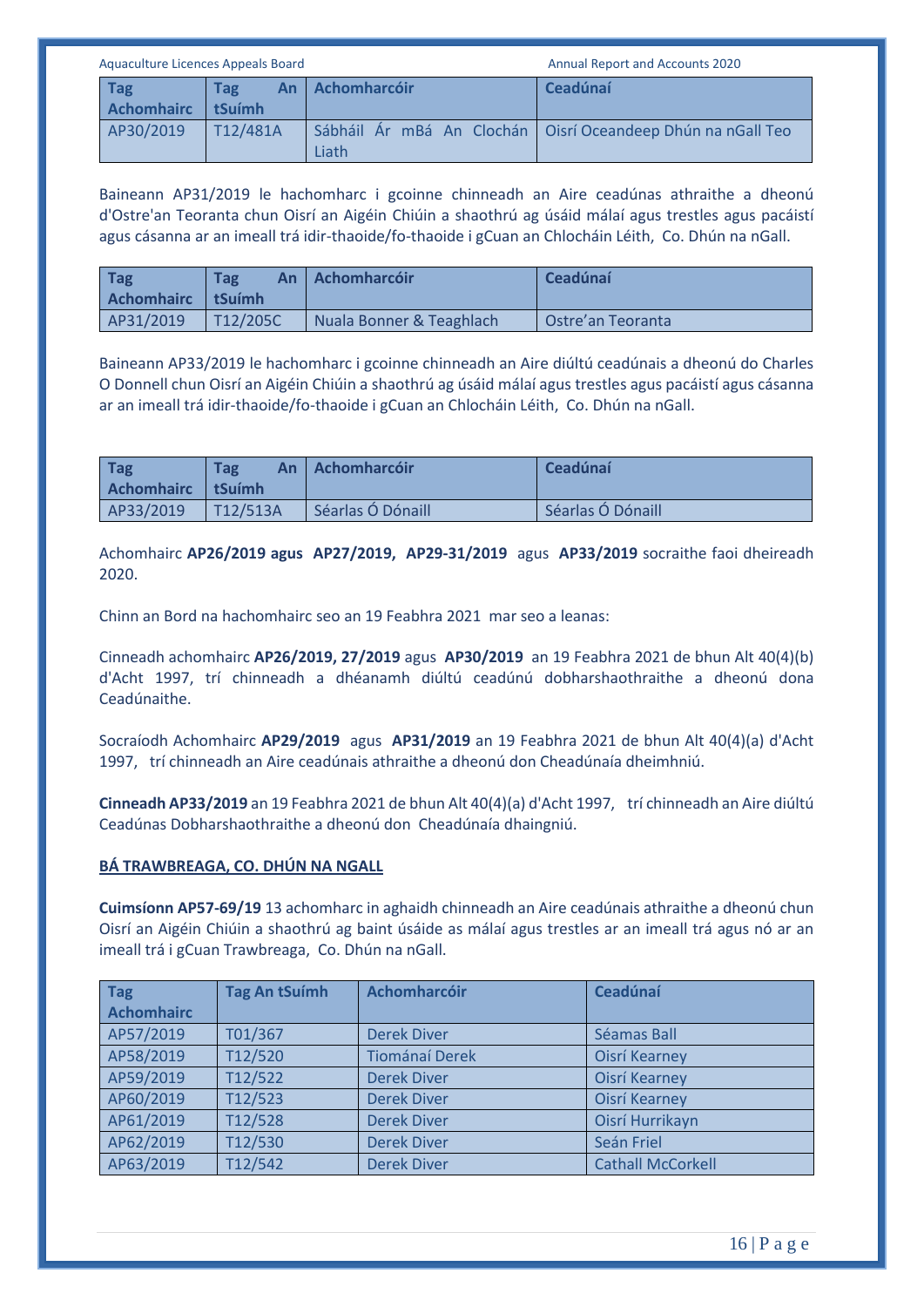| Aquaculture Licences Appeals Board |         | <b>Annual Report and Accounts 2020</b> |                            |
|------------------------------------|---------|----------------------------------------|----------------------------|
| AP64/2019                          | T12/543 | <b>Derek Diver</b>                     | Oisrí Orgánacha Aigéanacha |
| AP65/2019                          | T12/544 | <b>Derek Diver</b>                     | Oisrí Orgánacha Aigéanacha |
| AP66/2019                          | T12/547 | <b>Derek Diver</b>                     | <b>Daniel McGonigle</b>    |
| AP67/2019                          | T12/549 | <b>Derek Diver</b>                     | larr ar Oysters Ltdteo     |
| AP68/2019                          | T12/550 | <b>Derek Diver</b>                     | Cuir ceist ar Oysters Ltd  |
| AP69/2019                          | T12/553 | <b>Derek Diver</b>                     | <b>William Coffey</b>      |

Ní raibh na hachomharc thuas socraithe faoi dheireadh 2020. Socraíodh na appeals seo an 10 Bealtaine 2021 de bhun Alt 40(4)(a) d'Acht 1997, trí chinneadh an Aire ceadúnais dobharshaothraithe a dheonú do na Ceadúnaithe a dheimhniú.

# **CO. CHIARRAÍ**

# **CUAN CHAISLEÁN NA MBÓ, CO. CHIARRAÍ**

**AP13-44/2018** Fuarthas 32 achomharc san iomlán i gcoinne chinntí an Aire Talmhaíochta, Bia agus Mara diúltú Ceadúnais Dobharshaothraithe a dheonú chun Oisrí an Aigéin Chiúin a shaothrú ag baint úsáide as málaí agus trestles ar láithreáin i gCuan Chaisleán na Mainde.

| <b>Tag</b><br><b>Achomhairc</b> | <b>Tag An tSuímh</b> | <b>Achomharcóir</b>                                    | <b>Ceadúnaí</b>                                        |
|---------------------------------|----------------------|--------------------------------------------------------|--------------------------------------------------------|
| AP13/2018                       | T06/376              | Pádraig Ó Súilleabháin                                 | Pádraig Ó Súilleabháin                                 |
| AP14/2018                       | T06/403A             | <b>Emmet Casey - Michael Sugrue</b>                    | <b>Emmet Casey - Michael Sugrue</b>                    |
| AP15/2018                       | T06/404A             | <b>Emmet Casey - Michael Sugrue</b>                    | <b>Emmet Casey - Michael Sugrue</b>                    |
| AP16/2018                       | T06/413A             | Mícheál Sugrue                                         | Mícheál Sugrue                                         |
| AP17/2018                       | T06/417A             | <b>Noel Foley</b>                                      | <b>Noel Folev</b>                                      |
| AP18/2018                       | T06/420              | Pádraig - Seosamh Ó<br>Súilleabháin                    | Pádraig - Seosamh Ó Súilleabháin                       |
| AP19/2018                       | T06/423              | Patrick Sugrue, Peter Tighe -<br><b>Michael Sugrue</b> | Patrick Sugrue, Peter Tighe -<br><b>Michael Sugrue</b> |
| AP20/2018                       | T06/437A             | <b>Realt Agus Mara</b>                                 | <b>Realt Agus Mara</b>                                 |
| AP21/2018                       | T06/355              | Comhpháirtithe Teahan                                  | Comhpháirtithe Teahan                                  |
| AP22/2018                       | T6/382/3/4A          | Danny O'Sullivan                                       | Danny O'Sullivan                                       |
| AP23/2018                       | T06/385A             | <b>Gerard O'Reilly</b>                                 | <b>Gerard O'Reilly</b>                                 |
| AP24/2018                       | T06/400A             | <b>Liam Teahan</b>                                     | Liam Teahan                                            |
| AP25/2018                       | T06/470A             | <b>Barry Clarke</b>                                    | <b>Barry Clarke</b>                                    |
| AP26/2018                       | T06/472              | <b>Nigel Sheehan</b>                                   | <b>Nigel Sheehan</b>                                   |
| AP27/2018                       | T06/476              | Jonathan O'Connor                                      | Jonathan O'Connor                                      |
| AP28/2018                       | T06/477              | Jonathan O'Connor                                      | Jonathan O'Connor                                      |
| AP29/2018                       | T06/368              | Máirtín Ó Riordan                                      | Máirtín Ó Riordan                                      |
| AP30/2018                       | T6/369               | <b>Frank Riordan</b>                                   | <b>Frank Riordan</b>                                   |
| AP31/2018                       | T06/373              | Pádraig Ághas                                          | Pádraig Ághas                                          |
| AP32/2018                       | T06/375              | <b>William Casey</b>                                   | <b>William Casey</b>                                   |
| AP33/2018                       | T06/378 & 391        | John Cronin O'Reilly                                   | John Cronin O'Reilly                                   |
| AP34/2018                       | T06/398              | Mícheál Ó Scannell                                     | Mícheál Ó Scannell                                     |
| AP35/2018                       | T06/401              | Seán / Martin Riordan                                  | Seán / Martin Riordan                                  |
| AP36/2018                       | T06/405              | John J Reilly                                          | John J Reilly                                          |
| AP37/2018                       | T06/433              | <b>Liam Hayes</b>                                      | <b>Liam Hayes</b>                                      |
| AP38/2018                       | T06/439              | <b>Gerard Casey</b>                                    | <b>Gerard Casey</b>                                    |
| AP39/2018                       | T06/446              | <b>Liam Hayes</b>                                      | <b>Liam Hayes</b>                                      |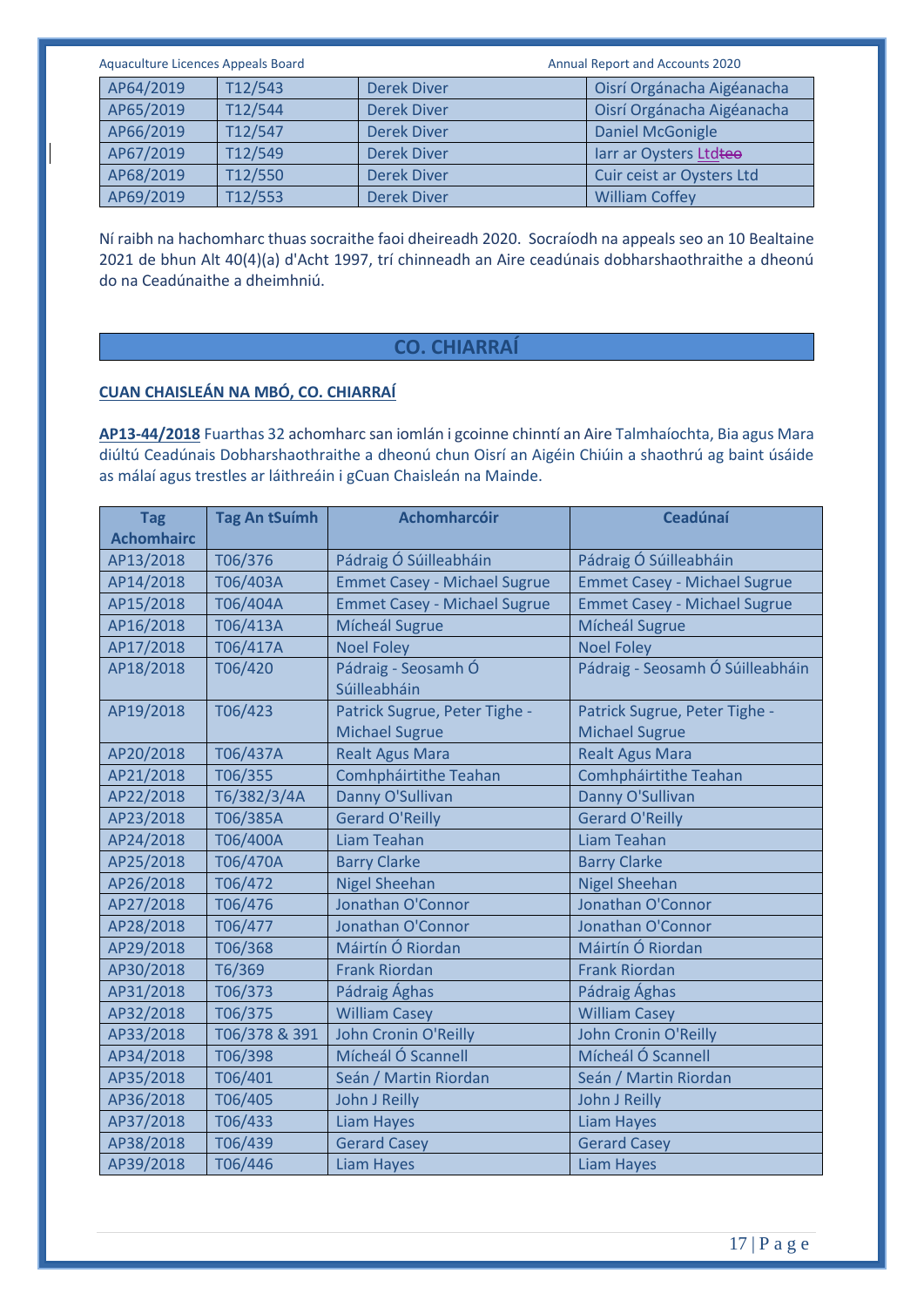| Aquaculture Licences Appeals Board | Annual Report and Accounts 2020 |                        |
|------------------------------------|---------------------------------|------------------------|
| AP40/2018<br>T06/454               | Mícheál Ó Conaire               | Mícheál Ó Conaire      |
| AP41/2018<br>T06/458               | <b>Gerald McCarthy</b>          | <b>Gerald McCarthy</b> |
| AP42/2018<br>T06/465               | John J Reilly                   | John J Reilly          |
| AP43/2018<br>T06/392               | <b>Gerard O'Reilly</b>          | <b>Gerard O'Reilly</b> |
| AP44/2018<br>T06/466               | <b>Gerard O'Reilly</b>          | <b>Gerard O'Reilly</b> |

Ní raibh na hachomhairc thuas socraithe faoi dheireadh 2020.

Gach ceann de na hachomhairc a chinntear an 29 Márta 2021 de bhun Alt 40(4)(a) d'Acht 1997, trí chinneadh an Aire diúltú ceadúnais a dheonú do naCeadúnaithe a dhaingniú.

**AP52&53/2019** Fuarthas 2 achomharc i gcoinne chinntí an Aire Talmhaíochta, Bia agus Mara diúltú Ceadúnais Dobharshaothraithe a dheonú chun Oisrí an Aigéin Chiúin a shaothrú ag baint úsáide as málaí agus trestles ar an imeall trá idir an dá linn ar láithreáin i gCuan Chaisleán na Mainde.

**Baineann AP52/2019** lecinneadh an Aire diúltú Ceadúnas Dobharshaothraithe agus Urthrá a dheonú do Tómas Hayes chun Oisrí an Aigéin Chiúin a chothú ag baint úsáide as málaí agus trestles ar an imeall trá idir an taobh thoir de Cromane Íochtarach i gCuan Chaisleán na Mainde, Co. Chiarraí

| Tag<br><b>Achomhairc</b> | Tag An tSuímh | <b>Achomharcóir</b> | Ceadúnaí            |
|--------------------------|---------------|---------------------|---------------------|
| AP52/2019                | T03/505A      | <b>Thomas Haves</b> | <b>Thomas Haves</b> |

**Baineann AP53/2019** le hinstealladh in aghaidh chinneadh an Aire diúltú Ceadúnas Dobharshaothraithe agus Urthrá a dheonú do Gerard Casey chun Oisrí an Aigéin Chiúin a shaothrú ag úsáid málaí agus trestles ar an imeall trá taobh thoir de Spit Cromane i gCuan Chaisleán na Mainde, Co. Chiarraí

| Tag<br><b>Achomhairc</b> | Tag An tSuímh | <b>Achomharcóir</b> | <b>Ceadúnaí</b>     |
|--------------------------|---------------|---------------------|---------------------|
| AP53/2019                | T03/494A      | <b>Gerard Casev</b> | <b>Gerard Casev</b> |

Ní raibh na hachomharc thuas socraithe faoi dheireadh 2020. Cinneadh na hachomhairc an 29 Márta 2021, de bhun Alt 40(4)(a) d'Acht 1997, trí chinneadh an Aire a dheimhniú.

### **DEENISH, CO. CHIARRAÍ**

**Baineann AP1/2019** le cinneadh an Aire faoi fhorálacha Alt 68 (1) agus Alt 19(a)4 d'Acht 1997, maidir le teidlíocht chun leanúint araghaidh lecáilíochtaí faoi fhorálacha Alt 19(a)4 d'Acht 1997 chun Bradáin a chúrsáil i gcaighean ag láithreán soir ó Oileán Deenish, Ciarraí le Silver King Seafoods Ltd

| Tag<br>Achomhairc   tSuímh | <b>Tag</b> | An   Achomharcóir        | Ceadúnaí                 |
|----------------------------|------------|--------------------------|--------------------------|
| AP1/2019                   | T06/202    | Silver King Seafoods Teo | Silver King Seafoods Teo |

Ní raibh an t-achomharc thuassocraithe faoi dheireadh 2020. Mar a fhoráiltear in Alt 56(3) d'Acht 1997, tá síneadh curtha ag an mBord leis an tréimhse ama chun an tAchomharc a chinneadh go dtí an 31 Nollaig 2021.

#### **INBHEAR NA SIONAINNE, CIARRAÍ**

**Baineann AP10/2019** le hachomharc i gcoinne chinneadh an Aire diúltú Ceadúnas Dobharshaothraithe a dheonú do Pat Moran chun Oisrí an Aigéin Chiúin a shaothrú ag baint úsáide as málaí agus trestles ar an imeall trá idir an dá linn i mBá Bunaclugga, Inbhear na Sionainne, Co. Chiarraí.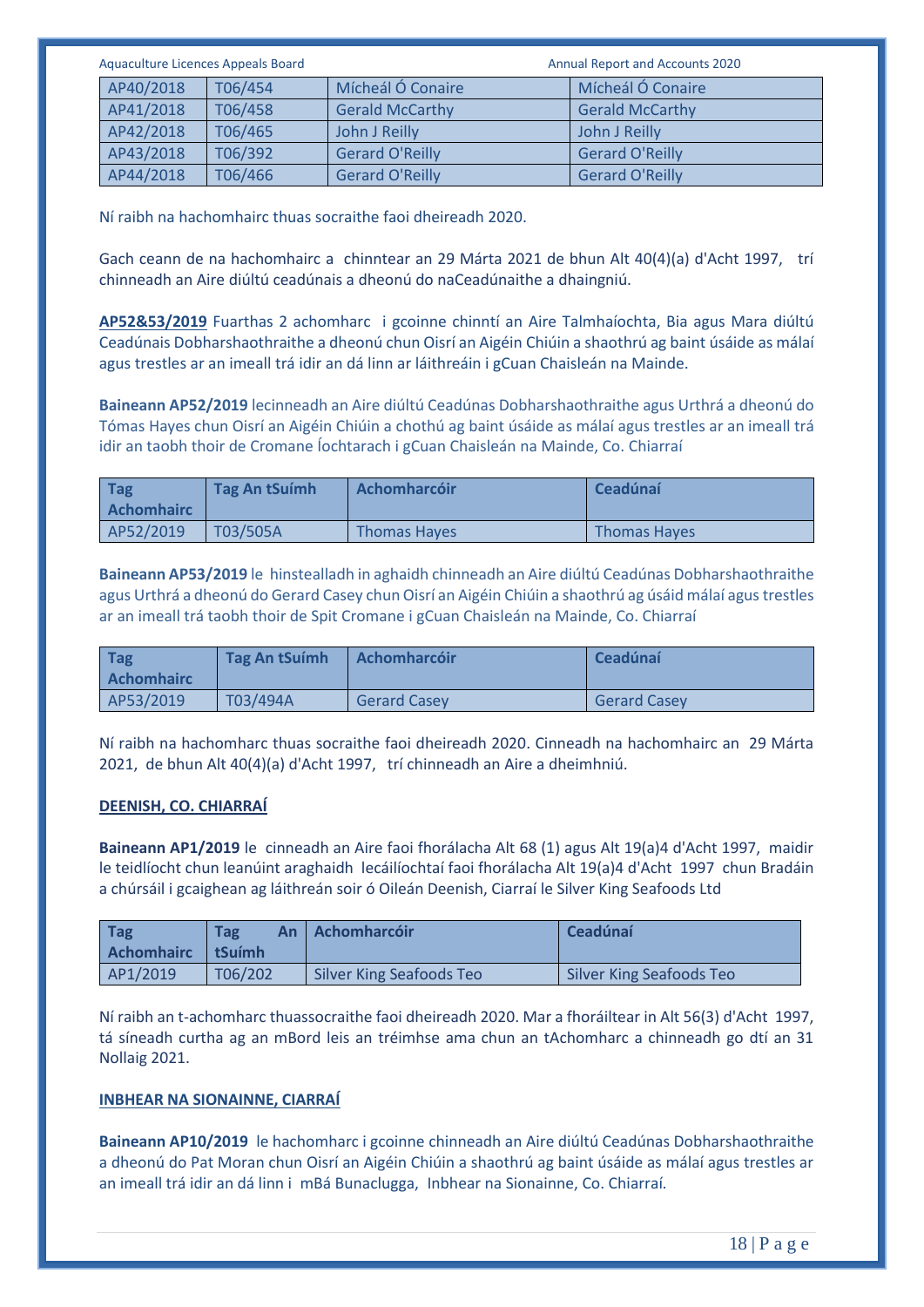| <b>Tag</b><br>Achomhairc   tSuímh | Tag<br>An | <b>Achomharcóir</b> | Ceadúnaí         |
|-----------------------------------|-----------|---------------------|------------------|
| AP10/2019                         | T06/386A  | <b>Pat Moran</b>    | <b>Pat Moran</b> |

Cinneadh an t-achomharc thuas an 22 Meán Fómhair 2020 de bhun Alt 40(4)(a) d'Acht 1997, trí chinneadh an Aire diúltú ceadúnas dobharshaothraithe a dheonú a dheimhniú.

#### **CUAN CHILL MHAIGHNEANN, NEIDÍN, CIARRAÍ**

Fuarthas 7 n-achomharc i gcoinne chinntí an Aire Ceadúnais Dobharshaothraithe a dheonú/a dhiúltú chun diúilicíní a shaothrú ag úsáid spiléir ar an imeall trá neamh-idirthaighde ag Cuan Chill Mhaighneann, Co. Chiarraí. D'fheidhmigh an Bord a lánrogha faoi Alt 42 (1) de 1997 chun gach achomharc a chomhdhlúthú agus a bhreithniú mar achomharc aonair mar a bhaineann siad leis an gcuan céanna.

| <b>Tag</b>        | <b>Tag An tSuímh</b> | Achomharcóir                     | <b>Ceadúnaí</b>               |
|-------------------|----------------------|----------------------------------|-------------------------------|
| <b>Achomhairc</b> |                      |                                  |                               |
| AP12/2019         | T06/364A             | <b>Kieran Lyons</b>              | <b>Kieran Lyons</b>           |
| AP13/2019         | T06/35A              | <b>Kush Seafarms Teo</b>         | Shamrock Sliogéisc Teo        |
| AP14/2019         | T06/106              | <b>Kush Seafarms Teo</b>         | Shamrock Sliogéisc Teo        |
| AP15/2019         | T06/254A             | <b>Shamrock Sliogéisc Teo</b>    | Shamrock Sliogéisc Teo        |
| AP16/2019         | T06/495A             | <b>Shamrock Sliogéisc Teo</b>    | <b>Shamrock Sliogéisc Teo</b> |
| AP17/2019         | T06/513A             | Sábháil<br>Grúpa<br><b>Chill</b> | <b>Kush Seafarms Teo</b>      |
|                   |                      | Mhaighneann                      |                               |
| AP18/2019         | T06/360A             | Sliogéisc Ross, Carl Daly do     | <b>Kush Seafarms Teo</b>      |
|                   |                      | Shliogéisc na Seamróige          |                               |

**Baineann AP12/2019** le hachomharc i gcoinne chinneadh an Aire diúltú Ceadúnas Dobharshaothraithe a dheonú do Kieran Lyons, chun diúilicíní a chothú ag baint úsáide as línte fada ar an imeall trá neamhidirthaiscíoch ag Cuan Chill Mhaighneann, Co. Chiarraí

**Baineann AP13/2019** le hachomharc i gcoinne chinneadh an Aire Ceadúnas a dheonú do Shamrock Shellfish Ltd, chun diúilicíní a chothú ag baint úsáide as línte fada ar an imeall trá fo-idirdhisciplíneach ag Cuan Chill Mhaighneann, Co. Chiarraí

**Baineann AP14/2019** le hachomharc i gcoinne chinneadh an Aire Ceadúnas a dheonú do Shamrock Shellfish Ltd, chun diúilicíní a chothú ag baint úsáide as línte fada ar an imeall trá fo-idirdhisciplíneach ag Cuan Chill Mhaighneann, Co. Chiarraí

**Baineann AP15/2019** le hachomharc i gcoinne chinneadh an Aire diúltú Ceadúnas a dheonú do Shamrock Shellfish Ltd, chun diúilicíní a chothú ag baint úsáide as línte fada ar an imeall trá foidirdhisciplíneach ag Cuan Chill Mhaighneann, Co. Chiarraí

**Baineann AP16/2019** le hachomharc i gcoinne chinneadh an Aire Ceadúnas a dheonú do Shamrock Shellfish Ltd, chun diúilicíní a chothú ag baint úsáide as línte fada ar an imeall trá fo-idirdhisciplíneach ag Cuan Chill Mhaighneann, Co. Chiarraí.

**Baineann AP17/2019** le hachomharc i gcoinne chinneadh an Aire Ceadúnas a dheonú do Kush Seafarm Ltd, chun diúilicíní a chothú ag baint úsáide as línte fada ar an imeall trá fo-idirdhisciplíneach ag Cuan Chill Mhaighneann, Co. Chiarraí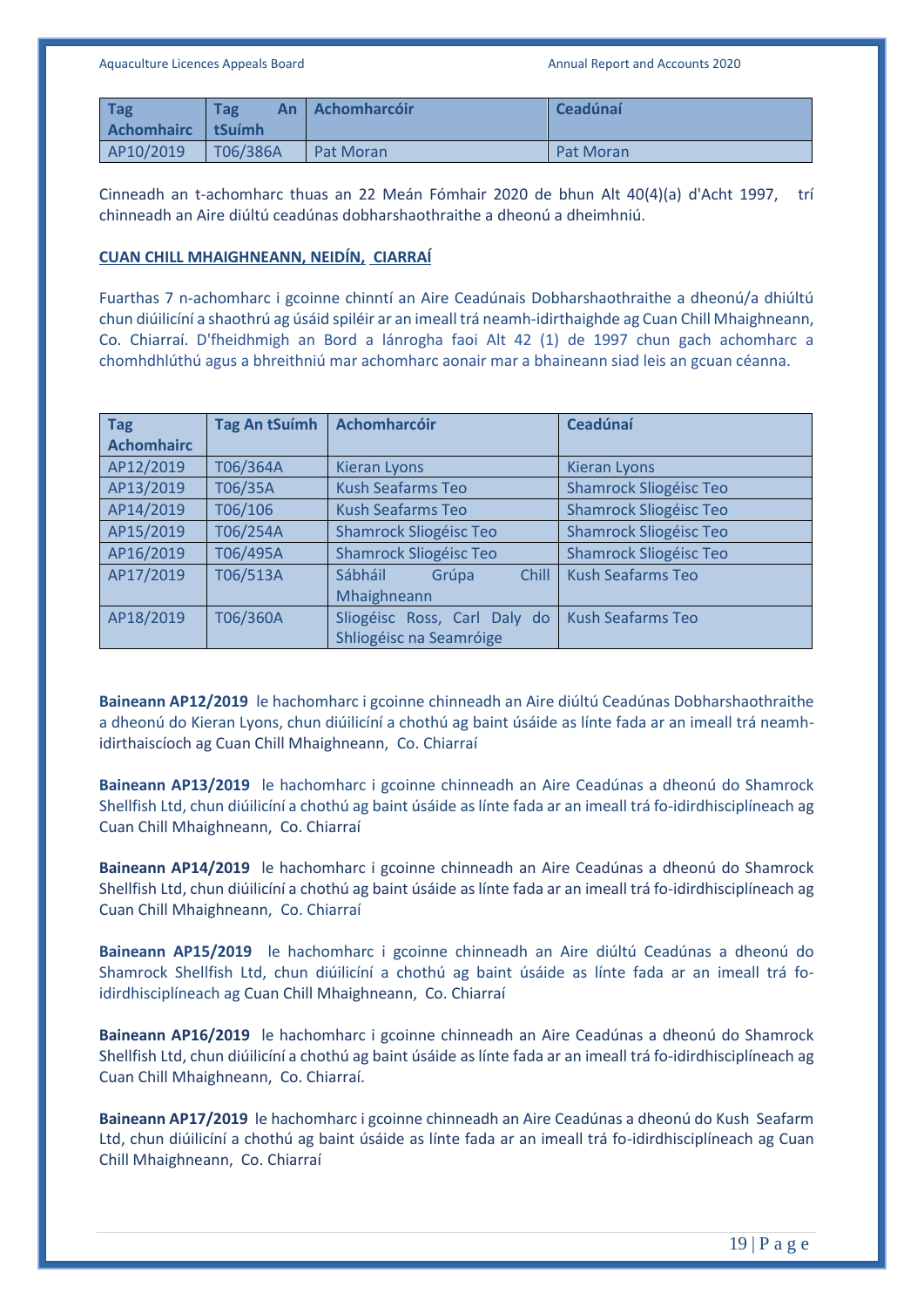**Baineann AP18/2019** le hachomharc i gcoinne chinneadh an Aire Ceadúnas athraithe a dheonú d'fheirmeacha Kush Sea Ltd, chun diúilicíní a chothú ag baint úsáide as línte fada ar an imeall trá foidirdhisciplíneach ag Cuan Chill Mhaighneann, Co. Chiarraí

Ní raibhna hachomharc thuas socraithe faoi dheireadh2020. Mar a fhoráiltear in Alt 56(3) d'Acht 1997, tá síneadh curtha ag an mBord leis an tréimhse ama chun na hAchomharcanna seo a chinneadh go dtí an 31 Nollaig 2021.

#### **BÁ NEIDÍN, CO. CIARRAÍ**

Fuarthas 5 achomharc i gcoinne chinntí an Aire Ceadúnais Dobharshaothraithe a dheonú/a dhiúltú/a athnuachan chun Oisrí agus diúilicíní a shaothrú ag baint úsáide as málaí agus trestles ag Bá Neidín, Co. Chiarraí.

| <b>Tag</b>        | An<br><b>Tag</b> | <b>Achomharcóir</b>               | <b>Ceadúnaí</b>                   |
|-------------------|------------------|-----------------------------------|-----------------------------------|
| <b>Achomhairc</b> | tSuímh           |                                   |                                   |
| AP19/2019         | T06/201          | <b>Rosemary Purcell</b>           | <b>Rosemary Purcell</b>           |
| AP20/2019         | T06/326A         | <b>BioAtlantis Aquamarine Teo</b> | <b>BioAtlantis Aquamarine Teo</b> |
| AP21/2019         | T06/295A         | John Harrington Kush Seafarms     | <b>Oisrí Templenoe Teo</b>        |
|                   |                  | <b>Teo</b>                        |                                   |
| AP22/2019         | T06/179B         | John Harrington Kush Seafarms     | <b>Kush Seafarm Teo</b>           |
|                   |                  | <b>Teo</b>                        |                                   |
| AP23/2019         | T06/356A         | Cumann Comharchumann Iascairí     | Jean Yves Letanneur thar ceann    |
|                   |                  | <b>Sneem Teo</b>                  | Sneem Fishermen's Co-Op Society   |
|                   |                  |                                   | Ltd                               |

**Baineann AP19/2019** le hachomharc i gcoinne chinneadh an Aire diúltú Ceadúnas athnuachana a dheonú do Rosemary Purcell, chun oisrí a shaothrú ag baint úsáide as málaí agus trestles ar imeall trá idir an dá linn laistigh de Chuan Dunkerron, Bá Neidín Uachtarach, Co. Chiarraí.

**Baineann AP20/2019** le hAchomharc i gcoinne chinneadh an Aire diúltú Ceadúnas a dheonú do BioAtlantis Aquamarine Ltd chun diúilicíní a shaothrú ag baint úsáide as spiléir ar an imeall trá fothrach ag Oileán Illauneagh, Sneem,BáNeidín, Co. Chiarraí.

**Baineann AP21/2019** le hachomharc i gcoinne chinneadh an Aire diúltú Ceadúnas Athnuachana a dheonú do Templenoe Oysters Ltd, chun oisrí a chothú ag úsáid málaí agus trestles ar an imeall trá idir taoide laistigh de Chuan Dunkerron, Bá Neidín Uachtarach, Co. Chiarraí.

**Baineann AP22/2019** le hachomharc i gcoinne chinneadh an Aire diúltú Ceadúnas Athnuachana a dheonú do Kush Seafarms Ltd chun oisrí a chothú ag baint úsáide as málaí agus trestles ar an imeall trá idir taoide laistigh de Chuan Dunkerron, Bá Neidín Uachtarach, Co. Chiarraí.

**Baineann AP23/2019** le hAchomharc i gcoinne chinneadh an Aire Ceadúnas a dheonú do Chomharchumann Iascairí Sneem Teo. chun diúilicíní a shaothrú ag úsáid spiléir ar an imeall trá fothaoide feadh chladach Oileán Ros Mór, Bá Neidín, Co. Chiarraí.

De bhun Alt 42 (1) den Acht, féadfaidh an Bord, dá rogha féin, déileáil le dhá achomharc nó níos mó mar, agus na hachomharcóirí, mar pháirtithe in aon achomharc amháin. Chinn an Bord an t-idirdhealú sin a fheidhmiú maidir lehAchomharc AP19/19, AP21 agus AP22/19, agus breithniú a dhéanamh ar na hachomhairctree (3)mar achomharcaonair, mar a bhaineann siad leis na limistéir cheadúnais chéanna nó leis na limistéir cheadúnais máguaird.

Cinneadhna hachomharc thuas in 2020.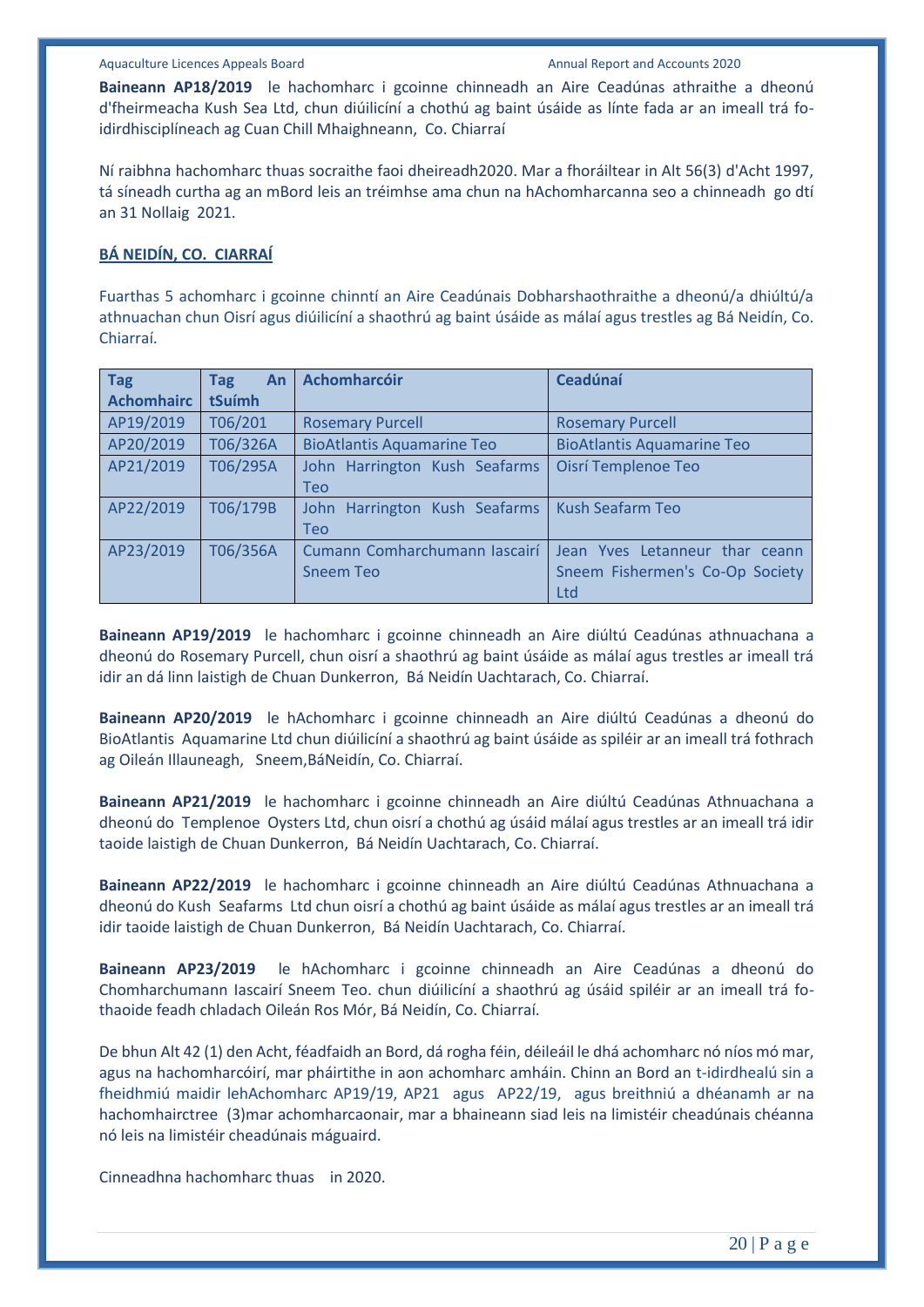Socraíodh Achomhairc **AP19/2019** agus **AP21-23/2019** an 14 Lúnasa 2020 de bhun Alt 40(4)(b) d'Acht 1997, trí quaculture licences a dheonúdo na Ceadúnaithe.

**Cinneadh AP20/2019** an 3 Iúil 2020 de bhun Alt 40(4)(a)d'Acht 1997, trí chinneadh an Aire diúltú ceadúnas dobharshaothraithe a dheonú don Cheadúnaía dhaingniú.

#### **CO. AN CHLÁIR**

#### **INBHEAR NA SIONAINNE, AN CLÁR**

**Baineann AP11/2019** le hachomharc i gcoinne chinneadh an Aire diúltú Ceadúnas Dobharshaothraithe a dheonú do Moyasta Oysters, le húdarú chun Oisrí an Aigéin Chiúin a shaothrú ag baint úsáide as málaí agus trestles / ciseáin crochta agus trestles ag Querrin, Poulnasherry Bay agus Cammoge South, Inbhear na Sionainne, Co. an Chláir.

| Tag<br><b>Achomhairc</b> | Tag An tSuímh   Achomharcóir |               | Ceadúnaí          |
|--------------------------|------------------------------|---------------|-------------------|
| AP11/2019                | T08/106B,<br>C&D.            | Oisrí Moyasta | Oisrí Moyasta Teo |

Ní raibh an t-achomharc thuassocraithe faoi dheireadh 2020. Mar a fhoráiltear in Alt 56(3) d'Acht 1997, tá síneadh curtha ag an mBord leis an tréimhse ama chun an tAchomharc a chinneadh go dtí an 31 Meán Fómhair 2021.

# **CO. NA GAILLIMHE**

#### **CUAN CHILLÍN, GAILLIMH**

**Baineann AP5/2019** le hachomharc i gcoinne chinneadh an Aire diúltú Ceadúnas Dobharshaothraithe a dheonú do Patrick Lydon, chun diúilicíní a shaothrú ag baint úsáide as spiléir ar an imeall trá ar Chuan na Cille, Gaillimh.

| <b>Tag</b><br><b>Achomhairc</b> | <b>Tag An</b><br><b>tSuímh</b> | <b>Achomharcóir</b> | <b>Ceadúnaí</b> |
|---------------------------------|--------------------------------|---------------------|-----------------|
| AP5/2019                        | T09/508                        | Pádraig Lydon       | Pádraig Lydon   |

**Baineann AP6/2019** le hachomharc i gcoinne chinneadh an Aire diúltú Ceadúnas Dobharshaothraithe a dheonú do Kevin agus Michael Lydon, chun diúilicíní a shaothrú ag úsáid spiléir ar an imeall trá ar Chuan chillary, Gaillimh

| Tag<br>Achomhairc | Tag An<br>tSuímh | <b>Achomharcóir</b>   | Ceadúnaí              |
|-------------------|------------------|-----------------------|-----------------------|
| AP6/2019          | T09/509          | Kevin & Michael Lydon | Kevin & Michael Lydon |

**Baineann AP7/2019** le hachomharc i gcoinne chinneadh an Aire diúltú Ceadúnas Dobharshaothraithe a dheonú do Kevin agus Michael Lydon, chun diúilicíní a shaothrú ag úsáid spiléir ar an imeall trá ar Chuan chillary, Gaillimh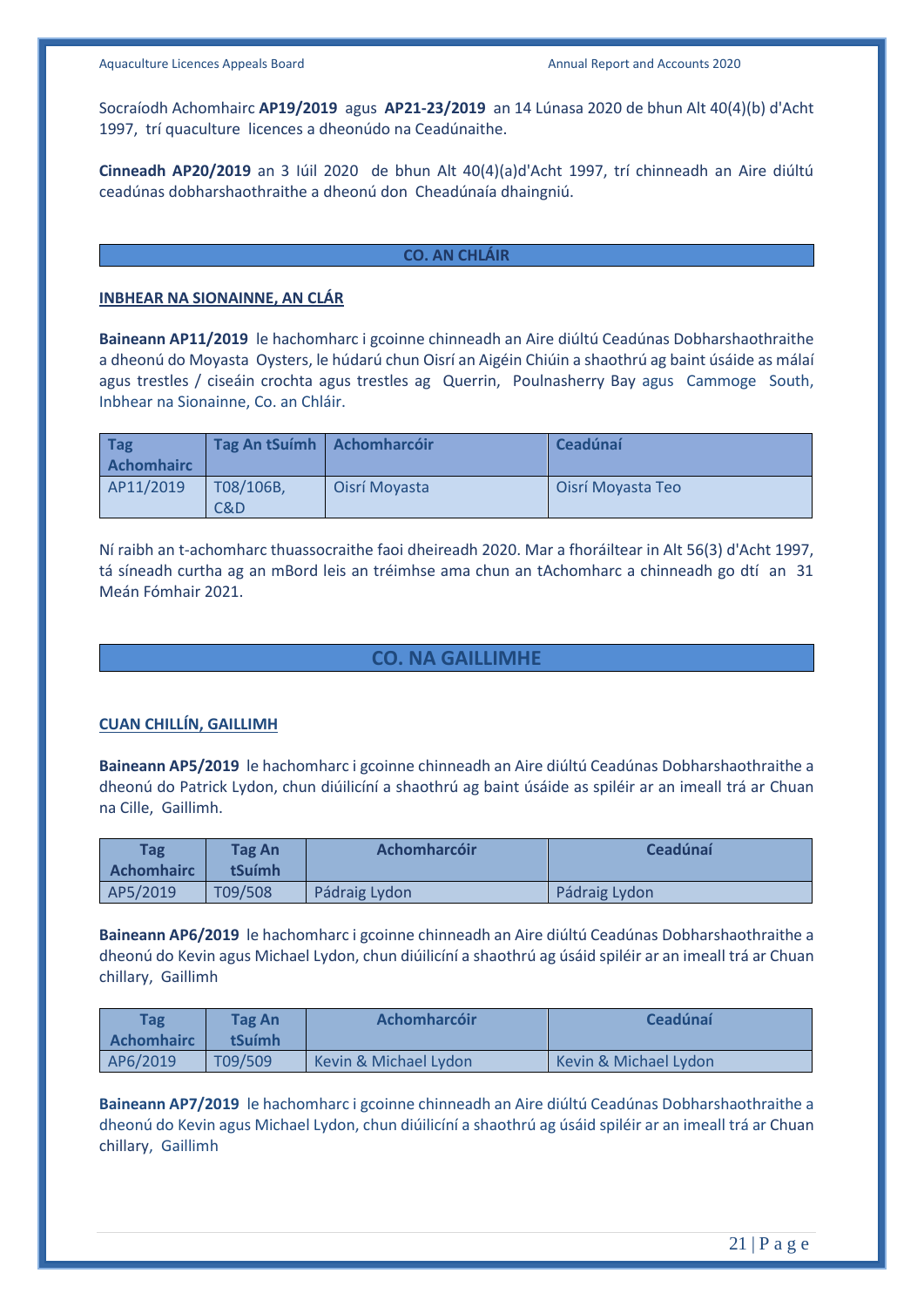| Aquaculture Licences Appeals Board |               |                       | <b>Annual Report and Accounts 2020</b> |
|------------------------------------|---------------|-----------------------|----------------------------------------|
| Tag<br><b>Achomhairc</b>           | Tag<br>tSuímh | An Achomharcóir       | Ceadúnaí                               |
| AP7/2019                           | T09/510       | Kevin & Michael Lydon | Kevin & Michael Lydon                  |

**Baineann AP8/2019** le hachomharc i gcoinne chinneadh an Aire diúltú Dobharshaothrú a dheonú do Chaoimhín agus do Michael Lydon, chun diúilicíní a shaothrú ag úsáid spiléir ar an imeall trá ar Chuan chillín, Gaillimh.

| <b>Tag</b><br><b>Achomhairc</b> | <b>Tag</b><br>An<br>tSuímh | <b>Achomharcóir</b>   | Ceadúnaí              |
|---------------------------------|----------------------------|-----------------------|-----------------------|
| AP8/2019                        | <b>T09/511</b>             | Kevin & Michael Lydon | Kevin & Michael Lydon |

**Baineann AP9/2019** le hachomharc i gcoinne chinneadh an Aire diúltú Ceadúnas Dobharshaothraithe a dheonú do Kevin Lydon, chun diúilicíní a shaothrú ag baint úsáide as spiléir ar an imeall trá ar Chuan na Cille, Gaillimh.

| Tag tcpal | <b>Tag</b><br>An<br>tSuímh | <b>Achomharcóir</b> | <b>Ceadúnaí</b> |
|-----------|----------------------------|---------------------|-----------------|
| AP9/2019  | T09/477                    | Kevin Lydon         | Kevin Lydon     |

Ní raibhna hachomharc thuas socraithe faoi dheireadh2020. Mar a fhoráiltear in Alt 56(3) d'Acht 1997, tá síneadh ama curtha ag an mBord le cinneadh na nAchomharc seo go dtí an 31 Nollaig 2021

#### **CO LÚ**

# **LOCH CHAIRLINN, CO. LÚ**

BaineannAP54/2019le hinstealladh in aghaidh chinneadh an Aire diúltú Ceadúnas Dobharshaothraithe a dheonú do Cooley Oysters Ltd., oisrí an Aigéin Chiúin a chothú ag úsáid málaí agus trestles ar an imeall trá i Loch Chairlinn, Co. Lú

| <b>Tag</b><br><b>Achomhairc</b> | Tag An tSuímh | <b>Achomharcóir</b>   | <b>Ceadúnaí</b>       |
|---------------------------------|---------------|-----------------------|-----------------------|
| AP54/2019                       | T01/054A      | Oisrí Chúil Aodha Teo | Oisrí Chúil Aodha Teo |

**Baineann AP55/2019** le hinstealladh in aghaidh chinneadh an Aire diúltú Ceadúnas Dobharshaothraithe a dheonú do Cooley Oysters Ltd., oisrí an Aigéin Chiúin a chothú ag úsáid málaí agus trestles ar an imeall trá i Loch Chairlinn, Co. Lú

| <b>Tag</b><br><b>Achomhairc</b> | Tag An tSuímh | <b>Achomharcóir</b>   | <b>Ceadúnaí</b>       |
|---------------------------------|---------------|-----------------------|-----------------------|
| AP55/2019                       | T01/054B      | Oisrí Chúil Aodha Teo | Oisrí Chúil Aodha Teo |

**Baineann AP56/2019** le hinstealladh in aghaidh chinneadh an Aire diúltú Ceadúnas Dobharshaothraithe a dheonú do Cooley Oysters Ltd., oisrí an Aigéin Chiúin a chothú ag úsáid málaí agus trestles ar an imeall trá i Loch Chairlinn, Co. Lú

| <b>Tag</b><br><b>Achomhairc</b> | Tag An tSuímh | <b>LAchomharcóir</b>  | Ceadúnaí              |
|---------------------------------|---------------|-----------------------|-----------------------|
| AP56/2019                       | T01/119       | Oisrí Chúil Aodha Teo | Oisrí Chúil Aodha Teo |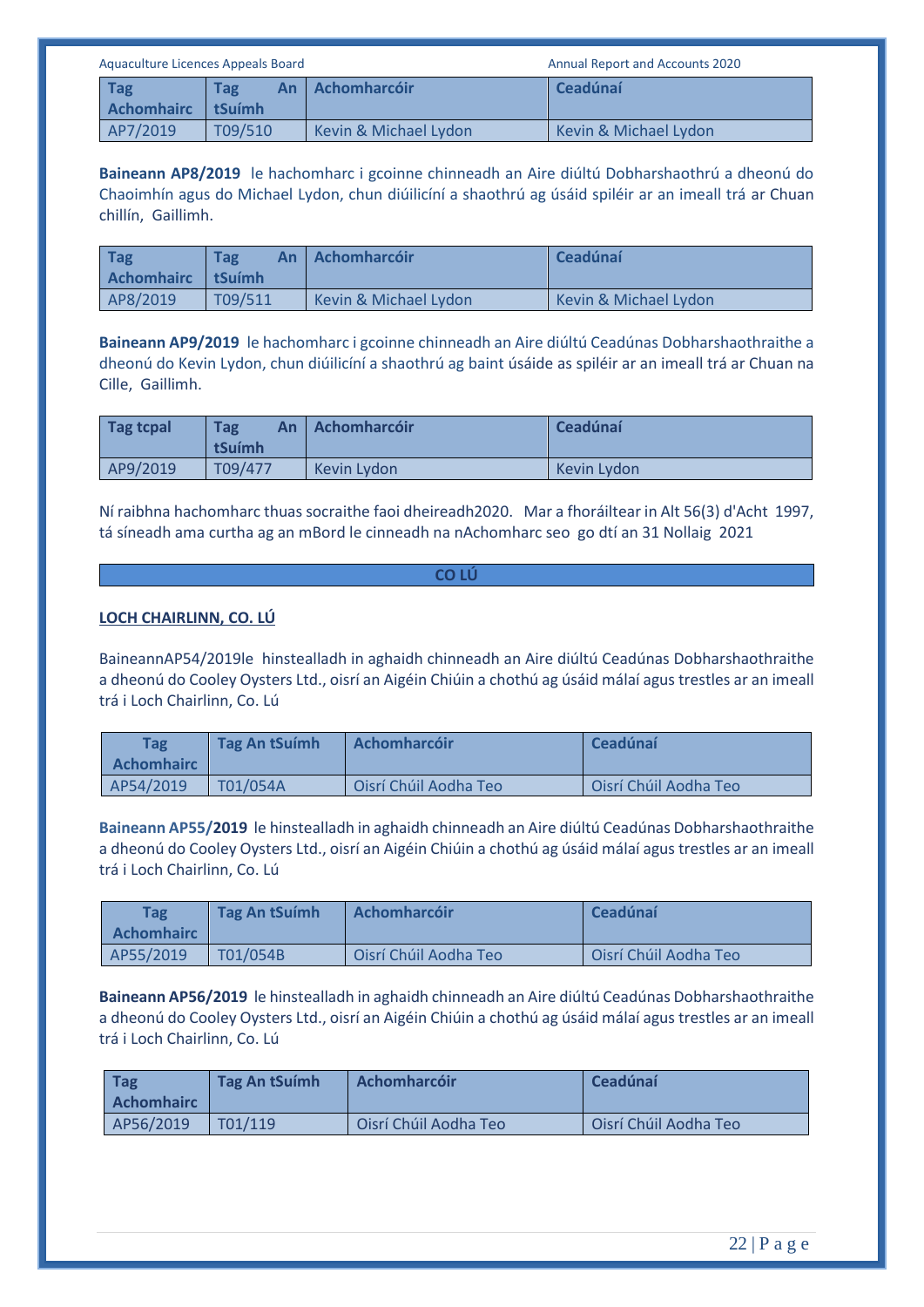Cinneadh na hachomhairc thuas an 3 Iúil 2020 de bhun Alt 40(4)(a) den Acht, trí chinneadh an Aire Diúltú ceadúnais dobharshaothraithe a dheonú a dheimhniú.

#### **CO. LOCH GARMAN**

#### **CUAN LOCH GARMAN**

**Baineann AP34/2019 le** hachomharc i gcoinne chinneadh an Aire Ceadúnas Dobharshaothraithe a dheonú (le héagsúlachtaí) do T.L Mussels Ltd., chun diúilicíní a shaothrú ar bhun an láithreáin ar an imeall trá ag Cuan Loch Garman, Co. Loch Garman.

| <b>Tag</b><br><b>Achomhairc</b> | Tag An tSuímh | <b>Achomharcóir</b> | Ceadúnaí            |
|---------------------------------|---------------|---------------------|---------------------|
| AP34/2019                       | T03/30E       | Birdwatch Ireland   | T.L Diúilicíní Teo. |

Baineann AP35/2019 le hinsint i gcoinne chinneadh an Aire Ceadúnas Dobharshaothraithe a dheonú (le héagsúlachtaí) do Wexford Mussels Ltd., chun diúilicíní a shaothrú ar láithreáin ar an imeall trá ag Cuan Loch Garman, Co. Loch Garman.

| Tag<br><b>Achomhairc</b> | Tag An tSuímh      | <b>Achomharcóir</b>        | Ceadúnaí                   |
|--------------------------|--------------------|----------------------------|----------------------------|
| AP35/2019                | <b>T03/35ABCFG</b> | Diúilicíní Loch Garman Teo | Diúilicíní Loch Garman Teo |

Baineann AP36/2019 le hionsaí in aghaidh chinneadh an Aire Ceadúnas Dobharshaothraithe a dheonú (le héagsúlachtaí) do Noel / Sheila Scallan, chun diúilicíní a shaothrú ar bhun an láithreáin ar an imeall trá ag Cuan Loch Garman, Co. Loch Garman

| Tag<br><b>Achomhairc</b> | Tag An tSuímh | <b>Achomharcóir</b>   | Ceadúnaí              |
|--------------------------|---------------|-----------------------|-----------------------|
| AP36/2019                | T03/48A       | Noel - Sheila Scallan | Noel - Sheila Scallan |

**Baineann AP37/2019** le hachomharc i gcoinne chinneadh an Aire Ceadúnas Dobharshaothraithe a dheonú (le héagsúlachtaí) do Noel / Sheila Scallan, chun diúilicíní a shaothrú ar bhun an láithreáin ar an imeall trá ag Cuan Loch Garman, Co. Loch Garman

| <b>Tag</b><br>Achomhairc | Tag An tSuímh | Achomharcóir          | Ceadúnaí              |
|--------------------------|---------------|-----------------------|-----------------------|
| AP37/2019                | T03/48A       | Noel - Sheila Scallan | Noel - Sheila Scallan |

Baineann AP38/2019 le hionsaí in aghaidh chinneadh an Aire Ceadúnas Dobharshaothraithe a dheonú (le héagsúlachtaí) do TL Mussels Ltd., chun diúilicíní a shaothrú ar bhun an láithreáin ar an imeall trá ag Cuan Loch Garman, Co. Wexford

| Tag<br><b>Achomhairc</b> | Tag An tSuímh       | <b>Achomharcóir</b> | Ceadúnaí        |
|--------------------------|---------------------|---------------------|-----------------|
| AP38/2019                | T03/30A2, B, C, E&F | Diúilicíní T.L.     | Diúilicíní T.L. |

Baineann AP39/2019 le hionsaí in aghaidh chinneadh an Aire Ceadúnas Dobharshaothraithe a dheonú (le héagsúlachtaí) do TL Mussels Ltd., chun diúilicíní a shaothrú ar bhun an láithreáin ar an imeall trá ag Cuan Loch Garman, Co. Loch Garman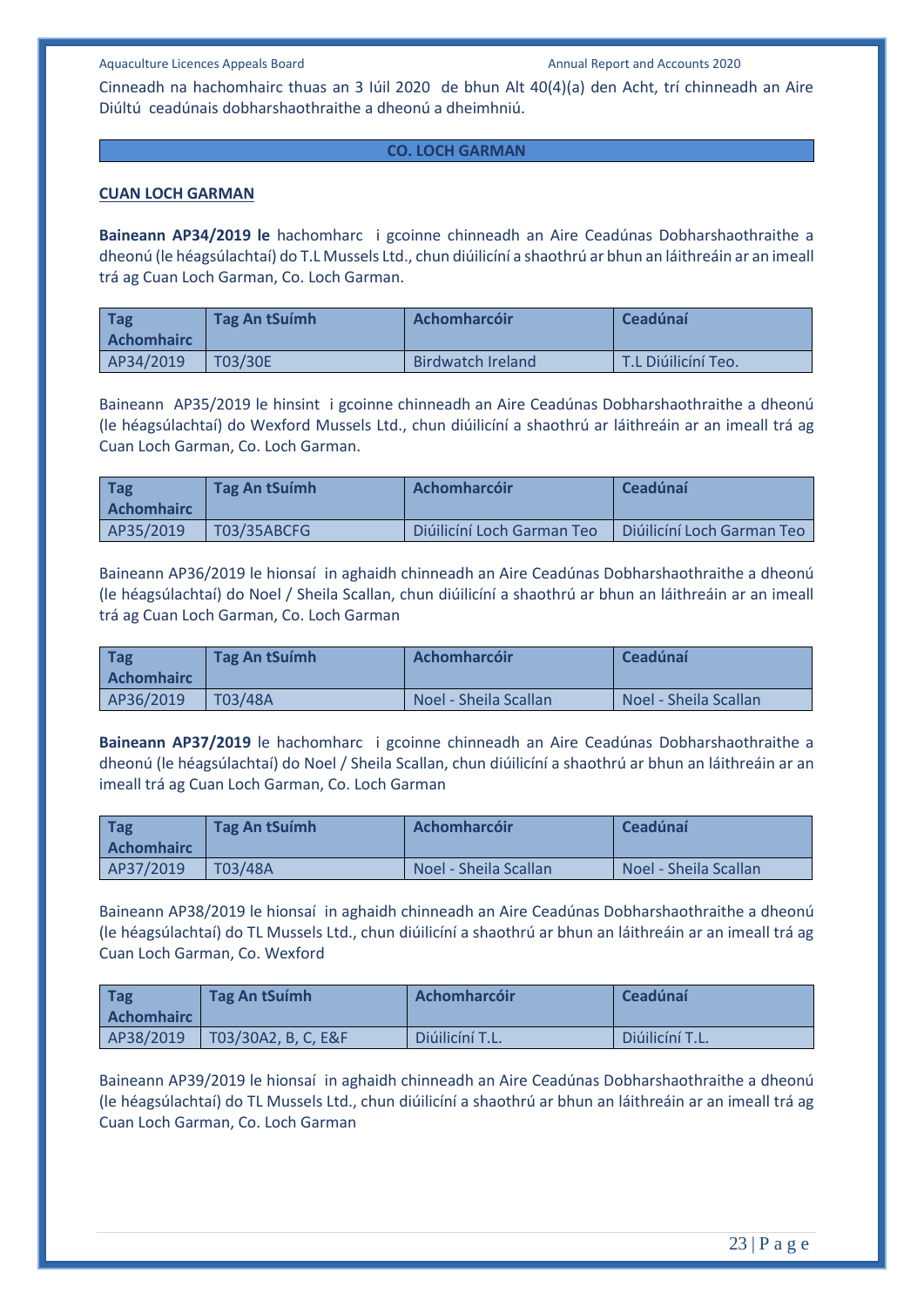| Aquaculture Licences Appeals Board |                                 |                      | <b>Annual Report and Accounts 2020</b> |                 |
|------------------------------------|---------------------------------|----------------------|----------------------------------------|-----------------|
|                                    | <b>Tag</b><br><b>Achomhairc</b> | Tag An tSuimh        | Achomharcóir                           | Ceadúnaí        |
|                                    | AP39/2019                       | T03/030/1 (suíomh D) | Diúilicíní T.L.                        | Diúilicíní T.L. |

Baineann AP40/2019 le hionsaí in aghaidh chinneadh an Aire Ceadúnas Dobharshaothraithe a dheonú (le héagsúlachtaí) do TL Mussels Ltd., chun diúilicíní a shaothrú ar shuíomh ar an imeall trá ag Cuan Loch Garman, Co. Loch Garman

| Tag<br><b>Achomhairc</b> | Tag An tSuímh | <b>Achomharcóir</b> | Ceadúnaí        |
|--------------------------|---------------|---------------------|-----------------|
| AP40/2019                | T03/099A      | Diúilicíní T.L.     | Diúilicíní T.L. |

Baineann AP41/2019 le hionsaí in aghaidh chinneadh an Aire Ceadúnas Dobharshaothraithe a dheonú (le héagsúlachtaí) do Fjord Fresh Mussels Ltd., chun diúilicíní a shaothrú ar bhun an láithreáin ar an imeall trá ag Cuan Loch Garman, Co. Loch Garman

| Tag<br><b>Achomhairc</b> | Tag An tSuímh | <b>Achomharcóir</b>       | Ceadúnaí                 |
|--------------------------|---------------|---------------------------|--------------------------|
| AP41/2019                | TO3/46A, B, C | Fjord Diúilicíní Úra Teo. | Fjord Diúilicíní úra Teo |

Baineann AP42/2019 le hionsaí in aghaidh chinneadh an Aire Ceadúnas Dobharshaothraithe a dheonú (le héagsúlachtaí) do Loch Garman Harbour Mussels Ltd., chun diúilicíní a shaothrú ar bhun an láithreáin ar an imeall trá ag Cuan Loch Garman, Co. Loch Garman

| Tag<br><b>Achomhairc</b> | Tag An tSuímh   Achomharcóir |                              | Ceadúnaí                     |
|--------------------------|------------------------------|------------------------------|------------------------------|
| AP42/2019                | T03/47A, B, C                | Diúilicíní Chuan Loch Garman | Diúilicíní Chuan Loch Garman |

Baineann AP43/2019 le hionsaí in aghaidh chinneadh an Aire Ceadúnas Dobharshaothraithe a dheonú (le héagsúlachtaí) do Loch Garman Harbour Mussels Ltd., chun diúilicíní a shaothrú ar bhun an láithreáin ar an imeall trá ag Cuan Loch Garman, Co. Loch Garman

| <b>Tag</b><br><b>Achomhairc</b> | Tag An tSuímh | <b>Achomharcóir</b>          | Ceadúnaí                     |
|---------------------------------|---------------|------------------------------|------------------------------|
| AP43/2019                       | T03/083A      | Diúilicíní Chuan Loch Garman | Diúilicíní Chuan Loch Garman |

Baineann AP44/2019 le hionsaí in aghaidh chinneadh an Aire Ceadúnas Dobharshaothraithe a dheonú (le héagsúlachtaí) do Loch Garman Harbour Mussels Ltd., chun diúilicíní a shaothrú ar bhun an láithreáin ar an imeall trá ag Cuan Loch Garman, Co. Loch Garman.

| Tag<br><b>Achomhairc</b> | Tag An tSuímh | <b>LAchomharcóir</b>         | Ceadúnaí                     |
|--------------------------|---------------|------------------------------|------------------------------|
| AP44/2019                | T03/085A      | Diúilicíní Chuan Loch Garman | Diúilicíní Chuan Loch Garman |

Baineann AP45/2019 le hionsaí in aghaidh chinneadh an Aire Ceadúnas Dobharshaothraithe a dheonú (le héagsúlachtaí) do River Bank Mussels Ltd., chun diúilicíní a shaothrú ar bhun an láithreáin ar an imeall trá ag Cuan Loch Garman, Co. Loch Garman

| <b>Tag</b><br><b>Achomhairc</b> | Tag An tSuimh        | Achomharcóir                                       | Ceadúnaí                              |
|---------------------------------|----------------------|----------------------------------------------------|---------------------------------------|
| AP45/2019                       | T03/049A, B, C, C1 & | Diúilicíní<br><b>Bhruach</b><br>na<br>hAbhann Teo. | Diúilicíní Bhruach na hAbhann<br>Teo. |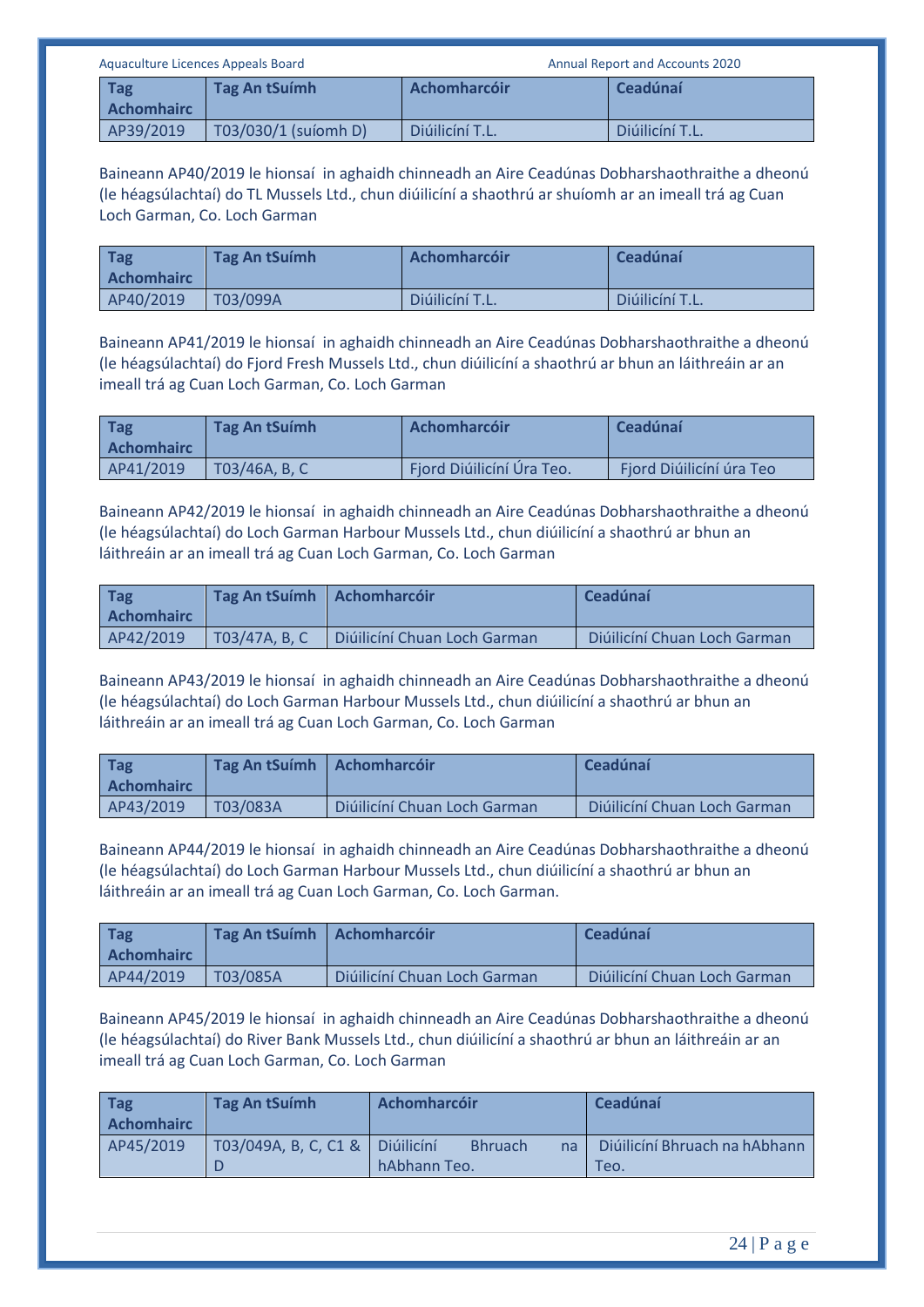Baineann AP46/2019 le hionsaí in aghaidh chinneadh an Aire Ceadúnas Dobharshaothraithe a dheonú (le héagsúlachtaí) do River Bank Mussels Ltd., chun diúilicíní a shaothrú ar bhun an láithreáin ar an imeall trá ag Cuan Loch Garman, Co. Loch Garman

| Tag<br><b>Achomhairc</b> | Tag An tSuimh | Achomharcóir                          | Ceadúnaí                              |
|--------------------------|---------------|---------------------------------------|---------------------------------------|
| AP46/2019                | T03/077A      | Diúilicíní Bhruach na hAbhann<br>Teo. | Diúilicíní Bhruach na hAbhann<br>TeO. |

Baineann AP47/2019 le hionsaí in aghaidh chinneadh an Aire Ceadúnas Dobharshaothraithe a dheonú (le héagsúlachtaí) do WD Shellfish Ltd., chun diúilicíní a shaothrú ar bhun an chladaigh ag Cuan Loch Garman, Co. Loch Garman

| <b>Tag</b><br><b>Achomhairc</b> | Tag An tSuímh | <b>Achomharcóir</b> | <b>Ceadúnaí</b>   |
|---------------------------------|---------------|---------------------|-------------------|
| AP47/2019                       | T03/52A & B   | Sliogéisc WD Teo.   | Sliogéisc WD Teo. |

Baineann AP48/2019 le hionsaí in aghaidh chinneadh an Aire Ceadúnas Dobharshaothraithe a dheonú (le héagsúlachtaí) do Crescent Seafoods Ltd., chun diúilicíní a shaothrú ar bhun an láithreáin ar an imeall trá ag Cuan Loch Garman, Co. Loch Garman

| Tag<br><b>Achomhairc</b> | Tag An tSuimh | <b>Achomharcóir</b>       | Ceadúnaí                        |
|--------------------------|---------------|---------------------------|---------------------------------|
| AP48/2019                | T03/55E       | Bia Mara an Chorráin Teo. | <b>Bia Mara an Chorráin Teo</b> |

Ní raibh na hachomharc thuas socraithe faoi dheireadh2020. Mar a fhoráiltear in Alt 56(3) d'Acht 1997, tá síneadh curtha ag an mBord leis an tréimhse ama chun na hachomhairc seo a chinneadh go dtí an 3Meitheamh 2022.

#### **ACHOMHAIRC A FUARTHAS LE LINN 2020**

Fiche a Seacht (27) Fuair an Bord achomhairc le linn 2020.

| Contae       | Líon na n-achomharc |
|--------------|---------------------|
| An Clár      |                     |
| Corcaigh     |                     |
| Dún na nGall |                     |
| - Lú         |                     |
| Iomlán       |                     |

#### **CO. DHÚN NA NGALL**

### **BÁ TRAWBREAGA**

| <b>Tag Achomhairc</b> | <b>Tag An tSuímh</b> | Achomharcóir            | Ceadúnaí                |
|-----------------------|----------------------|-------------------------|-------------------------|
| AP1/2020              | T12/540              | <b>Phillip Doherty</b>  | <b>Phillip Doherty</b>  |
| AP2/2020              | T12/541              | <b>Cathal McCorkell</b> | <b>Cathal McCorkell</b> |
| AP19/2020             | T12/531A             | Oisrí Orgánacha         | Oisrí Orgánacha         |
|                       |                      | Aigéanacha Teo.         | Aigéanacha Teo.         |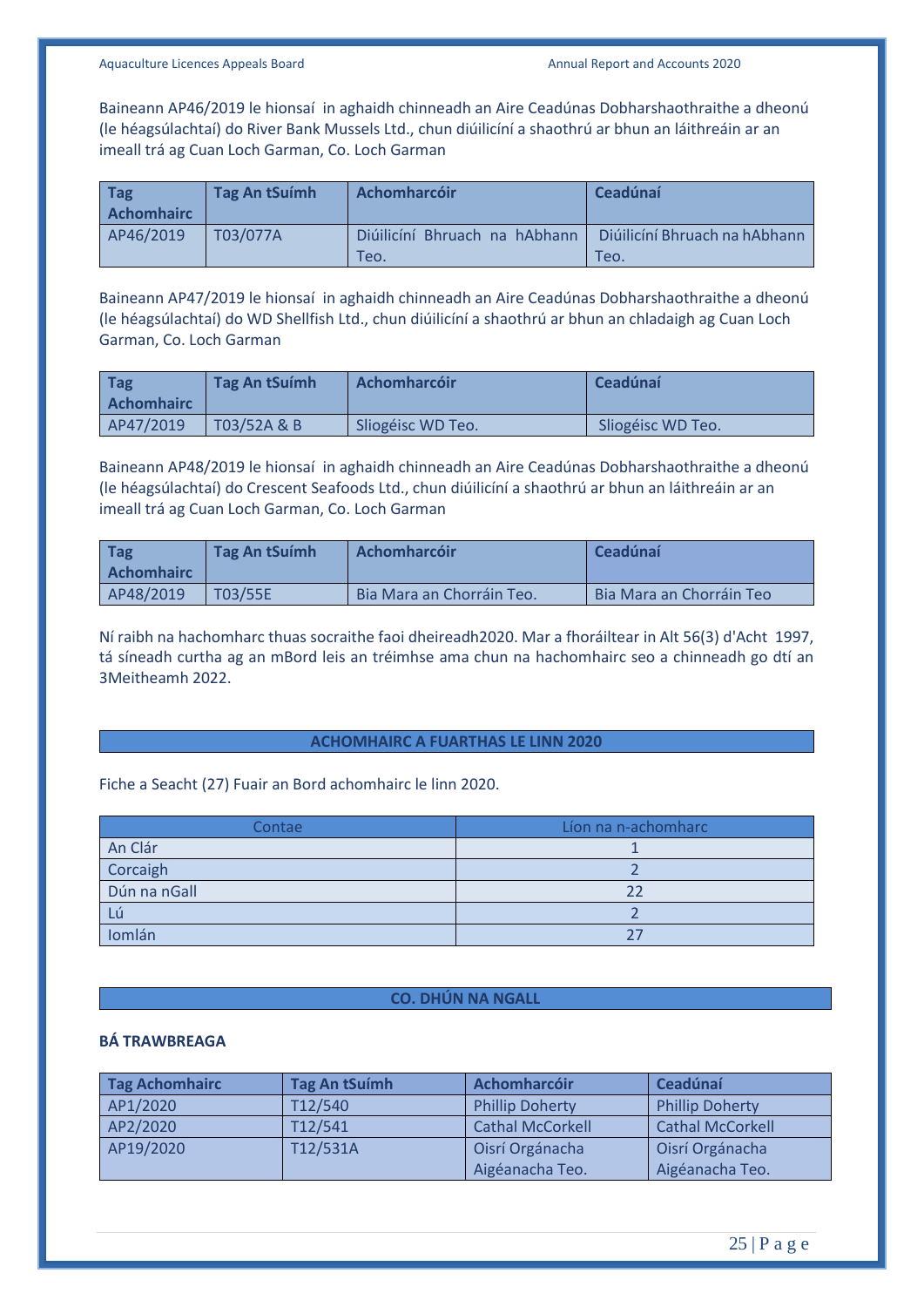| Aquaculture Licences Appeals Board |          |                 | <b>Annual Report and Accounts 2020</b> |
|------------------------------------|----------|-----------------|----------------------------------------|
| AP20/2020                          | T12/532A | Oisrí Orgánacha | Oisrí Orgánacha                        |
|                                    |          | Aigéanacha Teo. | Aigéanacha Teo.                        |

**Baineann AP1/2020** le hachomharc i gcoinne chinneadh an Aire Talmhaíochta, Bia agus Mara ceadúnas a dhiúltú chun Oisrí an Aigéin Chiúin a shaothrú chuig Philip Doherty ag baint úsáide as málaí agus trestles i gCuan Trawbreaga. Chinn an Bord an t-achomharc seo an 30 Meitheamh 2021 de bhun Alt 40(4)(b) d'Acht 1997, trí cheadúnas dobharshaothraithe a dheonú don Cheadúnaí.

**Baineann AP2/2020** le hachomharc i gcoinne chinneadh an Aire Talmhaíochta, Bia agus Mara ceadúnas a dhiúltú chun Oisrí an Aigéin Chiúin a shaothrú chuig Cathal McCorkell ag baint úsáide as málaí agus trestles i gCuan Trawbreaga

**Baineann AP19-2020** le hachomharc i gcoinne chinneadh an Aire Talmhaíochta, Bia agus Mara diúltú Ceadúnas Dobharshaothraithe a dheonú d'Oisrí Orgánacha Aigéanacha Teo. chun Oisrí an Aigéin Chiúin a shaothrú ag úsáid málaí agus trestles i gCuan Trawbreaga

**Baineann AP20-2020** le hachomharc i gcoinne chinneadh an Aire Talmhaíochta, Bia agus Mara diúltú ceadúnas dobharshaothraithe a dheonú d'Oisrí Orgánacha Aigéanacha Teo. chun Oisrí an Aigéin Chiúin a shaothrú ag úsáid málaí agus trestles i gCuan Trawbreaga

Níor cinneadh achomhairc **AP2/2020** agus **AP19 & 20/2020** faoi dheireadh 2020. Mar a fhoráiltear in Alt 56(3) den Acht, tá síneadh ama curtha ag an mBord le cinneadh na n-achomharc seo go dtí an 31 Lúnasa 2021.

| <b>Tag Achomhairc</b> | <b>Tag An tSuímh</b> | <b>Achomharcóir</b>     | <b>Ceadúnaí</b>                  |
|-----------------------|----------------------|-------------------------|----------------------------------|
| AP3/2020              | T12/407B             | Sábháil Bá Bhaile AnRaí | Seosamh M Coll                   |
| AP4/1/20              | T12/409A             | <b>John Boyle</b>       | <b>Edward &amp; Paul O'Brien</b> |
| AP4/2/20              | T12/409A             | Sábháil Bá Bhaile AnRaí | <b>Edward &amp; Paul O'Brien</b> |
| AP5/2020              | T12/409B             | Sábháil Bá Bhaile AnRaí | <b>Edward &amp; Paul O'Brien</b> |
| AP6/2020              | T12/441A             | Sábháil Bá Bhaile AnRaí | <b>Anthony McCafferty</b>        |
| AP7/2020              | T12/441B             | Sábháil Bá Bhaile AnRaí | <b>Anthony McCafferty</b>        |
| AP8/2020              | T12/441C             | Sábháil Bá Bhaile AnRaí | <b>Anthony McCafferty</b>        |
| AP9/2020              | T12/455A             | Sábháil Bá Bhaile AnRaí | Séamus Ó Domhnaill               |
| AP10/2020             | T12/455B             | Sábháil Bá Bhaile AnRaí | Séamus Ó Domhnaill               |
| AP11/2020             | T12/500A             | Sábháil Bá Bhaile AnRaí | Seosamh Coll                     |
| AP12/2020             | T12/502A             | Sábháil Bá Bhaile AnRaí | Seosamh Coll                     |
| AP13/1/20             | T12/510A             | Coiste Glan & Glas an   | Tullyshellfish Ltd.              |
|                       |                      | <b>Fhál Carraigh</b>    |                                  |
| AP13/2/20             | T12/510A             | Turasóirí Falcarragh &  | Tullyshellfish Ltd.              |
|                       |                      | Asal Trádálaithe.       |                                  |
| AP13/3/20             | T12/510A             | Sábháil Bá Bhaile AnRaí | Tullyshellfish Ltd.              |
| AP14/2020             | T12/514A             | Sábháil Bá Bhaile AnRaí | Seosamh Coll                     |
| AP15/2020             | T12/515A             | Sábháil Bá Bhaile AnRaí | <b>Seosamh Coll</b>              |
| AP16/1/20             | T12/516A             | Seosamh Ó Friel         | <b>Seosamh Coll</b>              |
| AP16/2/20             | T12/516A             | Sábháil Bá Bhaile AnRaí | Seosamh Coll                     |

# **BÁ BHAILE AN GHAINIMH**

**Baineann AP3/2020** le hachomharc i gcoinne chinneadh an Aire Talmhaíochta, Bia agus Mara Ceadúnas Dobharshaothraithe a dheonú do Joseph M Coll chun Oisrí an Aigéin Chiúin a chothú ag úsáid málaí agus trestles i mBá Bhaile Anraí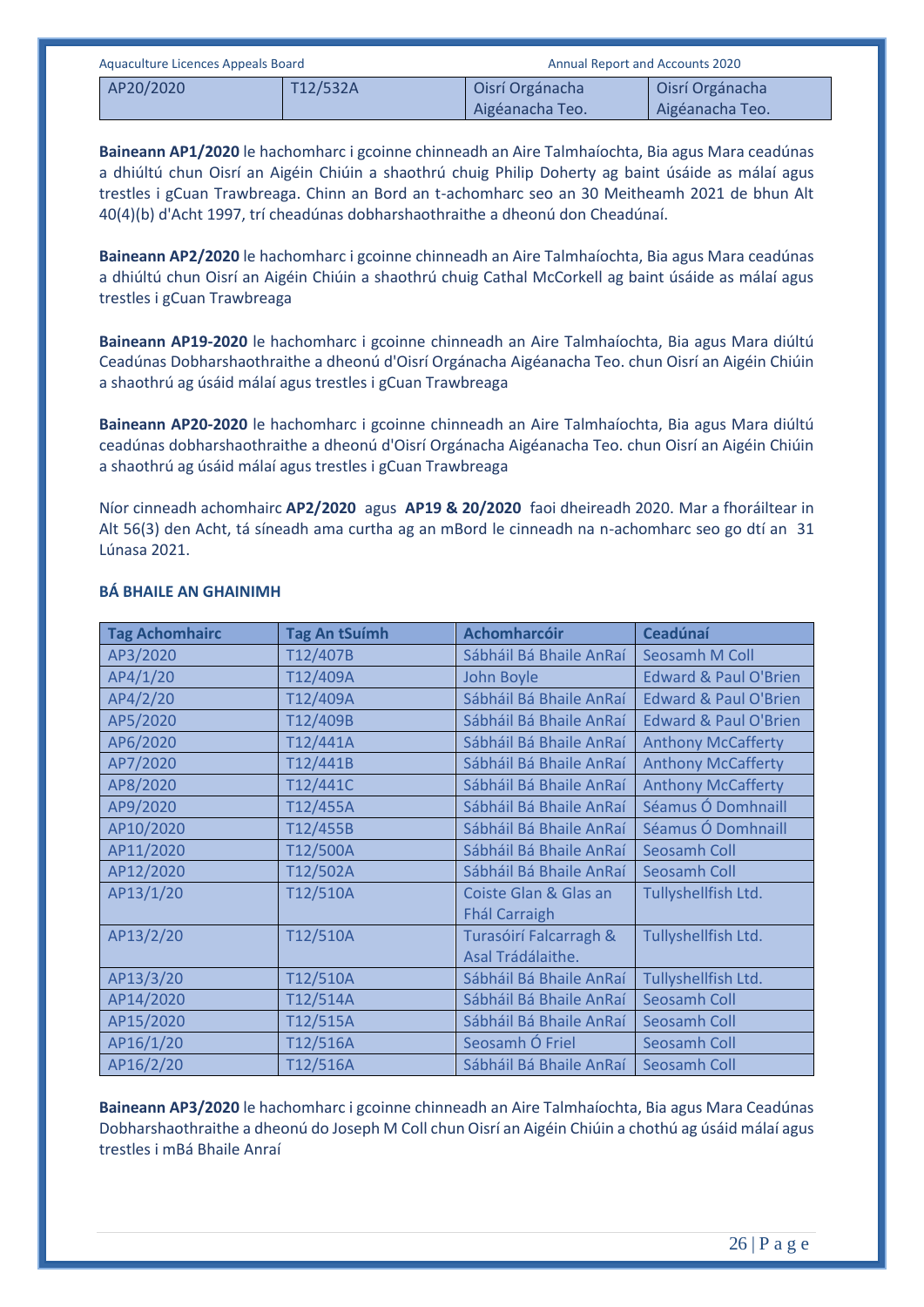**Baineann AP4/1/20** le hachomharc i gcoinne chinneadh an Aire Talmhaíochta, Bia agus Mara ceadúnas dobharshaothraithe éagsúil a dheonú do Edward agus Paul O'Brien lena údarú chun breallaigh a shaothrú ar thráidirí adhmaid faoi mhogall i mBá Bhaile Anraí

**Baineann AP4/2/20** le hachomharc i gcoinne chinneadh an Aire Talmhaíochta, Bia agus Mara ceadúnas dobharshaothraithe éagsúil a dheonú do Edward agus Paul O'Brien lena údarú chun breallaigh a shaothrú ar thráidirí adhmaid faoi mhogall i mBá Bhaile Anraí

**Baineann AP5/2020** le hachomharc i gcoinne chinneadh an Aire Talmhaíochta, Bia agus Mara ceadúnas dobharshaothraithe éagsúil a dheonú do Edward agus Paul O'Brien lena údarú chun breallaigh a shaothrú ar thráidirí adhmaid faoi mhogall agus Oisrí an Aigéin Chiúin ag baint úsáide as málaí agus trestles - Breallaigh ar thráidirí adhmaid faoi mhogalra i mBá Bhaile Anraí

**Baineann AP6/2020** le hachomharc i gcoinne chinneadh an Aire Talmhaíochta, Bia agus Mara Ceadúnas Dobharshaothraithe a dheonú do Anthony McCafferty lena údarú chun Breallaigh a shaothrú ar thráidirí adhmaid faoi mhogall agus Oisrí an Aigéin Chiúin ag úsáid málaí agus trestles i mBá Bhaile an Ghaoithe

**Baineann AP7/2020** le hachomharc i gcoinne chinneadh an Aire Talmhaíochta, Bia agus Mara Ceadúnas Dobharshaothraithe a dheonú do Anthony McCafferty lena údarú chun Oisrí an Aigéin Chiúin a chothú ag úsáid málaí agus trestles i mBá Bhaile an Ghaoithe

**Baineann AP8/2020** le hachomharc i gcoinne chinneadh an Aire Talmhaíochta, Bia agus Mara Ceadúnas Dobharshaothraithe a dheonú do Anthony McCafferty lena údarú chun Oisrí an Aigéin Chiúin a chothú ag úsáid málaí agus trestles i mBá Bhaile Anraí

**Baineann AP9/2020** le hachomharc i gcoinne chinneadh an Aire Talmhaíochta, Bia agus Mara ceadúnas dobharshaothraithe éagsúil a dheonú do Shéamus Uí Dhónaill chun Oisrí an Aigéin Chiúin a shaothrú ag úsáid málaí agus trestles i mBá Bhaile an Ghaoithe

**Baineann AP10/2020** le hachomharc i gcoinne chinneadh an Aire Talmhaíochta, Bia agus Mara Ceadúnas Dobharshaothraithe éagsúil a dheonú do Shéamus Uí Dhónaill chun Oisrí an Aigéin Chiúin a chothú ag úsáid málaí agus trestles i mBá Bhaile an Ghaoithe

**Baineann AP11/2020** le hachomharc i gcoinne chinneadh an Aire Talmhaíochta, Bia agus Mara Ceadúnas Dobharshaothraithe a dheonú do Joseph Coll chun Oisrí an Aigéin Chiúin a chothú ag úsáid málaí agus trestles i mBá Bhaile Anraí

**Baineann AP12/2020** le hachomharc i gcoinne chinneadh an Aire Talmhaíochta, Bia agus Mara Ceadúnas Dobharshaothraithe a dheonú do Joseph Coll chun Oisrí an Aigéin Chiúin a chothú ag úsáid málaí agus trestles i mBá Bhaile Anraí

**Baineann AP13/1/20** le hachomharc i gcoinne chinneadh an Aire Talmhaíochta, Bia agus Mara Ceadúnas Dobharshaothraithe a dheonú do Tullyshellfish Ltd. chun Oisrí an Aigéin Chiúin a chothú ag úsáid málaí agus trestles i mBá Bhaile Anraí

**Baineann AP13/2/20** le hachomharc i gcoinne chinneadh an Aire Talmhaíochta, Bia agus Mara Ceadúnas Dobharshaothraithe a dheonú do Tullyshellfish Ltd. chun Oisrí an Aigéin Chiúin a chothú ag úsáid málaí agus trestles i mBá Bhaile Anraí

**Baineann AP13/3/20** le hachomharc i gcoinne chinneadh an Aire Talmhaíochta, Bia agus Mara Ceadúnas Dobharshaothraithe a dheonú do Tullyshellfish Ltd. chun Oisrí an Aigéin Chiúin a chothú ag úsáid málaí agus trestles i mBá Bhaile Anraí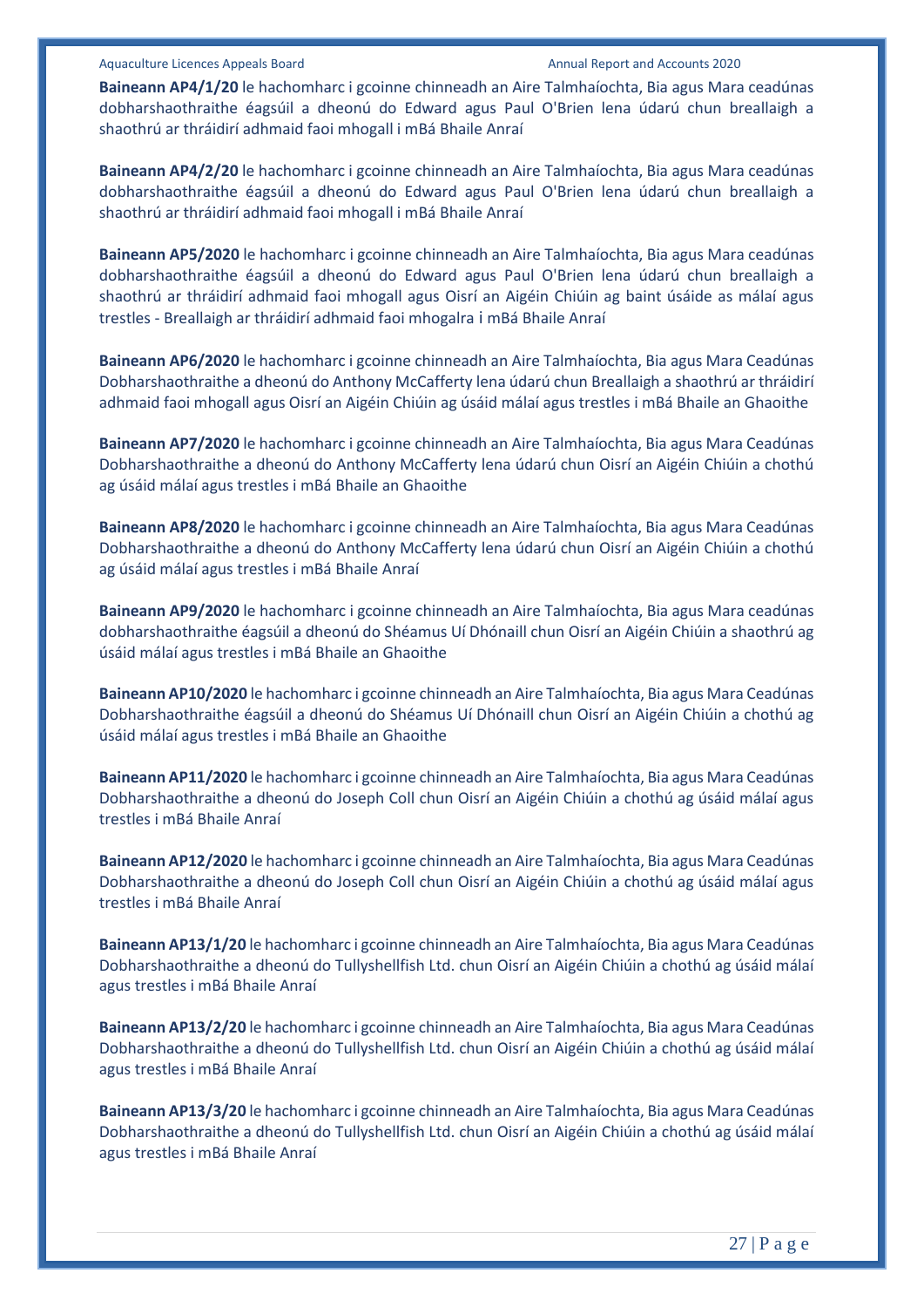**Baineann AP14/2020** le hachomharc i gcoinne chinneadh an Aire Talmhaíochta, Bia agus Mara Ceadúnas Dobharshaothraithe a dheonú do Joseph Coll chun Oisrí an Aigéin Chiúin a chothú ag úsáid málaí agus trestles i mBá Bhaile Anraí

**Baineann AP15/2020** le hachomharc i gcoinne chinneadh an Aire Talmhaíochta, Bia agus Mara Ceadúnas Dobharshaothraithe a dheonú do Joseph Coll chun Oisrí an Aigéin Chiúin a chothú ag úsáid málaí agus trestles i mBá Bhaile Anraí

**Baineann AP16/1/20** le hachomharc i gcoinne chinneadh an Aire Talmhaíochta, Bia agus Mara Ceadúnas Dobharshaothraithe a dheonú do Joseph Coll chun Oisrí an Aigéin Chiúin a chothú ag úsáid málaí agus trestles i mBá Bhaile Anraí

**Baineann AP16/2/20** le hachomharc i gcoinne chinneadh an Aire Talmhaíochta, Bia agus Mara Ceadúnas Dobharshaothraithe a dheonú do Joseph Coll chun Oisrí an Aigéin Chiúin a chothú ag úsáid málaí agus trestles i mBá Bhaile Anraí

Níor cinneadh na hachomhairc thuas faoi dheireadh 2020. Mar a fhoráiltear in Alt 56(3) d'Acht 1997, tá síneadh ama curtha ag an mBord le cinneadh na n-achomharc seo go dtí an 31 Nollaig 2021.

### **CO. CHORCAÍ**

#### **CUAN CROOKHAVEN**

**Baineann AP17-2020** le hachomharc i gcoinne chinneadh an Aire Talmhaíochta, Bia agus Mara Athrú ar Cheadúnais Dobharshaothraithe a Dheonú agus Athbhreithnithe ar Cheadúnas Deontais/Gan Deontas chun Scallops a chothú ag baint úsáide as cásanna ar ghrinneall na farraige agus athbhreithnithe chun saothrú feamainne dúchasacha Glasa, Donn agus Dearga ag Cuan Crookhaven a churleis.

**Baineann AP18-2020** le hachomharc i gcoinne chinneadh an Aire Talmhaíochta, Bia agus Mara Athrú ar Cheadúnais Dobharshaothraithe a Dheonú agus Athbhreithnithe ar Cheadúnas Deontais/Gan Deontas chun Scallops a chothú ag baint úsáide as cásanna ar ghrinneall na farraige agus athbhreithnithe chun saothrú Feamainne Dúchasacha Glasa, Donn agus Dearga ag Cuan Crookhaven a churleis.

| <b>Tag Achomhairc</b> | <b>Tag An tSuimh</b> | Achomharcóir    | Ceadúnaí        |
|-----------------------|----------------------|-----------------|-----------------|
| AP17/2020             | T05/432B             | Cumann Iascairí | Cumann Iascairí |
|                       |                      | Crookhaven      | Crookhaven      |
| AP18/2020             | T05/432C             | Cumann Iascairí | Cumann Iascairí |
|                       |                      | Crookhaven      | Crookhaven      |

Ní raibhna hachomharc thuas socraithe faoi dheireadh2020. Mar a fhoráiltear in Alt 56(3) d'Acht 1997, tá síneadh ama curtha ag an mBord le cinneadh na n-achomharc sin go dtí an 3Nollaig 2021

# **CO LÚ**

**Bhain AP21/2020** le hachomharc i gcoinne chinneadh an Aire Talmhaíochta, Bia agus Mara ceadúnas dobharshaothraithe éagsúil a dheonú do Chomharchumann Sliogéisc Loch Cairlinn Teoranta chun diúilicíní a shaothrú ag úsáid málaí agus trestles i Loch Chairlinn.

**Bhain AP22/2020** le hachomharc i gcoinne chinneadh an Aire Talmhaíochta, Bia agus Mara diúltú Ceadúnas Dobharshaothraithe a dheonú do Emerald Mussels Ltd., chun diúilicíní a chothú ag baint úsáide as bunchultúr i Loch Chairlinn.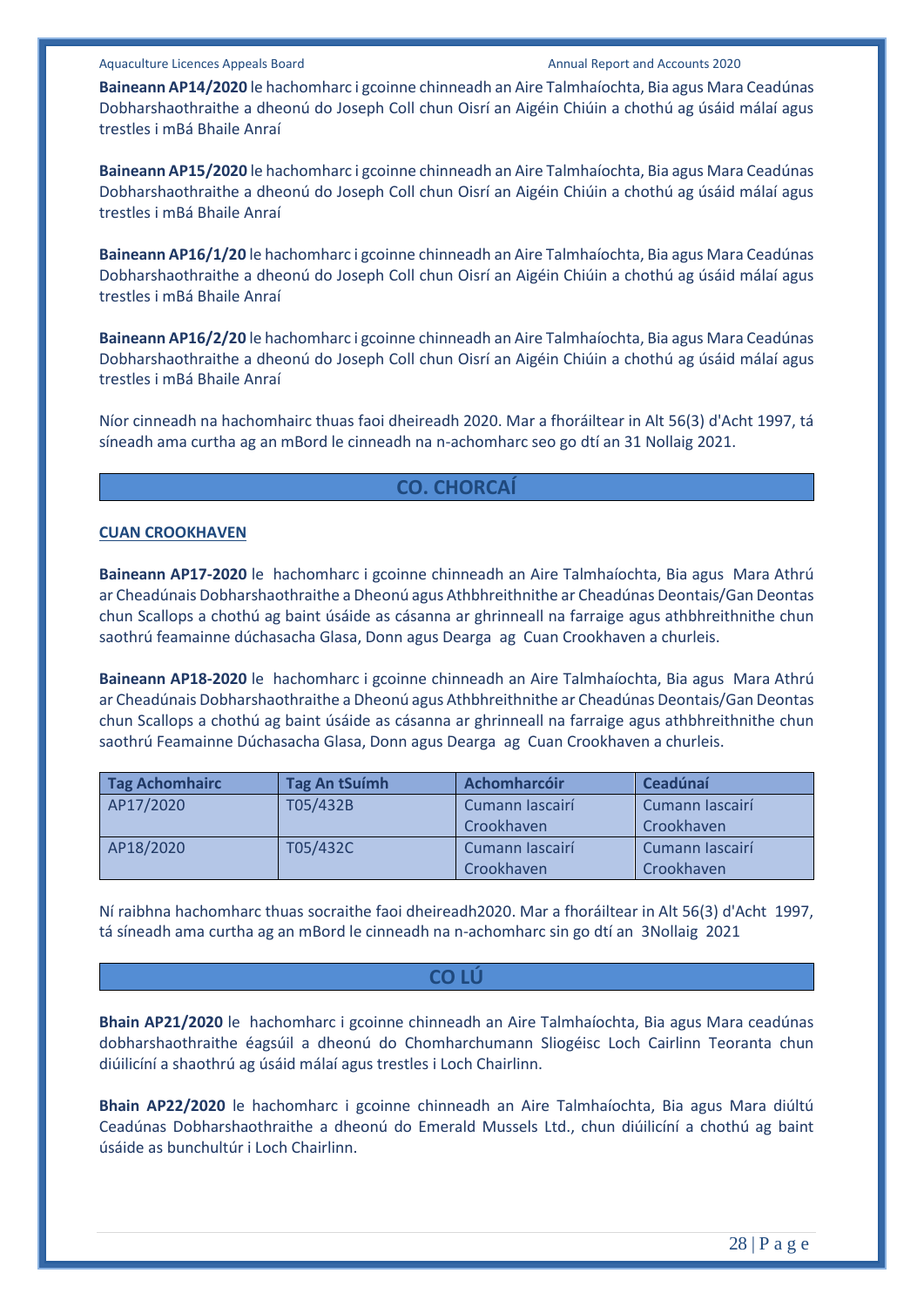| Aquaculture Licences Appeals Board |                       | <b>Annual Report and Accounts 2020</b> |                                           |                                                                      |
|------------------------------------|-----------------------|----------------------------------------|-------------------------------------------|----------------------------------------------------------------------|
|                                    | <b>Tag Achomhairc</b> | <b>Tag An tSuímh</b>                   | Achomharcóir                              | Ceadúnaí                                                             |
|                                    | AP21/2020             | T01/050A1                              | Donnelly,<br><b>Bryan</b><br>P.<br>Hyland | Cumann<br>Comharchumann<br>Loch<br>Cairlinn<br>Sliogéisc<br>Teoranta |
|                                    | AP22/2020             | T05/432C                               | Diúilicíní Emerald Teo                    | Diúilicíní Emerald Teo                                               |

Cinneadh na hachomhairc seo an 14 Lúnasa 2020 de bhun Alt 40(4)(a) d'Acht 1997, trí chinneadh an Airea dheimhniú.

#### **CO. AN CHLÁIR**

**Baineann AP23-2020** le hachomharc i gcoinne chinneadh an Aire Talmhaíochta, Bia agus Mara ceadúnas Dobharshaothraithe a dhiúltú chun Oisrí Dúchasacha agus Aigéan Ciúin a shaothrú i Leithinis Achadh an Iúir, Co. an Chláir.

| <b>Tag Achomhairc</b> | Tag An tSuímh | <b>Achomharcóir</b>     | Ceadúnaí                       |
|-----------------------|---------------|-------------------------|--------------------------------|
| AP23/2020             | T08/115A      | Aoife Buckley           | <b>Sliogeisc Siar Teoranta</b> |
|                       |               | Sliogeisc Siar Teoranta |                                |

Ní raibhna hachomharc thuas socraithe faoi dheireadh2020. Mar a fhoráiltear in Alt 56(3) d'Acht 1997, tá síneadh curtha ag an mBord leis an tréimhse ama chun na hachomhairc sin a chinneadh to 31 Meán Fómhair 2021

### **ACHOMHAIRC NEAMHBHAILÍ A FUARTHAS LE LINN 2020**

Ní bhfuair an Bord aon achomharc neamhbhailí in 2020

# **IMEACHTAÍ DLÍ**

De réir Alt 73 d'Acht 1997, is féidir leduine iarratas a dhéanamh ar athbhreithniú breithiúnach ar chinneadh an Bhoird trí iarratas ar athbhreithniú breithiúnach, ar choinníoll go ndéantar é laistigh den tréimhse trí mhí dar tosach an dáta a rinneadh an cinneadh.

Le linn 2019, d'eisigh Cumann Oisrí Fiáine Loch Súilí Teoranta imeachtaí i gcoinne an Aire agus i gcoinne an Bhoird faoi Thaifead Uimh. Tá an Bord tar éis comhdú mar Ráiteas Freasúra in aghaidh an Iarratais agus táthar ag fanacht le cinneadh.

Le linn 2019, rinne Silver King Seafoods Limited iarratas chuig an Ard-Chúirt ag lorg cead chun iarratas a dhéanamh ar athbhreithniú breithiúnach chun agóid a dhéanamh i gcoinne chinneadh an Aire gur sháraigh sé coinníoll de chlár an Cheadúnais Dobharshaothraithe tagairt T06/202 agus ag cur deireadh le teidlíocht reachtúil na cuideachta leanúint d'oibríochtaí dobharshaothraithe do chultúr bradán i gcaighean ag suíomh soir ó Oileán Deenish i gCuan Bhaile an Sceilg, Co. Chiarraí, de bhun Alt 19 a (4) d'Acht 1997. Dheonaigh an Chúirt silver King Seafoods an tsaoire a bhí á lorg lena n-áirítear Ordú lena ndeonaítear bac ar ALAB ag breithniú agus ag cinneadh a n-achomhairc chuig ALAB go dtí go gcinnfear na himeachtaí go críochnaitheach. Cuireadh deireadh leis an bhfanacht ina dhiaidh sin agus cuirtear antábhar ar atráth go ginearálta ar feitheamh chinneadh ALAB maidir le hAchomharc AP1/2019.

Le linn 2020, d'eisigh TL Mussels imeachtaí i gcoinne an Bhoird Pleanála faoi thaifead 477/2020 áit ar ainmníodh ALAB mar Fhógrapháirtí. Aistríodh ancreach chuig an gCúirt Tráchtála an 15 Nollaig 2020. Socraíodh an t-ase agus Ordú lena n-eisítear na himeachtaí a eisíodh an 6 Iúil 2021.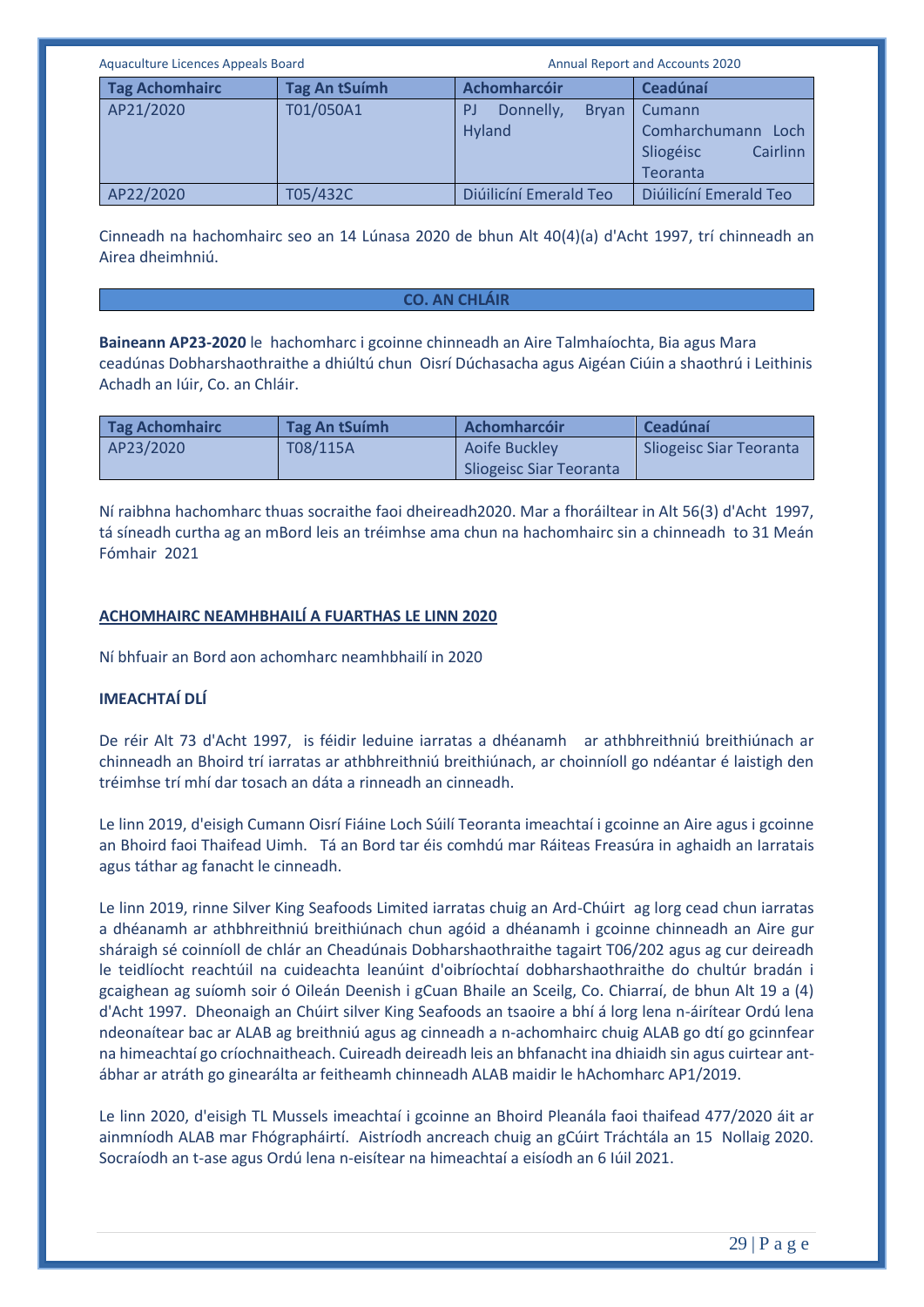#### **FORBAIRTÍ SA DLÍ PLEANÁLA/COMHSHAOIL**

Tá tionchar suntasach ag beartas agus reachtaíocht chomhshaoil atá ag éirí níos casta, chomh maith le corpas cásdlí atá ag teacht chun cinn, ar an gcaoi a bhfuil an Bord ag déileáil le hachomhairc a thagann os a chomhair. Leanann an Bord ar aghaidh ag athbhreithniú agus ag méadú a nósanna imeachta chun achomhairc a bhreithniú agus a chinneadh chun an reachtaíocht ábhartha agus an cásdlí atá ag teacht chun cinn a chur san áireamh.

#### **ACMHAINNÍ**

Le linn20 20, tcuireadh Comhairleoir Teicniúilar fáildon Bhord, ar iasacht ón Roinn Talmhaíochta, Bia agus Mara.

#### **COMHAIRLIÚCHÁIN LE COMHLACHTAÍ EILE**

Tá sé de dhualgas ar an mBord polasaithe comhlachtaí áirithe a bhfuil tionchar ag a bhfeidhmeanna ar a chuid oibre a chur in iúl agus a choinneáil ar an eolas. Ina measc seo tá ranna Rialtais eile agus Gníomhaireachtaí Stáit.

# **RIALACHAS CORPARÁIDEACH**

Tá Rialachas Corparáideach in ALAB deartha chun ceanglais Chód Cleachtais 2016 maidir le Rialachas Comhlachtaí Stáit a leanúint, (an Cód) a mhéid is cuí, mar gheall ar mhéid beag an chomhlachta. Tá ALAB tiomanta d'athbhreithniú a dhéanamh ar a bheartais agus a nósanna imeachta rialachais ar bhonn leanúnach chun a chinntiú go gcomhlíonfar an dea-chleachtas sa réimse seo i gcónaí.

Sa chomhthéacs sin, de réir mar a cheanglaítear leis an gCód, tá nanithe seo a leanas arfáil:

- 15. Ní raibh tionchar ag aon fhorbairtí suntasacha tráchtála ar ALAB sa tréimhse 1 Eanáir20 20 go 31 Nollaig 2020,ná níl an Bord ar an eolas faoi aonmhórcheisteanna ar dócha go dtiocfaidh siad chun cinn sa ghearrthéarma agus sa mheántéarma;
- 16. Níl aon idirbhearta airgeadais lasmuigh den chlár comhardaithe nach nochtar i dtuarascáil bhliantúil agus i ráitis airgeadais ALAB;
- 17. Tá gach nós imeachta cuí maidir le tuairisciú airgeadais, iniúchadh inmheánach, taisteal, soláthar agus diúscairt sócmhainní á ndéanamh;
- 18. Cóid Iompair don Bhord agus d'fhostaithe curtha i bhfeidhm agus cloíodh leo;
- 19. Ós rud é go bhfuil foireann uile ALAB ar iasacht dó ag an Roinn Talmhaíochta, Bia agus Mara, agus go bhfuil beartas an Rialtais maidir le pá CEOanna agus gach fostaí de chuid an chomhlachta Stáit á gcomhlíonadh;
- 20. Tá treoirlínte an Rialtais maidir le táillí chomhaltaí an Bhoird a íoc á gcomhlíonadh;
- 21. Níor tharla aon imeachtaí suntasacha iar-chláir chomhardaithe;
- 22. Tá riachtanais chuí Chód Caiteachais Phoiblí na Roinne Caiteachais Phoiblí agus Athchóirithe á gcomhlíonadh;
- 23. Tá nósanna imeachta i bhfeidhm chun nochtadh cosanta a dhéanamh de réir alt 21(1) den Acht um Nochtadh Cosanta 2014 agus foilsíodh an tuarascáil bhliantúil a cheanglaítear faoi alt 22(1) den Acht;
- 24. Tá riachtanais bheartais taistil an Rialtais á gcomhlíonadh ar gach bealach;
- 25. Chomhlíon ALAB a chuid oibleagáidí faoin dlí cánach;
- 26. Níl aon díospóidí dlíthiúla ann a bhaineann le comhlachtaí Stáit eile;
- 27. Glacadh leis an gCód agus tá ALAB ag cloí leis an gCód a mhéid is cuí i bhfianaise mhéid agus scála an Bhoird; agus
- 28. Níl aon fhochuideachtaí ag ALAB.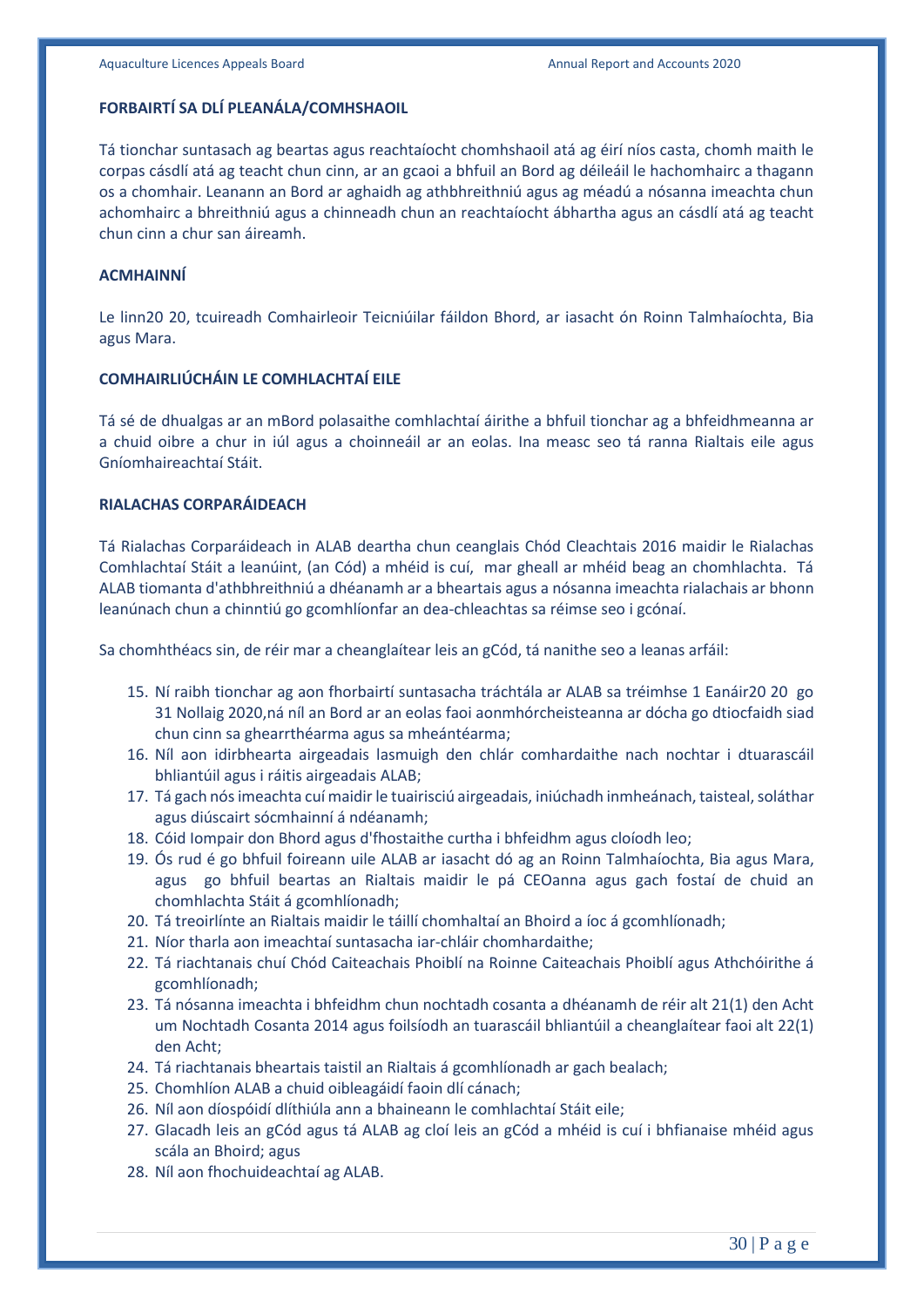Cúig chruinniú déag a bhí ag an mBord in20 2017. Ba é seo a leanas an freastal ar na cruinnithe ( Is éan **figiúr** idir lúibíní **líon na gcruinnithe a raibh an comhalta Boird ábhartha i dteideal freastal** orthu):

| <b>Comhalta Boird</b>     | Líon na gCruinnithe ar Freastalaíodh orthu (an figiúr idir lú<br>líon na gcruinnithe a d'eagraigh an Bord ábhartha<br><b>Bhí Member i dteideal freastal)</b> |
|---------------------------|--------------------------------------------------------------------------------------------------------------------------------------------------------------|
| Imelda Reynolds Uasal     | 15(15)                                                                                                                                                       |
| An tUasal Michael Sweeney | 14(15)                                                                                                                                                       |
| Mícheál Ó Mulloy          | 15(15)                                                                                                                                                       |
| Seán Agusveaineanna       | 15(15)                                                                                                                                                       |
| Micheál Ó Cinnéide        | 15(15)                                                                                                                                                       |
| <b>Bill Sweeney</b>       | 14(15)                                                                                                                                                       |
| John Ward                 | 7(9)                                                                                                                                                         |

Rinneadh athbhreithniú neamhspleách ar éifeachtacht an Bhoird sheachtraigh thar an tréimhse Samhain –Nollaig 2020.

# **AN COISTE INIÚCHÓIREACHTA**

Tá fochoiste amháin ar an mBord - an Coiste Iniúchóireachta agus Riosca - agus ba mhaith liom mo bhuíochas a chur in iúl d'obair an Choiste seo. Is é ról an Choiste Iniúchóireachta agus Riosca (CIR) tacú leis an mBord maidir lena fhreagrachtaí maidir le saincheisteanna riosca, rialaithe agus rialachais agus dearbhú gaolmhar. I rith na bliana a ndearnadh athbhreithniú orthu, tháinig an Coiste Iniúchóireachta le chéile ar chúig chruinniú, agus cuireadh tuairiscí ar a chruinnithear fáil do Bhord ALAB

| Ba cheart do na Ballstáit               | Líon na gCruinnithe ar freastalaíodh orthu (is é an figiúr<br>idir lúibíní líon na gcruinnithe a raibh an comhalta Boird<br>ábhartha i dteideal freastal orthu) |
|-----------------------------------------|-----------------------------------------------------------------------------------------------------------------------------------------------------------------|
| An tUasal Michael Sweeney Cathaoirleach | 4(5)                                                                                                                                                            |
| John Evans                              | 5(5)                                                                                                                                                            |
| <b>Bill Sweeney</b>                     | 5(5)                                                                                                                                                            |

#### **TIOMANTAS NA GAEILGE**

Tá ALAB tiomanta do na codanna ábhartha d'Acht na dTeangacha Oifigiúla 2003 a chur i bhfeidhm. Tá comharthaíocht agus stáiseanóireacht i nGaeilge agus i mBéarla faoi láthair.

#### **CÓD EITICE AGUS IOMPAIR GHNÓ**

Éilíonn an Cód Cleachtais chun Comhlachtaí Stáit a Rialú cód iompair i scríbhinn do chomhaltaí agus d'fhostaithe an Bhoird. Tá Cód Eitice agus Iompair Ghnó i bhfeidhm do chomhaltaí uile an Bhoird agus tá sé curtha suas ar an láithreán gréasáin ag [www.alab.ie](http://www.alab.ie/)

Ina theannta sin, tá baill agus baill foirne áirithe faoi réir cheanglais na nAchtanna um Eitic in Oifigí Poiblí, 1995 agus 2001, agus déantar ráitis bhliantúla ar leasanna inchláraithe faoi na hAchtanna.

Ceanglaítear ar chomhaltaí Boird agus ar bhaill foirne áirithe dearbhuithe/nochtadh leasanna a dhéanamh de réir Alt 33 d'Acht 1997.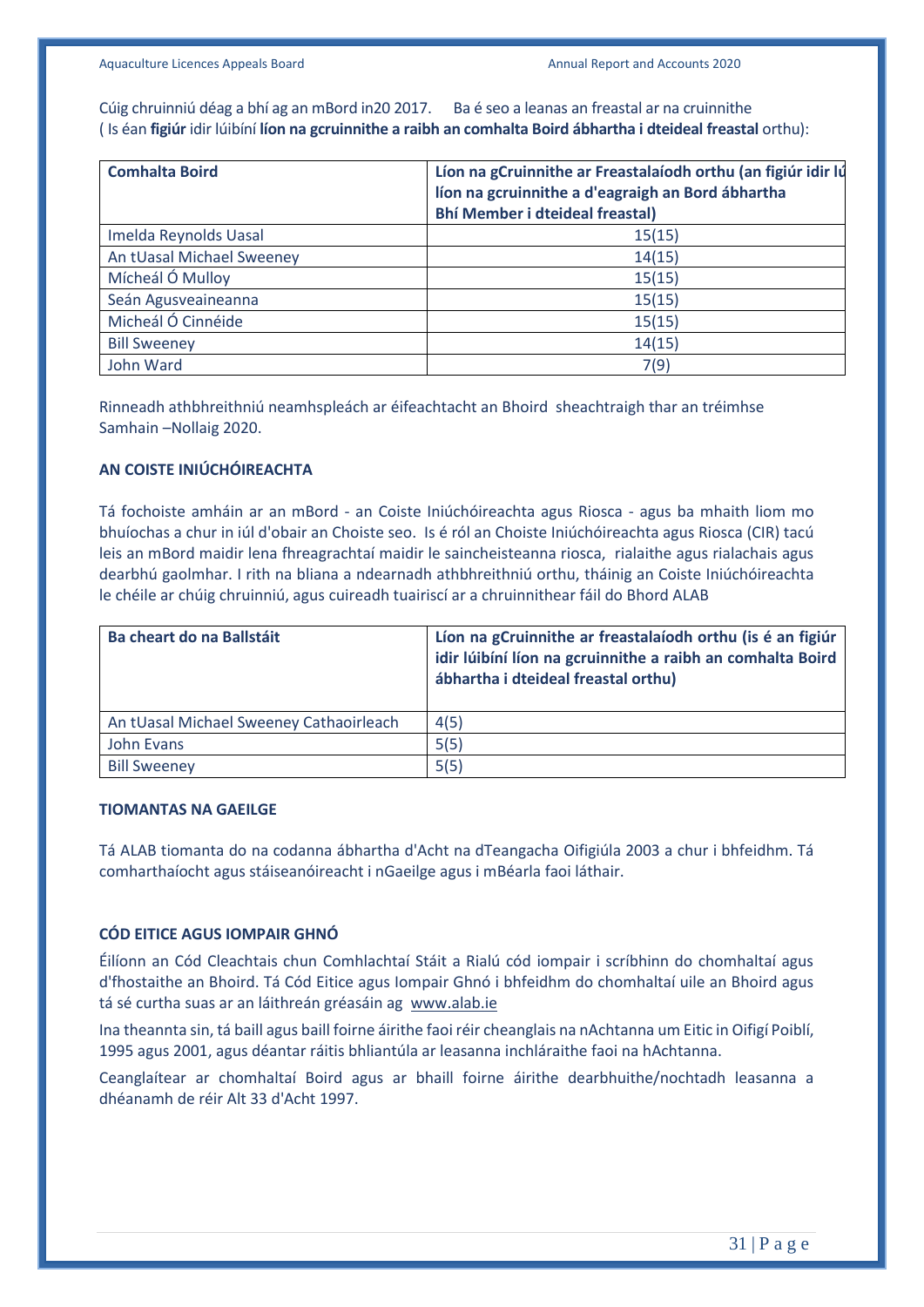#### **DUALGAS NA HEARNÁLA POIBLÍ UM CHOMHIONANNAS AGUS CEARTA AN DUINE**

Forchuirtear le hAlt 42 den Acht fá Choimisiún na hÉireann um Chearta an Duine agus Comhionannas 2014 dualgas reachtúil ar chomhlachtaí poiblí a bhfeidhmeanna a chomhlíonadh aird a thabhairt ar an ngá atá le:

- Deireadh a chur le hidirdhealú
- Comhionannas deiseanna agus cóireála a chur chun cinn don fhoireann agus do dhaoine a gcuireann sé seirbhísí ar fáil dóibh agus
- Cearta daonna na foirne agus na n-úsáideoirí seirbhíse a chosaint.

Déanann an Bord iarracht rochtain ar ár seirbhísí a éascú do gach ball den phobal a mhéid is go bhfuil sé réasúnta agus indéanta.

#### **COTHROMAÍOCHT INSCNE I GCOMHALTAS AN BHOIRD**

Amhail an 31 Nollaig, bhí 1 (14.29%) ball fireann baineann agus 6 (85.71%) ag an mBord, agus 0 bpost folamh.

Dá bhrí sin, ní chomhlíonann an Bord sprioc an Rialtais d'ionadaíocht 40% ar a laghad de gach inscne i mballraíocht Na mBord Stáit. Níl aon ról ag ALAB maidir le ceapacháin an Bhoird seachas a chur in iúl don Aire nach gcomhlíonann ALAB an sprioc maidir le cothromaíocht inscne.

Is é an tAire a cheapann comhaltaí boird de réir an Achta, ag lorg ainmniúcháin ó na heagraíochtaísonraithe.

# **ATHBHREITHNIÚ AR FHEIDHMÍOCHT AN BHOIRD**

Áirítear le monatóireacht ar rialachas corparáideach éifeachtach ag an mBord athbhreithniú leanúnach ar struchtúr inmheánach an chomhlachta Stáit chun a chinntiú go bhfuil línte soiléire cuntasachta ann don bhainistíocht ar fud na heagraíochta. Chomh maith le monatóireacht agus nochtadh cleachtas rialachais chorparáidigh a éileamh ar bhonn rialta, thug an Bord faoi mheastóireacht mheasúnaithe sheachtraigh ar a fheidhmíocht féin agus ar fheidhmíocht a choistí in 2020, i gcomhréir leis an gCód Cleachtais chun Comhlachtaí Stáit a Rialú.

# **ÉAGSÚLACHT**

Aithníonnan Bord luach na ndifríochtaí ina chomhaltaí (e.g., pearsantacht, stíleanna foghlama, agus eispéiris saoil) agus difríochtaí grúpa/sóisialta (e.g., eitneachas, aicme shóisialta, inscne, gnéaschlaonadh, míchumas, ballraíocht den Lucht Siúil, stádas teaghlaigh, cleamhnachtaí cultúrtha, polaitiúla, reiligiúnacha nó eile) chun cáilíocht na hoibre agus na cinnteoireachta ar an mBord a fheabhsú.

#### **COSAINT SONRAÍ AGUS RGCS**

Tá reachtaíocht um Chosaint Sonraí i bhfeidhm chun an duine nádúrtha a chosaint maidir le próiseáil sonraí pearsanta.

### **SUÍOMH GRÉASÁIN**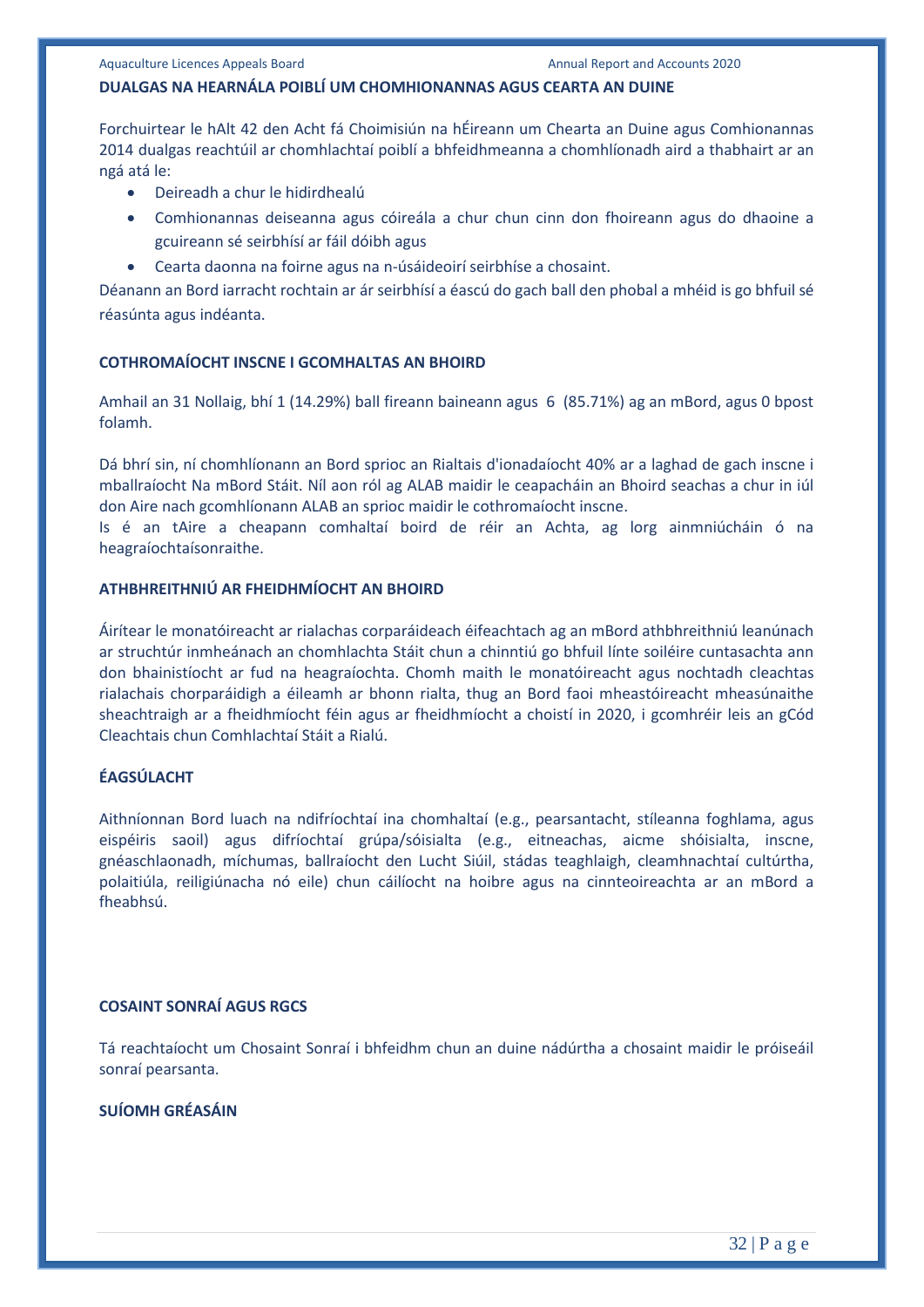Coinníonn ALAB láithreán gréasáin gníomhach ag [www.alab.ie](http://www.alab.ie/) Tá athbhreithniú á dhéanamh ar an láithreán gréasáin atá ann faoi láthair chun loingseoireacht a shimpliú agus chun réimsí a aithint ina bhféadfaí tuilleadh eolais a chur ar fáil chun seirbhísí a fheabhsú don phobal.

Tá suíomh gréasáin níos éasca le húsáid á fhorbairt agus táthar ag súil go mbeidh sé ar bun níos déanaí in 2021, rud a chabhróidh tuilleadh lenár gcumarsáid agus lenár n-idirghníomhú le gach duine a bhíonn ag plé linn a fheabhsú.

# **ÍOCAÍOCHTAÍ PRASA**

Tagann ALAB faoi raon feidhme an Achta um Íoc Pras Cuntas 1997, arna leasú ag Rialacháin na gComhphobal Eorpach (Íocaíocht Dhéanach in Idirbhearta Tráchtála) 2002.

Tá sé mar pholasaí ag ALABcloí le forálacha ábhartha an Achta agus, go háirithe, a chinntiú go n-íoctar gach sonrasc go pras. Seoltar Tuairisceáin Íocaíochta Pras ar an láithreán gréasáin ag [www.alab.ie](http://www.alab.ie/)

#### **TIONSCNAMH AN RIALTAIS GHLAIS**

Tar éis don Rialtas tionscnamh an Rialtais Ghlais a chur i bhfeidhm chun cabhrú le Ranna agus le comhlachtaí poiblí a bheith ar thús cadhnaíochta maidir le húsáid plaisteach aon úsáide a laghdú agus chun athchúrsáil a fheabhsú agus amhéadú, tháirg ALAB 'ÁrmBeartas Inbhuanaitheachta Comhshaoil'. Tá sé mar aidhm ag an mbeartas seo tionchar oibríochtaí ALAB ar an gcomhshaol a laghdú, trína thionscnamh 'Clár Oibre Glas'. Níl aon phlaistigh aonúsáide in úsáid agus tá earraí gloine in úsáid ar fud na hoifige. Ghlac an Bord roimhe seo le córas bainistíochta sonraí gan pháipéar a úsáid a laghdaíonn costais go héifeachtach trí dheireadh a chur le húsáid méideanna móra páipéir, dúigh agus leictreachais.

#### **SAORÁIL FAISNÉISE (SF) AGUS ROCHTAIN AR FHAISNÉIS FAOIN gCOMHSHAOL (AIE)**

Forálann an tAcht um Shaoráil Faisnéise agus na Rialacháin um Rochtain ar Fhaisnéis faoin gComhshaol do rochtain ar fhaisnéis áirithe faoi oibríochtaí ALAB.

Fuarthas dhá iarratas sf sa bhliain 2020. Ní bhfuarthas aon iarratas AIE in 2020.

#### **IDIRCHAIDREAMH LE BAILL AN OIREACHTAIS**

De réir Chiorclán DPER 25/2016 tá socruithe i bhfeidhm ag ALAB chun eolas a sholáthar do bhaill an Oireachtais ar éileamh. I 2020 fuarthas ocht (8) gceist ó bhaill an Oireachtais. Eisíodh freagra substainteach ar gach ceist laistigh den am freagartha 10 lá oibre.

#### **TIONSCADAL BÉARLA PLAIN**

Mar eagraíocht a bhíonn ag plé go rialta leis an bpobal, aithníonn ALAB an tábhacht a bhaineann le faisnéis a chur i láthair go soiléir agus go gonta.

Tsé Rúnaí agus foireann ALAB leanúint ar aghaidh ag tógáil a gcuid eolais agus taithí i mBéarla Plain. Leanann ALAB le hathbhreithniú a dhéanamh ar fhaisnéis agus treoir ghinearálta chun cloí le caighdeáin Shimplí Bhéarla, nuair is féidir.

# **IMEACHTAÍ TAR ÉIS AN DÁTA TUAIRISCITHE**

Ó tiomsaíodh na ráitis airgeadais20 20, tá paindéim dhomhanda COVID-19 fós ag cur isteach ar go leor gnáthoibríochtaí gnó. Tá oifig ALAB dúnta don phobal agus baill foirne ag obair ón mbaile. Mar sin féin, is féidir teagmháil a dhéanamh leis an oifig trí ríomhphost nó ar an bhfón le linn gnáthuaireanta gnó. Leanann an Bord ar aghaidh ag reáchtáil a gcruinnithe beagnach ó thús na paindéime.

Chuir an Bord paindéim Covid-19 san áireamh ina phróisis fhoriomlána bainistíochta riosca. Tá ALAB sásta gur féidir leis leanúint ar aghaidh ag comhlíonadh a fheidhmeanna reachtúla.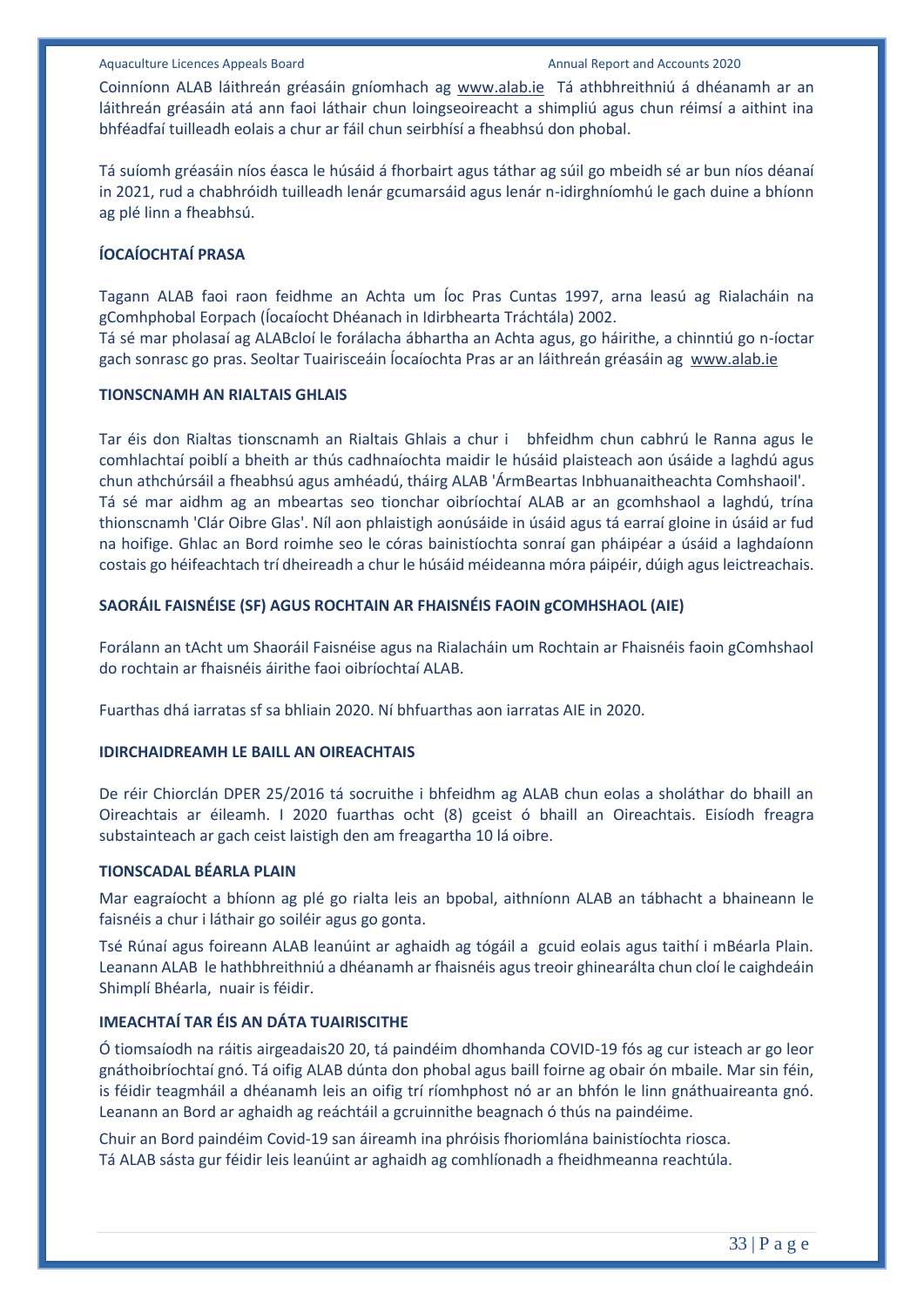#### **BARÚLACHA DEIRIDH**

Cuireann ALAB a chumhachtaí i bhfeidhm mar a fhorordaítear le hAcht 1997 nuair a bhíonn achomhairc á gcinneadh. Mar sin féin, tá ceanglais reachtacha eile ann freisin a chuireann le castacht an phróisis achomhairc. Go háirithe, ní mór do ALAB aird a thabhairt ar oibleagáidí roinnt Treoracha AE lena náirítear iad siúd a bhaineann le Measúnacht Tionchair Timpeallachta, Gnáthóga, Éin, Rochtain Phoiblí ar Fhaisnéis Chomhshaoil agus eile. Tá castacht an phróisis chinntithe méadaithe ag baint lena áirithiú go gcloítear leis na hoibleagáidí reachtacha sin, agus leis an gcásdlí náisiúnta agus Eorpach a threoraíonn a gcur chun feidhme. Chuir sé síneadh freisin leis an meán-am a theastaíonn ó ALAB chun achomhairc a chinneadh. Luaitear in Alt 56(2)(a) d'Acht 1997 gur chóir don Bhord iarracht a dhéanamh a chinntiú go gcinnfear gach achomharc laistigh de thréimhse ceithre (4) mhí tar éis é a fháil (thart ar 122 lá). Tugann Alt 56(3) d'Acht 1997 teideal don Bhord an t-am le cinneadh a fhadú mar gheall ar imthosca áirithe achomhairc.

Tháinig an méadú suntasach ar líon na n-achomharc a fuair ALAB le linn 2018, 2019 agus 2020 chun cinn mar thoradh ar thiomantas an Aire an riaráiste maidir le hiarratais ar cheadúnais dobharshaothraithe a ghlanadh faoi dheireadh 2019. Mar thoradh air sin, fuair an Bord caoga (50) achomharc in 2018, agus fuarthas ceithre cinn is tríocha (34) díobh ó Dheireadh Fómhair 2018. Fuarthas naoi n-achomharc is seasca (69) in 2019, agus fuarthas seasca a cúig (65) díobh sin ó dheireadh mhí Dheireadh Fómhair 2019. Fuarthas seacht n-achomharc is fiche (27) in 2020.

Aithníonn an Bord an méadú ama chun achomhairc idir lámha a chinneadh, rud a tharla in ainneoin a niarrachtaí is fearr. Ag an am seo, tá seachtó a naoi (79) idir lámha faoi láthair. Mar sin féin, tá comhairleoir teicniúil tiomnaithe nuacheaptha ag an mBord ó mhí Dheireadh Fómhair 2020 agus tá feabhas suntasach tagtha ar éifeachtúlacht chinntí an Bhoird mar gheall ar an gceapachán seo.

I ndeireadh na dála, tá ALAB ina chuid den phróiseas ceadúnaithe dobharshaothraithe níos leithne. Tugann an Bord dá aire go ndearna Tuarascáil an Ghrúpa Athbhreithnithe neamhspleách um Ghealladh Dobharshaothraithe, Bealtaine 2017, roinnt moltaí a ceapadh chun cáilíocht agus soiléireacht na niarratas a fheabhsú agus chun próiseas tráthúil cinnteoireachta a éascú. Tacaíonn an Bord le tuilleadh dul chun cinn i gcur i bhfeidhm an Athbhreithnithe, ar an mbonn gur comhartha é córas sláintiúil míoltagh a ghineann níos lú achomharc.

Ba mhaith liom an deis seo a thapú chun aitheantas a thabhairt don mhéid a rinne comhaltaí Boird ALAB, foireann ALAB agus gach soláthraí seirbhíse seachtraí le ALAB, a bhí lárnach i gcacúnamh agus i dtacú le ALAB chun a fhreagrachtaí reachtúla a chomhlíonadh le linn 2020. Mar eagraíocht, tá ALAB ag bainistiú go leor athruithe agus ag an am céanna ag iarraidh a fheidhmíocht mhaith a choinneáil agus a chaomhnú. Chuir Rúnaí ALAB agus a foireann go mór go mór leis, agus gabhaim buíochas leo go léir as a n-obair chrua, a dtacaíocht leanúnach agus a ngairmiúlacht le linn 2020.

Ba mhaith liom aitheantas ar leith a thabhairt do fhíorthiomantas chomhaltaí Bhord ALAB do luachanna an neamhspleáchais, na sláine, na gairmiúlachta agus na cothroime. Ba mhór an pléisiúr dom a bheith ag obair leat le linn 2020.

Ba mhaith liom buíochas a ghabháil freisin leis na hoifigigh ón Roinn Talmhaíochta, Bia agus Mara as a dtacaíocht agus a gcúnamh do ALAB i rith na bliana agus táim ag tnúth le leanúint ar aghaidh ag obair le foireann ALAB agus le Comhaltaí Boird agus muid ag leanúint ar aghaidh le hobair thábhachtach ALAB sna blianta amach romhainn.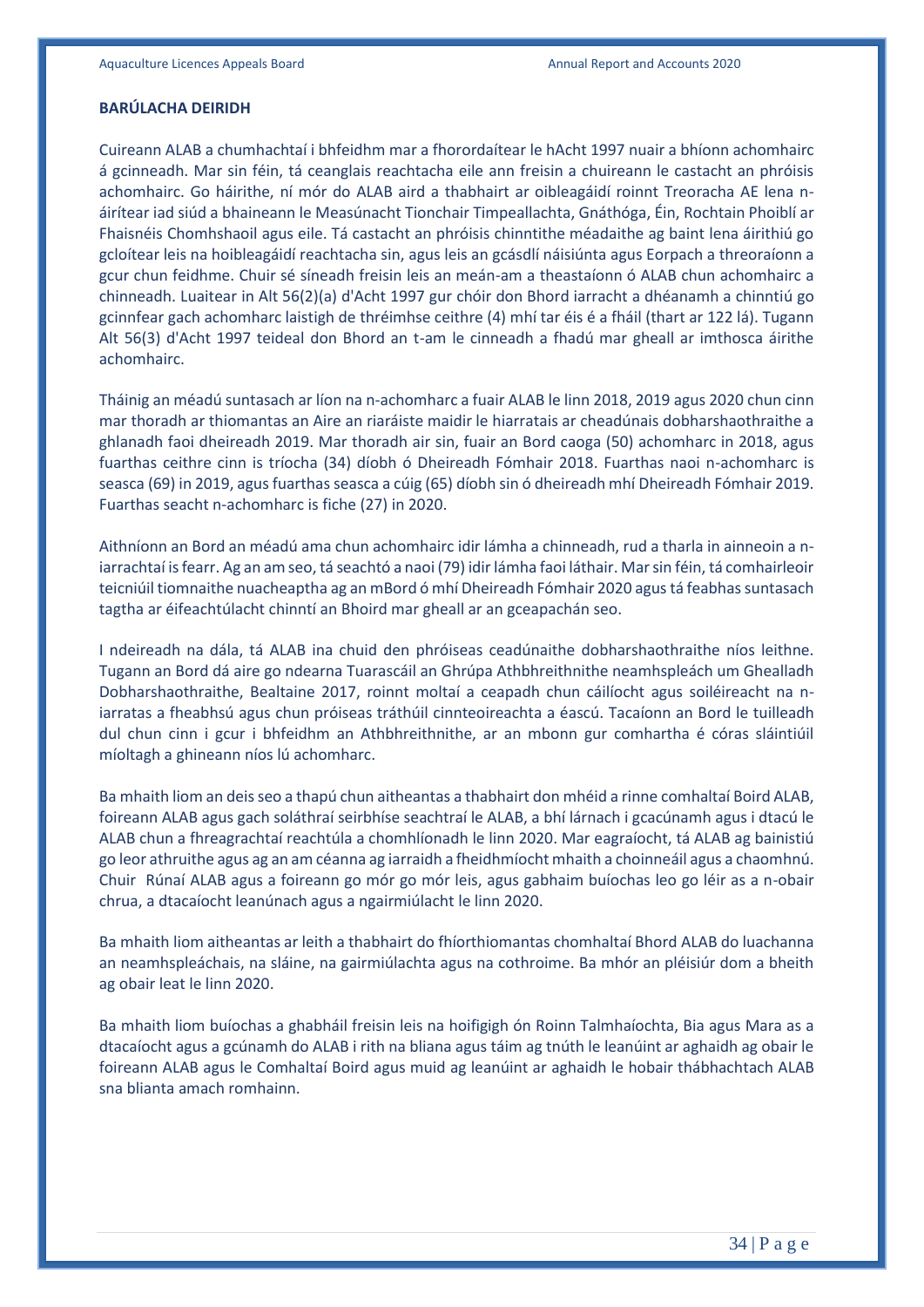#### **Aguisín 1**

#### **Liosta na ndaoine a d'fhostaigh an Bord le linn20 20 de bhun alt 35 den Acht Iascaigh (Leasú)**

# **Comhairle Theicniúil**

Graham Saunders, Éiceolaí Muirí agus Comhairleoir Comhshaoil, 13 Bóthar banphrionsa, Haddington, EH41 HE UK

Seirbhísí Idirnáisiúnta Aquafact, 12 Páirc Chill Chartha, Eastát Tionscail liosban, Bóthar Thuama, Gaillimh, H91 FW7V

Marie Louise Heffernan, Comhairleoirí Comhshaoil Astarraingte, RosLeague, Leitir Fraic, Co. na Gaillimhe.

Bryan Deegan, Altemar Teo Comhairleoirí Mara,50 Templecarrig, Na Clocha Liatha Uachtaracha, Co. Chill Mhantáin.

Eoin Cussen BSc, MSc, / John Thompson EcoEireann, Ionad Gnó Acorn An Charraig Dhubh, Corcaigh, T12 K7CV

An Dr. Louise Scally MCIEEM/Nick Pfeiffer MCIEEM/ Jackie Hunt, MERC Consultants Ltd., Loughaunbeg

Inverin, Co. Galway

William Kavanagh, 81 Cnoc Rowan, Baile an Róistigh, Co. Chorcaí

Hamish Rodger, B.V.M.S., M.Sc., Ph.D., Dipl.ECAAH, M.R.C.V.S. VAI Consulting, Aonad 1C, Ionad Gnó Pháirc na bhFianna, Órán Mór, Co. na Gaillimhe, Éire

# **Dlí**

Denis McSweeney, Aturnaetha, 16 Plás Herbert, Baile Átha Cliath 2, D02 X034 Tim O Sullivan BL . James Kane, BL

# **Cuntasóirí**

Crowleys DFK, 16-17 Faiche an Choláiste, Baile Átha Cliath 2 D02 V078 Sylvia Boylan Uas., Inmheánach Audit,

# **Seirbhísí Aistriúcháin**

Europus An Comhlacht Teanga An Cheathru Rua Co. Na Gaillimhe

# **Rialachas**

Lionheart Management Consultants Ltd, Halla Pembroke, 38-39 Cearnóg Mhic Liam, Baile Átha Cliath 2